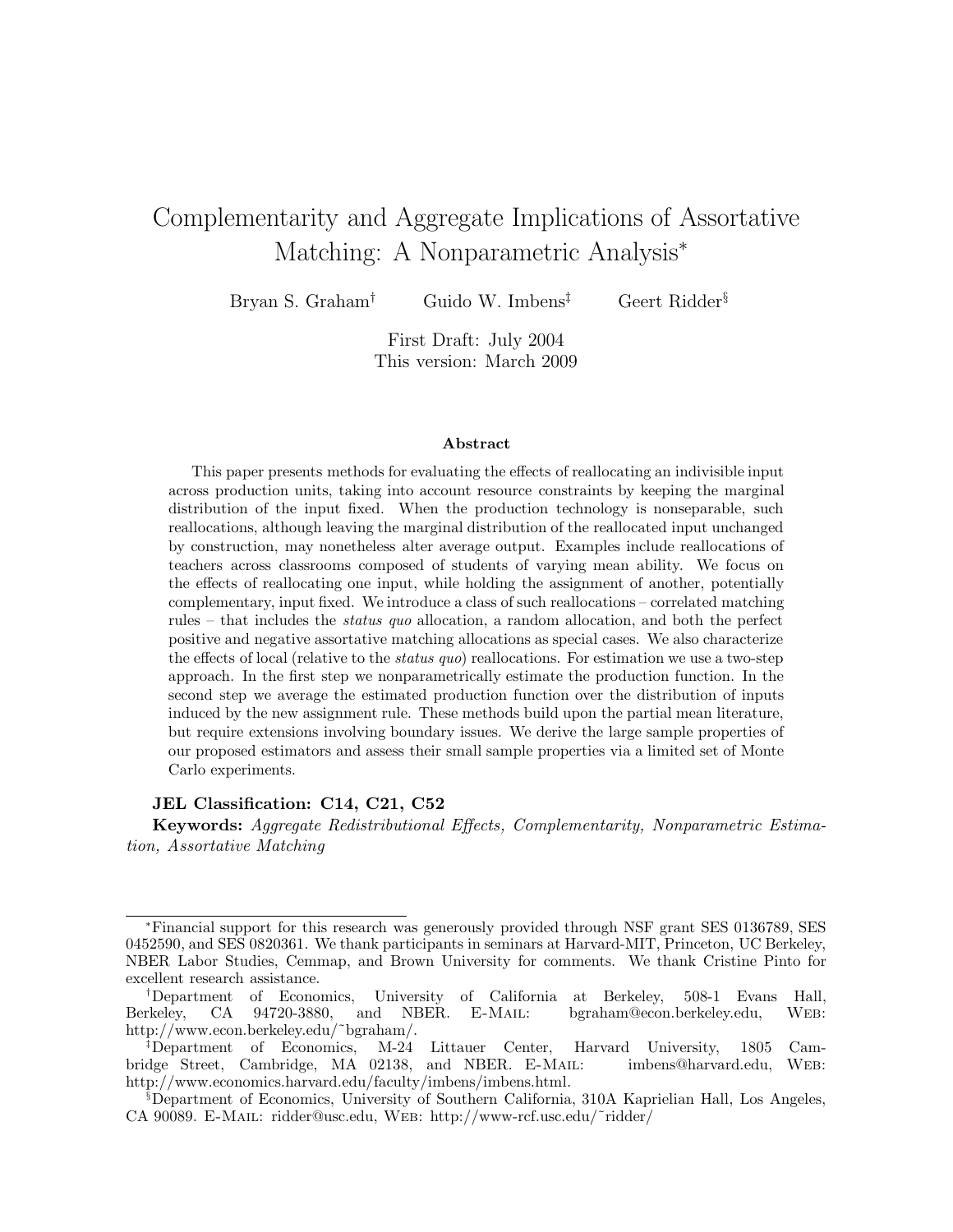## 1 Introduction

Consider a production function depending on a number of inputs. We are interested in the effect of a particular input on output, and specifically in the average effects of policies that change the allocation of this input across production units. For each production unit output may be monotone in this input, but at different rates. If the input is indivisible, and its aggregate stock fixed, it is impossible to simultaneously raise the input level for all production units. In such cases it may be of interest to consider the output effects of reallocations of the input across production units. Here we investigate econometric methods for assessing the effect of such reallocations on average output. We will call the average causal effects of such policies Aggregate Redistributional Effects (AREs). A key feature of the reallocations we consider is that, although they potentially alter input levels for each firm, they keep the marginal distribution of the input across the population of firms fixed.

The first contribution of our paper is to introduce a framework for considering such reallocations, and to define novel estimands that capture their key features. These estimands include the effects of focal reallocations, and a semiparametric class of reallocations, as well as the effect of a local reallocation. One focal reallocation redistributes the input across production units such that it has perfect rank correlation with a second input. We refer to this as the positive assortative matching allocation. We also consider a negative assortative matching allocation where the primary input is redistributed to have perfect negative rank correlation with the second input. A third allocation involves randomly assigning the input across firms. This allocation, by construction, ensures independence of the two inputs. A fourth allocation simply maintains the *status quo* assignment of the input. More generally, we consider a two parameter family of feasible reallocations that include these four focal allocations as special cases. Reallocations in this family may depend on the distribution of a second input or firm characteristic. This characteristic may be correlated with the firm-specific return to the input to be reallocated. Our family of reallocations, called correlated matching rules, includes each of the four focal allocations as special cases. In particular the family traces a path from the positive to negative assortative matching allocations. Each reallocation along this path keeps the marginal distribution of the two inputs fixed, but it induces a different level of correlation between the two inputs. Each of the reallocations we consider are members of a general class of reallocation rules that keep the marginal distributions of both inputs fixed. We also provide a local measure of complementarity that requires much weaker conditions on the support of the input distribution. This estimand measures whether a small step away from the status quo, towards perfect assortative matching allocation raises average output.

The second contribution of our paper is to derive statistical methods for estimation and inference for the proposed estimands. We derive an estimator for average output under all correlated matching allocations, and for the local complementarity measure. Our estimator requires that the first input is exogenous conditional on the second input and additional firm characteristics. Except for the case of perfect negative and positive rank correlation the estimator has the usual parametric convergence rate. For the two extremes the rate of convergence is slower, comparable to that of estimating a regression function with a scalar covariate at a point. In all cases we drive the asymptotic distribution of the estimator. In the first step of the estimation procedure we use a nonparametric estimator for the production function. We modify existing kernel estimators to deal with boundary issues that arise in our setting.

Our focus on reallocation rules that keep the marginal distribution of the inputs fixed is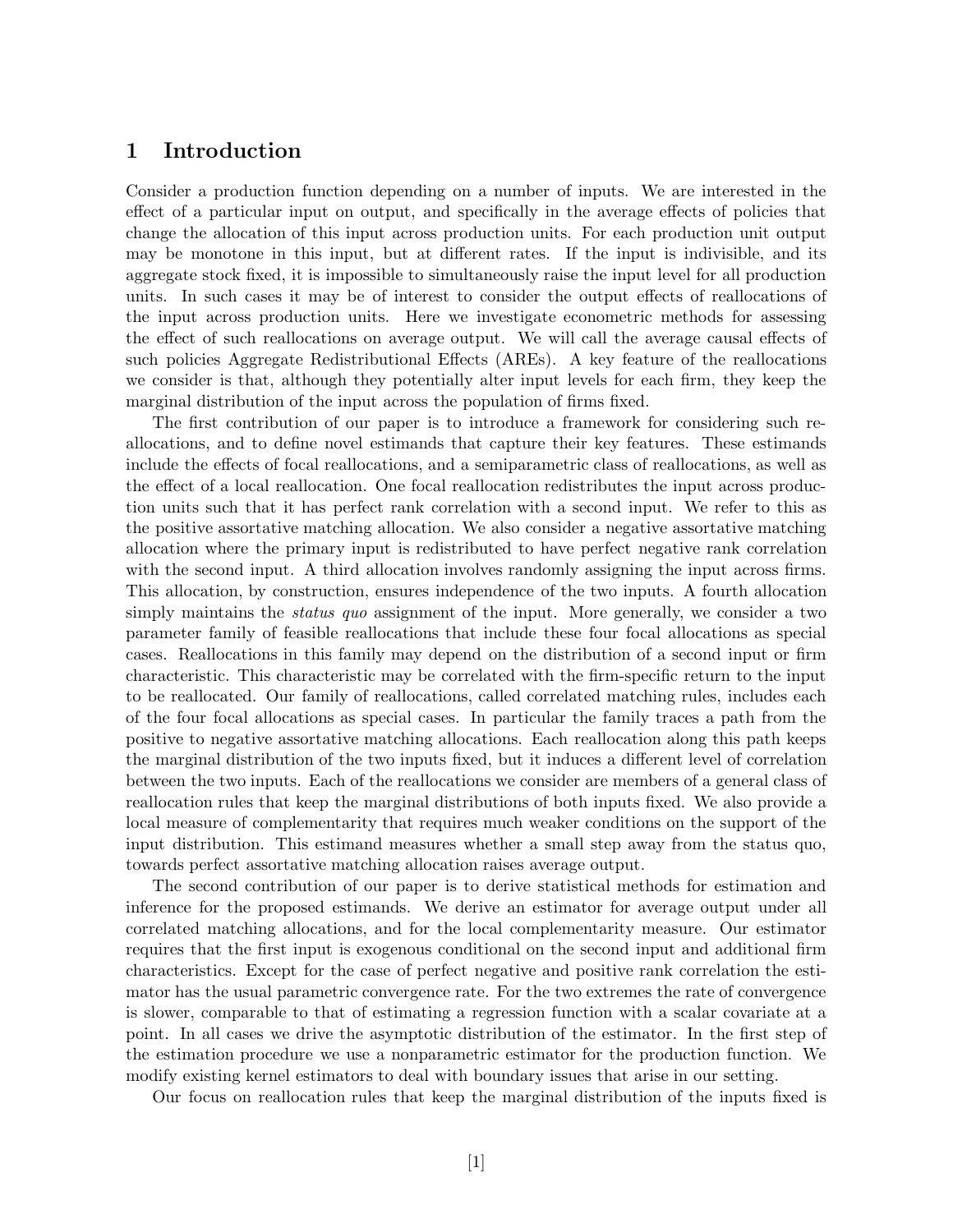appropriate in applications where the input is indivisible, such as in the allocation of teachers to classes, or managers to production units. In other settings it may be more appropriate to consider allocation rules that leave the total amount of the input constant by fixing its average level. Such rules would require some modification of the methods considered in this paper.

Our methods may be useful in a variety of settings. One class of examples concerns complementarity of inputs in production functions (e.g. Athey and Stern, 1998). If the first and second inputs are everywhere complements, then the difference in average output between the positive and negative assortative matching allocations provides a nonparametric measure of the degree of complementarity. This measure is invariant to monotone transformations of the inputs. If the production function is not supermodular, the interpretation of this difference is not straightforward, although it still might be viewed as some sort of 'global' measure of input complementarity.

A second example concerns educational production functions. Card and Krueger (1992) study the relation between adult wages and teacher quality. Teacher quality may improve outcomes for all students, but average outcomes may be higher or lower depending on whether, given a fixed supply of teachers, the best teachers are assigned to the least prepared students or vice versa. Parents concerned solely with outcomes for their own children may be most interested in the effect of raising teacher quality on expected outcomes. A school board, however, may be more interested in maximizing expected outcomes given a fixed set of classes and and a fixed set of teachers, by optimally matching teachers to classes.

A third class of examples arises in settings with social interaction (c.f., Manski 1993; Brock and Durlauf 2001). Sacerdote (2001) studies peer effects in college by looking at the relation between individual outcomes and roommate characteristics. From the perspective of the individual student it may again be of interest whether having a roommate with different characteristics would, in expectation, lead to a different outcome. This is what Manski (1993) calls an exogenous or contextual effect. The college, however, may be interested in a different effect, namely the effect on average outcomes of changing the procedures for assigning roommates. While it may be very difficult for a college to quickly change the distribution of characteristics in incoming classes, it may be under its control to change the way roommates are assigned. In Graham, Imbens and Ridder (2006b) we study the peer effect setting further, developing methods appropriate for social groups of arbitrary size when agents are binary-typed. Our focus in that work is on the outcome and inequality effects of segregation.

If production functions are additive in inputs, the questions posed above have trivial answers: average outcomes are invariant to input reallocations. Although reallocations may raise outcomes for some units in that case, they will necessarily lower them by an offsetting amount for others. Reallocations are zero-sum games in this additive setting. With additive and linear functions, even more general assignment rules that allow the marginal input distribution to change, while keeping its average level fixed, do not affect average outcomes. In order for these questions to have non-trivial answers, one therefore needs to explicitly recognize, and allow for, non-additivity and non-linearity of a production function in its inputs. For this reason our approach is fully nonparametric.

The current paper builds on the larger treatment effect and program evaluation literature.<sup>1</sup> More directly, it is complementary to the small literature on the effect of treatment assignment rules (Manski, 2004; Dehejia, 2004; Hirano and Porter, 2005). Our focus is different from

<sup>&</sup>lt;sup>1</sup>For recent surveys see Angrist and Krueger (2001), Heckman, Lalonde and Smith (2000), and Imbens and Wooldridge (2009).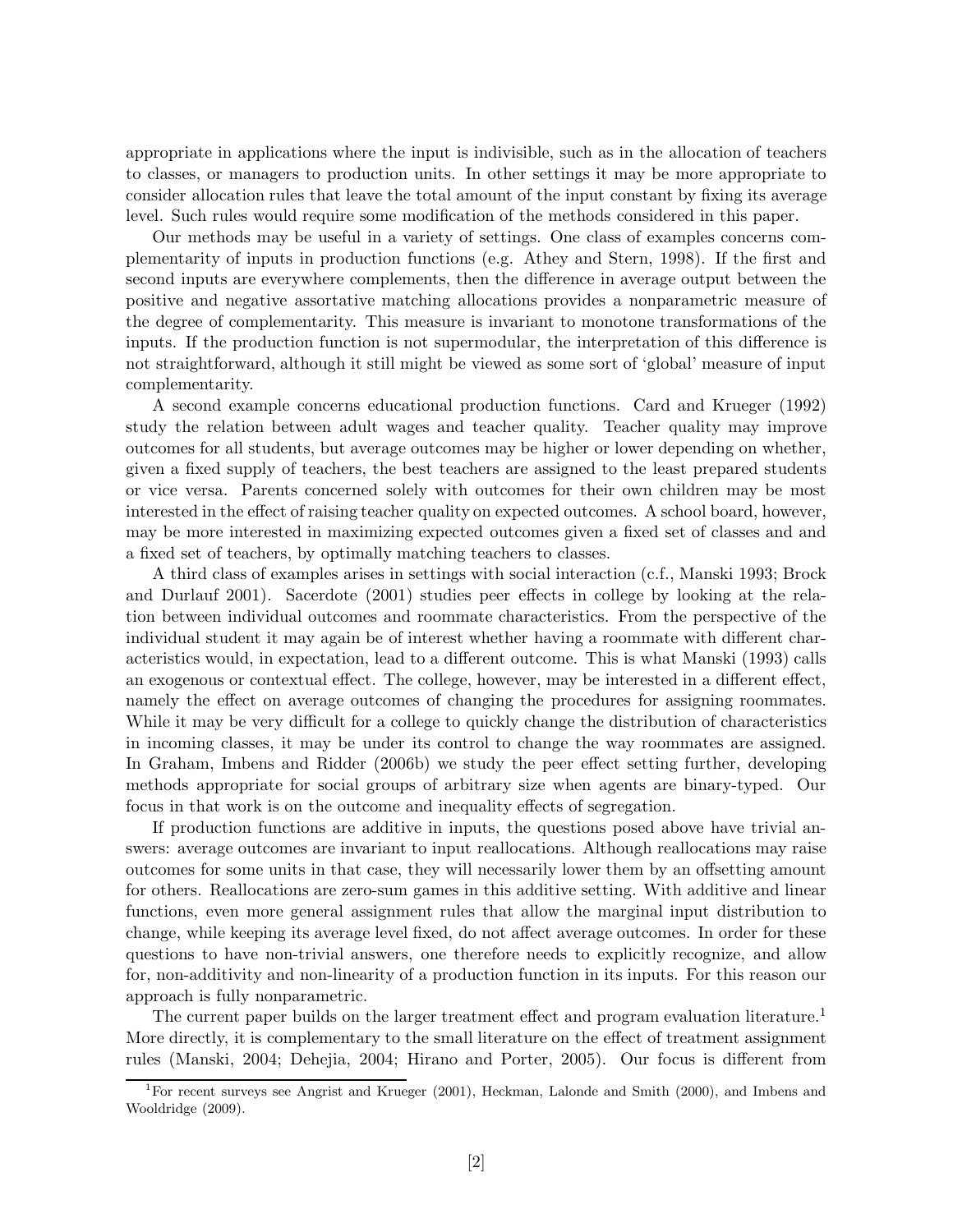that in the Manski, Dehejia, and Hirano-Porter studies. First, we allow for continuous rather than discrete or binary treatments. Second, our assignment policies take into account resource constraints (by leaving unchanged he marginal distribution of the treatment), whereas in the previous papers treatment assignment for one unit is not restricted by the assignments for other units. Our policies are redistributions. In the current paper we focus on estimation and inference for specific assignment rules. It is also interesting to consider optimal rules as in the Manski, Dehejia and Hirano-Porter studies. The class of feasible reallocations/redistributions includes all joint distributions of the two inputs with fixed marginal distributions. When the inputs are continuously-valued, as we assume in the current paper, this class of potential rules is very large. Characterizing the optimal allocation within this class is therefore a non-trivial problem. When both inputs are discretely-valued the problem with finding the optimal allocation is tractable as the joint distribution of the inputs is characterized by a finite number of parameters. In Graham, Imbens and Ridder (2006a) we consider optimal allocation rules when both inputs are discrete, allowing for general complementarity or substitutability of the inputs.

Our paper is also related to recent work on identification and estimation of models of social interactions (e.g., Manski, 1993; Brock and Durlauf, 2001; Graham, 2008; Moffitt, 2001). We do not focus on directly characterizing the within-group structure of social interactions, an important theme of this literature. Rather our goal is simply to estimate the average relationship between group composition and outcomes. The average we estimate may reflect endogenous behavioral responses by agents to changes in group composition, or even equal an average over multiple equilibria. Viewed in this light our approach is reduced form in nature. However it is sufficient for, say, an university administrator to characterize the outcome effects of alternative roommate assignment procedures, as long as the average response to group composition remains unchanged across such procedures.

The econometric approach taken here builds on the partial mean literature (e.g., Newey, 1994; Linton and Nielsen, 1995). In this literature one first estimates a regression function nonparametrically. In the second stage the regression function is averaged, possibly after some weighting with a known or estimable weight function, over some of the regressors. Similarly here we first estimate a the production function nonparametrically as the conditional mean of the outcome given the observed inputs. In the second stage the averaging is over the distribution of the regressors induced by the new assignment rule. This typically involves the original marginal distribution fo some of the regressors, but a different conditional distribution for others. Complications arise because this conditional covariate distribution may be degenerate, which will affect the rate of convergence for the estimator. In addition the conditional covariate distribution itself may require nonparametric estimation through its dependence on the assignment rule. For the policies we consider the assignment rule will involve distribution functions and their inverses similar to the way these enter in the changes-in-changes model of Athey and Imbens (2006).

The next section lays out our basic model and approach to identification. Section 3 then defines and motivates the estimands we seek to estimate. Section 4 presents of our estimators, and derives their large-sample properties, for the case where inputs are continuously-valued. Section 5 presents the results from a small Monte Carlo exercise.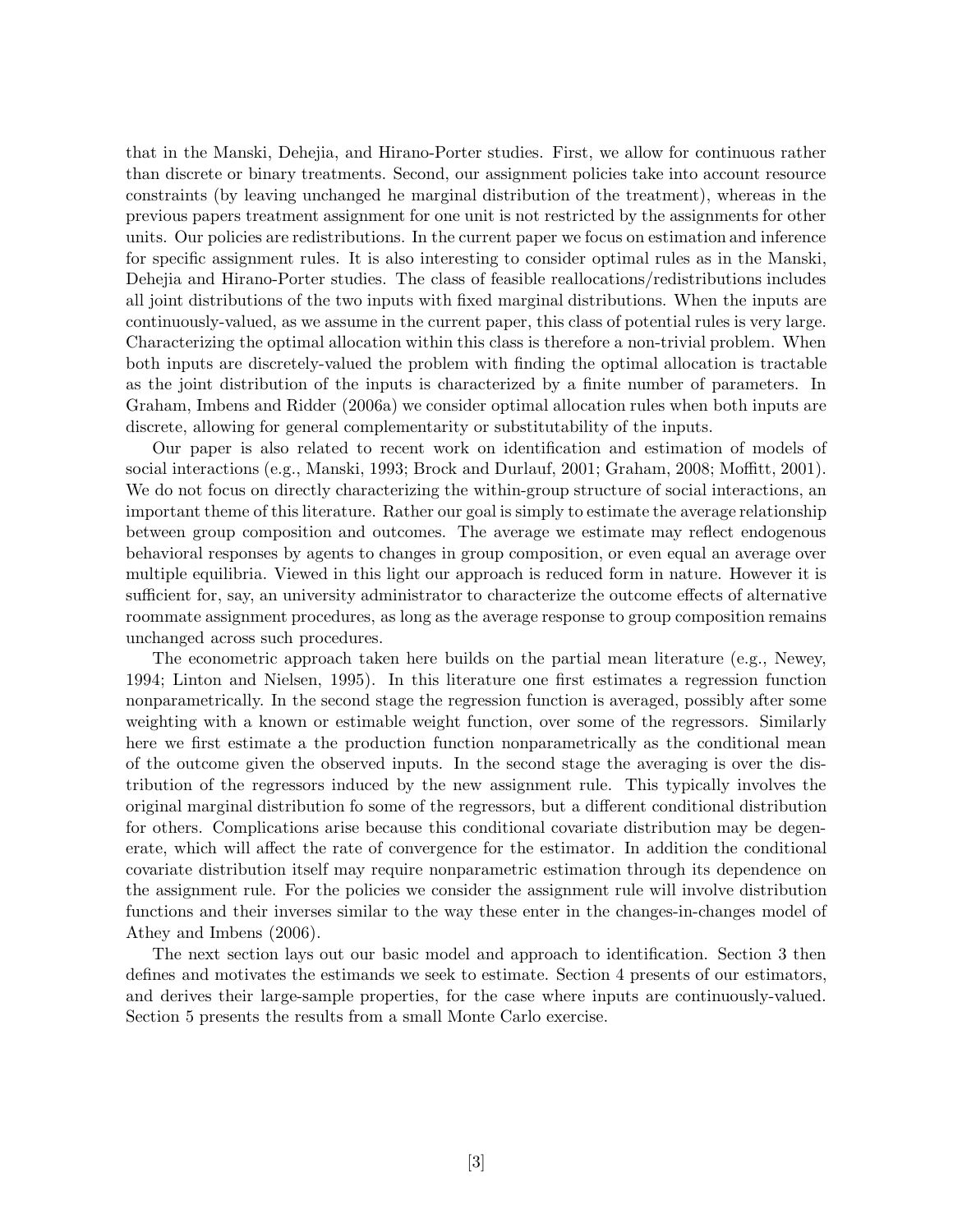### 2 Model

In this section we present the basic set up and identifying assumptions. For clarity of exposition we use the production function terminology; although our methods are appropriate for a wide range of applications, as emphasized in the introduction. For production unit or firm  $i$ , for  $i = 1, \ldots, N$ , the production function relates a triple of observed inputs,  $(W_i, X_i, V_i)$ , and an unobserved input  $\varepsilon_i$ , to an output  $Y_i$ :

$$
Y_i = k(W_i, X_i, V_i, \varepsilon_i). \tag{2.1}
$$

The inputs  $W_i$  and  $X_i$ , and the output  $Y_i$  are scalars. The third observed input  $V_i$  and the unobserved input  $\varepsilon_i$  can both be vectors. We are interested in reallocating the input W across production units. We focus upon reallocations which hold the marginal distribution of W fixed. As such they are appropriate for settings where  $W$  is a plausibly indivisible input, such as a manager or teacher, with a certain level of experience and expertise. The presumption is also that the aggregate stock of  $W$  is difficult to augment. In addition to  $W$  there are two other (observed) firm characteristics that may affect output: X and V, where X is a scalar and V is a vector of dimension  $L_V$ . The first characteristic X could be a measure of, say, the quality of the long-run capital stock, with  $V$  being other characteristics of the firm such as location and age. These characteristics may themselves be inputs that can be varied, but this is not necessary for the arguments that follow. In particular the exogeneity assumption that we make for the first input need not hold for these characteristics.

We observe for each production unit, indexed by  $i = 1, \ldots, N$ , the level of the input,  $W_i$ , the characteristics  $X_i$  and  $V_i$ , and the realized output level,  $Y_i$ . In the educational example the unit of observation would be a classroom. The variable input  $W$  would be teacher quality, and X would be a measure of quality of the class, e.g., average test scores in prior years. The second characteristic V could include other measures of the class, e.g., its age or gender composition, as elements. In the roommate example the unit would be the individual, with  $W$  the quality of the roommate (measured by, for example, a high school test score), and the characteristic X would be own quality. The second set of characteristics V could be other characteristics of the dorm or of either of the two roommates such as smoking habits (which may be used by university administrators in the assignment of roommates).

Our key identifying assumption is that conditional on firm characteristics  $(X, V)$  the assignment of  $W$ , the level of the input to be reallocated, is exogenous:

### Assumption 2.1 (EXOGENEITY)

$$
\varepsilon \perp W \mid X, V.
$$

Let

$$
g(w, x, v) = \mathbb{E}[Y|W = w, X = x, V = v],
$$
\n(2.2)

and

$$
\sigma^{2}(w, x, v) = \mathbb{V}[Y|W = w, X = x, V = v],
$$
\n(2.3)

denote the expectation and the variance of the output conditional on input level  $w$  and characteristics x and v. We often refer to the derivative of  $q(w, x, v)$  with respect to w, which will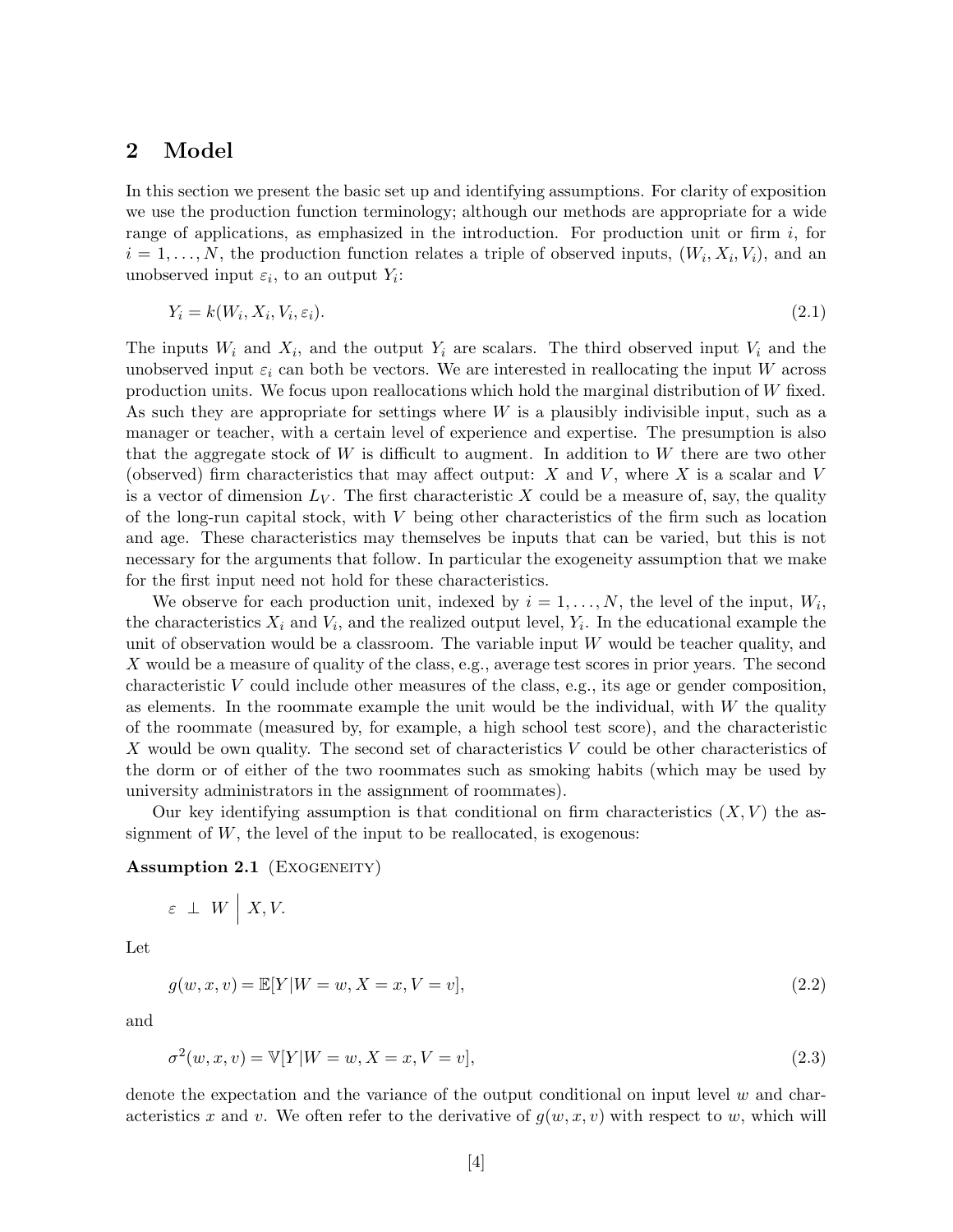be denoted by

$$
g_W(w, x, v) = \frac{\partial}{\partial w} g(w, x, v),\tag{2.4}
$$

Under exogeneity we have – among firms with identical values of  $X$  and  $V$  – an equality between the counterfactual average output that we would observe if all firms in this subpopulation were assigned  $W = w$ , and the average output we observe for the subset of firms within this subpopulation that are in fact assigned  $W = w$ . Alternatively, the exogeneity assumption implies that the difference in  $g(w, x, v)$  evaluated at two values of w,  $w_0$  and  $w_1$ , has a causal interpretation as the average effect of assigning  $W = w_1$  rather than  $W = w_0$ :

$$
g(w_1, x, v) - g(w_0, x, v) = \mathbb{E}\left[k(w_1, X, V, \varepsilon) - k(w_0, X, V, \varepsilon)|X = x, V = v\right].
$$

Assumption 2.1 is often controversial. It holds under conditional random assignment of W to units; as would occur in a randomized experiment. However randomized allocation mechanisms are also used by administrators in some institutional settings. For example some universities match freshman roommates randomly conditional on responses to housing questionnaires (e.g., Sacerdote 2001). This assignment mechanism is consistent with Assumption 2.1. In other settings, particularly where assignment is bureaucratic, as may be true in some educational settings, a plausible set of conditioning variables may be available. In this paper we focus upon identification and estimation under Assumption 2.1. In principle, however, the methods could be extended to accommodate other approaches to identification based upon, for example, nonparametric instrumental variables methods (e.g., Matzkin, 2008, Imbens and Newey, 2009).

Much of the treatment effect literature (e.g., Angrist and Krueger, 2000; Heckman, Lalonde and Smith, 2000; Manski, 1990; Imbens and Wooldridge, 2009) has focused on the average effect of an increase in the value of the treatment. In particular, in the binary treatment case  $(w \in \{0, 1\})$  interest has centered on the average treatment effect

$$
\mathbb{E}[g(1, X, V) - g(0, X, V)].
$$

With continuous inputs one may be interested in the full average output function  $q(w, x, v)$ (Imbens, 2000; Flores, 2005) or in its derivative with respect to the input,

$$
g_W(w,x,v),
$$

at a point, or a weighted average,

$$
\mathbb{E}\left[\omega(W, X, V) \cdot g_W(W, X, V)\right],
$$

See Powell, Stock and Stoker (1989) or Hardle and Stoker, (1989) for estimands of this type.

Here we are interested in a fundamentally different class of estimands, one which has received little attention in the econometrics literature. We focus on policies that redistribute the input  $W$ , according to a rule based on the X characteristic of the unit. For example upon assignment mechanisms that match teachers of varying experience to classes of students based on average ability in the classes. One might assign those teachers with the most experience (highest values of  $W$ ) to those classrooms with the highest ability students (highest values of  $X$ ) and so on. In that case average outcomes would reflect perfect rank correlation between W and X. Alternatively, we could be interested in the average outcome if we were to assign W to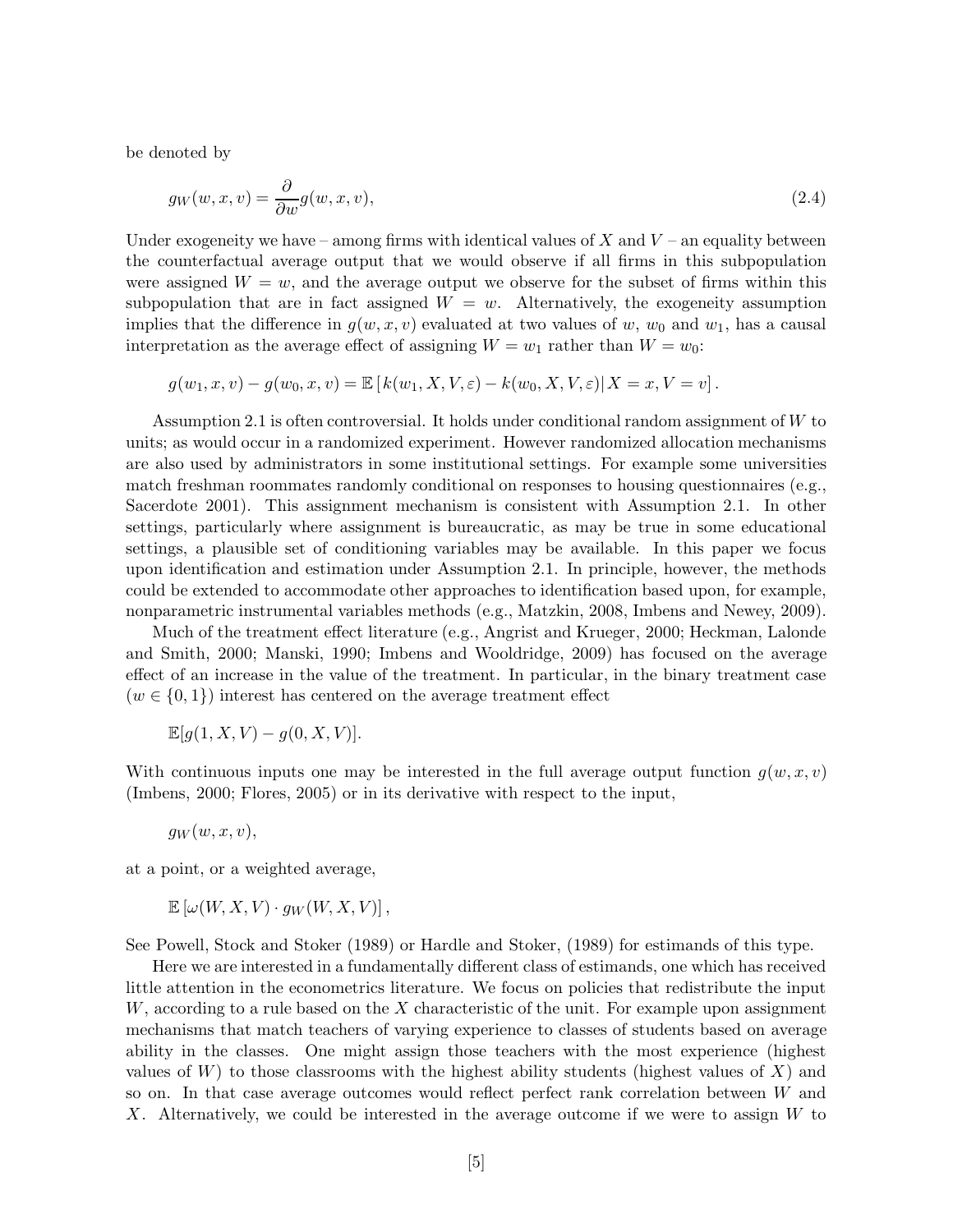be negatively perfectly rank correlated with  $X$ . A third possibility is to assign  $W$  so that it is independent of X. We are interested in the effect of such policies on the average value of the output. We refer to such effects in general as Aggregate Redistributional Effects (AREs). The three reallocations mentioned are a special case of a general set of reallocation rules that fix the marginal distributions of  $W$  and  $X$ , but allow for correlation in their joint distribution. For perfect assortative matching the correlation is 1, for negative perfect assortative matching -1, and for random allocation 0. By using a bivariate normal cupola we can trace out the path between these extremes.

We wish to emphasize that there are at least two limitations to our approach. First, we focus on comparing specific assignment rules, rather than searching for the optimal assignment rule. The latter problem is a particularly demanding problem in the current setting with continuouslyvalued inputs as the optimal assignment for each unit depends both on the characteristics of that unit as well as on the marginal distribution of characteristics in the population. When the inputs are discretely-valued both the problems of inference for a specific rule as well as the problem of finding the optimal rule become considerably more tractable. In that case any rule, corresponding to a joint distribution of the inputs, is characterized by a finite number of parameters. Maximizing estimated average output over all rules evaluated will then generally lead to the optimal rule. Graham, Imbens and Ridder (2006a) and, motivated by an early version of the current paper, Bhattacharya (2008), provide a discussion for the case with discrete covariates.

A second limitation is that the class of assignment rules we consider leaves all aspects of the marginal distribution of the inputs unchanged. This latter restriction is perfectly appropriate in cases where the inputs are indivisible, as, for example, in the social interactions and educational examples. In other cases one need not be restricted to such assignment rules. A richer class of estimands would allow for assignment rules that maintain some aspects of the marginal distribution of inputs but not others. An interesting class consists of assignment rules that maintain the average (and thus total) level of the input, but allow for its arbitrary distribution across units. This can be interpreted as assignment rules that "balance the budget". In such cases one might assign the maximum level of the input to some subpopulation and the minimum level of the input to the remainder of the population. Finally, one may wish to consider arbitrary decision rules where each unit can be assigned any level of the input within a set. In that case interesting questions include both the optimal assignment rule as a function of unit-level characteristics as well as average outcomes of specific assignment rules. In the binary treatment case such problems have been studied by Dehejia (2005), Manski (2004), and Hirano and Porter (2005).

## 3 Aggregate Redistributional Effects

Let  $f_{W|X,V}(w|x,v)$  denote the conditional distribution of W given  $(X, V)$  in the data, and let  $f_{W|X,V}(w|x,v)$  denote a potentially different conditional distribution. We will allow  $f_{W|X,V}(w|x,v)$ to correspond to any distribution such that the implied marginal distribution for  $W_i$  remains unchanged, or

$$
\int \tilde{f}_{W|X,V}(w|x,v) f_{X,V}(x,v) \mathrm{d}w \mathrm{d}x \mathrm{d}v = \int f_{W|X,V}(w|x,v) f_{X,V}(x,v) \mathrm{d}w \mathrm{d}x \mathrm{d}v.
$$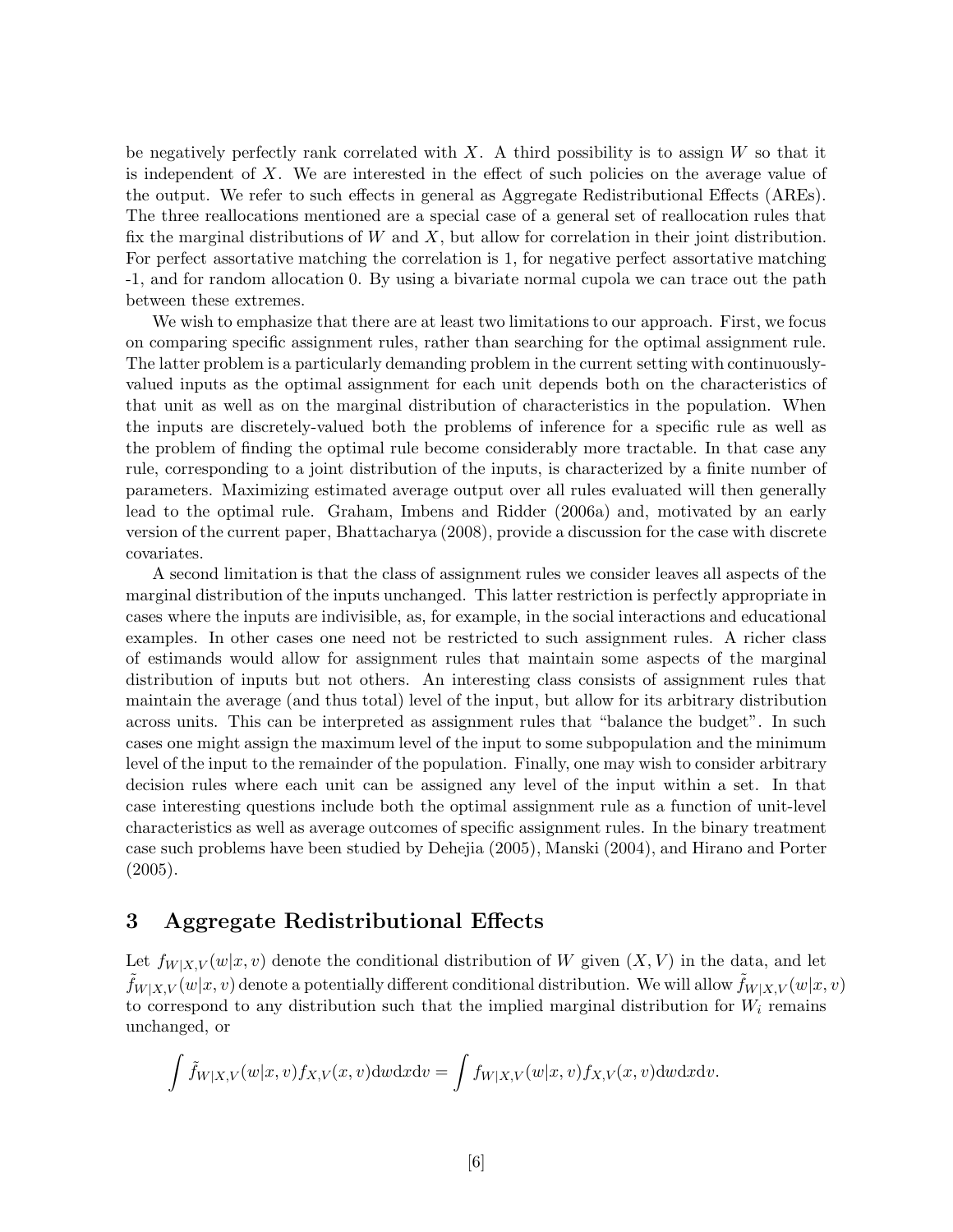This includes degenerate conditional distributions. In general we are interested in the average outcome that would result from the current distribution of  $(X, V, \varepsilon)$ , if the distribution of W given  $(X, V)$  were changed from its current distribution,  $f_{W|X,V}(w|x, v)$  to  $f_{W|X,V}(w|x, v)$ . We denote the expected output given such a reallocation by

$$
\beta_{\tilde{f}}^{\text{are}} = \int g(w, x, v) \tilde{f}_{W|X, V}(w|x, v) f_{X, V}(x, v) \, dw \, dx \, dv. \tag{3.5}
$$

In the next two sections we discuss some specific choices for  $\tilde{f}(\cdot)$ .

### 3.1 Positive and Negative Assortive Matching Allocations

The first estimand we consider is expected average outcome given perfect assortative matching of  $W$  on  $X$  conditional on  $V$ :

$$
\beta^{\text{pam}} = \mathbb{E}\left[g\left(F_{W|V}^{-1}(F_{X|V}(X|V)|V), X, V\right)\right],\tag{3.6}
$$

where  $F_{X|V}(X|V)$  denotes the conditional CDF of X given V, and  $F_{W|V}^{-1}$  $W^-_{W|V}(q|V)$  is the q-th quantile (for  $q \in [0, 1]$ ) associated with the conditional distribution of W given V (i.e.,  $F_{W|}^{-1}$ )  $W|_V^{-1}(q|V)$  is a conditional quantile function). Therefore  $F_{W|}^{-1}$  $W^{\mathsf{-1}}_{W|V}(F_{X|V}(X|V)|V)$  computes a unit's location on the conditional CDF of  $X$  given  $V$  and reassigns it the corresponding quantile of the conditional distribution of W given V. Thus, among units with the same realization of V, those with the highest value of  $X$  are reassigned the highest value of  $W$ , and so on.

In order for  $\beta^{\text{pam}}$  to be well defined, we need some conditions on the joint distribution of  $(Y, W, X, V)$ . We do not state these conditions here explicitly. When we discuss estimation, in Section 4, we provide conditions for consistent estimation., including compact support and smooth distributions for  $(W, X)$ , and moment conditions for the conditional distribution of Y given  $(W, X)$ . These conditions imply that  $\beta^{\text{pam}}$  is well defined.

The focus on reallocations within subpopulations defined by  $V$ , as opposed to populationwide reallocations, is motivated by the fact that the average outcome effects of such reallocations solely reflect complementarity or substitutability between  $W$  and  $X$ . To see why this is the case consider the alternative estimand

$$
\beta^{\text{pam-pop}} = \mathbb{E}\left[g\left(F_W^{-1}\left(F_X(X)\right), X, V\right)\right].\tag{3.7}
$$

This gives average output associated with population-wide perfect assortative matching of W on  $X$ . If, for example,  $X$  and  $V$  are correlated, then this reallocation, in addition to altering the joint distribution of W and X, will alter the joint distribution of W and V. Say V is also a scalar and is positively correlated with  $X$ . Population-wide positive assortative matching will induce perfect rank correlated between  $W$  and  $X$ , but it will also affect the degree of correlation between W and V. This complicates the interpretation of the estimand when  $g(w, x, v)$  is nonseparable in  $w$  and  $v$ , as well as in  $w$  and  $x$ .

An example helps to clarify the issues involved. Let W denote an observable measure of teacher quality,  $X$  mean (beginning-of-year) achievement in a classroom, and  $V$  the fraction of the classroom that is female. If begining-of-year achievement varies with gender, (say, with classes with a higher fraction of girls having higher average achievement) then X and V will be correlated. A reallocation that assigns high quality teachers to high achievement classrooms, will also tend to assign such teachers to classrooms will an above average fraction of females.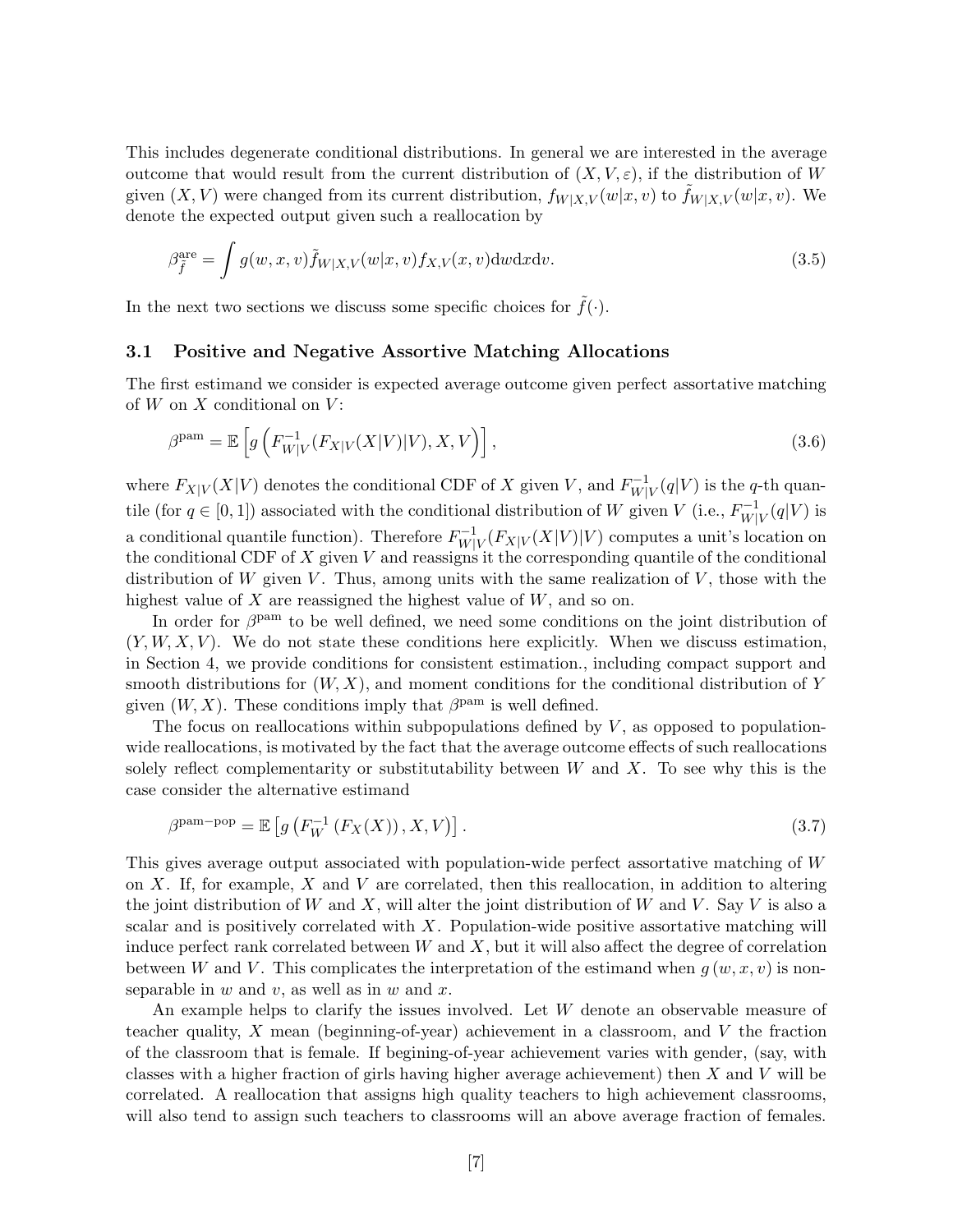Average achievement increases observed after implementing such a reallocation may reflect complementarity between teacher quality and begining-of-year student achievement or it may be that the effects of changes in teacher quality vary with gender and that, conditional on gender, their is no complementarity between teacher quality and achievement. By focusing on reallocations of teachers across classrooms with similar gender mixes, but varying baseline achievement, (3.6) provides a more direct avenue to learning about complementarity between W and  $X$ .<sup>2</sup>

Both (3.6) and (3.7) may be policy relevant, depending on the circumstances, and both are identified under Assumption 2.1 and additional support conditions (which we make explicit below). Under the additional assumption that

$$
g(w, x, v) = g_1(w, x) + g_2(v),
$$

the estimands, although associated with different reallocations, also have the same basic interpretation. In the current paper we focus upon (3.6), although it is conceptually straightforward to extend our results to (3.7).

Our second estimand is the expected average outcome given negative assortative matching:

$$
\beta^{\text{nam}} = \mathbb{E}\left[g\left(F_{W|V}^{-1}\left(1 - F_{X|V}(X|V)|V\right), X, V\right)\right].\tag{3.8}
$$

If, within subpopulations homogenous in  $V$ , the two inputs  $W$  and  $X$  are everywhere complements, then the difference  $\beta^{\text{pam}} - \beta^{\text{nam}}$  provides a measure of the strength of input complementarity. When  $g(\cdot)$  is not supermodular, the interpretation of this difference is not straightforward. In Section 3.1 below we present a measure of 'local' (relative to the status quo allocation) complementarity between  $X$  and  $W$ .

### 3.2 Correlated Matching Allocations

The perfect positive and negative assortative allocations are focal allocations, being emphasized in the economic theory literature (e.g., Becker and Murphy, 2000; Legros and Newman, 2004). There are many more possible allocations. Two others that are of particular importance are the status quo allocation, and the random matching allocation. Average output under the status quo allocation is given by

$$
\beta^{\text{sq}} = \mathbb{E}[Y] = \mathbb{E}[g(W, X, V)].
$$

Average output under the random matching allocation is given by

$$
\beta^{\text{rm}} = \int_v \left[ \int_x \int_w g(w, x, v) f_{W|V}(w|v) f_{X|V}(x|v) \right] f_V(v) \, dw \, dx \, dv.
$$

This last estimand gives average output when  $W$  and  $X$  are independently assigned within subpopulations indexed by  $V$ .

These allocations are just four among the class of feasible allocations. This class is comprised of all joint distributions of inputs consistent with fixed marginal distributions (within subpopulations homogenous in  $V$ ). As noted in the introduction, if the inputs are continuously distributed this class of joint distributions is very large. For this reason we only consider a

<sup>&</sup>lt;sup>2</sup>We make the connection to complementarity more explicit in Section 3.3.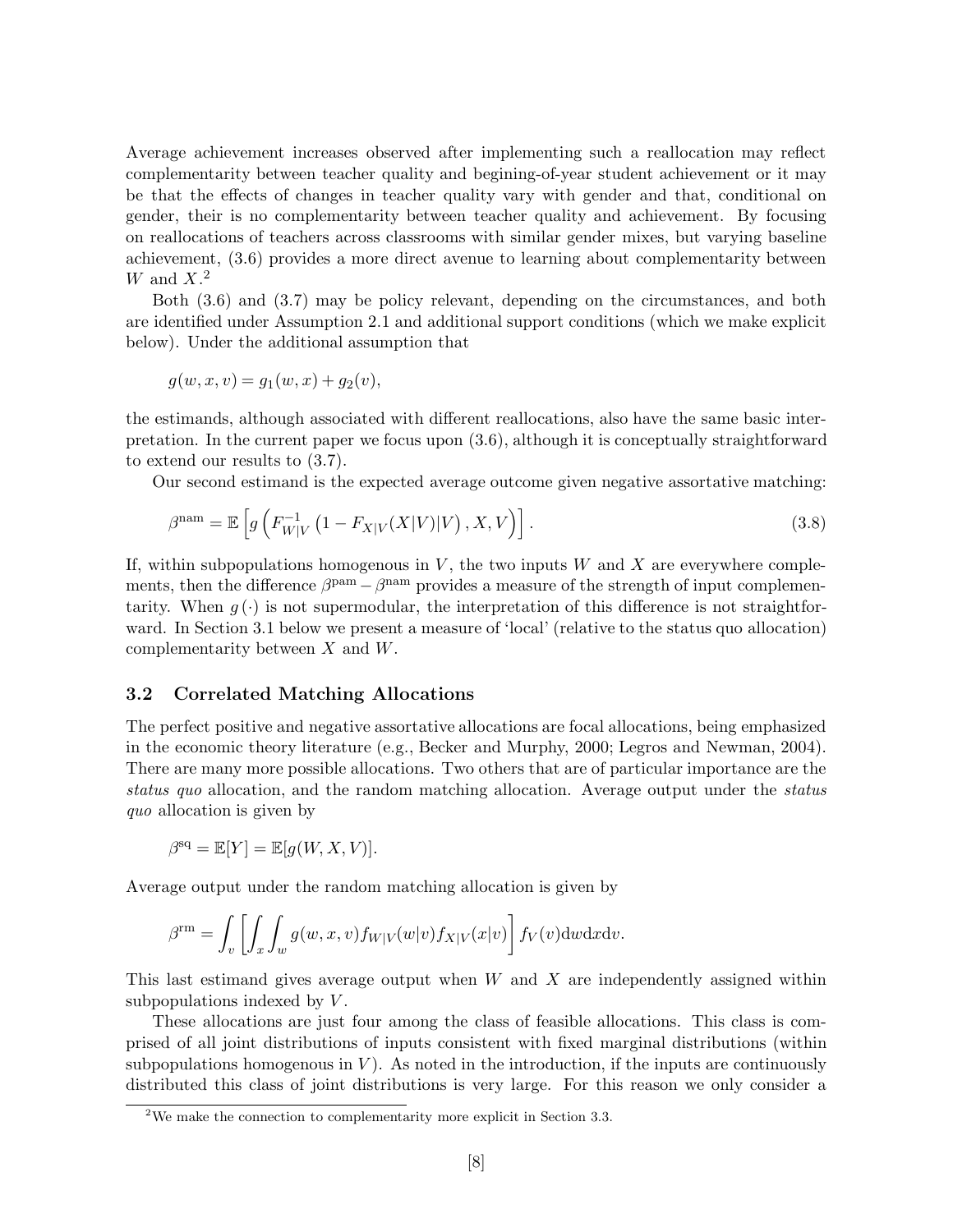subset of these joint distributions. To be specific, we concentrate on a family of the feasible allocations, indexed by two parameters,  $\tau$  and  $\rho$ , that includes as special cases the negative and positive assortative matching allocations, the independent allocation, and the status quo allocation. Let  $\beta^{\rm cm}(\tau,\rho)$  denote average output under the allocation indexed by  $\tau$  and  $\rho$ . By changing the two parameters we trace out a "path" in two directions: further from or closer to the status quo allocation, and further from, or closer to, the perfect sorting allocations. Borrowing a term from the literature on cupolas, we call this class of feasible allocations "comprehensive," because it contains all four focal allocations as a special case. For ease of exposition we focus in the remainder of the paper on the case with no covariates beyond  $W$  and  $X$ , and so drop the argument V in the production function.

For the purposes of estimation, the correlated matching allocations are redefined using a truncated bivariate normal cupola. The truncation ensures that the denominator in the weights of the correlated matching ARE are bounded from 0, so that we do not require trimming. The bivariate standard normal probability density function (pdf) is

$$
\phi(x_1, x_2; \rho) = \frac{1}{2\pi\sqrt{1 - \rho^2}} e^{-\frac{1}{2(1 - \rho^2)}(x_1^2 - 2\rho x_1 x_2 + x_2^2)}, \qquad -\infty < x_1, x_2 < \infty
$$

with a corresponding joint cumulative distribution function (cdf) denoted by  $\Phi(x_1, x_2; \rho)$ . Observe that

$$
\Pr(-c < x_1 \leq c, -c < x_2 \leq c) = \Phi(c, c; \rho) - \Phi(c, -c; \rho) - [\Phi(-c, c; \rho) - \Phi(-c, -c; \rho)],
$$

so that the truncated standard bivariate normal pdf is given by

$$
\phi_c(x_1, x_2; \rho) = \frac{\phi(x_1, x_2; \rho)}{\Phi(c, c; \rho) - \Phi(c, -c; \rho) - [\Phi(-c, c; \rho) - \Phi(-c, -c; \rho)]}, \qquad -c < x_1, x_2 \leq c.
$$

Denote the truncated bivariate cdf by  $\Phi_c$ .

The truncated normal bivariate CDF gives a comprehensive cupola, because the corresponding joint cdf

$$
H_{W,X}(w,x) = \Phi_c(\Phi_c^{-1}(F_W(w)), \Phi_c^{-1}(F_X(x)); \rho)
$$

has marginal cdf's equal to  $H_{W,X|V}(w,\infty|v) = F_W(w)$  and  $H_{W,X}(\infty,x) = F_X(x)$ , it reaches the upper and lower Fréchet bounds on the joint cdf for  $\rho = 1$  and  $\rho = -1$ , respectively, and it has independent  $W, X$  as a special case for  $\rho = 0$ .

To define  $\beta^{\rm cm}(\rho, \tau)$ , we note that joint pdf associated with  $H_{W,X}(w, x)$  equals

$$
h_{W,X}(w,x) = \phi_c\left(\Phi_c^{-1}(F_W(w)), \Phi_c^{-1}(F_X(x)); \rho\right) \frac{f_W(w)f_X(x)}{\phi_c\left(\Phi_c^{-1}(F_W(w))\right)\phi_c\left(\Phi_c^{-1}(F_X(x))\right)}.
$$

Then we define  $\beta^{\text{cm}}(\rho, 0)$  in terms of the truncated normal, as

$$
\beta^{\rm cm}(\rho,0) = \int_{w,x} g(w,x) \frac{\phi_c(\Phi_c^{-1}(F_W(w)), \Phi_c^{-1}(F_X(x)); \rho)}{\phi_c(\Phi_c^{-1}(F_W(w))) \phi_c(\Phi_c^{-1}(F_X(x)))} f_W(w) f_X(x) \, dw \, dx. \tag{3.9}
$$

Average output under the correlated matching allocation is given by

$$
\beta^{\text{cm}}(\rho,\tau) = \tau \cdot \mathbb{E}[Y] + (1-\tau) \cdot \beta^{\text{cm}}(\rho,0)
$$
\n(3.10)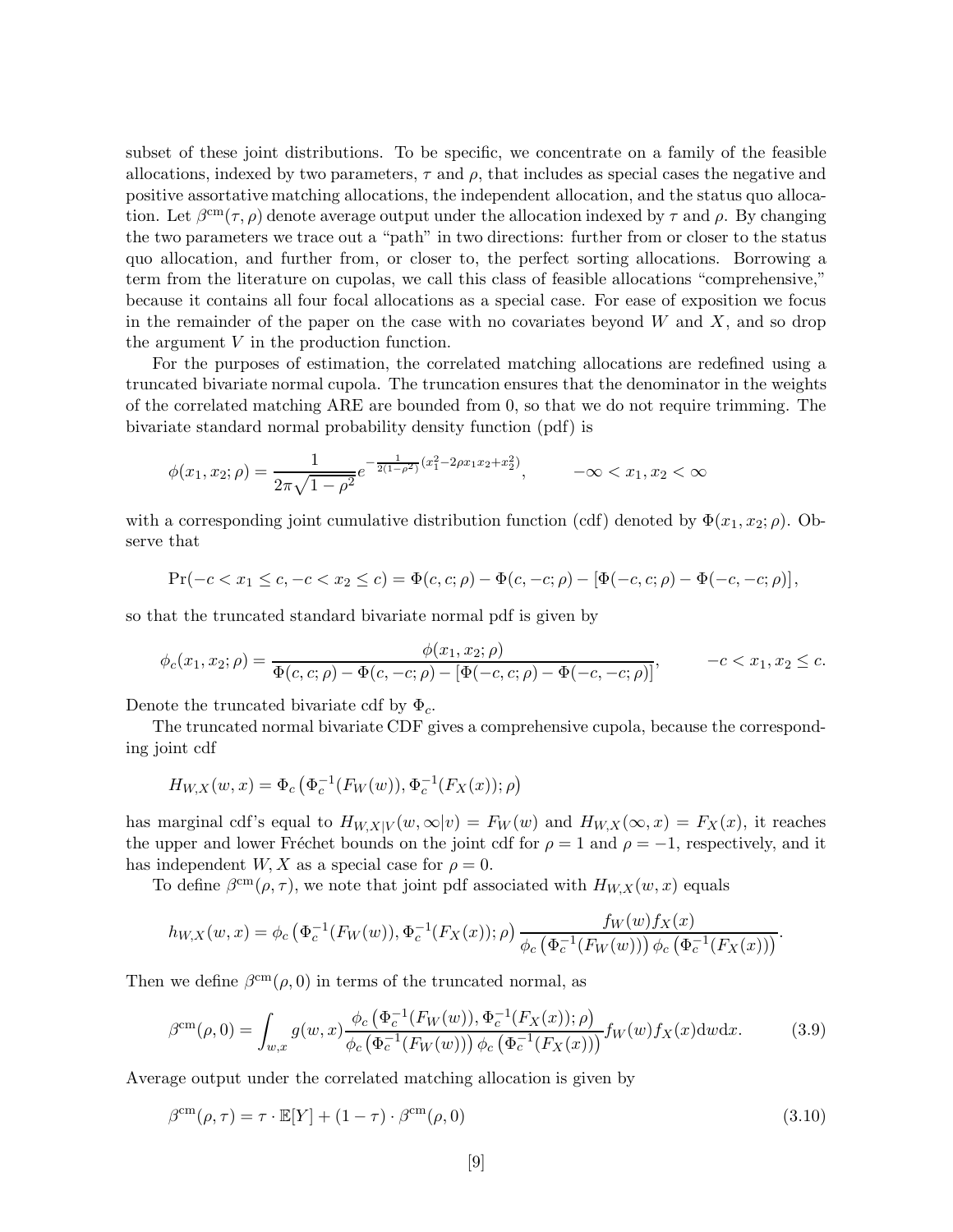$$
= \tau \cdot \mathbb{E}[Y_i] + (1 - \tau)
$$
  
\$\times \int\_{x,w} g(w, x) \frac{\phi\_c(\Phi\_c^{-1}(F\_W(w)), \Phi\_c^{-1}(F\_X(x)); \rho)}{\phi\_c(\Phi\_c^{-1}(F\_W(w))) \phi\_c(\Phi\_c^{-1}(F\_X(x)))} f\_W(w) f\_X(x) dwdx, \$

for  $\tau \in [0, 1]$  and  $\rho \in (-1, 1)$ .

The case with  $\tau = 1$  corresponds to the *status quo*:

$$
\beta^{\text{sq}} = \beta^{\text{cm}}(\rho, 1).
$$

The case with  $\tau = \rho = 0$  corresponds to random matching allocation of inputs:

$$
\beta^{\text{rm}} = \beta^{\text{cm}}(0,0) = \int_x \int_w g(w,x) \, dF_W(w) \, dF_X(x).
$$

The cases with  $(\tau = 0, \rho \to 1)$  and  $(\tau = 0, \rho \to -1)$  correspond respectively to the perfect positive and negative assortative matching allocations:

$$
\beta^{\mathrm{pam}} = \lim_{\rho \to 1} \beta^{\mathrm{cm}}(\rho, 0), \quad \text{and} \quad \beta^{\mathrm{nam}} = \lim_{\rho \to -1} \beta^{\mathrm{cm}}(\rho, 0).
$$

More generally, with  $\tau = 0$  we allocate the inputs using a normal copula in a way that allows for arbitrary correlation between W and X indexed by the parameter  $\rho$ . It would be conceptually straightforward to use other copulas.

### 3.3 Local Measures of Complementarity

A potential disadvantage of the correlated matching reallocation family of estimands  $\beta^{\rm cm}(\rho, \tau)$ , including the focal allocations  $\beta^{\text{pam}}$  and  $\beta^{\text{nam}}$  is that the support requirements that allow for precise estimation may be difficult to satisfy in practice. This is particularly relevant for allocations 'distant' from the status quo. For example, if the status quo is characterized by a high degree of correlation between the inputs, evaluating the effect of allocations with a small, or even negative, correlation between inputs, such as random matching, or negative assortative matching, can be difficult because such allocations rely on knowledge of the production funhction at pairs of input values  $(W, X)$  that are infrequently seen in the data. For this reason a measure of local (close to the status quo) complementarity between  $W$  and  $X$  would be valuable. To this end we next characterize the expected effect on output associated with a 'small' increase toward either positive or negative assortative matching. Such estimands may also be informative regarding the effects of "modest" policies that stay close to the status quo. The resulting estimand forms the basis of a simple test for local efficiency of the status quo allocation. We derive this local measure by considering matching on a family of transformations of  $X_i$  and  $W_i$ , indexed by a scalar parameter  $\lambda$ , where for some values of  $\lambda$  the matching is on  $W_i$  (corresponding to the status quo), and for other values of  $\lambda$  the matching is on  $X_i$  or  $-X_i$ , corresponding to positive and negative assortative matching respectively. We then focus on the derivative of the expected outcomes from matching on this family of transformations, evaluated at the value of  $\lambda$  that corresponds to the status quo.

For technical reasons, and to be consistent with the subsequent formal statistical analysis in Section 4 of the previously discussed estimands  $\beta^{pam}$  and  $\beta^{nam}$ , we assume that the support of  $X_i$  is the interval  $[x_l, x_u]$ , with midpoint  $x_m = (x_u + x_l)/2$ , and similarly that the support of  $W_i$  is the interval  $[w_l, w_u]$ , with midpoint  $w_m = (w_u + w_l)/2$ . Without loss of generality we will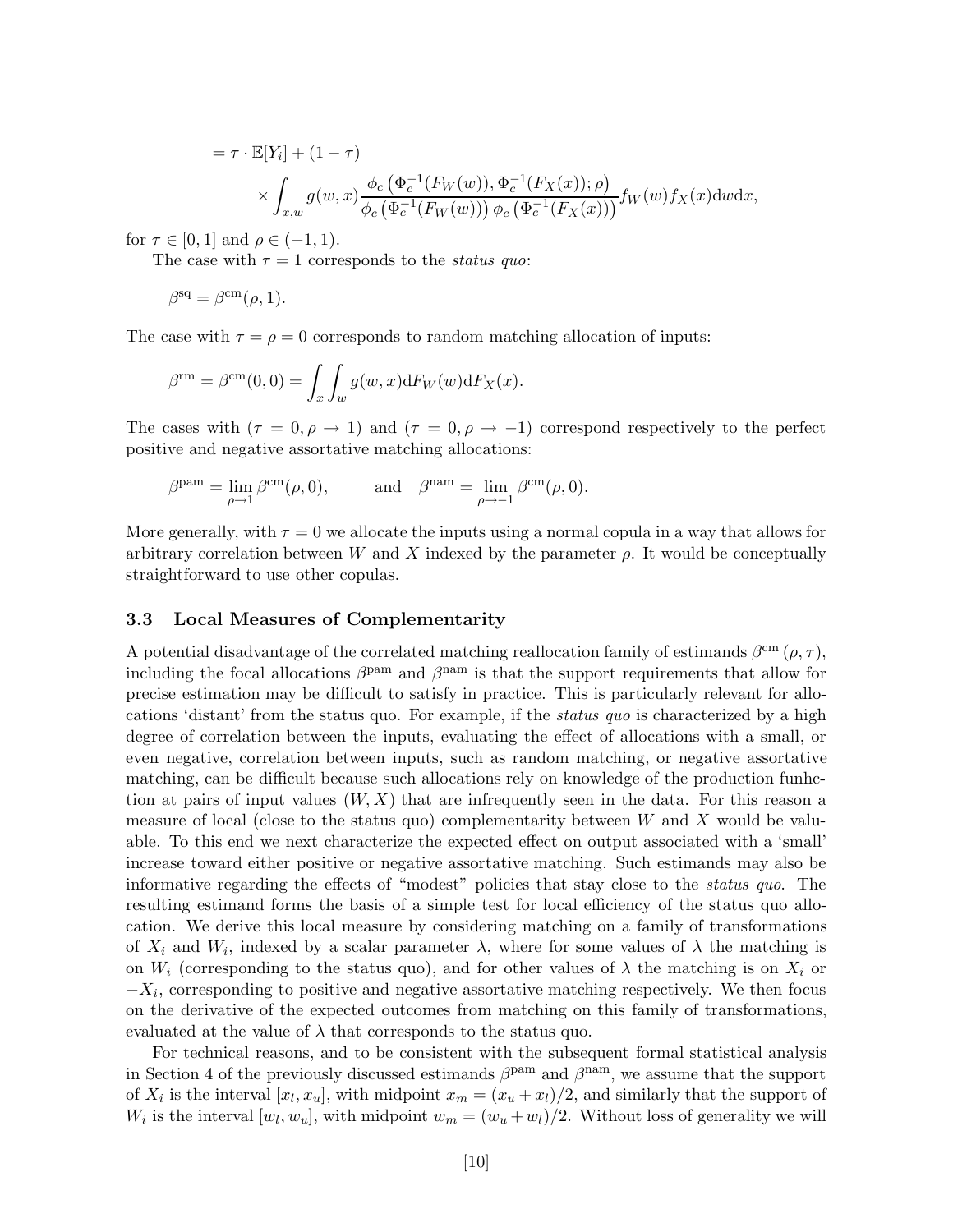assume that  $x_l = 0$ ,  $x_m = 1/2$ ,  $x_u = 1$ ,  $w_l = 0$ ,  $w_m = 1/2$ , and  $w_u = 1$ . To focus on the key conceptual issues we continue to ignore the presence of additional covariates  $V_i$ . First define a smooth function  $d(w)$  that goes to zero at the boundary of the support of  $W_i$ :

$$
d(w) = 1_{w>w_m} \cdot (w_u - w) + 1_{w \leq w_m} \cdot (w - w_l).
$$

We implement our local reallocation as follows: for  $\lambda \in [-1,1]$ , define the random variable  $U_{\lambda}$ as a transformation of  $(X, W)$ :

$$
U_{\lambda} = \lambda \cdot X \cdot d(W)^{1 - |\lambda|} + (\sqrt{1 - \lambda^2}) \cdot W.
$$

This gives us a parametric transformation of  $(W, X)$  that moves smoothly between  $W = U_0$ and  $X = U_1$ . Now we consider reallocations based on positive assortative matching on  $U_{\lambda}$ , for a range of values of  $\lambda$ , as a smooth way of moving from the *status quo* (matching on W) to positive assortative matching (matching on X). For general  $\lambda$  the average output associated with positive assortative matching on  $U_{\lambda}$  is given by the local reallocation

$$
\beta^{\text{lr}}(\lambda) = \mathbb{E}[g(F_W^{-1}(F_{U_\lambda}(U_\lambda)), X)]. \tag{3.11}
$$

For  $\lambda = 0$  and  $\lambda = 1$  we have  $U_{\lambda} = W$  and  $U_{\lambda} = X$  respectively, and hence  $\beta^{\text{lr}}(0) = \beta^{\text{sq}}$  and  $\beta^{\text{lr}}(1) = \beta^{\text{pam}}$ . Perfect negative assortative matching is also nested in this framework since

$$
Pr(-X \le -x) = Pr(X \ge x) = 1 - F_X(x),
$$

and hence for  $\lambda = -1$  we have  $\beta^{\text{lr}}(-1) = \beta^{\text{nam}}$ . Values of  $\lambda$  close to zero induce reallocations of W that are 'local' to the status quo, with  $\lambda > 0$  and  $\lambda < 0$  generating shifts toward positive and negative assortative matching respectively.

We focus on the effect of a small reallocation as our local measure of complementarity:

$$
\beta^{\rm lc} = \frac{\partial \beta^{\rm lr}}{\partial \lambda}(0). \tag{3.12}
$$

This local complementarity measure has two interesting alternative representations which are given in the following theorem. Before stating this result we introduce one assumption. This assumption is stronger than needed for this theorem, but its full force will be used later. The required values of the parameters in this assumption,  $p$  and  $q$ , will be specified in the theorems.

### Assumption 3.1 (DISTRIBUTION OF DATA)

(i)  $(Y_1, W_1, X_1), (Y_2, W_2, X_2), \ldots, (Y_N, W_N, X_N)$  are independent and identically distributed, (ii) The support of W is  $\mathbb{W} = [w_l, w_u]$ , a compact subset of  $\mathbb{R}$ ,

(iii) the support of X is  $\mathbb{X} = [x_l, x_u]$ , a compact subset of  $\mathbb{R}$ ,

(iv) the joint probability density function of  $W$  and  $X$  is bounded and bounded away from zero, and q times continuously differentiable on  $\mathbb{W} \times \mathbb{X}$ ,

(v)  $g(w, x)$  is q times continuously differentiable with respect to w and x on  $\mathbb{W} \times \mathbb{X}$ , (vi)  $\mathbb{E}[|Y_i|^p | X_i = x]$  is bounded.

The first representation is as the expected value of the conditional (on  $W$ ) covariance of X and the returns to W,  $g_W(w, x) = \frac{\partial g}{\partial w}(w, x)$ , weighted by  $d(W)$ . The second representation is as a weighted average of the cross-derivative  $\frac{\partial^2 g}{\partial w \partial x}(w, x)$ . Formally: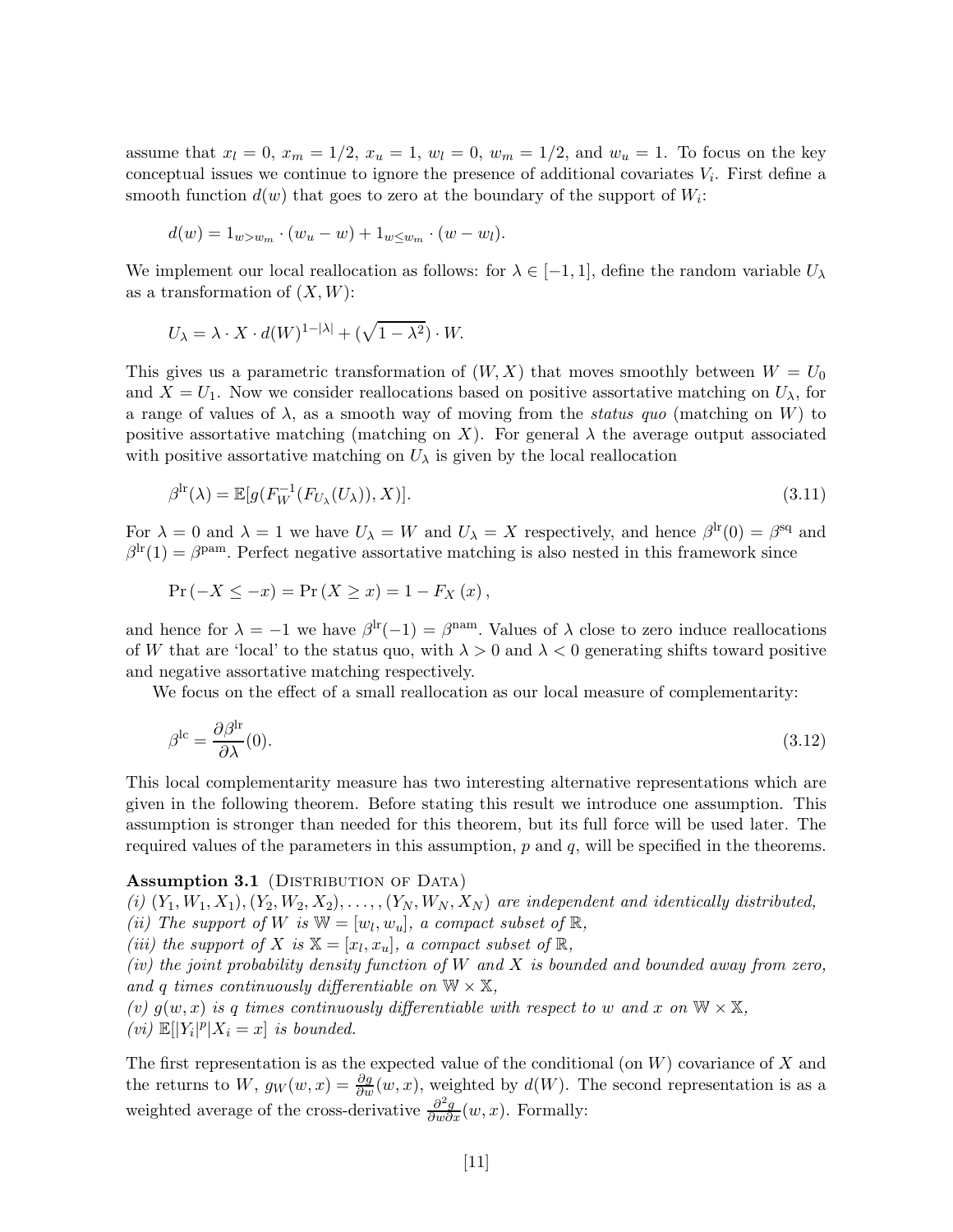**Theorem 3.1** Suppose Assumption 3.1 holds with  $q \geq 2$ . Then,  $\beta^{lc}$  has two equivalent representations:

$$
\beta^{\text{lc}} = \mathbb{E}\left[d(W)\cdot \text{Cov}\left(g_W\left(W,X\right),X\middle|W\right)\right],\tag{3.13}
$$

and,

$$
\beta^{\text{lc}} = \mathbb{E}\left[\delta(W, X) \cdot \frac{\partial^2 g}{\partial w \partial x}(W, X)\right],\tag{3.14}
$$

where the weight function  $\delta(w, x)$  is non-negative and has the form

$$
\delta(w,x) = d(w) \cdot \frac{F_{X|W}(x|w) \cdot (1 - F_{X|W}(x|w))}{f_{X|W}(x|w)} \cdot \left( \mathbb{E}\left[X|X > x, W = w\right] - \mathbb{E}\left[X|X \le x, W = w\right] \right).
$$

The proofs for the Theorems given in the body of the text are presented in Appendix C.

Representation (3.13), as we demonstrate below, suggests a straightforward nonparametric approach to estimating  $\beta^{\text{lc}}$ . Representation (3.14) is valuable for interpretation. Equation (3.14) demonstrates that a test of  $H_0$ :  $\beta^{lc} = 0$  is a test of the the null hypothesis of no complementarity or substitutability between W and X. If  $\beta^{\text{lc}} > 0$ , then in the 'vicinity of the status quo' W and X are complements; if  $\beta$ <sup>lc</sup> < 0, they are substitutes. The precise meaning of the "vicinity of the *status quo*" is implicit in the form of the weight function  $\delta(w, x)$ .

Deviations of  $\beta^{\text{lc}}$  from zero imply that the *status quo* allocation does not maximize average outcomes. For  $\beta^{\rm lc} > 0$  a shift toward positive assortative matching will raise average outcomes, while for  $\beta^{\rm lc} < 0$  a shift toward negative assortative matching will do so. Theorem 3.1 therefore provides the basis of a test of the null hypothesis that the status quo allocation is locally efficient.

## 4 Estimation and inference with continuously-valued inputs

In this section we discuss estimation and inference. For ease of exposition we focus on the case without additional exogenous covariates. Allowing for these would complicate the notation, without adding much insight. The estimators are all weighted averages of (derivatives of) nonparametric estimators for the regression function. These are what Newey (1994) calls full and partial means and derivatives. First, in Section 4.1 we describe the nonparametric estimators for the regression functions. In order to deal with boundary issues we use develop a new nonparametric kernel estimator. Note that in Newey (1994) fixed trimming methods are used to deal with these boundary issues. These are less attractive here because they change the nature of the estimands. Next, in Section 3.1 we present estimators for the first pair of estimands,  $\beta^{\text{pam}}$  and  $\beta^{\text{nam}}$ . In Section 4.3 we discuss estimation and inference for  $\beta^{\text{cm}}$  (including  $\beta^{\text{rm}}$ ), and in Section 4.4 we discuss  $\beta^{lc}$ . Estimation of and inference for the *status quo* allocation  $\beta^{sq}$ is straightforward, as this estimand is a simple expectation, estimated by a sample average.

### 4.1 Estimating the Production and Distribution Functions

For the two distributions functions we use the empirical distribution functions:

$$
\hat{F}_W(w) = \frac{1}{N} \sum_{i=1}^N \mathbf{1}_{W_i \leq w}
$$
, and  $\hat{F}_X(x) = \frac{1}{N} \sum_{i=1}^N \mathbf{1}_{X_i \leq x}$ .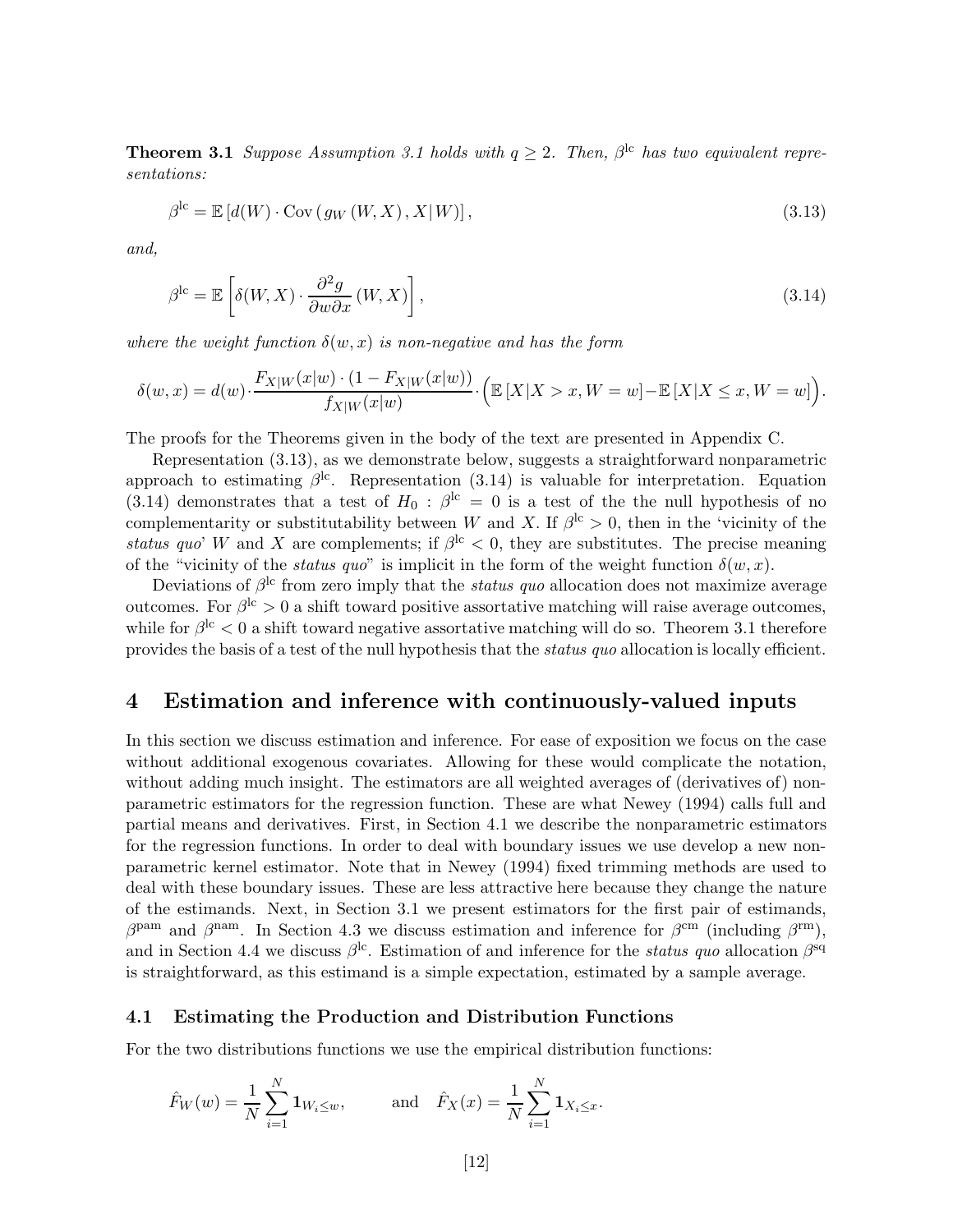For the inverse distribution functions we use the definition:

$$
\hat{F}_W^{-1}(q) = \inf_{w \in \mathbb{W}} \mathbf{1}_{\hat{F}_W(w) \ge q},
$$
 and  $\hat{F}_X^{-1}(q) = \inf_{x \in \mathbb{X}} \mathbf{1}_{\hat{F}_X(x) \ge q}.$ 

The estimands we consider in this paper depend on the regression function  $q(w, x)$  (in the case of  $\beta^{\text{pam}}, \beta^{\text{nam}},$  and  $\beta^{\text{cm}}$ , or its derivative in the case of  $\beta^{\text{lc}}$ . The latter also depends on the regression function  $m(w)$ , defined as

$$
m(w) = \mathbb{E}[X|W=w].\tag{4.15}
$$

In order to estimate these objects, we need estimators for the regression functions  $m(w)$  and  $g(w, x)$ , and the derivative  $g_W(w, x)$ . Write the regression function as

$$
g(w, x) = \mathbb{E}[Y|W = w, X = x] = \frac{h_2(w, x)}{h_1(w, x)},
$$

where

$$
h_1(w, x) = f_{WX}(w, x),
$$
 and  $h_2(w, x) = g(w, x) \cdot f_{WX}(w, x).$ 

To simplify the following discussion, we rewrite  $h_1(w, x)$  and  $h_2(w, x)$  as

$$
h_m(w, x) = \mathbb{E}\left[\tilde{Y}_m | W = w, X = x\right] \cdot f_{WX}(w, x),\tag{4.16}
$$

for  $m = 1, 2$ , where  $\tilde{Y} = (\tilde{Y}_1 \tilde{Y}_2)'$ , with  $\tilde{Y}_1 = 1$ ,  $\tilde{Y}_2 = Y_i$ .

We focus on estimators for  $h_m(w, x)$ , and use those to estimate  $g(w, x)$  and its derivatives. The standard Nadaraya-Watson (NW) estimator for  $h_m(w, x)$  is, for some bivariate kernel  $K(\cdot, \cdot),$ 

$$
\hat{h}_{\text{nw},m}(w,x) = \frac{1}{N \cdot b^2} \sum_{i=1}^{N} \tilde{Y}_{im} \cdot K\left(\frac{W_i - w}{b}, \frac{X_i - x}{b}\right). \tag{4.17}
$$

We denote the resulting nonparametric estimator by  $\hat{g}(w, x)$ . We estimate the derivative of  $g(w, x)$  with respect to w by taking the derivative of the NW estimator of  $g(w, x)$ .

Because the support of  $(W_i, X_i)$  is assumed to be bounded, we have to deal with boundary bias of the kernel estimators. Because we also need bias reduction by using higher order kernels we adopt the Nearest Interior Point (NIP) estimator of Imbens and Ridder (2009). This estimator divides, for given bandwidth b, the support of  $(W, X)$  into an internal region and a boundary region. On the internal region the uniform convergence of the standard NW kernel estimators holds, but the estimators must be modified on the boundary region of the support. The NIP estimator coincides with the usual NW kernel estimator on the internal set, but it is equal to a polynomial on the boundary set. The coefficients of this polynomial are those of a Taylor series expansion in a point of the internal set.

To obtain a compact expression for the NIP estimator we adopt the following notation. The vector  $z = (w x)'$  has  $L = 2$  components. Some of the results below are stated for general L, although we only use the case with  $L = 2$ . Let  $\mathbb{Z} = \mathbb{W} \times \mathbb{X}$  denote the (compact) support of Z. Let  $\lambda$  denote an L vector of nonnegative integers, with  $|\lambda| = \sum_{l=1}^{L} \lambda_l$ , and  $\lambda! = \prod_{l=1}^{L} \lambda_l!$ . For L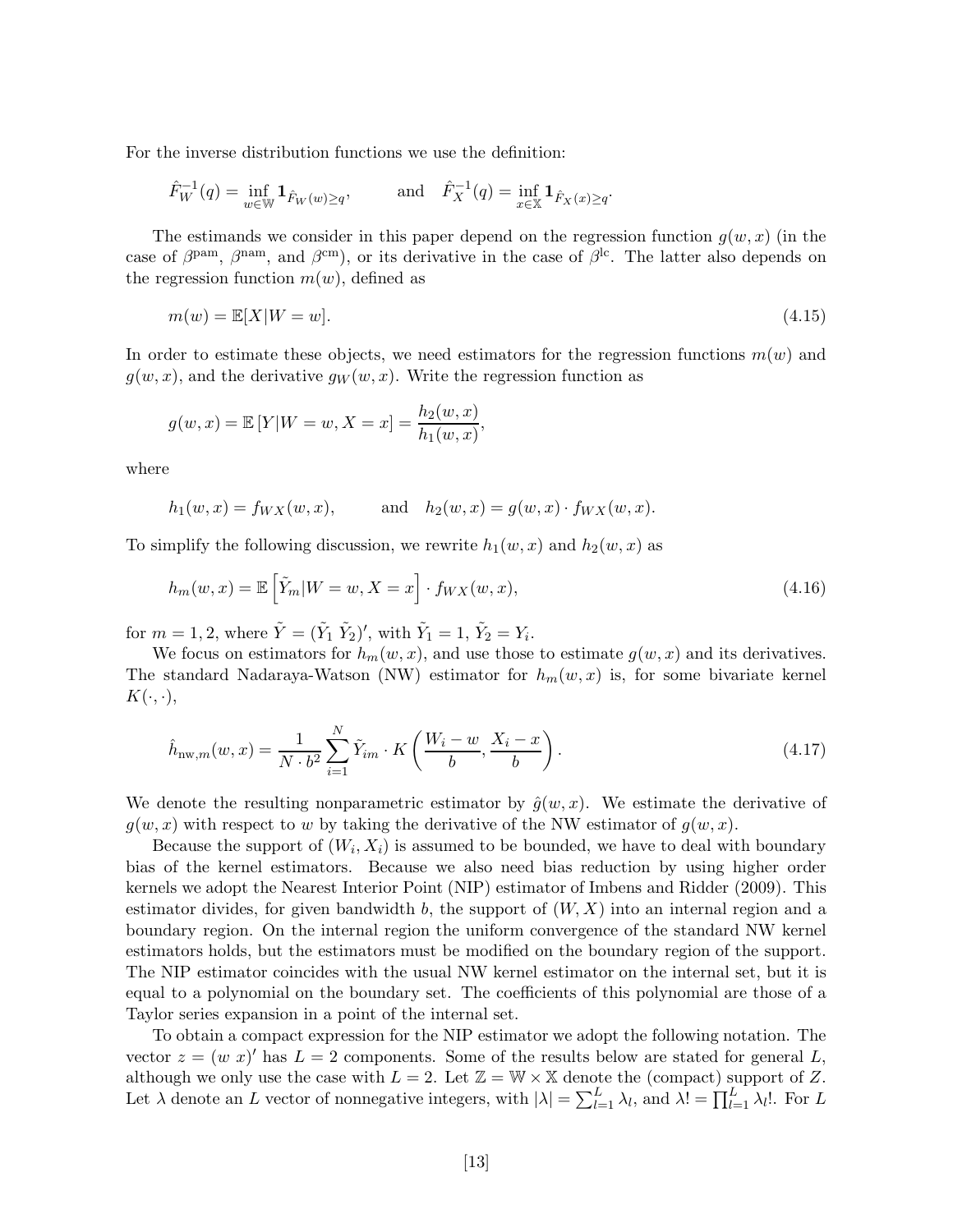vectors of nonnegative integers  $\lambda$  and  $\mu$  let  $\mu \leq \lambda$  be equivalent to  $\mu_l \leq \lambda_l$  for all  $l = 1, ..., L$ , and define

$$
\left(\begin{array}{c} \lambda \\ \mu \end{array}\right) = \frac{\lambda!}{\mu!(\lambda-\mu)!} = \prod_{l=1}^L \frac{\lambda_l!}{\mu_l!(\lambda_l-\mu_l)!} = \prod_{l=1}^L \left(\begin{array}{c} \lambda_l \\ \mu_l \end{array}\right).
$$

For L vectors  $\lambda$  and z, let  $z^{\lambda} = \prod_{l=1}^{L} z_l^{\lambda_l}$ . As shorthand for partial derivatives of some function g we use  $g^{(\lambda)}(z)$ :

$$
g^{(\lambda)}(z) = \frac{\partial g^{|\lambda|}}{\partial z^{\lambda}}(z).
$$

The definition of the internal region depends on the support of the kernel. Let  $K : \mathbb{R}^L \mapsto \mathbb{R}$ denote the kernel function. We will assume that  $K(u) = 0$  for  $u \notin U$  with U compact, and  $K(u)$  bounded. For the bandwidth b define the internal set of the support  $\mathbb Z$  as the subset of  $\mathbb Z$ such that all  $\tilde{z}$  with a distance of up to b times the support of the kernel from z are also in  $\mathbb{Z}$ 

$$
\mathbb{Z}_b^I = \left\{ z \in \mathbb{Z} \left| \left\{ \tilde{z} \in \mathbb{R}^L \left| \frac{z - \tilde{z}}{b} \in \mathbb{U} \right.\right\} \subset \mathbb{Z} \right.\right\}.
$$
\n(4.18)

This is a compact subset of the interior of  $\mathbb Z$  that contains all points that are sufficiently far away from the boundary that the standard kernel density estimator at those points is not affected by any potential discontinuity of the density at the boundary. If  $\mathbb{U} = [-1,1]^L$  and  $\mathbb{Z} = \bigotimes_{l=1}^{L} [z_{ll}, z_{ul}]$ , we have  $\mathbb{Z}_{b}^{I} = \bigotimes_{l=1}^{L} [z_{ll} + b, z_{ul} - b]$ .<sup>3</sup> The complement of the interior region is the boundary region:

$$
\mathbb{Z}_b^B = \mathbb{Z}/\mathbb{Z}_b^I = \left\{ z \in \mathbb{Z} \middle| \exists \tilde{z} \notin \mathbb{Z} \text{ s.t. } \frac{z - \tilde{z}}{b} \in \mathbb{U} \right\}. \tag{4.19}
$$

Next, we need to develop some notation for Taylor series approximations. Define for a given, q times differentiable function  $g : \mathbb{Z} \to \mathbb{R}$ , a point  $r \in \mathbb{R}^L$  and an integer  $s \leq q$ , the  $(s - 1)$ -th order polynomial function  $t : \mathbb{Z} \to \mathbb{R}$  based on the Taylor series, expansion of order  $s - 1$ , of  $g(z)$  around the point  $r \in \mathbb{Z}$ :

$$
t(z;g,r,s) = \sum_{j=0}^{s-1} \sum_{|\lambda|=j} \frac{1}{\lambda!} \cdot g^{(\lambda)}(r) \cdot (z-r)^{\lambda}.
$$
 (4.20)

Because the function  $g(z)$  is  $q \geq s$  times continuously differentiable on Z, the remainder term in the Taylor series expansion is

$$
g(z) - t(z, g, r, s) = \sum_{|\lambda|=s} \frac{1}{\lambda!} g^{(\lambda)}(\overline{r}(s)) \cdot (z - r)^{\lambda}.
$$

with  $\overline{r}(z)$  intermediate between z and r. Because Z is compact, and the the s-th order continuous, the sth order derivative must be bounded, and therefore this remainder term is bounded

<sup>&</sup>lt;sup>3</sup>The set  $[-1,1]^L$  is the set of L vectors with components that are between -1 and 1. The set  $\bigotimes_{l=1}^{L} [z_{ll}, z_{ul}]$  is the set of L vectors with l-th component between  $z_{ll}$  and  $z_{ul}$ .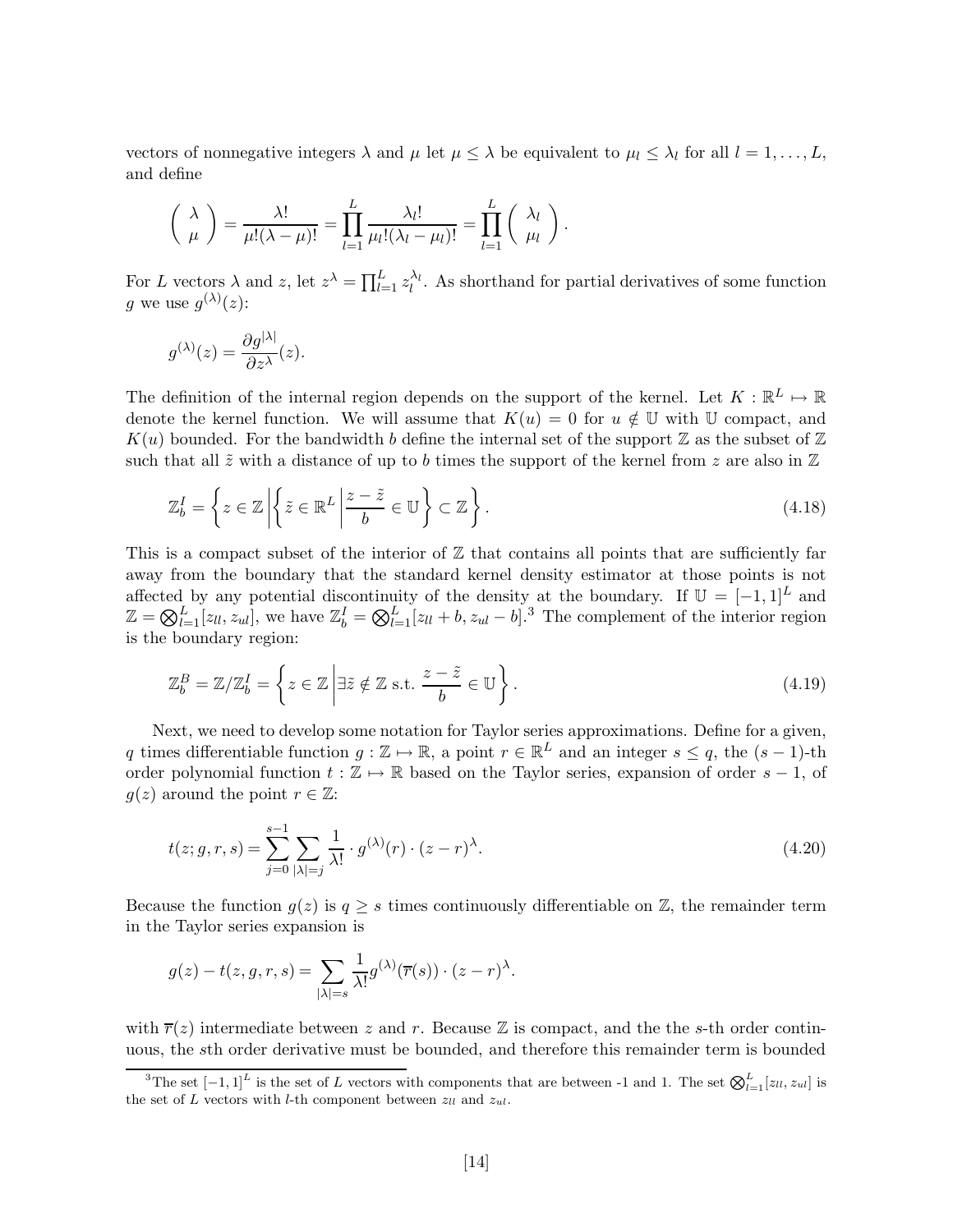by  $C|z-r|$ <sup>s</sup>. For the NIP estimator we use this Taylor series expansion around a point that depends on z and the bandwidth. Specifically, we take the expansion around  $r_b(z)$ , the projection on the internal region

$$
r_b(z) = \operatorname{argmin}_{r \in \mathbb{Z}_b^I} ||z - r|| \tag{4.21}
$$

With this preliminary discussion, the NIP estimator of order s of  $h_m(z)$  can be defined as:

$$
\hat{h}_{m,\text{nip},s}(z) = \sum_{j=0}^{p-1} \sum_{|\lambda|=j} \frac{1}{\lambda!} \cdot \hat{h}_{m,\text{nw}}^{(\mu)} (r_b(z))(z - r_b(z))^\mu
$$
\n(4.22)

with  $\hat{h}_{m,\text{nw}}^{(\lambda)}$  the  $\lambda$ -th derivative of the kernel estimator  $\hat{h}_{m,\text{nw}}$ . For values of z in the internal region  $\mathbb{Z}_{b}^{I}$ , the NIP estimator is identical to the NW kernel estimator,  $\hat{h}_{m,\text{nip},s}(z) = \hat{h}_{m,nw}(z)$ . It is only in the boundary region that a s−1-th order Taylor series expansion is used to address the poor properties of the NS estimator in that region.

Now the NIP estimator for  $g(w, x)$  is

$$
\hat{g}_{\text{nip},s}(w,x) = \frac{\hat{h}_{2,\text{nip},s}(w,x)}{\hat{h}_{1,\text{nip},s}(w,x)},
$$
\n(4.23)

and the NIP estimator for the first derivative of  $g(w, x)$  with respect to w is

$$
\frac{\widehat{\partial g_{\text{nip},s}}}{\partial w}(w,x) = \frac{\frac{\partial}{\partial w}\hat{h}_{2,\text{nip},s}(w,x)}{\hat{h}_{1,\text{nip},s}(w,x)} - \frac{\hat{h}_{2,\text{nip},s}(w,x) \cdot \frac{\partial}{\partial w}\hat{h}_{1,\text{nip},s}(w,x)}{\left(\hat{h}_{1,\text{nip},s}(w,x)\right)^2}.
$$
\n(4.24)

Unlike the NW kernel estimator, the NIP estimator is uniformly consistent. Its properties are discussed in more detail in Imbens and Ridder (2009). A formal statement of the relevant properties for our discussion is given in Lemmas A.9, A.10, and A.11, and Theorems A.1, A.2, and A.3 in Appendix A.

In the remainder of the paper we drop the subscripts from the estimator of the regression function. Unless specifically mentioned,  $\hat{g}(w, x)$  will be used to denote  $\hat{g}_{\text{nip},s}(w, x)$ , for s equal to the order of the kernel, with its value stated in the Lemmas and Theorems.

Next we introduce two more assumptions. Assumption 4.1 describes the properties of the kernel function, and Assumption 4.2 gives the rate on the bandwidth. Before stating the next assumption we need to introduce a class of restrictions on kernel functions. The restrictions govern the rate at which the kernel, which is assumed to have compact support), goes to zero on the boundary of its support. This property allows us to deal with some of the boundary issues. Such properties have previously been used in, for example, Powell, Stock and Stoker (1989).

**Definition 4.1** (DERIVATIVE ORDER OF A KERNEL) A kernel function  $K : \mathbb{U} \mapsto \mathbb{R}$  is of derivative order d, if, for all u in the boundary of the set  $\mathbb{U}$ , and all  $|\lambda| \leq d-1$ ,

$$
\lim_{v \to u} \frac{\partial^{\lambda}}{\partial u^{\lambda}} K(v) = 0.
$$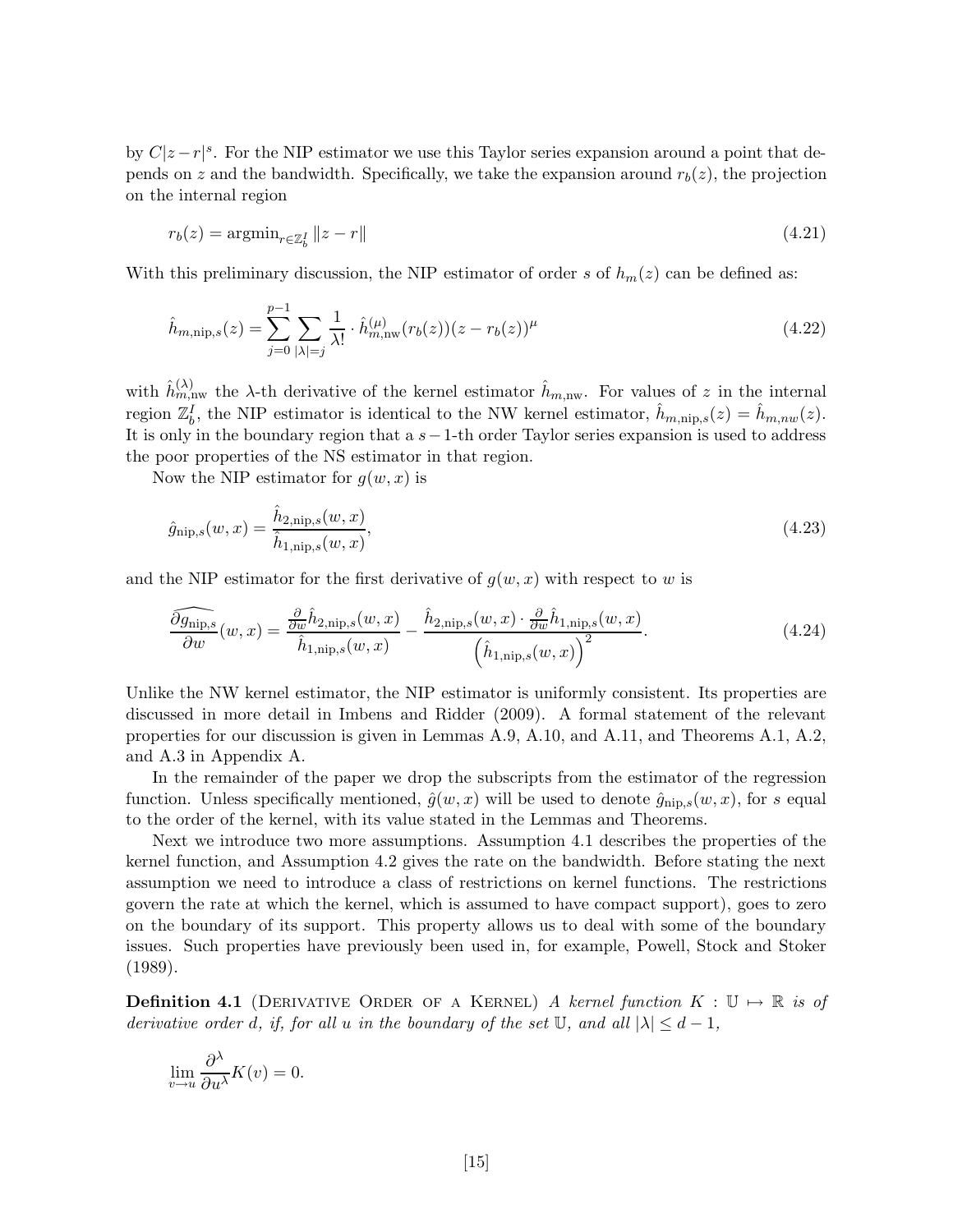### Assumption 4.1 (KERNEL)

(i)  $K : \mathbb{R}^L \mapsto \mathbb{R}$ , with  $K(u) = \prod_{l=1}^L \mathcal{K}(u_l)$ , (ii)  $K(u) = 0$  for  $u \notin \mathbb{U}$ , with  $\mathbb{U} = [-1, 1]^L$ (iii)  $K(\cdot)$  is r times continuously differentiable, with the r-th derivative bounded on the interior of  $\mathbb{U},$ 

(iv) K(c) is a kernel of order s, so that  $\int_{\mathbb{U}} K(u) du = 1$  and  $\int_{\mathbb{U}} u^{\lambda} K(u) du = 0$  for all  $\lambda$  such that  $0 < |\lambda| < s$ , for some  $s \geq 1$ ,

(v)  $K$  is a kernel of derivative order d.

We refer a kernel satisfying Assumption 4.2 as a derivative kernel of order  $(s, d)$ .

**Assumption 4.2** (BANDWIDTH) The bandwidth  $b_N = N^{-\delta}$  for some  $\delta > 0$ .

## 4.2 Estimation and Inference for  $\widehat{\beta}^{\text{pam}}$  and  $\widehat{\beta}^{\text{nam}}$

In this section we introduce the estimators for  $\beta^{\text{pam}}$  and  $\beta^{\text{nam}}$  and present results on the large sample properties of the estimators. We estimate  $\beta^{\text{pam}}$  and  $\beta^{\text{nam}}$  by substituting nonparametric estimators for the unknown functions  $g(w, x)$ ,  $F_W(w)$ , and  $F_X(x)$ :

$$
\widehat{\beta}^{\text{pam}} = \frac{1}{N} \sum_{i=1}^{N} \hat{g} \left( \hat{F}_{W}^{-1} (\hat{F}_{X}(X_i)), X_i \right), \qquad (4.25)
$$

and

$$
\widehat{\beta}^{\text{nam}} = \frac{1}{N} \sum_{i=1}^{N} \hat{g} \left( \hat{F}_{W}^{-1} (1 - \hat{F}_{X}(X_i)), X_i \right). \tag{4.26}
$$

It is straightforward to demonstrate consistency for these estimators. The nonparametric estimators  $\hat{g}$ ,  $\hat{F}_W$ , and  $\hat{F}_X$  are uniformly consistent under our assumptions, and consistency of  $\hat{\beta}^{\text{pam}}$  follows directly from that. It is more difficult to derive the large sample distributions for these estimators. There are four components to their asymptotic approximations. Here we discuss the decomposition for  $\hat{\beta}^{pam}$ . A similar argument holds for  $\hat{\beta}^{nam}$ . In both cases the first component corresponds to the estimation error in  $q(w, x)$ . This component converges at a rate slower than the regular parametric (root- $N$ ) rate. This is because we estimate in the first stage a nonparametric regression function with more arguments than we average over in the second stage. As a result  $\hat{\beta}^{pam}$  (and  $\hat{\beta}^{nam}$ ) is a partial (as opposed to a full) mean in the terminology of Newey (1994). The other three terms converge faster, at the regular root−N rate. There is one term each corresponding to the estimation error in  $F_W(w)$  and  $F_X(x)$  respectively, and one corresponding to the difference between the average of  $g(F_W^{-1}(F_X(X_i)), X_i)$  and its expectation. In describing the large sample properties we include all four of these terms, which leaves a remainder that is  $o_p(N^{-1/2})$ . In principle one could ignore the three terms of order  $O_p(N^{-1/2})$ , since they will get dominated by the term describing the uncertainty stemming from estimation of  $g(w, x)$ , but including the additional terms is likely to lead to more accurate confidence intervals. We provide evidence for this in the simulations in Section 5.

In order to describe the formal properties of the estimator  $\hat{\beta}^{pam}$  it is useful to introduce notation for an intermediate quantity, and some additional functions. Define the average with the true regression function  $g(w, x)$  (but still the estimated distribution functions  $\hat{F}_W$  and  $\hat{F}_X$ ),

$$
\tilde{\beta}^{\text{pam}} = \frac{1}{N} \sum_{i=1}^{N} g\left(\hat{F}_{W}^{-1}\left(\hat{F}_{X}(X_{i})\right), X_{i}\right),\tag{4.27}
$$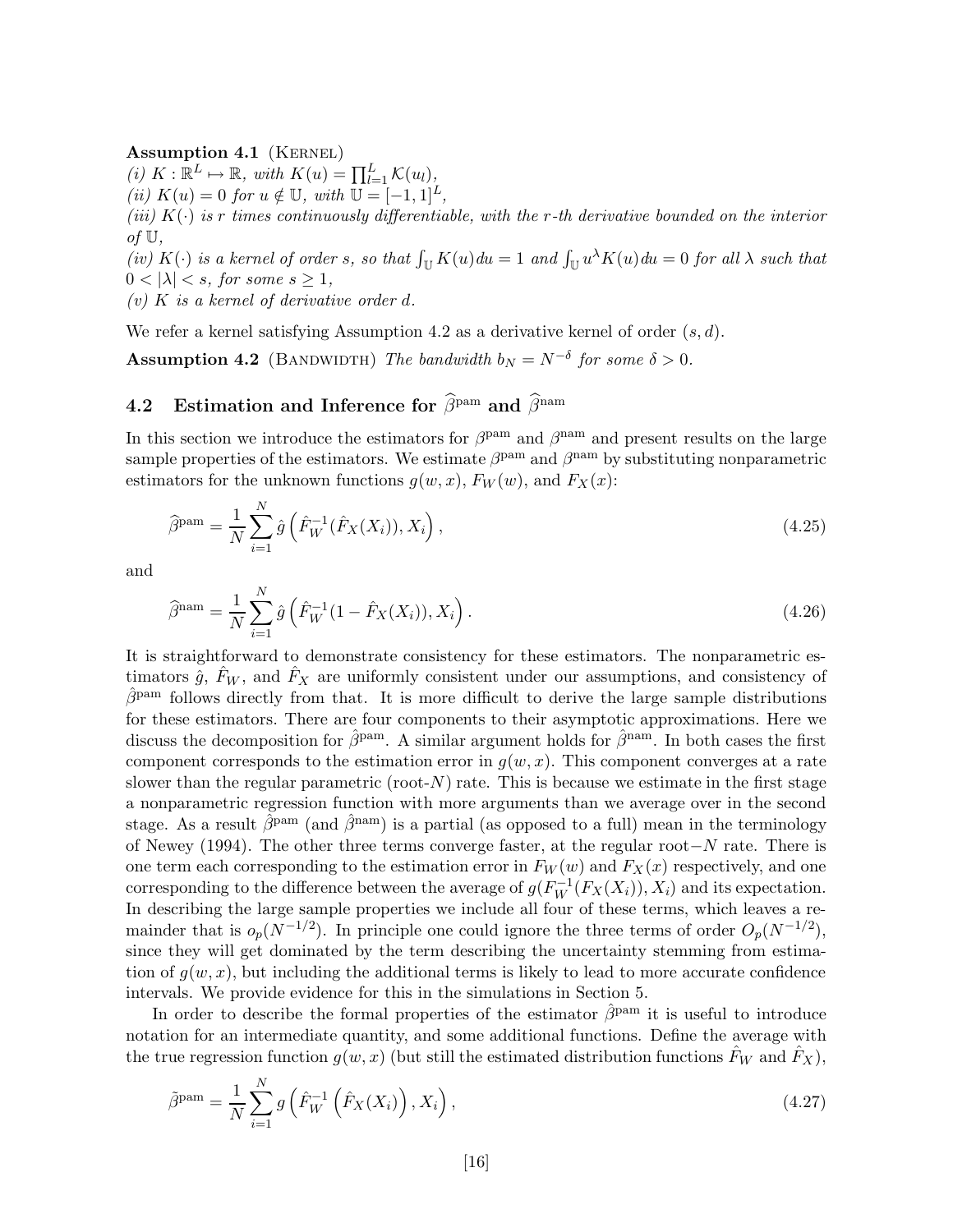so that we can write  $\hat{\beta}^{pam} - \beta^{pam} = (\hat{\beta}^{pam} - \tilde{\beta}^{pam}) + (\tilde{\beta}^{pam} - \beta^{pam})$ . Then the first term  $\tilde{\beta}^{pam} - \beta^{pam} = O_p(N^{-1/2}),$  and the second term  $\hat{\beta}^{pam} - \tilde{\beta}^{pam} = O_p(N^{-1/2}b_N^{-1/2})$  $\binom{-1/2}{N}$ . Recall the notation for the derivative of  $g(w, x)$  with respect to w,

$$
g_W(w, x) = \frac{\partial g}{\partial w}(w, x),
$$

and define

$$
q^{\text{pam}}(w, x) = \frac{g_W(F_W^{-1}(F_X(x)), x)}{f_W(F_W^{-1}(F_X(x)))} \cdot (\mathbf{1}_{F_W(w) \le F_X(x)} - F_X(x)),
$$
  

$$
\psi_W^{\text{pam}}(w) = \mathbb{E}\left[q^{\text{pam}}(w, X)\right],
$$
  

$$
r^{\text{pam}}(x, z) = \frac{g_W(F_W^{-1}(F_X(z)), z)}{f_W(F_W^{-1}(F_X(z)))} \cdot (\mathbf{1}_{x \le z} - F_X(z)),
$$

and

$$
\psi_X^{\text{pam}}(x) = \mathbb{E}\left[r^{\text{pam}}(x,X)\right].
$$

### **Theorem 4.1** (LARGE SAMPLE PROPERTIES OF  $\hat{\beta}^{\text{pam}}$ )

Suppose Assumptions 2.1, 3.1, 4.1, and 4.2 hold, with  $q \ge 2s + 1$ ,  $r \ge s + 3$ ,  $p \ge 4$ ,  $d \ge s - 1$ , and  $1/(2s) < \delta < 1/8$ . Then

$$
\sqrt{N}\cdot \left(\begin{array}{c} b^{1/2}_N\left(\hat{\beta}^{\mathrm{pam}}-\tilde{\beta}^{\mathrm{pam}}\right)\\ \tilde{\beta}^{\mathrm{pam}}-\beta^{\mathrm{pam}} \end{array}\right)\xrightarrow{d} \mathcal{N}\left(\left(\begin{array}{c} 0\\ 0 \end{array}\right),\left(\begin{array}{cc} \Omega_{11}^{\mathrm{pam}}&0\\ 0&\Omega_{22}^{\mathrm{pam}} \end{array}\right)\right),
$$

where

$$
\Omega_{11}^{\text{pam}} = \mathbb{E}\Bigg[\sigma^2\left(F_W^{-1}\left(F_X(X)\right), X_i\right) \cdot \int_{u_1} \left(\int_{u_2} K\left(u_1 + \frac{f_X(X)}{f_W\left(F_W^{-1}\left(F_X(X)\right)\right)} \cdot u_2, u_2\right) du_2\right)^2 du_1
$$
\n
$$
\cdot f_{W|X}\left(F_W^{-1}\left(F_X(X)\right)|X\right)\Bigg],\tag{4.28}
$$

and

$$
\Omega_{22}^{\text{pam}} = \mathbb{E}\left[ \left( \psi_W^{\text{pam}}(W) + \psi_X^{\text{pam}}(X) + g(F_W^{-1}(F_X(X)), X) - \beta^{\text{pam}} \right)^2 \right].
$$

In the expression for the large sample variance,  $\psi_X^{\text{pam}}$  captures the uncertainty resulting from estimation of  $F_X(x)$ , and  $\psi_W^{\text{pam}}$  captures the uncertainty resulting from estimation of  $F_W(w)$ .

Note that the component of the variance that captures the uncertainty from estimation of  $g(w, x)$ ,  $\Omega_{11}^{\text{pam}}$ , depends on the kernel in a way that involves the distribution of the data. Often when one estimates nonparametric functionals at parametric rates, the dependence on the kernel vanishes asymptotically if one undersmoothes. Here the kernel shows up in the leading term. This is also the case in the discussion of partial means in Newey (1994).

Suppose we wish to construct a 95% confidence interval for  $\beta^{\text{pam}}$ . In that case we approximate the variance of  $\hat{\beta}^{pam} - \beta^{pam}$  by  $\hat{\mathbb{V}} = \hat{\Omega}_{11}^{pam} \cdot N^{-1} \cdot b_N^{-1} + \hat{\Omega}_{22}^{pam} \cdot N^{-1}$ , using suitable plug-in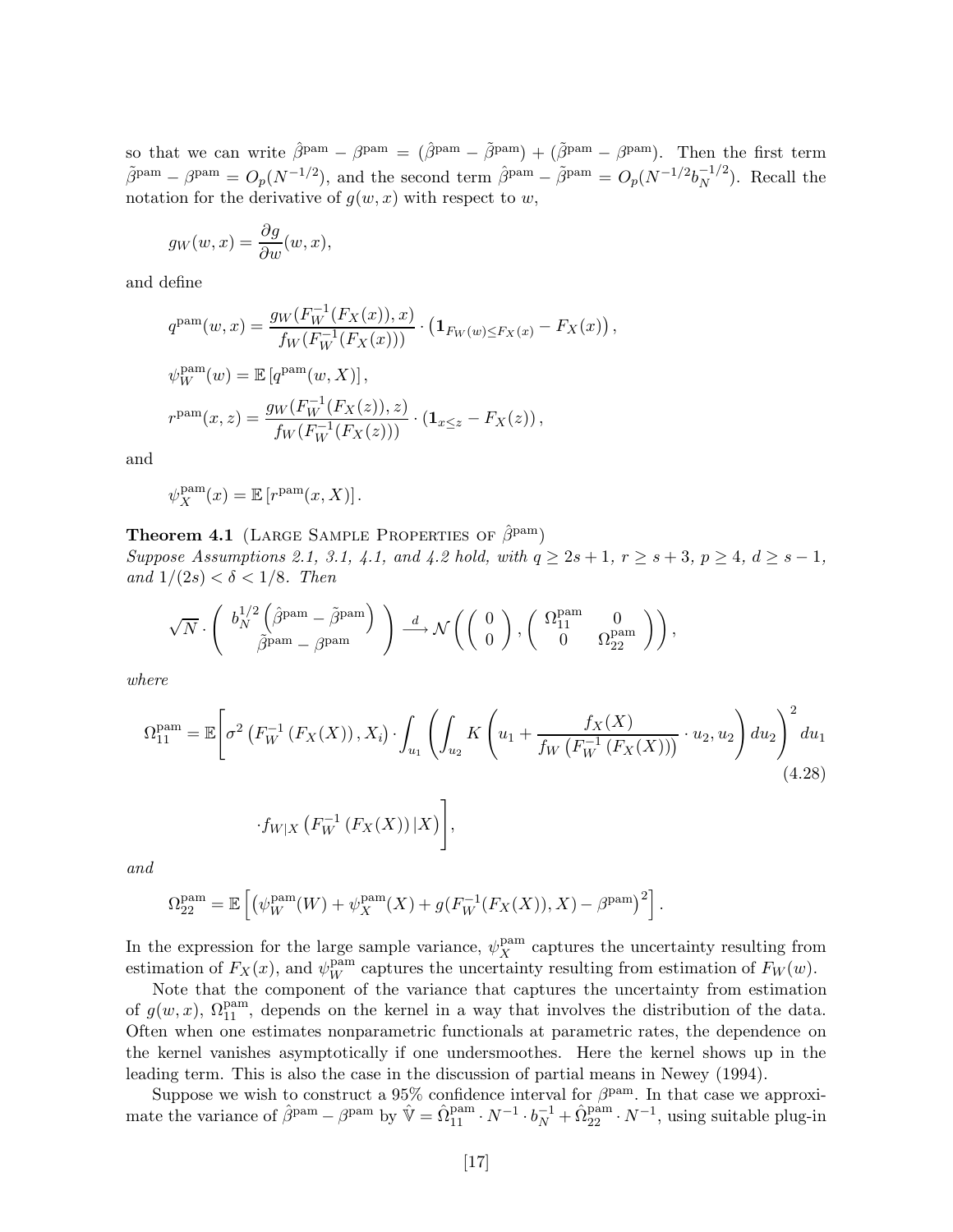estimators  $\hat{\Omega}_{11}^{\text{pam}}$  and  $\hat{\Omega}_{22}^{\text{pam}}$ , and construct the confidence interval as  $(\hat{\beta}^{\text{pam}}-1.96\cdot\sqrt{\hat{\mathbb{V}}},\hat{\beta}^{\text{pam}}+$ 1.96  $\cdot$   $\sqrt{\hat{V}}$ ). Although the first term in  $\hat{V}$  will dominate the second term in large samples, in finite samples the second term may still be important. We shall see this in the simulations in Section 5.

Similar results hold for  $\beta^{\text{nam}}$ , with some appropriately redefined concepts. Define

$$
\tilde{\beta}^{\text{nam}} = \frac{1}{N} \sum_{i=1}^{N} g\left(\hat{F}_{W}^{-1} \left(1 - \hat{F}_{X}(X_{i})\right), X_{i}\right),\tag{4.29}
$$

$$
q^{\text{nam}}(w, x) = \frac{g_W(F_W^{-1}(1 - F_X(x)), x)}{f_W(F_W^{-1}(1 - F_X(x)))} \cdot (\mathbf{1}_{F_W(w) \le F_X(x)} - F_X(x)),
$$
  

$$
\psi_W^{\text{nam}}(w) = \mathbb{E}\left[q_{WX}^{\text{nam}}(w, X)\right],
$$
  

$$
r^{\text{nam}}(x, z) = \frac{g_W(F_W^{-1}(1 - F_X(z)), z)}{f_W(F_W^{-1}(1 - F_X(z)))} \cdot (\mathbf{1}_{x \le z} - F_X(z)),
$$

and

$$
\psi_X^{\text{nam}}(x) = \mathbb{E}\left[r_{XZ}^{\text{nam}}(x,X)\right].
$$

**Theorem 4.2** (LARGE SAMPLE PROPERTIES OF  $\hat{\beta}^{\text{nam}}$ ) Suppose Assumptions 2.1, 3.1, 4.1, and 4.2 hold, with  $q \ge 2s + 1$ ,  $r \ge s + 3$ ,  $p \ge 4$ ,  $d \ge s - 1$ , and  $1/(2s) < \delta < 1/8$ . Then

$$
\sqrt{N}\cdot \left(\begin{array}{c} b^{1/2}_N\left( \hat{\beta}^{\mathrm{nam}} - \tilde{\beta}^{\mathrm{nam}} \right) \\ \tilde{\beta}^{\mathrm{nam}} - \beta^{\mathrm{nam}} \end{array}\right) \xrightarrow{d} \mathcal{N}\left(\left(\begin{array}{c} 0 \\ 0 \end{array}\right), \left(\begin{array}{cc} \Omega_{11}^{\mathrm{nam}} & 0 \\ 0 & \Omega_{22}^{\mathrm{nam}} \end{array}\right) \right),
$$

where

$$
\Omega_{11}^{\text{nam}} = \mathbb{E}\Bigg[\sigma^2 \left(F_W^{-1} \left(1 - F_X(X)\right), X\right) \cdot \int_{u_1} \left(\int_{u_2} K\left(u_1 + \frac{f_X(X)}{f_W\left(F_W^{-1} \left(1 - F_X(X)\right)\right)} \cdot u_2, u_2\right)\right)^2 du_1
$$

$$
\cdot f_{W|X} \left(F_W^{-1} \left(1 - F_X(X)\right)|X\right)\Bigg],
$$

and

$$
\Omega_{22}^{\text{nam}} = \mathbb{E}\left[ \left( \psi_W^{\text{nam}}(W) + \psi_X^{\text{nam}}(X) + g(W, X) - \beta^{\text{nam}} \right)^2 \right].
$$

## 4.3 Estimation and Inference for  $\beta^{\rm cm}(\rho, \tau)$

The starting point for estimation of  $\beta^{\rm cm}$  is the representation of  $\beta^{\rm cm}(\rho,0)$  in equation (3.9):

$$
\beta^{\rm cm}(\rho,0) = \int_{w,x} g(w,x) \frac{\phi_c(\Phi_c^{-1}(F_W(w)), \Phi_c^{-1}(F_X(x)); \rho)}{\phi_c(\Phi_c^{-1}(F_W(w))) \phi_c(\Phi_c^{-1}(F_X(x)))} f_W(w) f_X(x) \, dw \, dx.
$$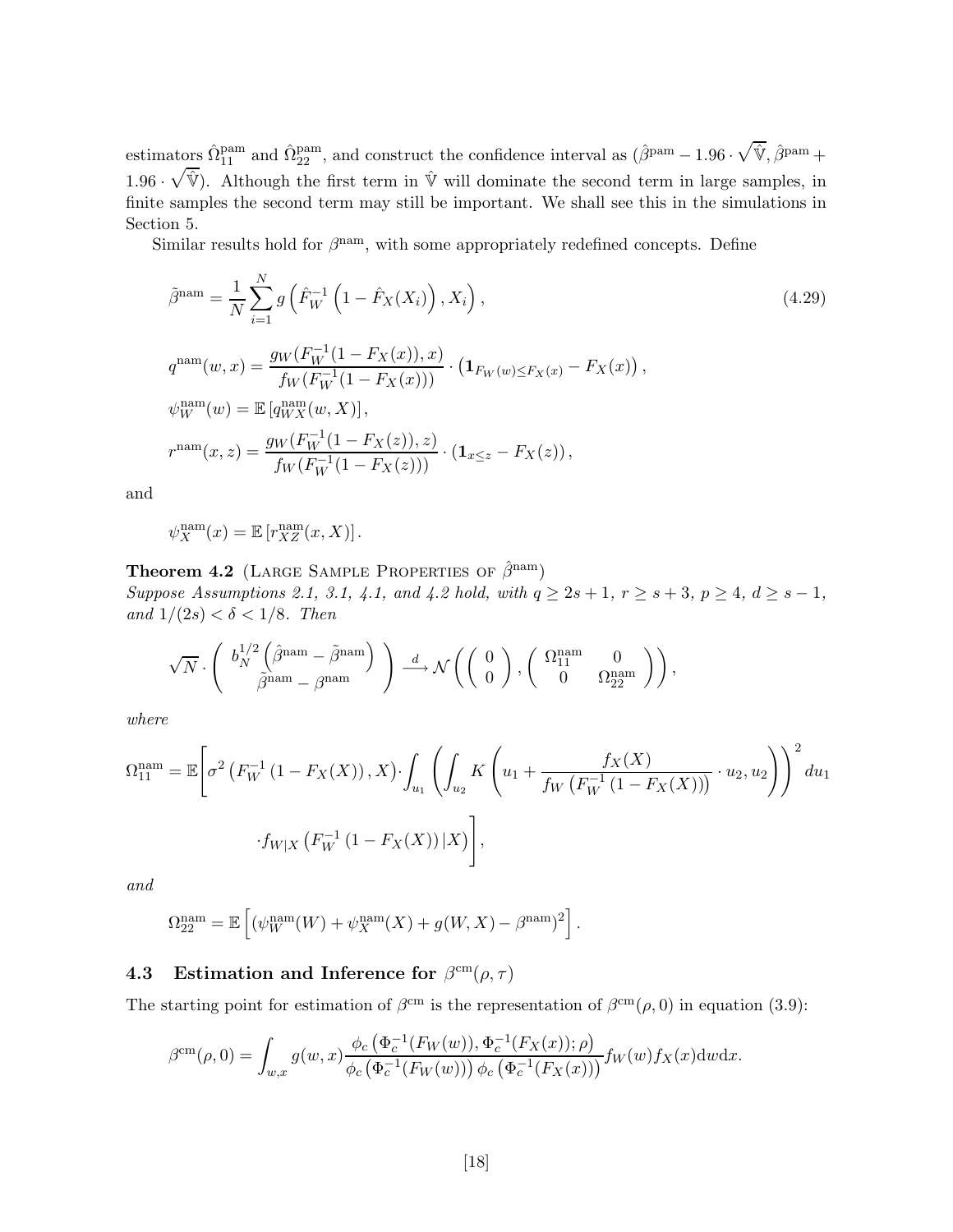Note that this expression is an integral over the product of the marginal pdf's of  $W$  and  $X$ , not the joint. We estimate this by replacing the integrals with sums over the two empirical distribution functions to get analog estimator

$$
\widehat{\beta}^{\rm cm}(\rho,0) = \frac{1}{N^2} \sum_{i=1}^N \sum_{j=1}^N \widehat{g}(W_i, X_j) \frac{\phi_c(\Phi_c^{-1}(\widehat{F}_W(W_i)), \Phi_c^{-1}(\widehat{F}_X(X_j)); \rho)}{\phi_c(\Phi_c^{-1}(\widehat{F}_W(W_i))) \phi_c(\Phi_c^{-1}(\widehat{F}_X(X_j)))}.
$$

This estimator would be a standard second order V statistic if we had the true regression function and the true distribution functions. The dependence on the esimated regression function complicates its analysis.

Observe that if  $\rho = 0$  (random matching) the ratio of densities on the right hand side is equal to 1, so that

$$
\hat{\beta}^{\text{rm}} = \frac{1}{N^2} \sum_{i=1}^{N} \sum_{j=1}^{N} \hat{g}(W_i, X_j).
$$

For  $\tau > 0$ , the  $\beta^{\rm cm}(\rho, \tau)$  estimand is a convex combination of average output under the status quo and a correlated matching allocation. The corresponding sample analog is

$$
\widehat{\beta}^{\rm cm}(\rho,\tau) = \tau \cdot \widehat{\beta}^{\rm sq} + (1 - \tau) \cdot \widehat{\beta}^{\rm cm}(\rho,0),
$$

where  $\hat{\beta}^{sq} = \overline{Y} = \sum_{i=1}^{N} Y_i/N$ , the average outcome. This estimator is linear in the nonparametric regression estimator  $\hat{g}$  and nonlinear in the empirical CDFs of X and W.

A useful and insightful representation of  $\beta^{\rm cm}(\rho, 0)$  is as an average of partial means (c.f., Newey 1994). This representation provides intuition both about the structure of the estimand as well as its large sample properties. Fixing W at  $W = w$ , but averaging over the distribution of  $X$  we get the partial mean:

$$
\eta(w) = \mathbb{E}_X \left[ g(w, X) \cdot d(w, X) \right],\tag{4.30}
$$

where

$$
d(w,x) = \frac{\phi_c(\Phi_c^{-1}(F_W(w)), \Phi_c^{-1}(F_X(x)); \rho)}{\phi_c(\Phi_c^{-1}(F_W(w)))\phi_c(\Phi_c^{-1}(F_X(x)))}.
$$
\n(4.31)

Observe that (4.30) is a weighted averaged of the production function over the distribution of X holding the value of the input to be reallocated W fixed at  $W = w$ . The weight function  $d(w, X)$  depends upon the truncated normal cupola. In particular, the weights give greater emphasis to realizations of  $g(w, X)$  that are associated with values of X that will be assigned a value of W close to w as part of the correlated matching reallocation. Thus  $(4.30)$  equals the average post-reallocation output for those firms being assigned  $W = w$ . To give a concrete example (4.30) is the post-reallocation expected achievement of those classrooms that will be assigned a teacher of quality  $W = w$ .

Equation (4.30) also highlights the value of using the truncated normal copula. Doing so ensures that the denominators of the copula 'weights' in (4.30) are bounded from zero. The copula weights thus play the role similar to fixed trimming weights used by Newey (1994).

If we average these partial means over the marginal distribution of W we get  $\beta^{\rm cm}(\rho, 0)$ , since

$$
\beta^{\text{cm}}(\rho,0) = \mathbb{E}_W[\eta(W)],
$$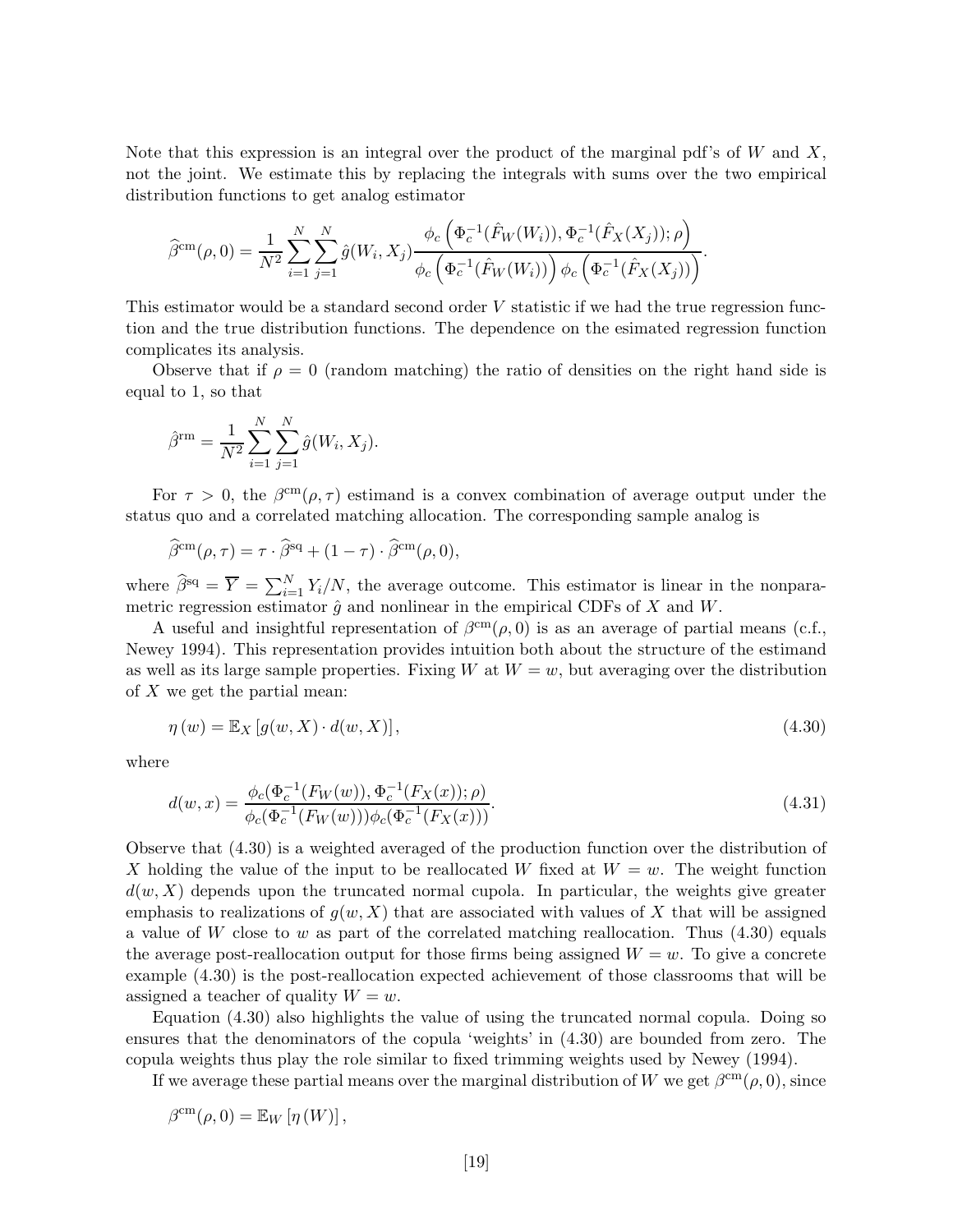yielding average output under the correlated matching reallocation.

¿From the above discussion it is clear that our correlated matching estimator can be viewed as a semiparametric two-step method-of-moments estimator with a moment function of

$$
m(Y, W, \beta^{\text{cm}}(\rho, \tau), \eta(W)) = \tau Y + (1 - \tau) \eta(W) - \beta^{\text{cm}}(\rho, \tau).
$$

Our estimator,  $\hat{\beta}^{\text{cm}}(\rho, \tau)$ , is the feasible GMM estimator based upon the above moment function after replacing the partial mean  $(\eta(w)$  defined in (4.30)) with a consistent estimate. While the above representation is less useful for deriving the asymptotic properties of  $\hat{\beta}^{\text{cm}}(\rho, \tau)$  it does provide some insight as to why we are able to achievement parametric rates of convergence.

To state the large sample properties of the correlated matching estimator we need some additional notation. Define:

$$
e_W(w, x) = \frac{\rho \phi_c(\Phi_c^{-1}(F_W(w)), \Phi_c^{-1}(F_X(x)); \rho)}{(1 - \rho^2)\phi_c(\Phi_c^{-1}(F_W(w)))^2\phi_c(\Phi_c^{-1}(\widehat{F}_X(x)))} \times \frac{[\Phi_c^{-1}(F_X(x)) - \rho \Phi_c^{-1}(F_W(w))]}{[\Phi_c^{-1}(F_X(x)) - \rho \Phi_c^{-1}(F_W(w))],
$$
  
\n
$$
e_X(w, x) = \frac{\rho \phi_c(\Phi_c^{-1}(F_W(w)), \Phi_c^{-1}(F_X(x)); \rho)}{(1 - \rho^2)\phi_c(\Phi_c^{-1}(F_W(w)))\phi_c(\Phi_c^{-1}(\widehat{F}_X(x)))^2} \times \frac{[\Phi_c^{-1}(F_W(w)) - \rho \Phi_c^{-1}(F_X(X_k))]}{[\Phi_c^{-1}(F_W(w)) - \rho \Phi_c^{-1}(F_X(x)); \rho)},
$$
\n
$$
\omega^{cm}(w, x) = \frac{\phi_c(\Phi_c^{-1}(F_W(w))) \Phi_c(\Phi_c^{-1}(F_X(x)))}{\phi_c(\Phi_c^{-1}(F_W(w))) \phi_c(\Phi_c^{-1}(F_X(x)))},
$$
\n(4.32)

$$
\psi_0^{\rm cm}(y, w, x) = \tag{4.33}
$$

$$
(\mathbb{E}\left[g(W,x)\cdot\omega(W,x)\right]-\beta^{\rm cm}(\rho,0))+(\mathbb{E}\left[g(w,X)\cdot\omega(w,X)\right]-\beta^{\rm cm}(\rho,0)),
$$
\n
$$
f_W(w)\cdot f_X(x)
$$

$$
\psi_g^{\rm cm}(y, w, x) = \frac{f_W(w) \cdot f_X(x)}{f_{WX}(w, x)} (y - g(w, x)) \omega(w, x), \tag{4.34}
$$

$$
\psi_{W}^{\rm cm}(y, w, x) = \int \int g(s, t) e_{W}(s, t) \left( \mathbf{1}_{w \le s} - F_{W}(s) \right) f_{W}(s) f_{X}(t) \, \text{d}s \text{d}t, \tag{4.35}
$$

and

$$
\psi_X^{\rm cm}(y, w, x) = \int \int g(s, t) e_X(s, t) \left( \mathbf{1}_{x \le t} - F_X(t) \right) f_W(s) f_X(t) \, ds \, dt. \tag{4.36}
$$

Theorem 4.3 Suppose Assumptions 2.1, 3.1, 4.1, and 4.2 hold with  $q \ge 2s - 1$ ,  $r \ge s + 1$ ,  $p \geq 3, d \geq s - 1, and (1/2s) < \delta < 1/4, then$ 

$$
\widehat{\beta}^{\rm cm}(\rho,\tau) \stackrel{p}{\rightarrow} \beta^{\rm cm}(\rho,\tau)
$$

and

$$
\sqrt{N}(\widehat{\beta}^{\rm cm}(\rho,\tau)-\beta^{\rm cm}(\rho,\tau))\stackrel{d}{\longrightarrow}\mathcal{N}(0,\Omega^{\rm cm}),
$$

where

$$
\Omega^{\text{cm}} = \mathbb{E}\left[ \left( \tau (Y - \beta^{\text{sq}}) + (1 - \tau) \, \psi^{\text{cm}}(Y, W, X) \right)^2 \right],
$$

and

$$
\psi^{\rm cm}(y, w, x) = \psi_0^{\rm cm}(y, w, x) + \psi_g^{\rm cm}(y, w, x) + \psi_W^{\rm cm}(y, w, x) + \psi_X^{\rm cm}(y, w, x). \tag{4.37}
$$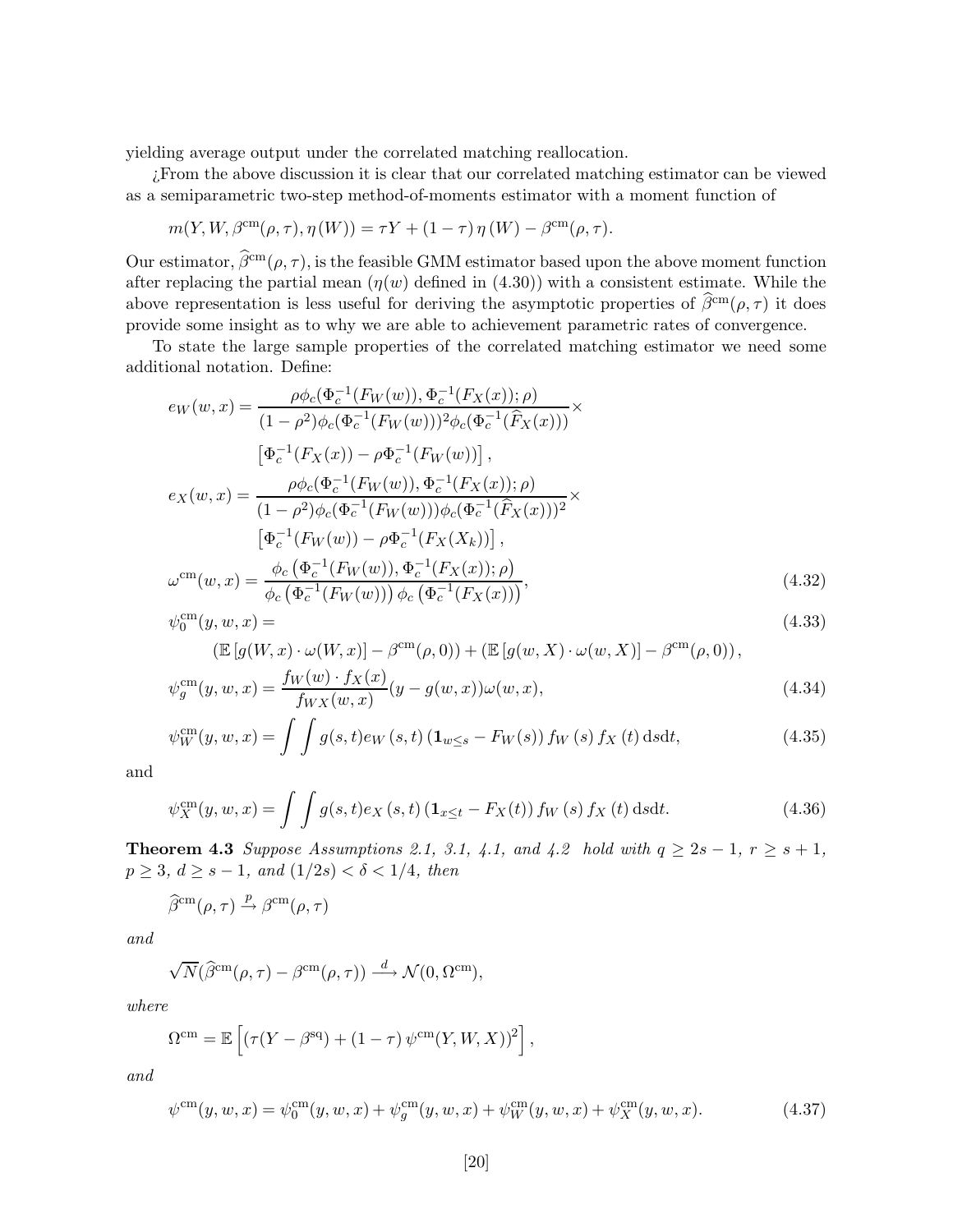Note that this estimator is root<sub>N</sub> consistent, unlike  $\hat{\beta}^{pam}$  and  $\hat{\beta}^{nam}$ .

If there was no estimation error in  $\hat{g}(w, x)$ ,  $\hat{F}_W(w)$ , and  $\hat{F}_X(x)$ , the estimator would be root–N consistent with normalized asymptotic variance equal to  $[\psi_0^{\text{cm}}(Y_i, W_i, X)i)^2]$ . The remaining terms in the influence function,  $\psi_W^{\text{cm}}(y, w, x)$ ,  $\psi_X^{\text{cm}}(y, w, x)$ , and  $\psi_g^{\text{cm}}(y, w, x)$ , capture the uncertainty coming from estimation of  $F_W(w)$ ,  $F_X(x)$ , and  $g(w, x)$  respectively.

### 4.4 Estimation and Inference for  $\beta^{\text{lc}}$

Estimation of  $\beta^{\text{lc}}$  proceeds in two steps. First we estimate  $g(w, x) = \mathbb{E}[Y|W = w, X = x]$  (and its derivative with respect to w) and  $m(w) = \mathbb{E}[X|W=w]$  using kernel methods as in Section 4.1. In the second step we estimate  $\beta^{\text{lc}}$  by method-of-moments using the sample analog of the moment condition

$$
\mathbb{E}\left[\frac{\partial}{\partial w}g(W,X)\cdot d(W)\cdot (X-m(W))-\beta^{\text{lc}}\right]=0.
$$

Thus,

$$
\hat{\beta}^{\text{lc}} = \frac{1}{N} \sum_{i=1}^{N} \frac{\partial}{\partial w} \hat{g}(W_i, X_i) \cdot d(W_i) \cdot (X_i - \hat{m}(W_i)). \tag{4.38}
$$

Define

$$
\psi_g^{\text{lc}}(y, w, x) = -\frac{1}{f_{W,X}(w, x)} \frac{\partial f_{W,X}(w, x)}{\partial W} d(w) (y - g(w, x)) (x - m(w))
$$

$$
-\frac{\partial m}{\partial w}(w) d(w) (y - g(w, x))
$$

$$
-\frac{\partial d}{\partial w}(w) (y - g(w, x)) (x - m(w)).
$$

and

$$
\psi_m^{\rm lc}(y, w, x) = \mathbb{E}\left[\left.\frac{\partial}{\partial w}g(w, X)\right| W = w\right] \cdot d(w) \cdot (x - m(w)).
$$

As in the previous results, the  $\psi^{\text{lc}}$  are the influence functions, with  $\psi_g^{\text{lc}}(y, w, x)$  capturing the uncertainty from estimation of  $g(w, x)$ , and  $\psi_m^{\text{lc}}(y, w, x)$  capturing the uncertainty from estimation of  $m(w)$ .

The asymptotic properties of  $\hat{\beta}^{lc}$  are summarized by Theorem 4.4.

**Theorem 4.4** Suppose Assumptions 2.1, 3.1, 4.1, and 4.2 hold with  $q \geq 2s + 1$ ,  $r \geq s + 1$ ,  $p \geq 4, d \geq s - 1, and 1/(2s) < \delta < 1/12.$  Then

$$
\hat{\beta}^{\mathrm{lc}} \xrightarrow{p} \beta^{\mathrm{lc}},
$$

and

$$
\sqrt{N}(\hat{\beta}^{\mathrm{lc}} - \beta^{\mathrm{lc}}) \stackrel{d}{\rightarrow} \mathcal{N}(0, \Omega^{\mathrm{lc}}),
$$

where

$$
\Omega^{\rm lc} = \mathbb{E}\left[ \left( \left( \frac{\partial}{\partial w} g\left( W, X \right) \cdot d(W) \cdot \left( X - m\left( W \right) \right) - \beta^{\rm lc} \right) + \psi_g^{\rm lc}\left( Y, W, X \right) + \psi_m^{\rm lc}\left( Y, W, X \right) \right)^2 \right].
$$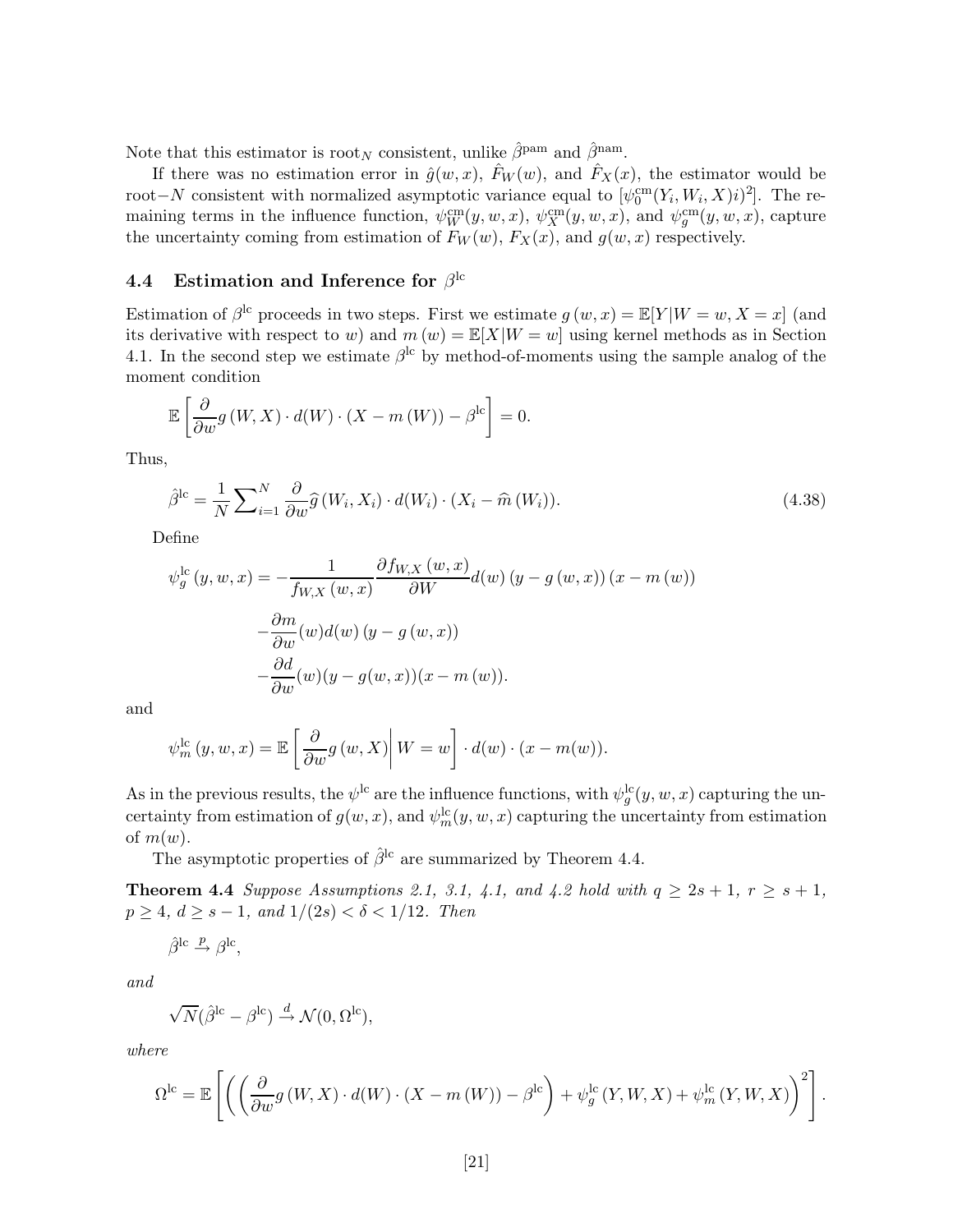## 5 A Monte Carlo Study

To assess whether the asymptotic properties derived in Section 4 provide useful approximations to finite sample distributions, we carry out a small simulation study. In the interest of brevity we focus on  $\beta^{\text{pam}}$  and  $\beta^{\text{lc}}$ . We consider the following data generating process. The pair  $(W_i^*, X_i^*)$ are drawn from a bivariate normal distribution with both means equal to zero, both variances equal to one, and correlation coefficient equal to  $\rho$ . The two covariates  $W_i$  and  $X_i$  are then constructed as  $W_i = 2 \cdot \Phi(W_i^*) - 1$  and  $X_i = 2 \cdot \Phi(X_i^*) - 1$ , so that both  $W_i$  and  $X_i$  have a uniform distribution on  $[-1, 1]$ , with potentially some correlation between them. The outcome is generated as

$$
Y_i = W_i + X_i + W_i \cdot X_i + \varepsilon_i, \qquad \varepsilon_i | W_i, X_i \sim \mathcal{N}(0, 0.25).
$$

Under this data generating process  $\beta^{\text{pam}} = 0.3333$ , irrespective of the value of the correlation between the covariates,  $\rho$ . The expected outcome under the current allocation is  $\mathbb{E}[Y] = 0$  if  $\rho = 0$ , and  $\mathbb{E}[Y] = 0.1212$  if  $\rho = 0.5$ . We fix the weight function  $d(w)$  in the definition of the local complementarity measure at  $d(w) = 1 - |w|$ . The value of the local reallocation parameter is  $\beta^{\rm lc} = 0.1667$  if  $\rho = 0$  and  $\beta^{\rm lc} = 0.1355$  if  $\rho = 0.5$ .

We estimate  $\beta^{\text{pam}}$  using equation (4.26), and  $\beta^{\text{lc}}$  using equation (4.38). We use a rectangular kernel on  $[-1, 1]$ , and local linear regression for estimating  $q(w, x)$ . The bandwidth for the regression estimation is choosen using cross-validation, after which we divide the bandwidth by two to ensure some undersmoothing. For density estimation we use the Silverman rule of thumb, modified for a uniform kernel. For univariate density estimation this leads to

$$
b_N = 1.84 \cdot \sigma \cdot N^{-1/5}.
$$

For estimating the bivariate density we use a bivariate uniform kernel, with the bandwidths in each direction equal to

$$
b'_N = 1.84 \cdot \sigma \cdot N^{-1/6},
$$

where the  $\sigma$  is estimated on the data, and so may differ in the two directions for the bivariate kernel.

We consider four designs, based on two sample sizes,  $N = 200$  and  $N = 1000$ , and two dependence structures,  $\rho = 0$  and  $\rho = 0.5$ . For both designs we calculate the two estimators  $\hat{\beta}_{\text{pam}}$  and  $\hat{\beta}_{\text{lc}}$ , and their variances. In Table 1 we report some summary statistics from the simulations. We report the average and median bias, the standard deviation, the average of the standard errors, the root mean squared error, the median absolute error, and the coverage rates for the nominal 90 and 95% confidence intervals. The estimators appear to work fairly well. Note that the average standard error for  $\hat{\beta}^{lc}$  is large relative to its standard deviation (the ratio is more than six). The reason is that occasionally the estimated standard error is very large. This happens with low probability, so the median standard error is not affected, and the coverage rate is also fine.

The estimators have a complicated structure, with the asymptotic distribution relying on a number of approximations. We further investigate these approximations in Table 2. Define

$$
\hat{\beta}_g^{\text{pam}} = \frac{1}{N} \sum_{i=1}^N \hat{g} \left( F_W^{-1} \left( F_X(X_i) \right), X_i \right), \tag{5.39}
$$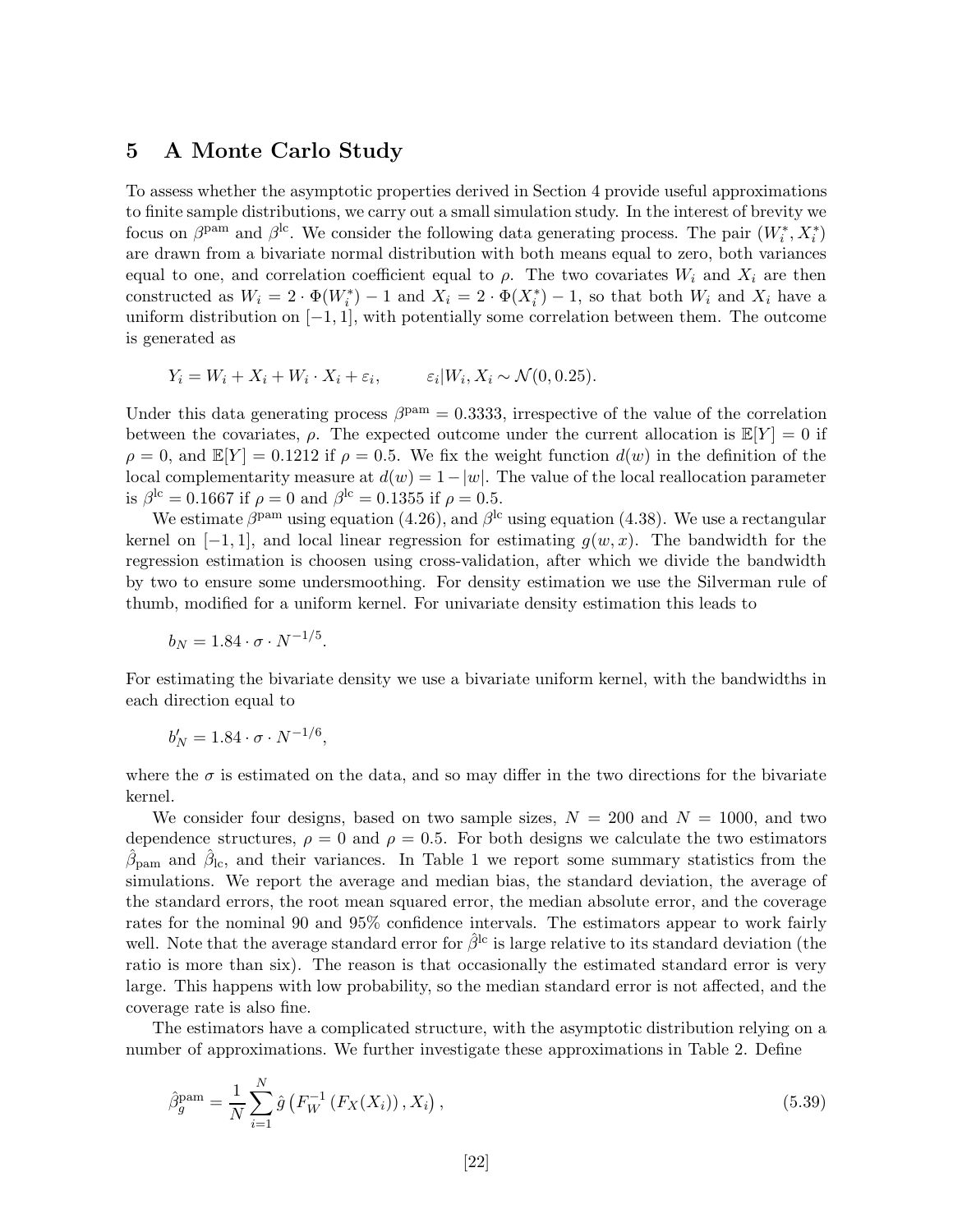$$
\hat{\beta}_W^{\text{pam}} = \frac{1}{N} \sum_{i=1}^N g\left(\hat{F}_W^{-1}\left(F_X(X_i)\right), X_i\right),\tag{5.40}
$$

$$
\hat{\beta}_X^{\text{pam}} = \frac{1}{N} \sum_{i=1}^N g\left(F_W^{-1}\left(\hat{F}_X(X_i)\right), X_i\right),\tag{5.41}
$$

and

$$
\overline{g}^{\text{pam}} = \frac{1}{N} \sum_{i=1}^{N} g\left(F_W^{-1}\left(F_X(X_i)\right), X_i\right). \tag{5.42}
$$

Then, as stated formally in Appendix A, Lemma A.15,

$$
\hat{\beta}^{\text{pam}} - \beta^{\text{pam}} =
$$
\n
$$
\left(\hat{\beta}_g^{\text{pam}} - \overline{g}^{\text{pam}}\right) + \left(\hat{\beta}_W^{\text{pam}} - \overline{g}^{\text{pam}}\right) + \left(\hat{\beta}_X^{\text{pam}} - \overline{g}^{\text{pam}}\right) + \left(\overline{g}^{\text{pam}} - \beta^{\text{pam}}\right) + o_p\left(N^{-1/2}\right). (5.43)
$$

In Panel A of Table 2, we show the mean and standard deviation of  $\hat{\beta}^{pam} - \beta^{pam}$ ,  $\hat{\beta}_g^{pam} - \overline{g}^{pam}$ ,  $\hat{\beta}_W^{\text{pam}} - \overline{g}^{\text{pam}}, \hat{\beta}_X^{\text{pam}} - \overline{g}^{\text{pam}}, \text{ and the remainder term},$ 

rem = 
$$
(\hat{\beta}^{pam} - \beta^{pam})
$$
  
 -  $((\hat{\beta}^{pam} - \overline{g}^{pam}) + (\hat{\beta}^{pam} - \overline{g}^{pam}) + (\hat{\beta}^{pam} - \overline{g}^{pam}) + (\overline{g}^{pam} - \beta^{pam}))$ .

The results in Panel A of Table 2 suggest that the remainder term is indeed small compared to the terms that are taken into account in the asymptotic distribution. Moreover, the relative magnitude of the  $O_p(N^{-1/2})$  terms are supportive of the fact that we take into account these terms, not just the leading term which is  $N^{-1/2}b_N^{-1/2}$  $\frac{-1}{N}$ .

In the appendix we also show that

$$
N^{1/2}b_N^{1/2} \cdot \left(\hat{\beta}_g^{\text{pam}} - \overline{g}^{\text{pam}}\right) \stackrel{d}{\longrightarrow} \mathcal{N}\left(0, \Omega_{11}^{\text{pam}}\right),\tag{5.44}
$$

where  $\Omega_{11}^{\text{pam}}$  is defined in (4.28),

$$
N^{1/2} \cdot \left(\hat{\beta}_W^{\text{pam}} - \overline{g}^{\text{pam}}\right) \xrightarrow{d} \mathcal{N}\left(0, \mathbb{E}\left[\psi_W^{\text{pam}}(W)^2\right]\right),\tag{5.45}
$$

$$
N^{1/2} \cdot \left(\hat{\beta}_X^{\text{pam}} - \overline{g}^{\text{pam}}\right) \xrightarrow{d} \mathcal{N}\left(0, \mathbb{E}\left[\psi_X^{\text{pam}}(X)^2\right]\right),\tag{5.46}
$$

and

$$
N^{1/2} \cdot (\overline{g}^{\text{pam}} - \beta^{\text{pam}}) \xrightarrow{d} \mathcal{N}\left(0, \mathbb{E}\left[\left(g(F_W^{-1}(F_X(X_i), X_i)) - \beta^{\text{pam}}\right)^2\right]\right). \tag{5.47}
$$

To assess the normal approximations we calculate the t-statistics based on these distributions (the point estimates divided by estimates of the standard deviations), and report in Panel B of Table 2 summary statistics for these random variables, which should have approximate normal distributions. The summary statistics we report are averages, standard deviations, and tail frequencies. We find that the actual means, standard deviations, and tail frequencies are close to the nominal ones from the normal distribution.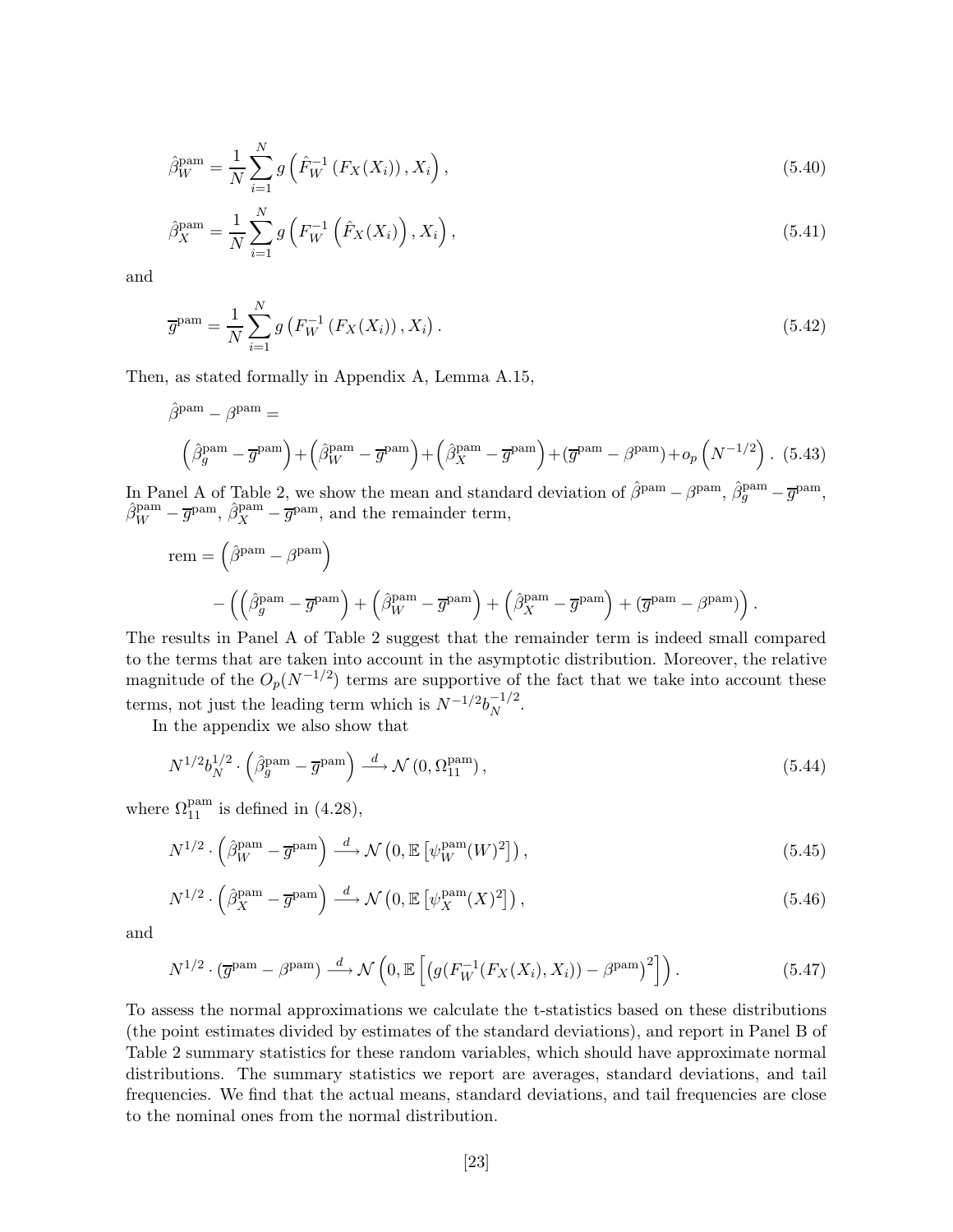## 6 Conclusions

In this paper we introduce a new class of estimands involving reallocation of inputs, and develop statistical methods for analyzing them. We consider a class of problems where a fixed set of inputs is reallocated to a fixed set of units. Whereas a large part of the literature in econometrics has focused on estimating the causal effects of changing inputs for all units, or for a subset of units, here we focus on reallocation rules that take into account resource constraints, by keeping the distribution of the inputs fixed. The effects we focus on depend critically on the degree of complementarity between inputs. We therefore follow a flexible nonparametric approach where the nature of the complementarity is not restricted to a parametric form. We propose estimators for the effects of various reallocation rules, and derive the asymptotic properties of these estimators.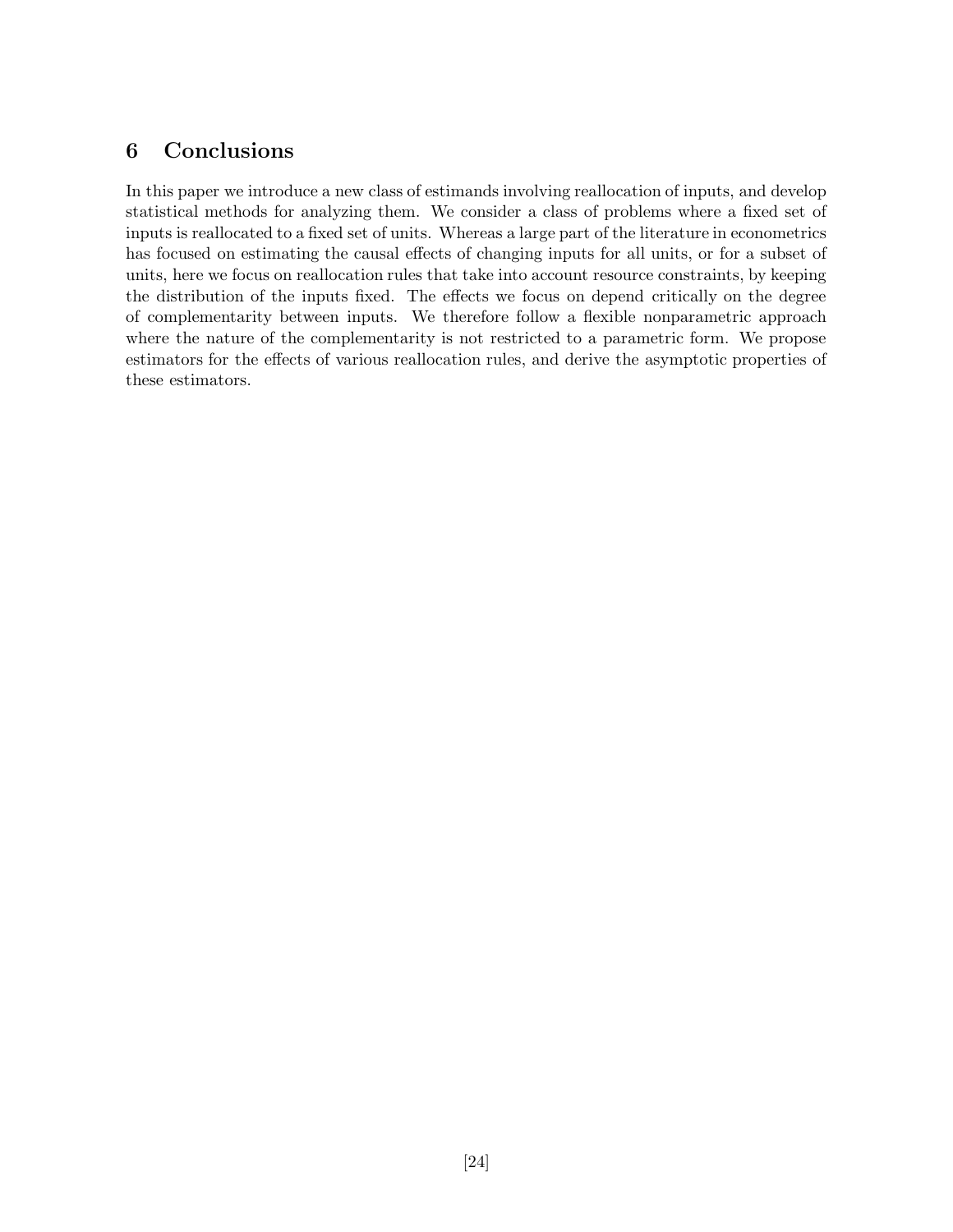## References

- ANGRIST, J. D. AND A. B. KRUEGER. (1999). "Empirical Strategies in Labor Economics," Handbook of Labor Economics 3A: 1277 - 1366 (O. Ashenfelter and D. Card, Eds). New York: Elsevier Science.
- Athey, S., and G. Imbens (2006), "Identification and Inference in Nonlinear Difference-In-Differences Models,"Econometrica, 74(2): 431-497.
- Athey, S., and S. Stern. (1998). "An Empirical Framework for Testing Theories About Complementarity in Organizational Design", NBER Working Paper No. 6600.
- Becker, Gary S. and Kevin M. Murphy. (2000). Social Economics: Market Behavior in a Social Environment. Cambridge, MA: Harvard University Press.
- BHATTACHARYA, D., (2008), "Inferring Optimal Peer Assignment from Experimental Data,"
- forthcoming Journal of the American Statistical Association.
- BROCK, W. AND S. DURLAUF. (2001). "Interactions-based Models," Handbook of Econometrics 5: 3297 - 3380 (J. Heckman & E. Leamer, Eds.). Amsterdam: North-Holland.
- CARD, D., AND A. KRUEGER. (1992). "Does School Quality Matter? Returns to Education and the Characteristics of Public Schools in the United States, "Journal of Political Economy 100(1): 1-40.
- DEHEJIA, R. (2005). "Program evaluation as a decision problem," Journal of Econometrics 125 (1-2): 141 - 173.
- Flores, C. (2005). "Estimation of Dose-Response Functions and Optimal Doses with a Continuous Treatment," Mimeo.
- Graham, B. (2008). "Identifying Social Interactions Through Conditional Variance Restrictions," Econometrica 76(3): 643-660.
- GRAHAM, B., G. IMBENS, AND G. RIDDER, (2006a). "Complementarity and the Optimal Allocation of Inputs," Mimeo.
- GRAHAM, B., G. IMBENS, AND G. RIDDER,(2006b). "Measuring the Average Outcome and Inequality Effects of Segregation in the Presence of Social Spillovers," Mimeo.
- Glaeser, E., and J. Scheinkman, (2003), "Nonmarket Interactions,"Advances in Economics and Econometrics: Theory and Applications, Eighth World Congress 1: 339 - 369, (M. Dewatripont el al, Eds.). Cambridge: Cambridge University Press.
- HÄRDLE, W. AND T.M. STOKER. (1989). "Investigating smooth multiple regression by the method of average derivatives," Journal of the American Statistical Association 84 (408): 986 - 995.
- HECKMAN, J., R. LALONDE, AND J. SMITH. (2000). "The Economics and Econometrics of Active Labor Markets Programs," Handbook of Labor Economics 3A: 1865-2097 (O. Ashenfelter and D. Card, Eds). New York: Elsevier Science.
- Heckman, J., J. Smith, and N. Clements. (1997). "Making The Most Out Of Programme Evaluations and Social Experiments: Accounting For Heterogeneity in Programme Impacts," Review of Economic Studies 64 (4): 487 - 535.
- HIRANO, K. AND J. PORTER. (2005). "Asymptotics for statistical treatment rules," Mimeo.
- Imbens, G. (2000). "The Role of the Propensity Score in Estimating Dose-Response Functions," Biometrika 87 (3): 706 - 710.
- Imbens, G. (2004). "Nonparametric Estimation of Average Treatment Effects under Exogeneity: A Survey," Review of Economics and Statistics 86 (1): 4 - 30.
- IMBENS, G., AND G. RIDDER (2009) "Estimation and Inference for Generalized Full and Partial Means and Derivatives,"unpublished manuscript, dept of economics, Harvard University, http://www.economics.harvard.edu/faculty/imbens/papers imbens.
- IMBENS, G., AND J. WOOLDRIDGE (2009). "New Developments in the Econometrics of Program Evaluation," Journal of Economic Literature 47(1): 5 - 86.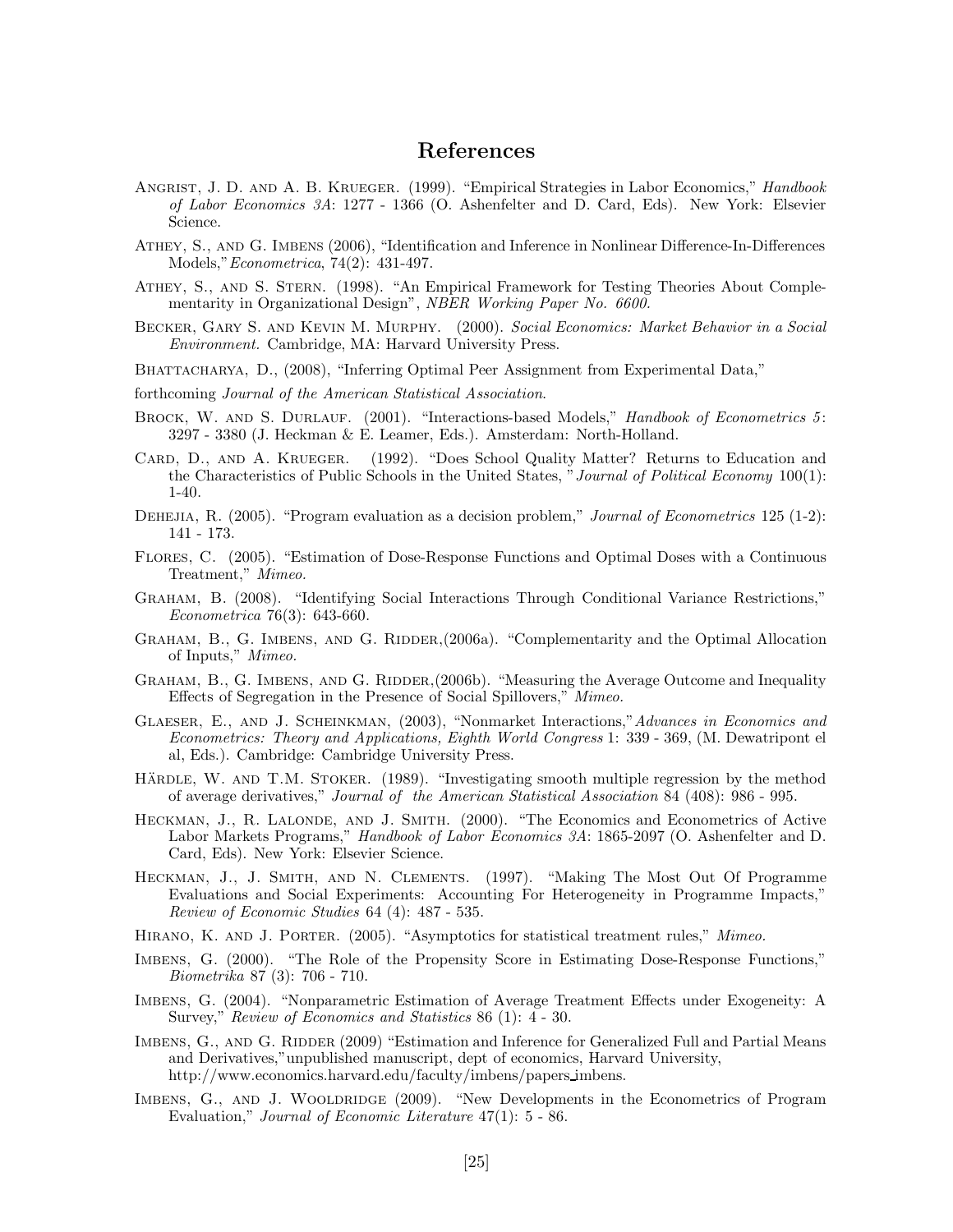Lehman, E. (1998), Elements of Large-Sample Theory, Springer-Verlag, New York.

- Linton, O., and J. Nielsen. (1995), "A Kernel Method of Estimating Structured Nonparametric Regression Based on Marginal Integration," Biometrika 82 (1): 93 - 100.
- Manski, C. (1990). "Nonparametric Bounds on Treatment Effects," American Economic Review 80(2): 319 - 323.
- Manski, C. (1993). "Identification of Endogenous Social Effects: The Reflection Problem," Review of Economic Studies 60(3): 531 - 542.
- Manski, C. (2003). Partial Identification of Probability Distributions. New York: Springer-Verlag.
- Manski, C. (2004). "Statistical Treatment Rules for Heterogenous Populations," Econometrica 72(4): 1221 - 1246.
- MOFFITT, R. (2001), "Policy interventions, low-level equilibria and social interactions," Social Dynamics: 45 - 82 (S. Durlauf and P. Young, Eds.). Cambridge, MA: MIT Press.
- Newey, W. (1994). "Kernel Estimation of Partial Means and a General Variance Estimator," Econometric Theory 10(2): 233 - 253.
- POWELL, J., J. STOCK AND T. STOKER. (1989). "Semiparametric Estimation of Index Coefficients," Econometrica 57(6): 1403 - 1430.
- ROSENBAUM, P., AND D. RUBIN. (1983). "The Central Role of the Propensity Score in Observational Studies for Causal Effects," Biometrika 70(1): 41 - 55.
- LEGROS, P. AND A. NEWMAN. (2004). "Beauty is a beast, frog is a prince: assortative matching with nontransferabilities," Mimeo.
- SACERDOTE, B. (2001). "Peer effects with random assignment: results for Dartmouth roommates," Quarterly Journal of Economics 116(2): 681 - 704.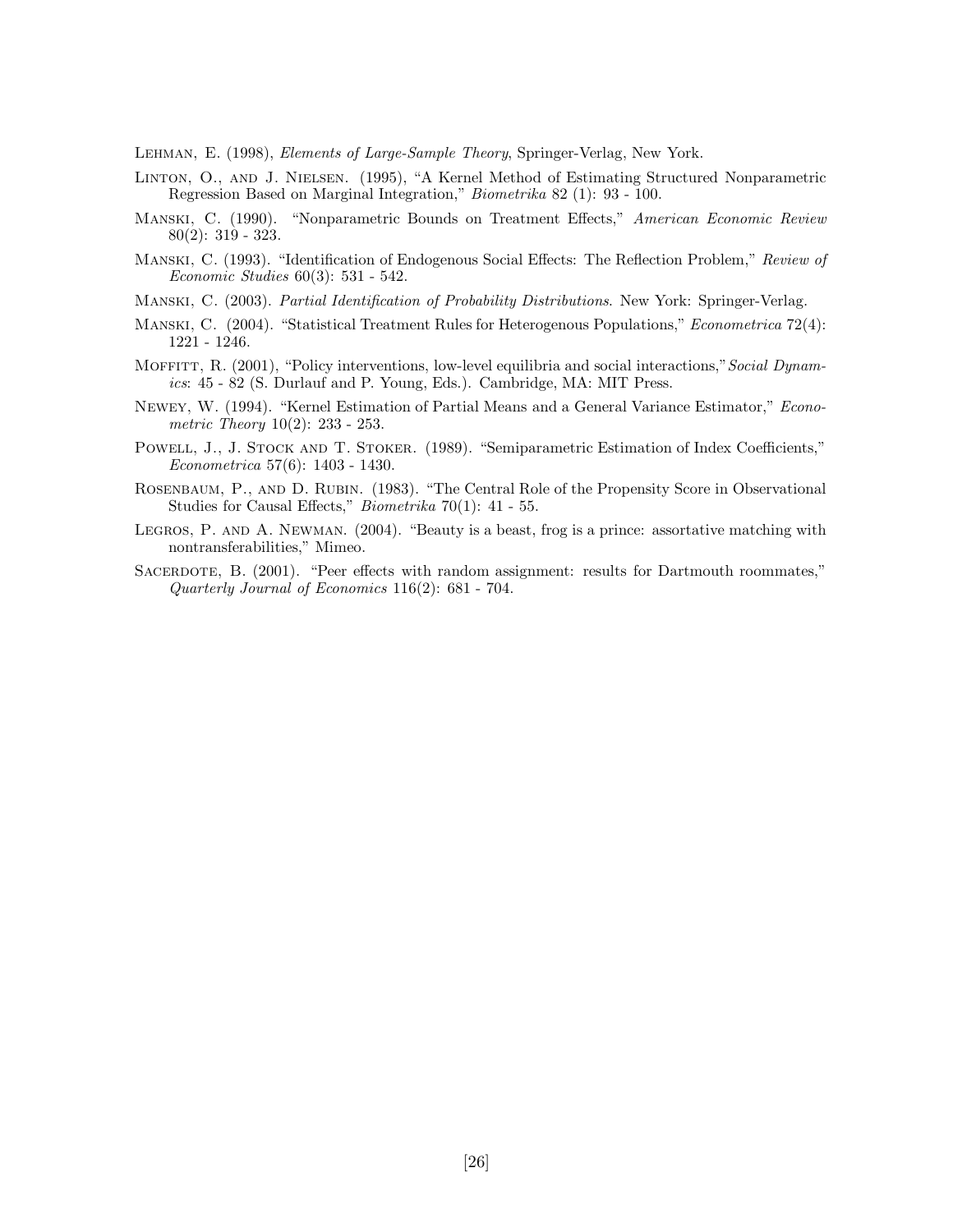|                      |              |                        | $N=200$      |                        | $N = 1000$   |                      |                           |                        |
|----------------------|--------------|------------------------|--------------|------------------------|--------------|----------------------|---------------------------|------------------------|
|                      | $\rho = 0.0$ |                        | $\rho = 0.5$ |                        | $\rho = 0.0$ |                      | $\rho = 0.5$              |                        |
|                      | $\beta$ pam  | $\hat{\beta}^{\rm lc}$ | $\alpha$ pam | $\hat{\beta}^{\rm lc}$ | $\beta$ pam  | $\hat\beta^{\rm lc}$ | $\alpha$ <sub>2</sub> pam | $\hat{\beta}^{\rm lc}$ |
| mean bias            | $-0.009$     | $-0.018$               | $-0.002$     | $-0.016$               | $-0.003$     | $-0.011$             | $-0.000$                  | $-0.010$               |
| median bias          | $-0.010$     | $-0.020$               | $-0.003$     | $-0.017$               | $-0.003$     | $-0.011$             | $-0.001$                  | $-0.010$               |
| s.d                  | 0.093        | 0.039                  | 0.088        | 0.043                  | 0.040        | 0.013                | 0.039                     | 0.013                  |
| ave s.e.             | 0.085        | 0.256                  | 0.088        | 0.578                  | 0.041        | 0.418                | 0.044                     | 0.306                  |
| median s.e.          | 0.085        | 0.051                  | 0.087        | 0.064                  | 0.040        | 0.020                | 0.044                     | 0.039                  |
| r.m.s.e.             | 0.093        | 0.043                  | 0.088        | 0.046                  | 0.040        | 0.017                | 0.039                     | 0.016                  |
| m.a.e.               | 0.061        | 0.027                  | 0.060        | 0.028                  | 0.028        | 0.013                | 0.027                     | 0.012                  |
| cov rate $90\%$ c.i. | 0.871        | 0.938                  | 0.897        | 0.959                  | 0.905        | 0.931                | 0.935                     | 0.991                  |
| cov rate $95\%$ c.i. | 0.929        | 0.968                  | 0.947        | 0.980                  | 0.953        | 0.965                | 0.971                     | 0.997                  |

Table 1: SIMULATION RESULTS FOR  $\hat{\beta}^{\mathrm{pam}}$  and  $\hat{\beta}^{\mathrm{lc}},$  10,000 simulations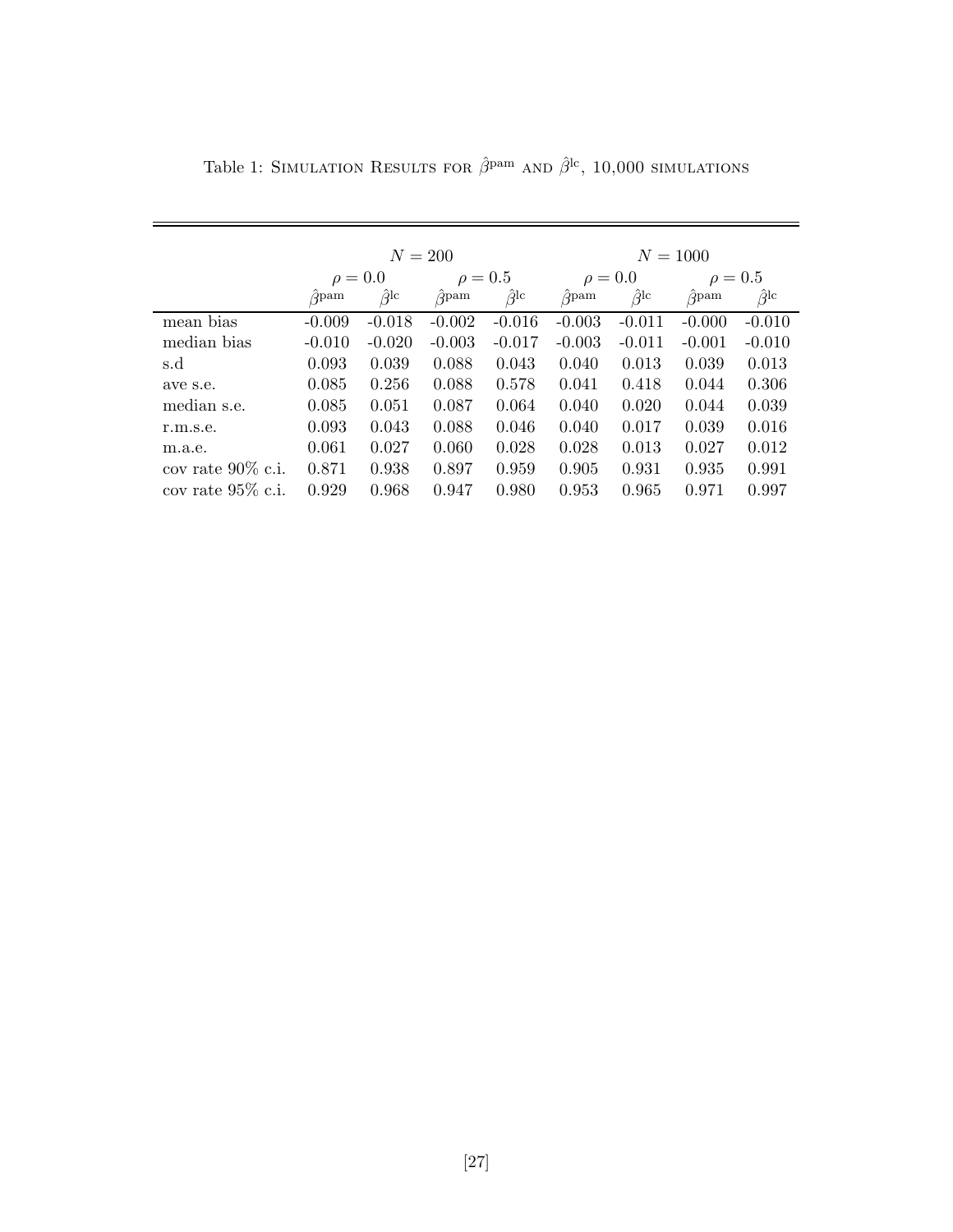|                      | $\hat{A}$ pam<br>$\beta$ pam        | $\hat{\beta}_q^\text{pam}$<br>$-\overline{q}^{\text{pam}}$ | $\hat{\beta}_W^{\mathrm{pam}}$<br>$-\overline{q}^{\text{pam}}$ | $\hat{\beta}_{\mathbf{y}}^{\mathrm{pam}}$<br>$-\overline{g}^{\text{pam}}$ | $\overline{q}$ <sup>pam</sup><br>$-\beta^{\text{pam}}$ | remainder |
|----------------------|-------------------------------------|------------------------------------------------------------|----------------------------------------------------------------|---------------------------------------------------------------------------|--------------------------------------------------------|-----------|
| Panel A              |                                     |                                                            |                                                                |                                                                           |                                                        |           |
| mean                 | $-0.003$                            | $-0.002$                                                   | $-0.000$                                                       | 0.001                                                                     | 0.000                                                  | $-0.001$  |
| s.d.                 | 0.040                               | 0.031                                                      | 0.019                                                          | 0.019                                                                     | 0.038                                                  | 0.004     |
|                      |                                     |                                                            |                                                                |                                                                           |                                                        |           |
|                      | $\hat{t}_{\mbox{\scriptsize{pam}}}$ | $\hat{t}_g$                                                | $\hat{t}_W$                                                    | $\hat{t}_X$                                                               | $\hat{t}_{\overline{q}}$                               | nominal   |
|                      |                                     |                                                            |                                                                |                                                                           |                                                        |           |
| Panel B              |                                     |                                                            |                                                                |                                                                           |                                                        |           |
| mean                 | $-0.074$                            | $-0.078$                                                   | $-0.015$                                                       | 0.049                                                                     | 0.002                                                  | 0.000     |
| s.d.                 | 0.989                               | 1.018                                                      | 1.005                                                          | 1.018                                                                     | 1.008                                                  | 1.000     |
| $pr( T  \geq 1.645)$ | 0.095                               | 0.105                                                      | 0.102                                                          | 0.111                                                                     | 0.107                                                  | 0.100     |
| $pr( T  \ge 1.96)$   | 0.047                               | 0.055                                                      | 0.053                                                          | 0.058                                                                     | 0.052                                                  | 0.050     |
| $pr(T \ge 1.645)$    | 0.039                               | 0.043                                                      | 0.052                                                          | 0.062                                                                     | 0.053                                                  | 0.050     |
| $pr(T \le -1.645)$   | 0.056                               | 0.062                                                      | 0.050                                                          | 0.049                                                                     | 0.054                                                  | 0.050     |
| $pr(T \geq 1.96)$    | 0.018                               | 0.021                                                      | 0.026                                                          | 0.033                                                                     | 0.027                                                  | 0.025     |
| $pr(T \le -1.96)$    | 0.029                               | 0.034                                                      | 0.027                                                          | 0.025                                                                     | 0.025                                                  | 0.025     |
|                      |                                     |                                                            |                                                                |                                                                           |                                                        |           |

Table 2: Simulation Results: Assessing the Adequacy of the Asymptotic Approx-IMATIONS FOR  $\hat{\beta}^{pam}$   $(N = 1000, \rho = 0.0)$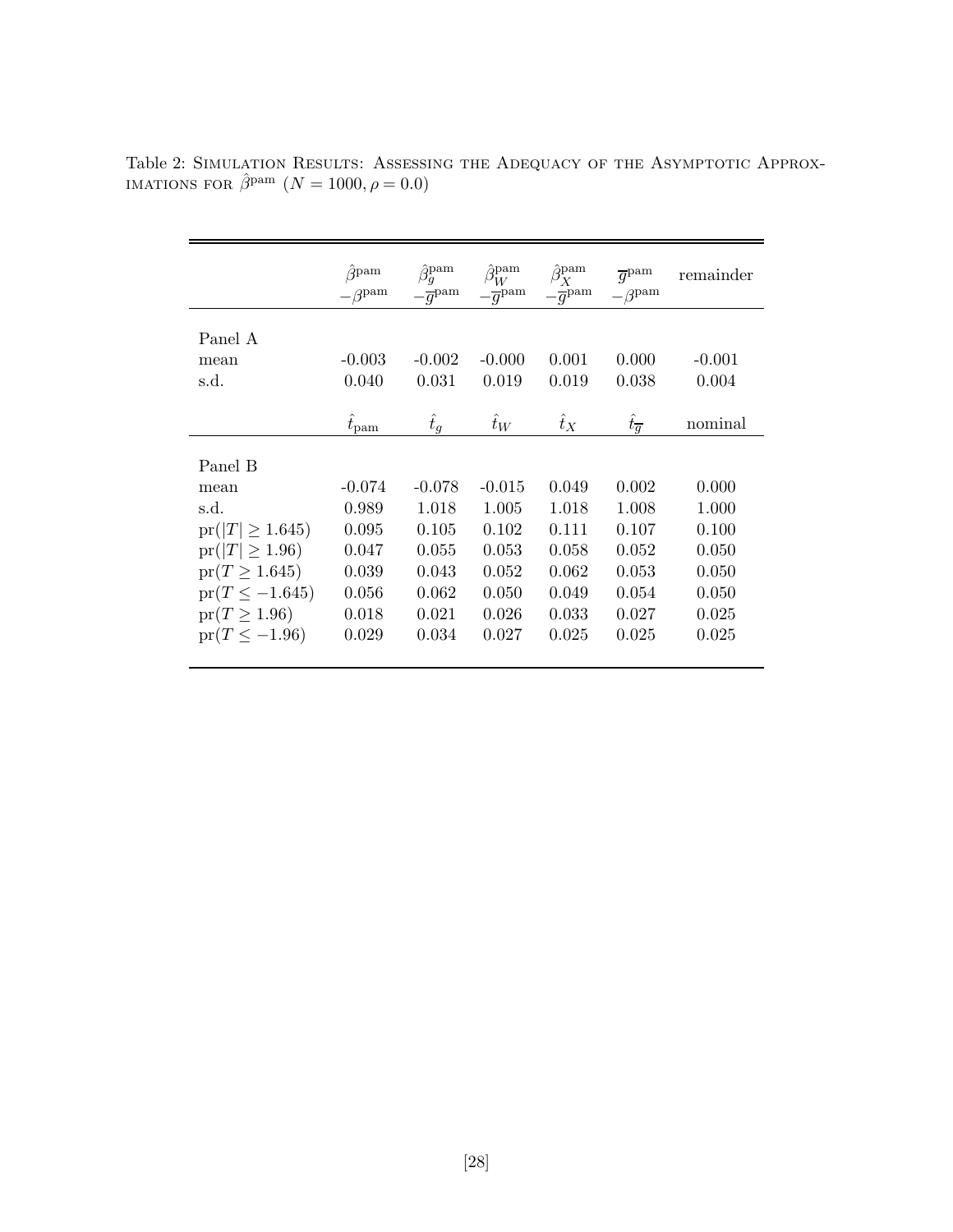### Appendix A: Additional Lemmas and Theorems

In this appendix we state a number of additional results that will be used in the proofs of the four Theorems 3.1-4.4. Specifically, Theorem 3.1 uses Lemmas A.1 and A.2. Theorems 4.1 and 4.2 use Lemmas A.3-A.8, A.14, A.15, Theorem A.1, Lemmas A.16-A.18, A.9-A.11. Theorem 4.3 uses Lemmas A.14, Theorem A.1, Lemmas A.9-A.11, Theorem A.3, and Lemmas A.24-A.28. Theorem 4.4 uses Lemma A.13, Theorem A.1, and Lemmas A.19-A.11.

**Definition 6.1** (SOBOLEV NORM) The norm that we use for functions  $g : \mathbb{Z} \subset \mathbb{R}^L \to \mathbb{R}$  that are at least j times continuously differentiable is the Sobolev norm

$$
\left|g\right|_{j} = \sup_{z \in \mathbb{Z}, |\lambda| \leq j} \left| \frac{\partial g^{|\lambda|}}{\partial z^{\lambda}} \left(z\right) \right|.
$$

**Lemma A.1** Let  $f : \mathbb{X} \mapsto \mathbb{R}$ , with  $\mathbb{X} = [x_l, x_u]$  a compact subset of  $\mathbb{R}$ , be a twice continuously differentiable function, and let  $g : \mathbb{R} \to \mathbb{R}$  satisfy a Lipschitz condition,  $|g(x + y) - g(x)| \leq c \cdot |y|$ . Then

$$
\left| f(g(\lambda)) - \left( f(g(0)) + \frac{\partial}{\partial x} f(g(0)) \cdot (g(\lambda) - g(0)) \right) \right| \leq \frac{1}{2} \cdot \sup_{x \in \mathbb{X}} \left| \frac{\partial^2}{\partial x^2} f(x) \right| \cdot c^2 \cdot \lambda^2.
$$

**Lemma A.2** Let X be a real-valued random variable with support  $X = [x_l, x_u]$ , with density  $f_X(x) > 0$  for all  $x \in \mathbb{X}$ , and let  $h : \mathbb{X} \to \mathbb{R}$  be a continous function. Suppose that  $\mathbb{E}[h(X) \cdot X]$  is finite. Then

$$
Cov(h(X), X) = \mathbb{E}\left[\frac{\partial}{\partial x}h(X) \cdot \gamma(X)\right],
$$

where

$$
\gamma(x) = \frac{F_X(x) \cdot (1 - F_X(x)}{f_X(x)} \cdot (\mathbb{E}[X \mid X > x] - \mathbb{E}[X \mid X \leq x]),
$$

and  $F_X(x)$  is the cumulative distribution function of X.

For completeness we state a couple of results from Athey and Imbens (2006, AI from hereon).

**Lemma A.3** (LEMMA A.2 IN AI) Suppose Y is a real-valued, continuously distributed random variable with compact support  $\mathbb{Y} = [y_l, y_u]$ , with the probability density function  $f_Y(y)$  continuous, bounded, and bounded away from zero, on  $\mathbb{Y}$ . Then, for any  $\delta < 1/2$ :

$$
\sup_{y \in \mathbb{Y}} N^{\delta} \cdot |\hat{F}_Y(y) - F_Y(y)| \xrightarrow{p} 0.
$$

**Lemma A.4** (LEMMA A.3 IN AI) Suppose Y is a real-valued, continuously distributed random variable with compact support  $\mathbb{Y} = [y_l, y_u]$ , with the probability density function  $f_Y(y)$  continuous, bounded, and bounded away from zero, on  $\mathbb{Y}$ . Then, for any  $\delta < 1/2$ :

$$
\sup_{q \in [0,1]} N^{\delta} \cdot |\hat{F}_Y^{-1}(q) - F_Y^{-1}(q)| \xrightarrow{p} 0.
$$

**Lemma A.5** (LEMMA A.5 IN AI) Suppose Y is a real-valued random variable with compact support  $\mathbb{Y} = [y_1, y_u]$ , and suppose that the cumulative distribution function  $F_Y(y)$  is twice continuously differentiable on  $\mathbb{Y}$ , with its first derivative  $f_Y(y) = \frac{\partial F_Y}{\partial y}(y)$  bounded away from zero on Y. Then, for  $0 < \eta < 3/4$  and  $\delta > \max(2\eta - 1, \eta/2)$ ,

$$
\sup_{y \in \mathbb{Y}, x \le N^{-\delta}, x+y \in \mathbb{Y}} N^{\eta} \cdot \left| \hat{F}_Y(y+x) - \hat{F}_Y(y) - (F_Y(y+x) - F_Y(y)) \right| \xrightarrow{p} 0.
$$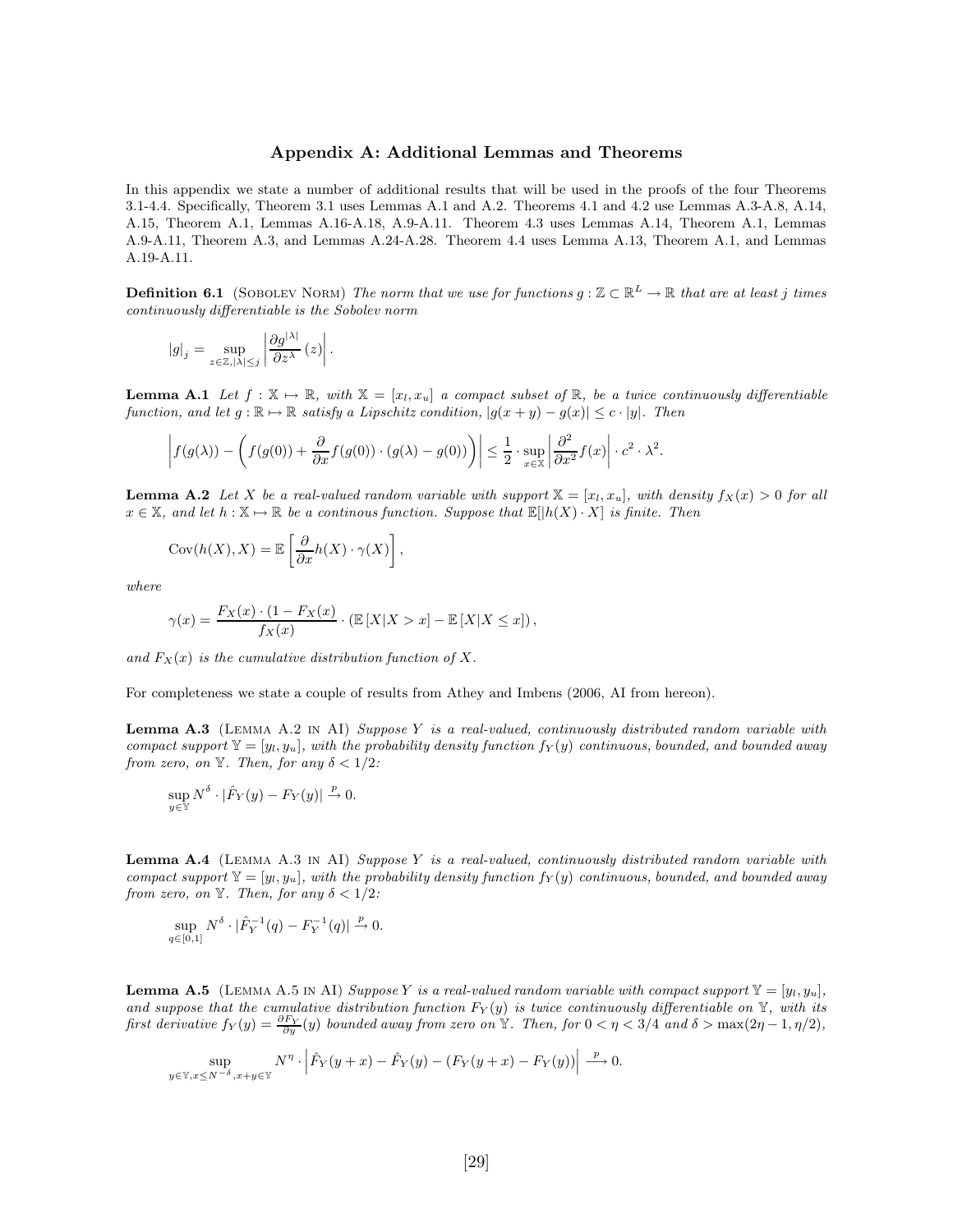**Lemma A.6** (LEMMA A.6 IN AI) Suppose Y is a real-valued random variable with compact support  $\mathbb{Y} = [y_1, y_1]$ , and suppose that the cumulative distribution function  $F_Y(y)$  is twice continuously differentiable on Y, with its first derivative  $f_Y(y) = \frac{\partial F_Y}{\partial y}(y)$  bounded away from zero on Y. Then, for all  $0 < \eta < 5/7$ ,

$$
\sup_{q\in[0,1]}N^{\eta}\cdot \left|\hat{F}_Y^{-1}(q)-F_Y^{-1}(q)+\frac{1}{f_Y(F_Y^{-1}(q))}\left(\hat{F}_Y(F_Y^{-1}(q))-q\right)\right|\xrightarrow[]{p} 0.
$$

**Lemma A.7** Suppose X and Y are real-valued, continuously distributed, random variables with compact support  $\mathbb{Y} = [y_l, y_u]$  and  $\mathbb{X} = [x_l, x_u]$ , with the probability density functions  $f_Y(y)$  and  $f_X(x)$  continuous, bounded, and bounded away from zero, on Y and X. Then, for any  $\delta < 1/2$ :

$$
\sup_{x \in \mathbb{X}} N^{\delta} \cdot \left| \hat{F}_Y^{-1}\left(\hat{F}_X(x)\right) - F_Y^{-1}\left(F_X(x)\right) \right| \xrightarrow{p} 0.
$$

**Lemma A.8** Suppose Y is a real-valued random variable with compact support  $\mathbb{Y} = [y_1, y_1]$ , and the cumulative distribution function  $F_Y(y)$  is twice continuously differentiable on Y, with its first derivative  $f_Y(y) = \frac{\partial F_Y}{\partial y}(y)$ bounded away from zero on Y. Then, for  $0 < \eta < 3/4$  and  $\delta > \max(2\eta - 1, \eta/2)$ ,

$$
\sup_{y \in \mathbb{Y}, x \le N^{-\delta}, x+y \in \mathbb{Y}} N^{\eta} \cdot \left| \hat{F}_Y(y+x) - \hat{F}_Y(y) - f_Y(y) \cdot x \right| \xrightarrow{p} 0.
$$

The next three lemmas are given without proof. Proofs can be found in IR. The first gives a bound on the bias of the NIP estimator.

Lemma A.9 (Bias) If for  $m = 1, 2$  Assumptions 3.1-4.1 hold, and  $q \ge 2s - 1$  and  $r \ge s - 1$ , then

$$
\sup_{z\in\mathbb{Z}}\left|\mathbb{E}\left[\hat{h}_{m,\text{nip},s}(z)\right]-h_m(z)\right|=O\left(b^s\right).
$$

Note that by matching the order of the kernel and the degree of the polynomial in the NIP estimator we obtain the same reduction in the bias on the full support as on the internal region, i.e. the NIP estimator has a bias that is of the same order as that of the NW estimator on the internal region. The variance is bounded in the following lemma. We only use the following two results for the case with  $L = 2$ , but for convenience we give the general results.

Lemma A.10 (VARIANCE) If Assumptions 3.1-4.1 hold and  $q \geq s - 1, r \geq s - 1 + L$ , then

$$
\sup_{z\in\mathbb{Z}}\left|\hat{h}_{m,\text{nip},s}(z)-\mathbb{E}\left[\hat{h}_{m,\text{nip},s}(z)\right]\right|=O_p\left(\left(\frac{\log N}{Nb_N^L}\right)^{1/2}\right).
$$

This is the same bound as for the NW estimator on the internal set. The two lemmas imply a uniform rate for the NIP estimator

Lemma A.11 (UNIFORM CONVERGENCE) If Assumptions 3.1-4.1 hold and  $q \geq 2s - 1, r \geq s - 1 + L$ , then

$$
\sup_{z \in \mathbb{Z}} \left| \hat{h}_{m,\text{nip},s}(z) - h_m(z) \right| = O_p\left( \left( \frac{\log N}{N \cdot b_N^L} \right)^{1/2} + b_N^s \right).
$$

**Lemma A.12** If  $\hat{h}(z)$  is a nonparametric estimator of  $h(z)$  then

$$
\inf_{z \in \mathbb{Z}} |\hat{h}(z)| = \inf_{z \in \mathbb{Z}} |h(z)| + O_p \left( \sup_{z \in \mathbb{Z}} |\hat{h}(z) - h(z)| \right)
$$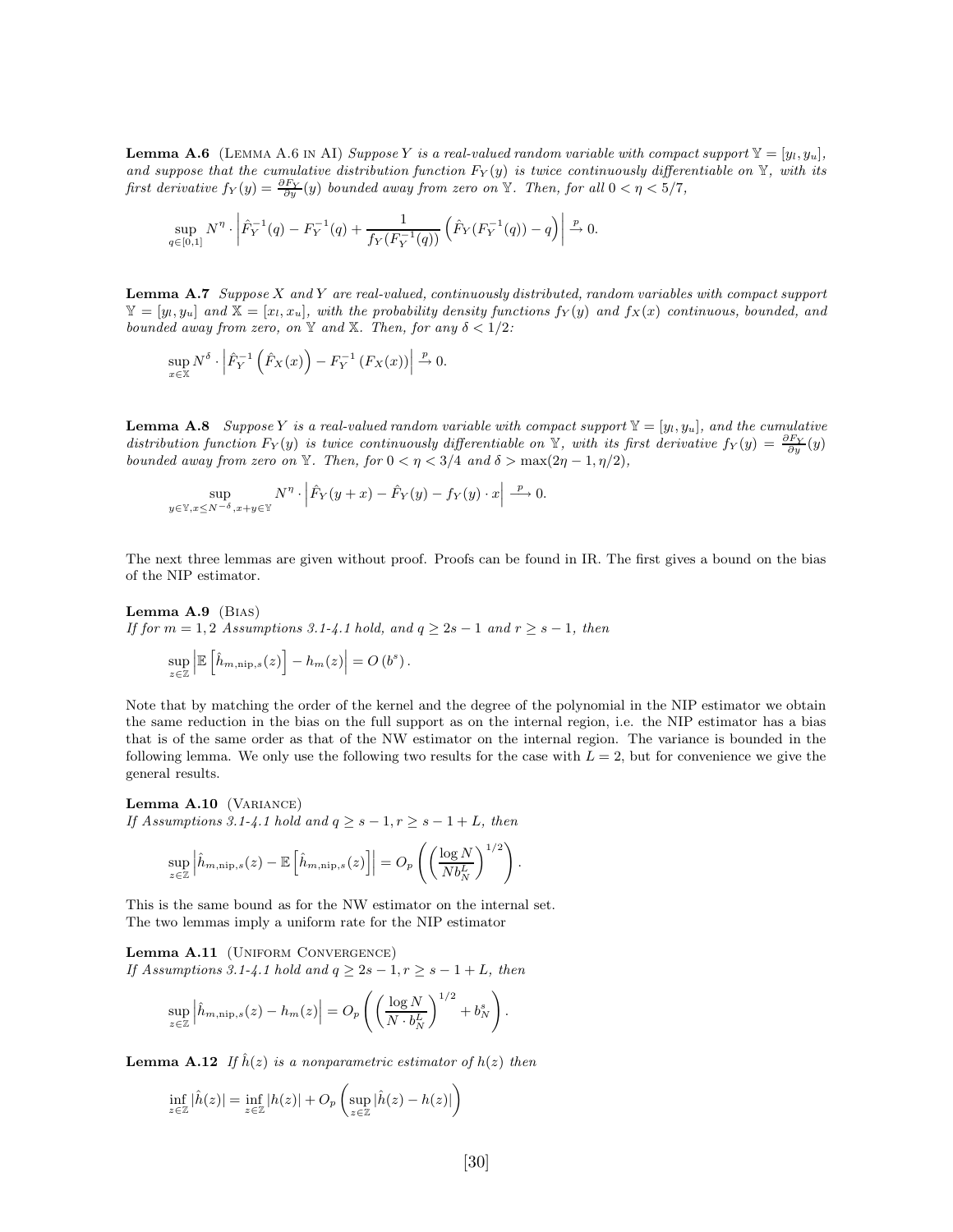Therefore if  $\sup_{z\in\mathbb{Z}}|\hat{h}(z)-h(z)|=o_p(1)$  and  $\inf_{z\in\mathbb{Z}}|h(z)|>0$ , then  $\inf_{z\in\mathbb{Z}}|\hat{h}(z)|$  converges in probability to a positive number. This lemma is useful if  $\hat{h}(z)$  appears in the denominator. In this paper  $z = (w, x)$  or  $z = w$ .

**Lemma A.13** Suppose Assumptions 3.1-4.2 hold. Moreover, suppose that in these assumptions  $q \geq 2s - 1$ ,  $r \geq s$ . Then,

$$
\sup_{w \in \mathbb{W}} |\hat{m}(w) - m(w)| = O_p\left( \left( \frac{\ln(N)}{N \cdot b_N} \right)^{1/2} + b_N^s \right).
$$

**Lemma A.14** Suppose Assumptions 3.1-4.2 hold. Moreover, suppose that  $q \geq 2s + 1$  and  $r \geq s + 3$ , Then, (i)

$$
\sup_{w \in \mathbb{W}, x \in \mathbb{X}} |\hat{g}(w, x) - g(w, x)| = O_p\left( \left( \frac{\ln(N)}{N \cdot b_N^2} \right)^{1/2} + b_N^s \right),\,
$$

 $(ii)$ 

$$
\sup_{w \in \mathbb{W}, x \in \mathbb{X}} \left| \frac{\partial \hat{g}}{\partial w}(w, x) - \frac{\partial g}{\partial w}(w, x) \right| = O_p\left( \left( \frac{\ln(N)}{N \cdot b_N^4} \right)^{1/2} + b_N^s \right),\,
$$

and iii),

$$
\sup_{w \in \mathbb{W}, x \in \mathbb{X}} \left| \frac{\partial^2 \hat{g}}{\partial w^2} (w, x) - \frac{\partial^2 g}{\partial w^2} (w, x) \right| = O_p \left( \left( \frac{\ln(N)}{N \cdot b_N^6} \right)^{1/2} + b_N^s \right).
$$

The next lemma shows that we can separate out the uncertainty in  $\hat{\beta}^{pam}$  into five components: the uncertainty from estimating  $g(\cdot)$ , the uncertainty from estimating  $\hat{F}_W^{-1}(\cdot)$ , the uncertainty from estimating  $\hat{F}_X(\cdot)$ , and the uncertainty from averaging  $g(F_W^{-1}(F_X(X_i)), X_i)$  over the sample, and a remainder term that is  $o_p\left(N^{-1/2}\right)$ . As defined in section 5

$$
\hat{\beta}_g^{\text{pam}} = \frac{1}{N} \sum_{i=1}^N \hat{g} \left( F_W^{-1} \left( F_X(X_i) \right), X_i \right),
$$
  

$$
\hat{\beta}_W^{\text{pam}} = \frac{1}{N} \sum_{i=1}^N g \left( \hat{F}_W^{-1} \left( F_X(X_i) \right), X_i \right),
$$
  

$$
\hat{\beta}_X^{\text{pam}} = \frac{1}{N} \sum_{i=1}^N g \left( F_W^{-1} \left( \hat{F}_X(X_i) \right), X_i \right),
$$

and

$$
\overline{g}^{\text{pam}} = \frac{1}{N} \sum_{i=1}^{N} g(F_{W}^{-1}(F_{X}(X_{i})), X_{i}).
$$

**Lemma A.15** Suppose Assumptions 3.1, 4.1, and 4.2 hold with  $q \ge 2s + 1$ ,  $r \ge s + 3$ , and  $0 \le \delta < 1/6$ . Then

$$
\hat{\beta}^{\text{pam}} - \beta^{\text{pam}} =
$$
\n
$$
\left(\hat{\beta}_g^{\text{pam}} - \overline{g}^{\text{pam}}\right) + \left(\hat{\beta}_W^{\text{pam}} - \overline{g}^{\text{pam}}\right) + \left(\hat{\beta}_X^{\text{pam}} - \overline{g}^{\text{pam}}\right) + \left(\overline{g}^{\text{pam}} - \beta^{\text{pam}}\right) + o_p\left(N^{-1/2}\right). \tag{A.1}
$$

The next two results are special cases of theorems in Imbens and Ridder (2009). The first one refers to the full mean case, and focuses on the case where we take full means of regression functions and their first derivatives. The second result focuses on partial means of regression functions. The results in Imbens and Ridder (2009) allow for more general dependence on higher order derivatives, even in the partial mean case. Here we also restrict the analysis to the case where the regressors are the pair  $(W_i, X_i)$ . We also state the conditions that IR invoke.

Let  $Z_i = (W_i, X_i)$ , with  $X_i \in \mathbb{X} \subset \mathbb{R}^{L_X}$ ,  $W_i \in \mathbb{W} \subset \mathbb{R}^{L_W}$ ,  $Z_i \in \mathbb{W} \times \mathbb{X} \subset \mathbb{R}^{L_Z}$ , with  $L_Z = L_X + L_W$ . As before  $h(z) = (h_1(z), h_2(z))'$ , with  $h_1(z) = f_Z(z)$ , and  $h_2(z) = \mathbb{E}[Y|Z = z] \cdot f_Z(z)$ . Let  $n : \mathbb{R}^K \mapsto \mathbb{R}$ ,  $t : \mathbb{X} \mapsto \mathbb{W}$ , and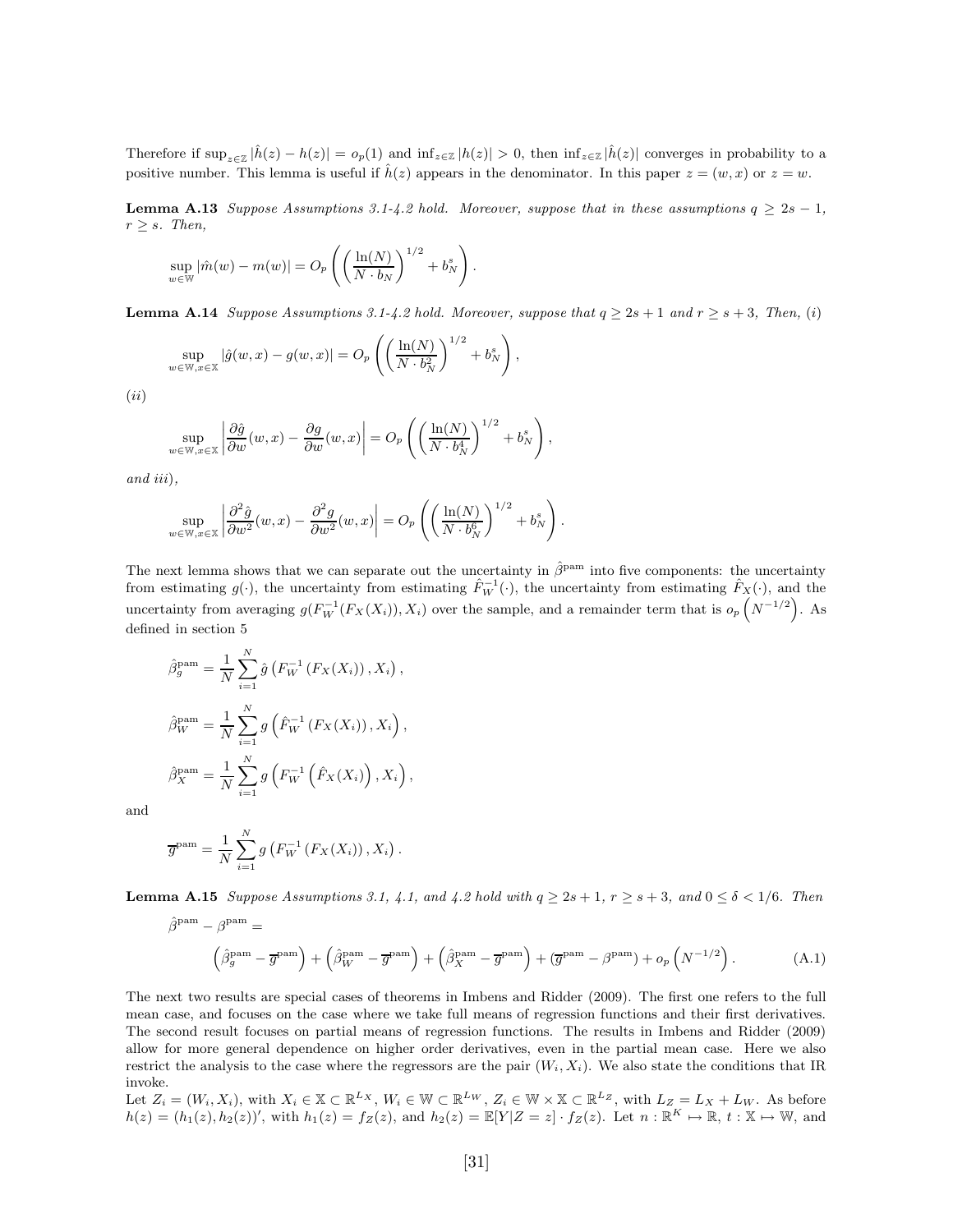$\omega : \mathbb{X} \mapsto \mathbb{R}$ , and define  $\tilde{Y} = (\tilde{Y}_{i1} \tilde{Y}_{i2})'$ , with  $\tilde{Y}_{i1} = 1$  and  $\tilde{Y}_{i2} = Y_i$ . We are interested in full means (possibly depending on derivatives) of the regression function,

$$
\theta^{\text{fm}} = \mathbb{E}\left[\omega(Z)n\left(h^{[\lambda]}\left(Z\right)\right)\right],\tag{A.2}
$$

or partial means,

$$
\theta^{\mathrm{pm}} = \mathbb{E}\left[\omega(X)n\left(h\left(X,t(X)\right)\right)\right].\tag{A.3}
$$

Note that in the full mean case  $\omega : \mathbb{Z} \mapsto \mathbb{R}$ , and in the partial mean case  $\omega : \mathbb{X} \mapsto \mathbb{R}$ : the weight function depends only on the covariates that are being averaged over. In the full mean example  $h^{[\lambda]}$  denotes the vector with elements including all derivatives  $h^{(\mu)}$  for  $\mu \leq \lambda$ . The estimators we focus on are

$$
\hat{\theta}^{\text{fm}} = \frac{1}{N} \sum_{i=1}^{N} \omega(Z_i) n\left(\hat{h}_{\text{nip},s}^{[\lambda]}(Z_i)\right), \quad \text{and} \quad \hat{\theta}^{\text{pm}} = \frac{1}{N} \sum_{i=1}^{N} \omega(X_i) n\left(\hat{h}_{\text{nip},s}(t(X_i), X_i)\right).
$$

It will also be useful to define the averages over the true regression functions and their derivatives,

$$
\overline{\theta}^{\text{fm}} = \frac{1}{N} \sum_{i=1}^{N} \omega(Z_i) n\left(h^{[\lambda]}(Z_i)\right), \quad \text{and} \quad \overline{\theta}^{\text{pm}} = \frac{1}{N} \sum_{i=1}^{N} \omega(X_i) n\left(h(t(X_i), X_i)\right).
$$

#### Assumption A.1 (DISTRIBUTION)

(i)  $(Y_1, Z_1), (Y_2, Z_2), \ldots$ , are independent and identically distributed, (ii) the support of Z is  $\mathbb{Z} \subset \mathbb{R}^L$ ,  $\mathbb{Z} = \bigotimes_{m=1}^L [z_{ml}, z_{mu}]$ ,  $z_{ll} < z_{ul}$  for all  $l = 1, ..., L$ .  $(iii)\ \sup\nolimits_{z\in\mathbb{Z}}\mathbb{E}[|Y|^p|Z=z]<\infty.$ 

(iv)  $g(z) = \mathbb{E}[Y|Z=z]$  is q times continuously differentiable on the interior of Z with the q-th derivative bounded, (v)  $f_Z(z)$  is bounded and bounded away from zero on  $\mathbb{Z}$ , is q times continuously differentiable on the interior of  $Z$  with the q-th derivative bounded.

### Assumption A.2 (KERNEL)

(i)  $K: \mathbb{R}^L \to \mathbb{R}$ , with  $K(u) = \prod_{l=1}^L K(u_l)$ , (ii)  $K(u) = 0$  for  $u \notin U$ , with  $\overline{U} = [-1, 1]^L$ , and  $U_1 = [-1, 1]^{L_W}$ , and  $U_2 = [-1, 1]^{L_X}$ , (iii) K is r times continuously differentiable, with the r-th derivative bounded on the interior of  $\mathbb U$ , (iv) K is a kernel of order s, so that  $\int_{\mathbb{U}} K(u) du = 1$  and  $\int_{\mathbb{U}} u^{\lambda} K(u) du = 0$  for all  $\lambda$  such that  $0 < |\lambda| < s$ , for some  $s \geq 1$ ,

 $(v)$  K is a kernel of derivative order d.

**Assumption A.3** The bandwidth  $b_N = N^{-\delta}$  for some  $\delta > 0$ .

### **Assumption A.4** (SMOOTHNESS OF *n* AND  $\omega$ )

 $(i)$  The function  $n$  is t times continuously differentiable with its  $t$ -th derivative bounded, and (ii) the function  $\omega$  is t times differentiable on X with bounded t-th derivative, and  $\frac{\partial^{\mu}\omega}{\partial z^{\mu}}(z)$  is zero on the boundary of  $\mathbb{Z}$ .

#### **Assumption A.5** (SMOOTHNESS OF  $t$ )

The function  $t : \mathbb{X} \mapsto \mathbb{W}$  is twice continuously differentiable on  $\mathbb{X}$  with its first derivative positive, bounded, and bounded away from zero.

### Theorem A.1 (GENERALIZED FULL MEAN AND AVERAGE DERIVATIVE, [THEOREM 4.2, IMBENS AND RIDDER, 2009])

If Assumptions A.1, A.2, A.3, and A.4 hold with  $q \ge |\lambda| + 2s - 1$ ,  $r \ge |\lambda| + s - 1 + L$ ,  $t \ge |\lambda| + s$ ,  $p \ge 3$ ,  $d \geq \max\{\lambda_1,\ldots,\lambda_L\}+s-1, \ all \ \mu \leq \lambda, \ 0 \leq |\mu| \leq |\lambda|-1, \ and$ 

$$
\frac{1}{2s} < \delta < \min\left\{\frac{2-\frac{4}{p}}{2L+4\max\{1,|\lambda|\}}, \frac{1}{2L+4|\lambda|}\right\}
$$

then  $\hat{\theta}_{\text{fm}}$  is asymptotically linear with

$$
\sqrt{N}(\hat{\theta}^{\text{fm}} - \theta^{\text{fm}}) = \frac{1}{\sqrt{N}} \sum_{i=1}^{N} \left( \omega(Z_i) n(h^{[\lambda]}(Z_i)) - \mathbb{E}\left[ \omega(Z_i) n\left( h^{[\lambda]}(Z_i) \right) \right] \right)
$$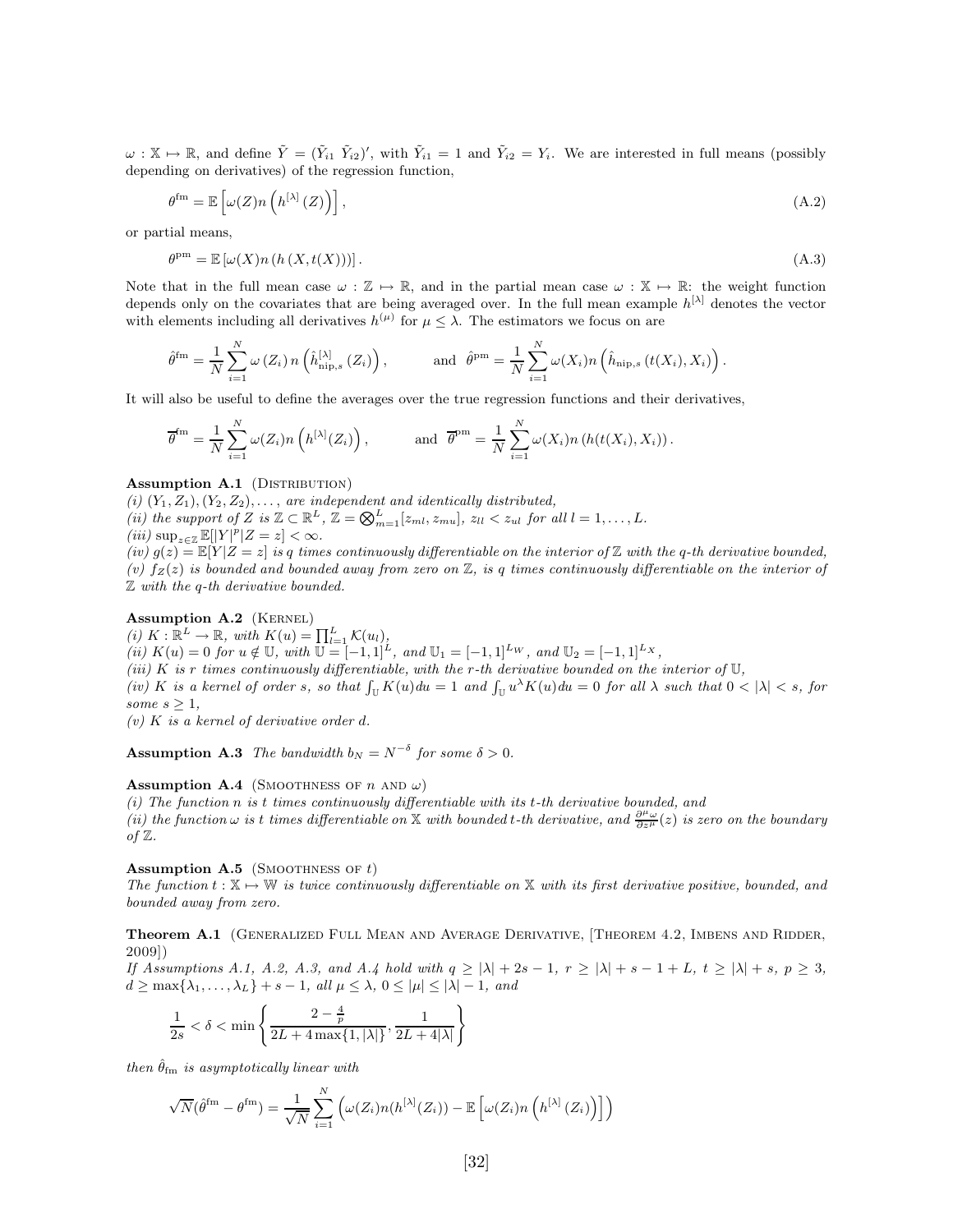$$
+\frac{1}{\sqrt{N}}\sum_{i=1}^N\left(\sum_{\kappa\leq\lambda}(-1)^{|\kappa|}\sum_{m=1}^2\left(\alpha_{\kappa m}^{(\kappa)}(X_i)\tilde{Y}_{im}-\mathbb{E}[\alpha_{\kappa m}^{(\kappa)}(X)\tilde{Y}_m]\right)\right)+o_p(1).
$$

with

$$
\alpha_{\kappa 1}^{(\kappa)}(z) = f_X(z)\omega(z)\frac{\partial n}{\partial h_1^{(\kappa)}(z)}(h^{[\lambda]}(z)), \quad \text{and} \quad \alpha_{\kappa 2}^{(\kappa)}(z) = f_X(z)\omega(z)\frac{\partial n}{\partial h_2^{(\kappa)}(z)}(h^{[\lambda]}(z)),
$$

and  $\tilde{Y} = (\tilde{Y}_{i1} \tilde{Y}_{i2})'$ , with  $\tilde{Y}_{i1} = 1$  and  $\tilde{Y}_{i2} = Y_i$ .

The second theorem from IR gives the asymptotic properties of the GPM estimators

Theorem A.2 (GENERALIZED PARTIAL MEAN, [THEOREM 4.3, IMBENS AND RIDDER, 2009]) If Assumptions A.1, A.2, A.3, A.4, and A.5 hold with  $q \geq 2s - 1$ ,  $r \geq s - 1 + L$ ,  $t \geq s$ ,  $p \geq 4$ ,  $d \geq s - 1$ , and

$$
\frac{1}{2s} < \delta < \min\left\{\frac{2-\frac{4}{p}}{2L+4}, \frac{1}{2L}\right\},\
$$

then  $\hat{\theta}^{\mathrm{pm}}$  is asymptotically linear with

$$
\sqrt{N}(\hat{\theta}^{\text{pm}} - \theta^{\text{pm}}) = \sqrt{N} \cdot \left(\overline{\theta}^{\text{pm}} - \theta^{\text{pm}}\right)
$$
  
+ 
$$
\frac{1}{b_N L_W \sqrt{N}} \cdot \sum_{i=1}^N \sum_{m=1}^2 \left(\alpha_m(X_i)'\tilde{Y}_{im} \int_{\mathbb{U}_2} K\left(\frac{W_i - t(X_i)}{b_N} + \frac{\partial}{\partial x}t(X_i) \cdot u_2, u_2\right) du_2 - \mathbb{E}\left[\alpha_m(X)'\tilde{Y}_m \int_{\mathbb{U}_2} K\left(\frac{W - t(X)}{b_N} + \frac{\partial}{\partial x}t(X) \cdot u_2, u_2\right) du_2\right]\right) + o_p(1),
$$

with

$$
\alpha_1(x) = f_Z(t(x), x)\omega(x)\frac{\partial n}{\partial h_1}(h(t(x), x)), \quad \text{and} \quad \alpha_2(x) = f_Z(t(x), x)\omega(x)\frac{\partial n}{\partial h_2}(h(t(x), x)).
$$

Moreover,

$$
\left(\begin{array}{c}\n\sqrt{N}\cdot\left(\overline{\theta}^{\text{pm}}-\theta^{\text{pm}}\right) \\
\sqrt{N}b_N^{L_W/2}(\hat{\theta}^{\text{pm}}-\overline{\theta}^{\text{pm}})\n\end{array}\right) \stackrel{d}{\longrightarrow} \mathcal{N}\left(\begin{array}{cc} 0 \\ 0 \end{array}\right), \begin{array}{cc} V_1 & 0 \\ 0 & V_2 \end{array}\right),
$$

with

$$
V_1 = \mathbb{E}\left[ (\omega(X)n(h(t(X),X)) - \theta_{\text{pm}})^2 \right],
$$

and

$$
V_2 = \sum_{m=1}^2 \sum_{m'=1}^2 \int_{\mathbb{X}} \mu_{mm'}(x,t(x)) \alpha_m(x) \alpha_{m'}(x) \int_{\mathbb{U}_2} \left( \int_{\mathbb{U}_1} K\left(u_1, \frac{\partial t}{\partial x}(x)u_1 + u_2\right) du_1 \right)^2 du_2 f_X(x,t(x)) dx_1,
$$

with  $\mu_{mm'}(x) = \mathbb{E}[\tilde{Y}_{im}\tilde{Y}_{im'}|X=x]$  for  $m, m'=1,2$ .

**Lemma A.16** Suppose Assumptions 3.1, 4.1, and 4.2 hold, with  $q \ge 2s - 1$ ,  $r \ge s + 1$ ,  $p \ge 4$ ,  $d \ge s - 1$ , and  $1/(2s) < \delta < 1/8$ . Then

$$
\sqrt{N} \left( \hat{\beta}_g^{\text{pam}} - \overline{g}^{\text{pam}} \right)
$$
\n
$$
= \frac{1}{\sqrt{N}b_N} \sum_{i=1}^N (Y_i - g(W_i, X_i)) \cdot \int_{u_2} K \left( \frac{W_i - F_W^{-1} (F_X(X_i))}{b_N} + \frac{f_X(X_i)}{f_W (F_W^{-1} (F_X(X_i)))} \cdot u_2, u_2 \right) du_2
$$
\n
$$
+ \frac{1}{\sqrt{N}b_N} \sum_{i=1}^N \left\{ \left( g(W_i, X_i) - g(F_W^{-1} (F_X(X_i)), X_i) \right) \cdot \int_{u_2} K \left( \frac{W_i - F_W^{-1} (F_X(X_i))}{b_N} + \frac{f_X(X_i)}{f_W (F_W^{-1} (F_X(X_i)))} \cdot u_2, u_2 \right) du_2 \right\}
$$
\n
$$
- \mathbb{E} \left[ \left( g(W, X) - g(F_W^{-1} (F_X(X)), X) \right) \cdot \int_{u_2} K \left( \frac{W_i - F_W^{-1} (F_X(X))}{b_N} + \frac{f_X(X)}{f_W (F_W^{-1} (F_X(X)))} \cdot u_2, u_2 \right) du_2 \right] \right\}
$$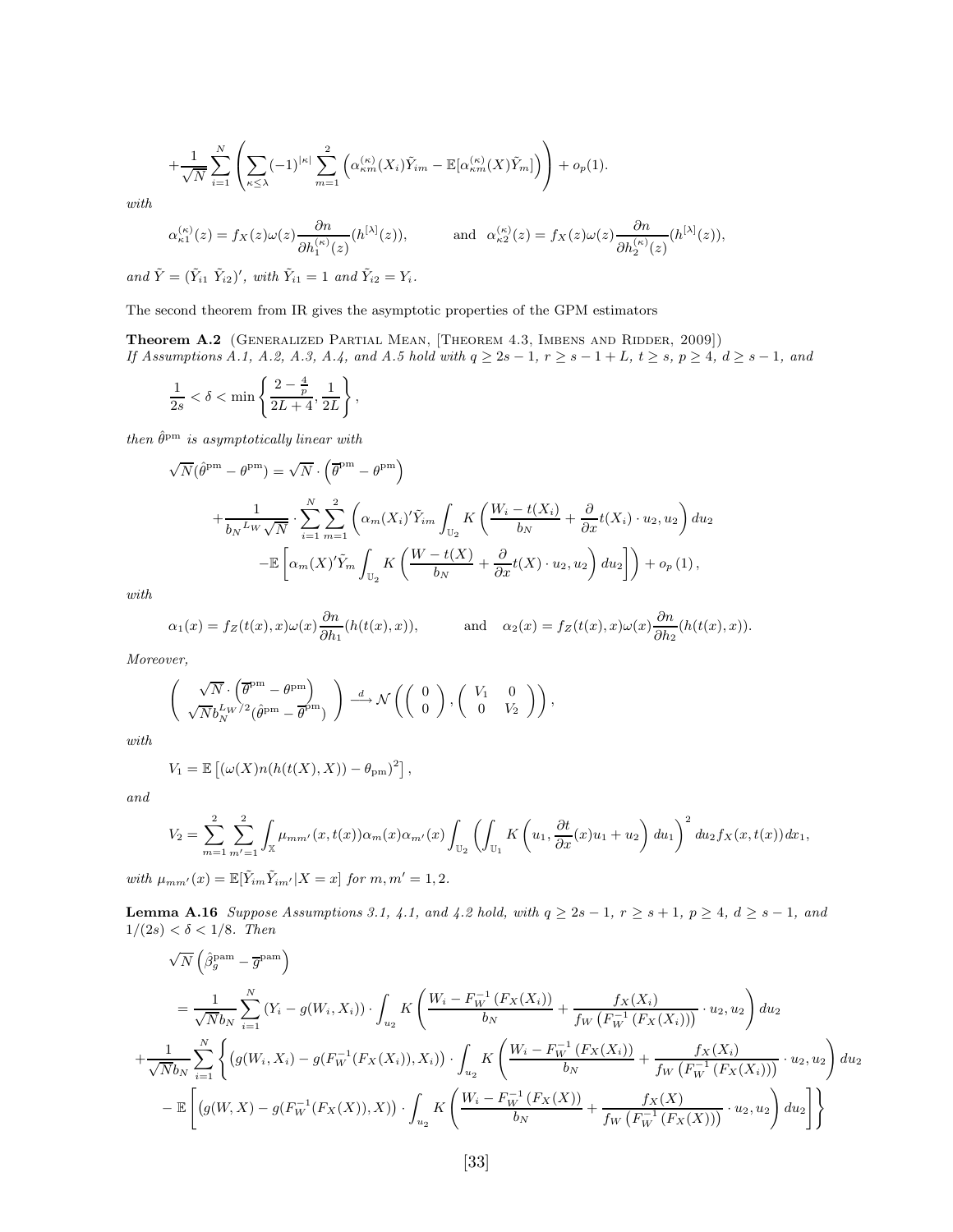$+o_{p} (1)$ .

and

$$
\sqrt{N}b_N^{1/2}\left(\hat{\beta}_g^{\text{pam}} - \overline{g}^{\text{pam}}\right) \stackrel{d}{\longrightarrow}
$$
  

$$
\mathcal{N}\left(0, \mathbb{E}\left[\sigma^2\left(F_W^{-1}\left(F_X(X)\right), X\right) \cdot \int_{u_1} \left(\int_{u_2} K\left(u_1 + \frac{f_X(X)}{f_W\left(F_W^{-1}\left(F_X(X)\right)\right)} \cdot u_2, u_2\right) du_2\right)^2 du_1 \cdot f_{W|X}\left(F_W^{-1}\left(F_X(X)\right)|X\right)\right)\right)
$$

.

**Lemma A.17** Suppose Assumptions 3.1, 4.1, and 4.2 hold with  $q \ge 2$ . Then

$$
\hat{\beta}_W^{\text{pam}} - \overline{g}^{\text{pam}} = \frac{1}{N} \sum_{i=1}^N \psi_W^{\text{pam}}(W_i) + o_p\left(N^{-1/2}\right).
$$

**Lemma A.18** Suppose Assumptions 3.1, 4.1, and 4.2 hold, with  $q \ge 2$ . Then

$$
\hat{\beta}_X^{\text{pam}} - \overline{g}^{\text{pam}} = \frac{1}{N} \sum_{i=1}^N \psi_X^{\text{pam}}(X_i) + o_p\left(N^{-1/2}\right).
$$

Define

$$
\hat{\beta}_g^{\text{lc}} = \frac{1}{N} \sum_{i=1}^N \frac{\partial \hat{g}}{\partial w}(W_i, X_i) \cdot d(W_i) \cdot (X_i - m(W_i)),
$$
  

$$
\hat{\beta}_m^{\text{lc}} = \frac{1}{N} \sum_{i=1}^N \frac{\partial g}{\partial w}(W_i, X_i) \cdot d(W_i) \cdot (X_i - \hat{m}(W_i)),
$$

and

$$
\overline{g}^{lc} = \frac{1}{N} \sum_{i=1}^{N} \frac{\partial g}{\partial w}(W_i, X_i) \cdot d(W_i) \cdot (X_i - m(W_i)).
$$

**Lemma A.19** Suppose Assumptions 3.1, 4.1, and 4.2 hold. Moreoever, suppose that the estimators for  $g(w, x)$ and  $m(w)$ ,  $\hat{g}(w, x)$  and  $\hat{m}(w)$  respectively, satisfy

$$
\sup_{w \in \mathbb{W}, x \in \mathbb{X}} \left| \frac{\partial \hat{g}}{\partial w}(w, x) - \frac{\partial g}{\partial w}(w, x) \right| = o_p(N^{-\eta}) \quad \text{and} \quad \sup_{w \in \mathbb{W}} |\hat{m}(w) - m(w)| = o_p(N^{-\eta}),
$$

for some  $\eta > 1/4$ . Then

$$
\hat{\beta}^{\text{lc}} - \beta^{\text{lc}} = \left(\hat{\beta}_g^{\text{lc}} - \overline{g}^{\text{lc}}\right) + \left(\hat{\beta}_m^{\text{lc}} - \overline{g}^{\text{lc}}\right) + \left(\overline{g}^{\text{lc}} - \beta^{\text{lc}}\right) + o_p\left(N^{-1/2}\right). \tag{A.4}
$$

**Lemma A.20** Suppose Assumptions 3.1, 4.1, and 4.2 hold, with  $q \ge 2s$ ,  $r \ge s$ ,  $p \ge 3$ ,  $d \ge s$ , and  $1/(2s) < \delta <$ 1/12. Then:

$$
\hat{\beta}_g^{\text{lc}} - \overline{g}^{\text{lc}} = \frac{1}{N} \sum_{i=1}^N \psi_g^{\text{lc}}(Y_i, W_i, X_i) + o_p\left(N^{-1/2}\right),\tag{A.5}
$$

where

$$
\psi_g^{\text{lc}}(Y, W, X) = -\frac{1}{f_{W, X}(W, X)} \frac{\partial f_{W, X}(W, X)}{\partial W} (Y - g(W, X)) d(W) (X - m(W))
$$

$$
-\frac{\partial m(W)}{\partial W} d(W) (Y - g(W, X))
$$

$$
+\frac{\partial d}{\partial w}(W) (X - m(W)) (Y - g(W, X)).
$$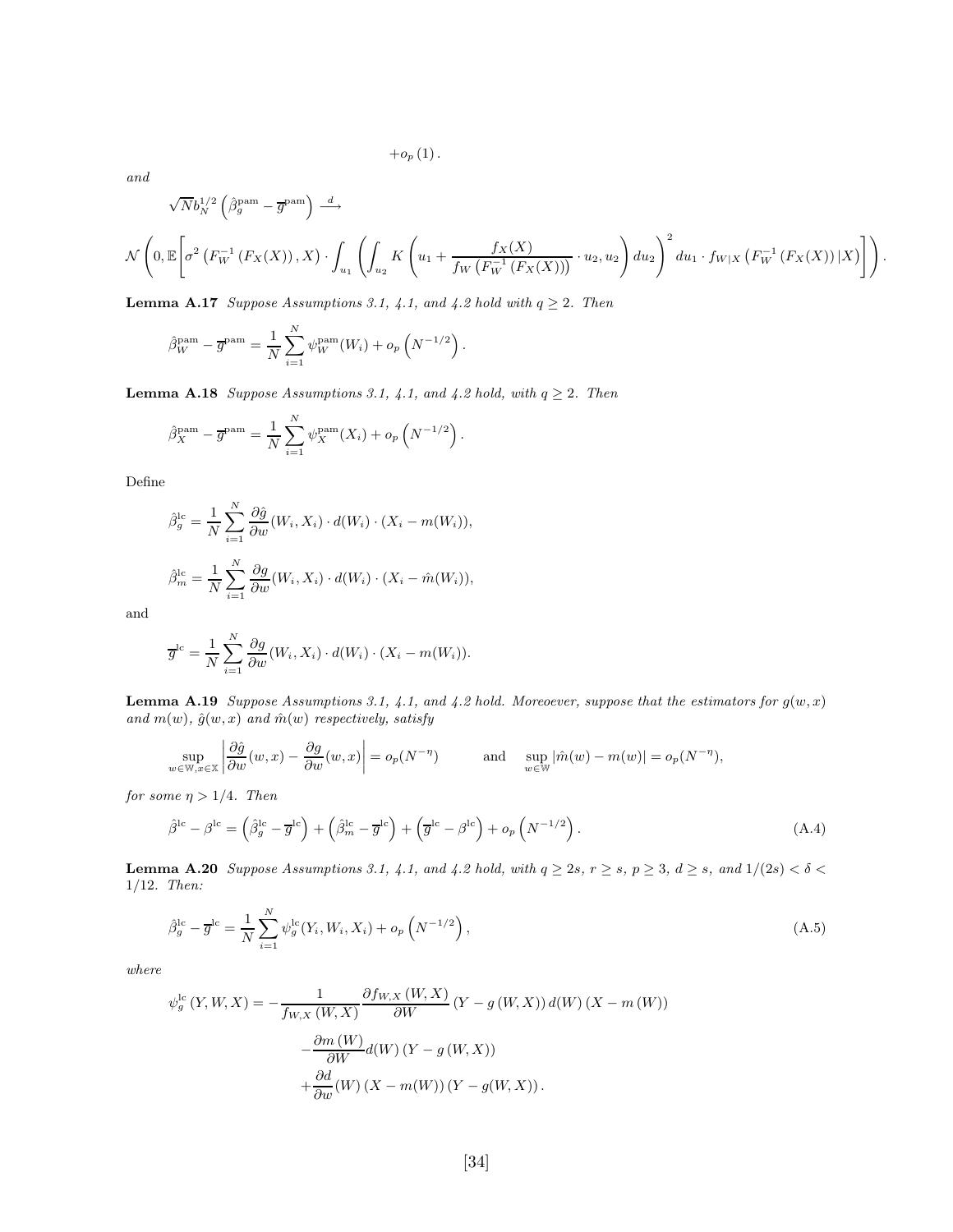**Lemma A.21** Suppose Assumptions 3.1-4.2 hold, with  $q \geq 2s - 1$ ,  $r \geq s$ ,  $p \geq 3$ ,  $d \geq s - 1$ , and

$$
\frac{1}{2s} < \delta < \frac{1}{3} - \frac{2}{3p},
$$

then

$$
\sup_{w \in \mathbb{W}} \left| \frac{1}{\widehat{f}_W(w)} \left( \widehat{f}_W(w) - f_W(w) \right)^2 \right| = o_p\left( N^{-1/2} \right).
$$

**Lemma A.22** Let  $h(w) = (h_1(w), h_2(w))' = (\mathbb{E}[X | W = w] f_W(w), f_W(w))'$ , and suppose Assumptions 3.1-4.2 hold, with  $q \ge 2s - 1$ ,  $r \ge s$ ,  $p \ge 3$ ,  $d \ge s - 1$ , and

$$
\frac{1}{2s} < \delta < \frac{1}{3} - \frac{2}{3p},
$$

then

$$
\sup_{w \in \mathbb{W}} \left| \frac{1}{\widehat{h}_2\left(w\right)} \left(\widehat{h}_1\left(w\right) - h_1\left(w\right)\right) \left(\widehat{h}_2\left(w\right) - h_2\left(w\right)\right) \right| = o_p\left(N^{-1/2}\right).
$$

**Lemma A.23** Suppose Assumptions 3.1-4.2 hold, with  $q \geq 2s - 1$ ,  $r \geq s$ ,  $p \geq 3$ , and

$$
\frac{1}{2s} < \delta < \frac{1}{8}.
$$

Then

$$
\hat{\beta}_{m}^{\text{lc}} - \overline{g}^{\text{lc}} = \frac{1}{N} \sum_{i=1}^{N} \mathbb{E} \left[ g_{W} \left( W_{i}, X_{i} \right) | W_{i} \right] \cdot d(W_{i}) \cdot (X_{i} - m(W_{i})) + o_{p} \left( N^{-1/2} \right), \tag{A.6}
$$

Before the next theorem we need some additional definitions. We split  $Z_i$  into  $(Z'_{i1}, Z'_{i2})'$ , with the dimension of  $Z_{i1}$  equal to  $L_{Z1}$ , and the dimension of  $Z_{i2}$  equal to  $L_{Z2}$ , so that  $L = L_{Z1} + L_{Z2}$ . We are interested in the distribution of

$$
V = \sqrt{N} \cdot \left( \frac{1}{N^2} \sum_{j=1}^{N} \sum_{k=1}^{N} n(\hat{h}_{\text{nip},s}(Z_{1j}, Z_{2k})) - \frac{1}{N^2} \sum_{j=1}^{N} \sum_{k=1}^{N} n(h(Z_{1j}, Z_{2k})) \right).
$$
(A.7)

We show that this is, to first order, equivalent to a single normalized sum.

Theorem A.3 Suppose that Assumptions A.1-A.4, hold with  $q \geq 2s - 1$ ,  $r \geq s - 1 + L$ ,  $1/(2s) < \delta < 1/(2L)$ , and  $t \geq 2$ . Then

$$
V = \frac{1}{\sqrt{N}} \sum_{i=1}^{N} \left\{ \frac{\partial n}{\partial h} (h(Z_i))^{\prime} \tilde{Y}_i f_{Z_1}(Z_{1i}) f_{Z_2}(Z_{2i}) - \mathbb{E}_Z \left[ \frac{\partial n}{\partial h} (h(Z))^{\prime} \tilde{Y} f_{Z_1}(Z_{1i}) f_{Z_2}(Z_{2i}) \right] \right\} + o_p(1).
$$
 (A.8)

(To be clear here we index the expectation by the random variable the expectation is taken over, in this case Z.)

Before stating some additional lemmas that will be used for proving Theorem 4.3 we need some additional definitions. Define

$$
\overline{g}^{\text{cm}} = \frac{1}{N^2} \sum_{i=1}^{N} \sum_{j=1}^{N} g(W_i, X_j) \frac{\phi_c \left( \Phi_c^{-1} (F_W(W_i)), \Phi_c^{-1} (F_X(X_j)); \rho \right)}{\phi_c \left( \Phi_c^{-1} (F_W(W_i)) \right) \phi_c \left( \Phi_c^{-1} (F_X(X_j)) \right)}
$$
\n
$$
\hat{\beta}_g^{\text{cm}} = \frac{1}{N^2} \sum_{i=1}^{N} \sum_{j=1}^{N} \hat{g}(W_i, X_j) \frac{\phi_c \left( \Phi_c^{-1} (F_W(W_i)), \Phi_c^{-1} (F_X(X_j)); \rho \right)}{\phi_c \left( \Phi_c^{-1} (F_W(W_i)) \right) \phi_c \left( \Phi_c^{-1} (F_X(X_j)) \right)}
$$
\n
$$
\hat{\beta}_W^{\text{cm}} = \frac{1}{N^2} \sum_{i=1}^{N} \sum_{j=1}^{N} g(W_i, X_j) \frac{\phi_c \left( \Phi_c^{-1} (\hat{F}_W(W_i)), \Phi_c^{-1} (F_X(X_j)); \rho \right)}{\phi_c \left( \Phi_c^{-1} (\hat{F}_W(W_i)) \right) \phi_c \left( \Phi_c^{-1} (F_X(X_j)) \right)}
$$
\n
$$
\hat{\beta}_X^{\text{cm}} = \frac{1}{N^2} \sum_{i=1}^{N} \sum_{j=1}^{N} g(W_i, X_j) \frac{\phi_c \left( \Phi_c^{-1} (F_W(W_i)), \Phi_c^{-1} (\hat{F}_X(X_j)); \rho \right)}{\phi_c \left( \Phi_c^{-1} (F_W(W_i)) \right) \phi_c \left( \Phi_c^{-1} (\hat{F}_X(X_j)); \rho \right)}
$$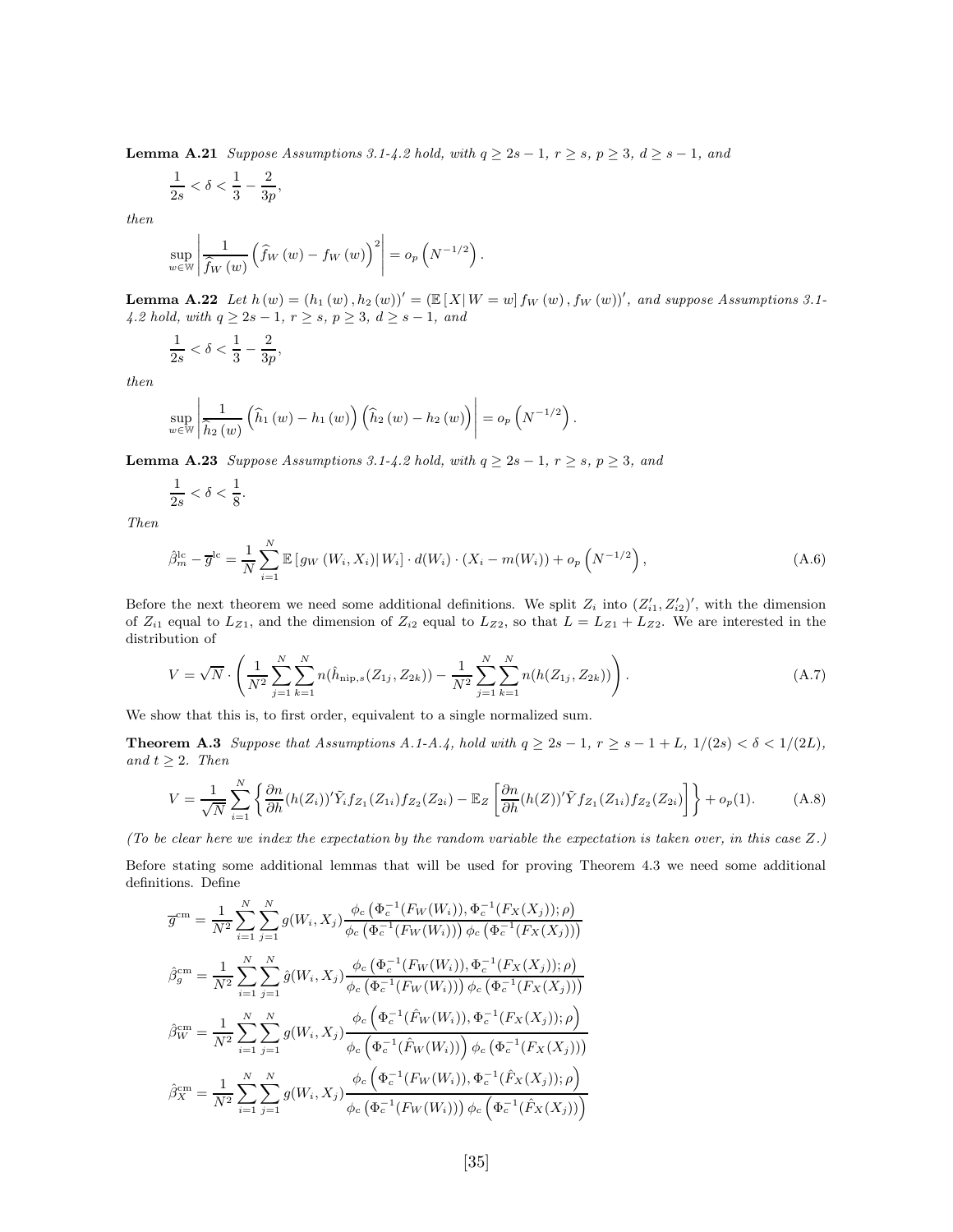**Lemma A.24** Suppose Assumptions 3.1-4.2 hold with  $q \ge 2s + 2$ ,  $r \ge s + 3$ , and  $1/(2s) < \delta < 1/4$ , then

$$
\widehat{\beta}^{\text{cm}}(\rho,0) - \beta^{\text{cm}}(\rho,0) = \left(\widehat{\beta}_g^{\text{cm}} - \overline{g}^{\text{cm}}\right) + \left(\widehat{\beta}_W^{\text{cm}} - \overline{g}^{\text{cm}}\right) + \left(\widehat{\beta}_X^{\text{cm}} - \overline{g}^{\text{cm}}\right) + \left(\overline{g}^{\text{cm}} - \beta^{\text{cm}}(\rho,0)\right) + o_p\left(N^{-1/2}\right).
$$

Lemma A.25 Suppose Assumptions 3.1-4.2 hold, then

$$
\hat{\beta}_g^{\text{cm}} - \overline{g}^{\text{cm}} = \frac{1}{N} \sum_{i=1}^N \psi_g^{\text{cm}}(Y_i, W_i, X_i) + o_p\left(N^{-1/2}\right),
$$

where

$$
\psi_g^{\rm cm}(y, w, x) = \frac{f_W(w) \cdot f_X(x)}{f_{WX}(w, x)} (y - g(w, x)) \omega(w, x).
$$

Lemma A.26 Suppose Assumptions 3.1-4.2 hold, then

$$
\hat{\beta}_W^{\text{cm}} - \overline{g}^{\text{cm}} = \frac{1}{N} \sum_{i=1}^N \psi_W^{\text{cm}}(Y_i, W_i, X_i) + o_p\left(N^{-1/2}\right),
$$

where

$$
\psi_W^{\text{cm}}(y, w, x) = \int \int g(s, t) e_W(s, t) \left(1 \left(w \le s\right) - F_W(s)\right) f_W(s) \, f_X(t) \, \text{d}s \text{d}t.
$$

Lemma A.27 Suppose Assumptions 3.1-4.2 hold, then

$$
\hat{\beta}_X^{\text{cm}} - \overline{g}^{\text{cm}} = \frac{1}{N} \sum_{i=1}^N \psi_X^{\text{cm}}(Y_i, W_i, X_i) + o_p\left(N^{-1/2}\right),
$$

where

$$
\psi_X^{\rm cm}(y, w, x) = \int \int g(s, t) e_X(s, t) \left(1 \left(x \le t\right) - F_X(t)\right) f_W(s) \, f_X(t) \, ds \, dt.
$$

Lemma A.28 Suppose Assumptions 3.1-4.2 hold, then

$$
\overline{g}^{\text{cm}} - \beta^{\text{cm}}(\rho, 0) = \frac{1}{N} \sum_{i=1}^{N} \psi_0^{\text{cm}}(Y_i, W_i, X_i) + o_p\left(N^{-1/2}\right),
$$

where

$$
\psi_0^{\text{cm}}(w,x) = \left( \mathbb{E}\left[g(W,x)\cdot\omega(W,x)\right] - \beta^{\text{cm}}(\rho,0) \right) + \left( \mathbb{E}\left[g(w,X)\cdot\omega(w,X)\right] - \beta^{\text{cm}}(\rho,0) \right). \tag{A.9}
$$

The following theorem is a simplifed version of the V-statistics results in Lehman (1998).

**Theorem A.4** (V-STATISTICS) Suppose  $Z_1, \ldots, Z_N$  are independent and identically distributed random vectors with dimension K, with support  $\mathbb{Z} \subset \mathbb{R}^K$ . Let  $\psi : \mathbb{Z}^K \times \mathbb{Z}^K \to \mathbb{R}$  be a real-valued function. Define

$$
\theta = \mathbb{E} [\psi(Z_1, Z_2)], \qquad \psi_1(z) = \mathbb{E} [\psi(z, Z)], \qquad \psi_2(z) = \mathbb{E} [\psi(Z, z)],
$$
  

$$
\sigma^2 = \text{Cov}(\psi(Z_1, Z_2), \psi(Z_1, Z_3)) + \text{Cov}(\psi(Z_2, Z_1), \psi(Z_1, Z_3)) + \text{Cov}(\psi(Z_2, Z_1), \psi(Z_3, Z_1)).
$$

and

$$
V = \frac{1}{N^2} \sum_{i=1}^{N} \sum_{j=1}^{N} \psi(Z_i, Z_j).
$$

Then, if  $0 < \sigma^2 < \infty$ ,

$$
V = \frac{1}{N} \sum_{i=1}^{N} \left\{ (\psi_1(Z_i) - \theta) + (\psi_2(Z_i) - \theta) \right\} + o_p \left( N^{-1/2} \right),
$$

and

$$
\sqrt{N}\cdot(V-\theta)\stackrel{d}{\longrightarrow}\mathcal{N}\left(0,\sigma^{2}\right).
$$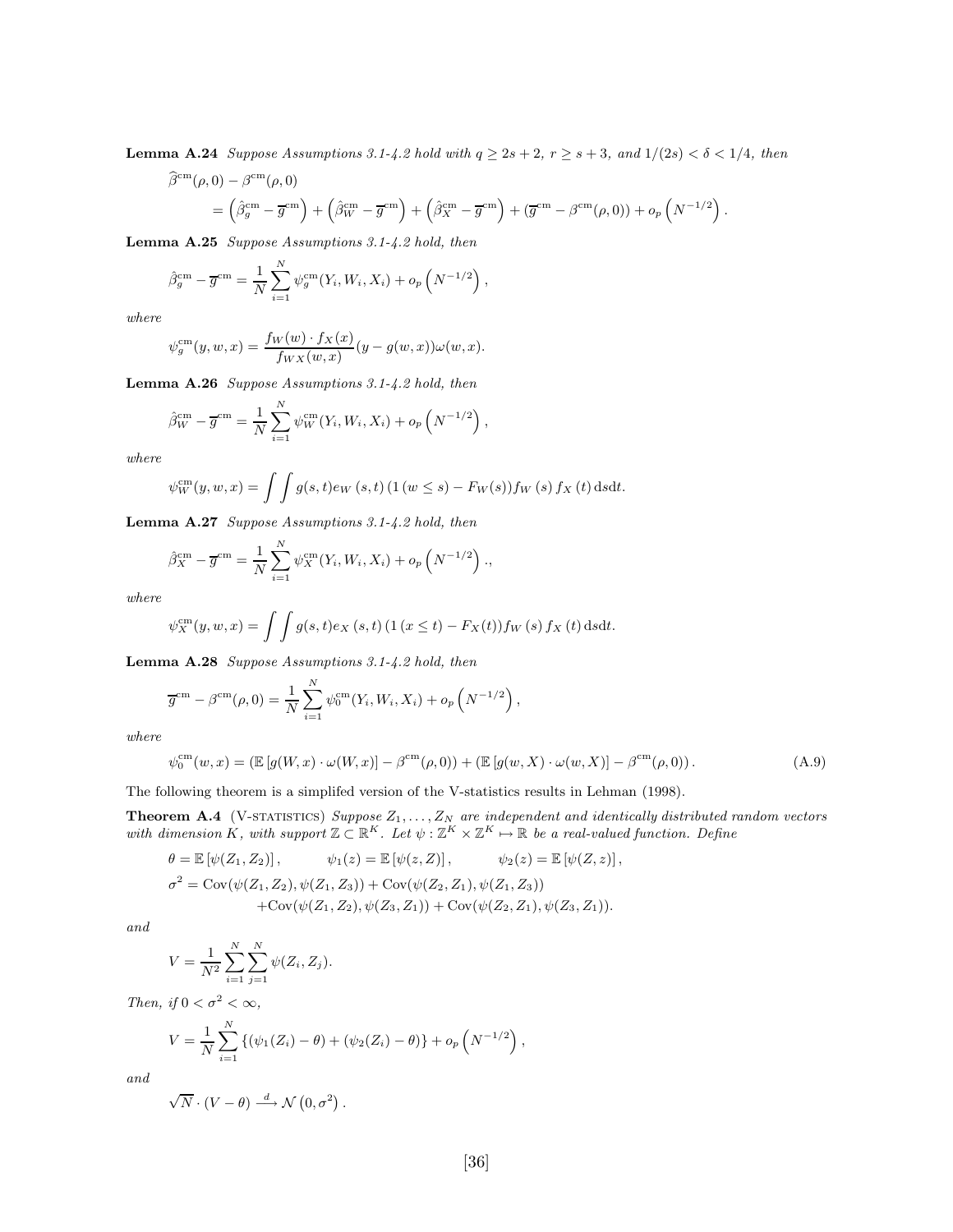## Appendix B: Proofs of Additional Lemmas and Theorems

In the following proofs  $c$  is a generic constant.

**Proof of Lemma A.1:** Because  $f(\cdot)$  is twice continuously differentiable on X, a compact subset of R, it follows that for all  $a, b \in \mathbb{X}$ , by a Taylor series expansion,

$$
f(b) = f(a) + \frac{\partial f}{\partial x}(a) \cdot (b - a) + \frac{1}{2} \cdot \frac{\partial^2 f}{\partial x^2}(c) \cdot (b - a)^2,
$$

for some  $c \in \mathbb{X}$ . Hence

$$
\left|f(g(\lambda)) - \left(f(g(0)) + \frac{\partial f}{\partial x}(g(0)) \cdot (g(\lambda) - g(0))\right)\right| \leq \frac{1}{2} \cdot \sup_{x \in \mathbb{X}} \left|\frac{\partial^2 f}{\partial x^2}(x)\right| \cdot (g(\lambda) - g(0))^2.
$$

By the Lipschitz condition on  $g(\lambda)$ , this is bounded by

$$
\frac{1}{2} \cdot \sup_{x \in \mathbb{X}} \left| \frac{\partial^2 f}{\partial x^2}(x) \right| \cdot c^2 \cdot \lambda^2.
$$

 $\Box$ 

**Proof of Lemma A.2:** Let  $\mu = \mathbb{E}[X]$ , and write  $h(x) = h(x_l) + \int_{x_l}^x \frac{\partial}{\partial x} h(z) dz$ . Then:

$$
\begin{split}\n\text{Cov}(h(X), X) &= \mathbb{E}\left[h(X) \cdot (X - \mu)\right] = \mathbb{E}\left[\left(h(x_l) + \int_{x_l}^X \frac{\partial}{\partial x} h(z) \,dz\right) \cdot (X - \mu)\right] \\
&= \mathbb{E}\left[\int_{x_l}^X \frac{\partial}{\partial x} h(z) \,dz \cdot (X - \mu)\right] \\
&= \mathbb{E}\left[\int_{x_l}^{x_u} \mathbf{1}_{X > z} \cdot \frac{\partial}{\partial x} h(z) \,dz \cdot (X - \mu)\right] \\
&= \int_{x_l}^{x_u} \frac{\partial}{\partial x} h(z) \cdot \mathbb{E}\left[\mathbf{1}_{X > z} \cdot (X - \mu)\right] \,dz \\
&= \int_{x_l}^{x_u} \frac{\partial}{\partial x} h(z) \cdot \mathbb{E}\left[X - \mu | X > z\right] \cdot \Pr(X > z) \,dz \\
&= \int_{x_l}^{x_u} \frac{\partial}{\partial x} h(z) \cdot F_X(z) \cdot (1 - F_X(z)) \cdot (\mathbb{E}[X | X > z] - \mathbb{E}[X | X \le z]) \,dz \\
&= \int_{x_l}^{x_u} \frac{\partial}{\partial x} h(z) \cdot \frac{F_X(z) \cdot (1 - F_X(z))}{f_X(z)} \cdot (\mathbb{E}[X | X > z] - \mathbb{E}[X | X \le z]) \,f_X(z) \,dz \\
&= \mathbb{E}\left[\frac{\partial}{\partial x} h(X) \cdot \gamma(X)\right].\n\end{split}
$$

 $\Box$ 

Proof of Lemma A.7: By the triangle inequality

$$
\sup_{x \in \mathbb{X}} N^{\delta} \cdot \left| \hat{F}_{Y}^{-1} \left( \hat{F}_{X}(x) \right) - F_{Y}^{-1} \left( F_{X}(x) \right) \right|
$$
\n
$$
\leq \sup_{x \in \mathbb{X}} N^{\delta} \cdot \left| \hat{F}_{Y}^{-1} \left( \hat{F}_{X}(x) \right) - F_{Y}^{-1} \left( \hat{F}_{X}(x) \right) \right|
$$
\n
$$
+ \sup_{x \in \mathbb{X}} N^{\delta} \cdot \left| F_{Y}^{-1} \left( \hat{F}_{X}(x) \right) - F_{Y}^{-1} \left( \hat{F}_{X}(x) \right) \right|
$$
\n
$$
\leq \sup_{q \in [0,1]} N^{\delta} \cdot \left| \hat{F}_{Y}^{-1} \left( q \right) - F_{Y}^{-1} \left( q \right) \right|
$$
\n
$$
+ \sup_{x \in \mathbb{X}, y \in \mathbb{Y}} N^{\delta} \cdot \frac{1}{f_{Y}(y)} \left| \hat{F}_{X}(x) - F_{X}(x) \right|.
$$

The first term is  $o_p(1)$  by Lemma A.4, and the second by the fact that  $f_Y(y)$  is bounded away from zero, in combination with Lemma A.3.  $\Box$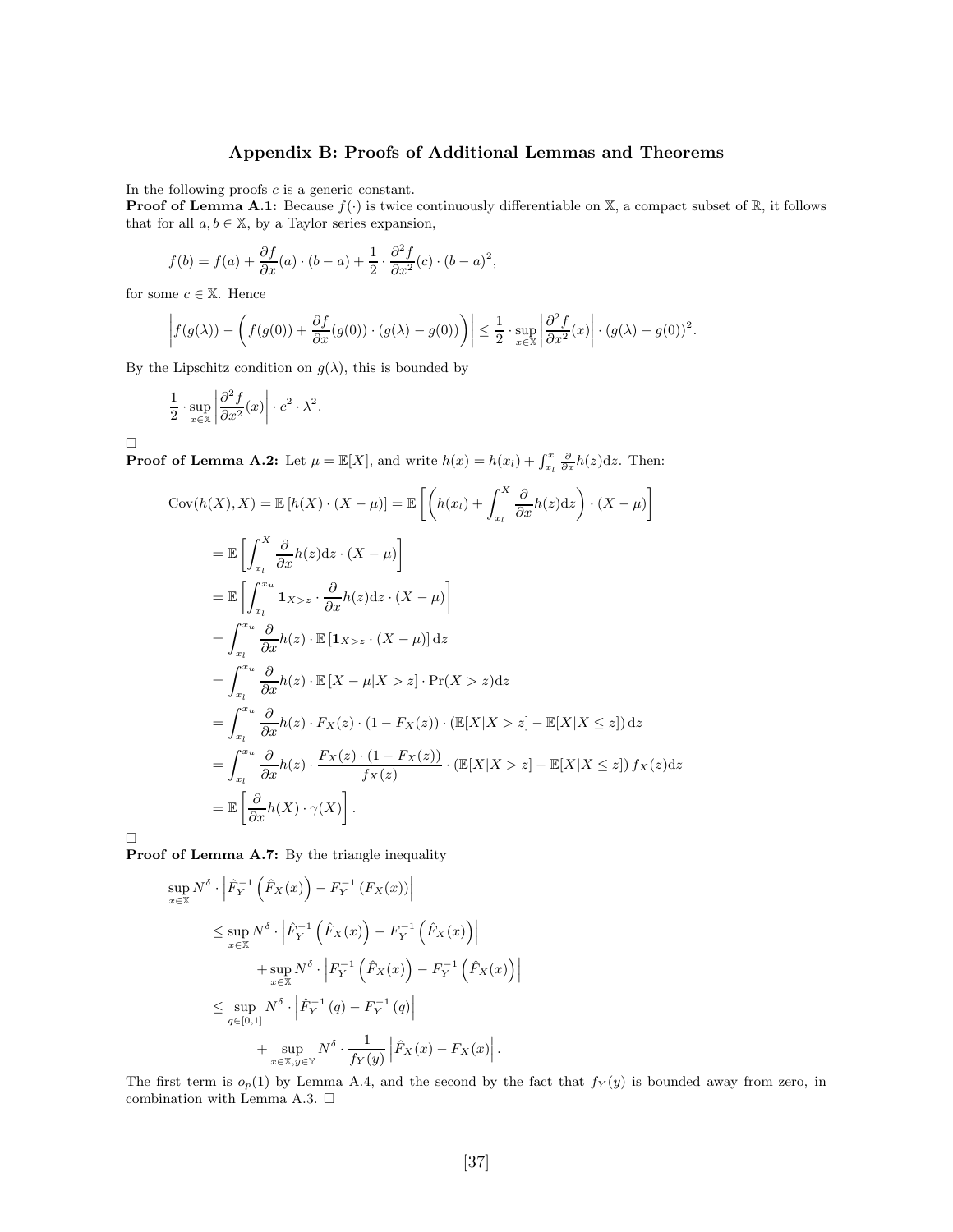Proof of Lemma A.8: By the triangle inequality

$$
\sup_{y \in \mathbb{Y}, x \le N^{-\delta}, x+y \in \mathbb{Y}} N^{\eta} \cdot \left| \hat{F}_Y(y+x) - \hat{F}_Y(y) - f_Y(y) \cdot x \right|
$$
\n
$$
\le \sup_{y \in \mathbb{Y}, x \le N^{-\delta}, x+y \in \mathbb{Y}} N^{\eta} \cdot \left| \hat{F}_Y(y+x) - (F_Y(y+x) - F_Y(y)) \right|
$$
\n
$$
+ \sup_{y \in \mathbb{Y}, x \le N^{-\delta}, x+y \in \mathbb{Y}} N^{\eta} \cdot \left| F_Y(y+x) - F_Y(y) - f_Y(y) \cdot x \right|.
$$

The first term on the right-hand side converges to zero in probability by Lemma A.5. To show that the second term converges to zero note that

$$
\sup_{y \in \mathbb{Y}, x \le N^{-\delta}, x+y \in \mathbb{Y}} N^{\eta} \cdot |F_Y(y+x) - F_Y(y) - f_Y(y) \cdot x|
$$
\n
$$
\le \sup_{y \in \mathbb{Y}, x \le N^{-\delta}, x+y \in \mathbb{Y}, \lambda \in [0,1]} N^{\eta} \cdot |f_Y(y+\lambda x) \cdot x - f_Y(y) \cdot x|
$$
\n
$$
\le \sup_{y \in \mathbb{Y}, z \in \mathbb{Y}, x \le N^{-\delta}, x+y \in \mathbb{Y}, \lambda \in [0,1]} N^{\eta} \cdot \left| \frac{\partial f_Y}{\partial y}(z) \right| \cdot \lambda x^2
$$
\n
$$
\le \sup_{y \in \mathbb{Y}, x \le N^{-\delta}} N^{\eta} x^2 \frac{\partial f_Y}{\partial y}(y) \to 0,
$$

because  $\frac{\partial f_Y}{\partial y}(y)$  is bounded,  $x < N^{-\delta}$ , and  $\delta > \eta/2$ .  $\Box$ **Proof of Lemma A.12:** By the inequality  $|a| \ge |b| - |a - b|$ 

$$
\inf_{z\in\mathbb{Z}}|\hat{h}(z)| \ge \inf_{z\in\mathbb{Z}}|h(z)| - \sup_{z\in\mathbb{Z}}|\hat{h}(z) - h(z)|
$$

from which the result follows.  $\square$ 

**Proof of Lemma A.13:** This follows directly from Theorem 7.1 in IR  $\Box$ 

**Proof of Lemma A.14:** This follows directly from Theorem 7.1 in IR.  $\Box$ 

Proof of Lemma A.15: First note that by the assumptions in the Lemma the conditions for Lemma A.14 are satisfied. Moreoever, by the assumption that  $0 < \delta < 1/6$ , it follows that  $O_p(b^N) = o_p(N^{-\eta})$  for  $\eta < \delta \cdot s$ , and  $O_p(\ln(N)N^{-1}b_N^{-2}) = O_p(\ln(N)N^{-1+2\delta}) = o_p(1)$ ,  $O_p(\ln(N)N^{-1}b_N^{-4}) = O_p(\ln(N)N^{-1+4\delta}) = o_p(N^{-\eta})$  for  $\eta < 1-4\delta$ , and  $O_p(\ln(N)N^{-1}b_N^{-6}) = O_p(\ln(N)N^{-1+6\delta}) = o_p(1)$ . Hence the results from Lemma A.14 imply

$$
\sup_{w \in \mathbb{W}, x \in \mathbb{X}} |\hat{g}(w, x) - g(w, x)| = O_p\left( \left( \frac{\ln(N)}{N \cdot b_N^2} \right)^{1/2} + b_N^s \right) = o_p(1),\tag{B.1}
$$

$$
\sup_{w \in \mathbb{W}, x \in \mathbb{X}} \left| \frac{\partial \hat{g}}{\partial w}(w, x) - \frac{\partial g}{\partial w}(w, x) \right| = O_p \left( \left( \frac{\ln(N)}{N \cdot b_N^4} \right)^{1/2} + b_N^s \right) = o_p \left( N^{-\eta} \right),\tag{B.2}
$$

for  $\eta < \min(1 - 4\delta, \delta \cdot s)$ , and

$$
\sup_{w \in \mathbb{W}, x \in \mathbb{X}} \left| \frac{\partial^2 \hat{g}}{\partial w^2}(w, x) - \frac{\partial^2 g}{\partial w^2}(w, x) \right| = O_p\left( \left( \frac{\ln(N)}{N \cdot b_N^6} \right)^{1/2} + b_N^s \right) = o_p(1). \tag{B.3}
$$

Now,

$$
\hat{\beta}^{\text{pam}} - \beta^{\text{pam}} = \frac{1}{N} \sum_{i=1}^{N} \hat{g} \left( \hat{F}_{W}^{-1} \left( \hat{F}_{X}(X_{i}) \right), X_{i} \right) - \mathbb{E} \left[ g \left( F_{W}^{-1} \left( F_{X}(X) \right), X \right) \right]
$$

$$
= \frac{1}{N} \sum_{i=1}^{N} \hat{g} \left( \hat{F}_{W}^{-1} \left( \hat{F}_{X}(X_{i}) \right), X_{i} \right) - \frac{1}{N} \sum_{i=1}^{N} g \left( \hat{F}_{W}^{-1} \left( \hat{F}_{X}(X_{i}) \right), X_{i} \right)
$$
(B.4)

$$
-\left(\frac{1}{N}\sum_{i=1}^{N}\hat{g}\left(F_{W}^{-1}\left(F_{X}(X_{i})\right),X_{i}\right)-\frac{1}{N}\sum_{i=1}^{N}g\left(F_{W}^{-1}\left(F_{X}(X_{i})\right),X_{i}\right)\right) \tag{B.5}
$$

$$
+\frac{1}{N}\sum_{i=1}^{N}\hat{g}\left(F_{W}^{-1}\left(F_{X}(X_{i})\right),X_{i}\right)-\frac{1}{N}\sum_{i=1}^{N}g\left(F_{W}^{-1}\left(F_{X}(X_{i})\right),X_{i}\right)
$$
(B.6)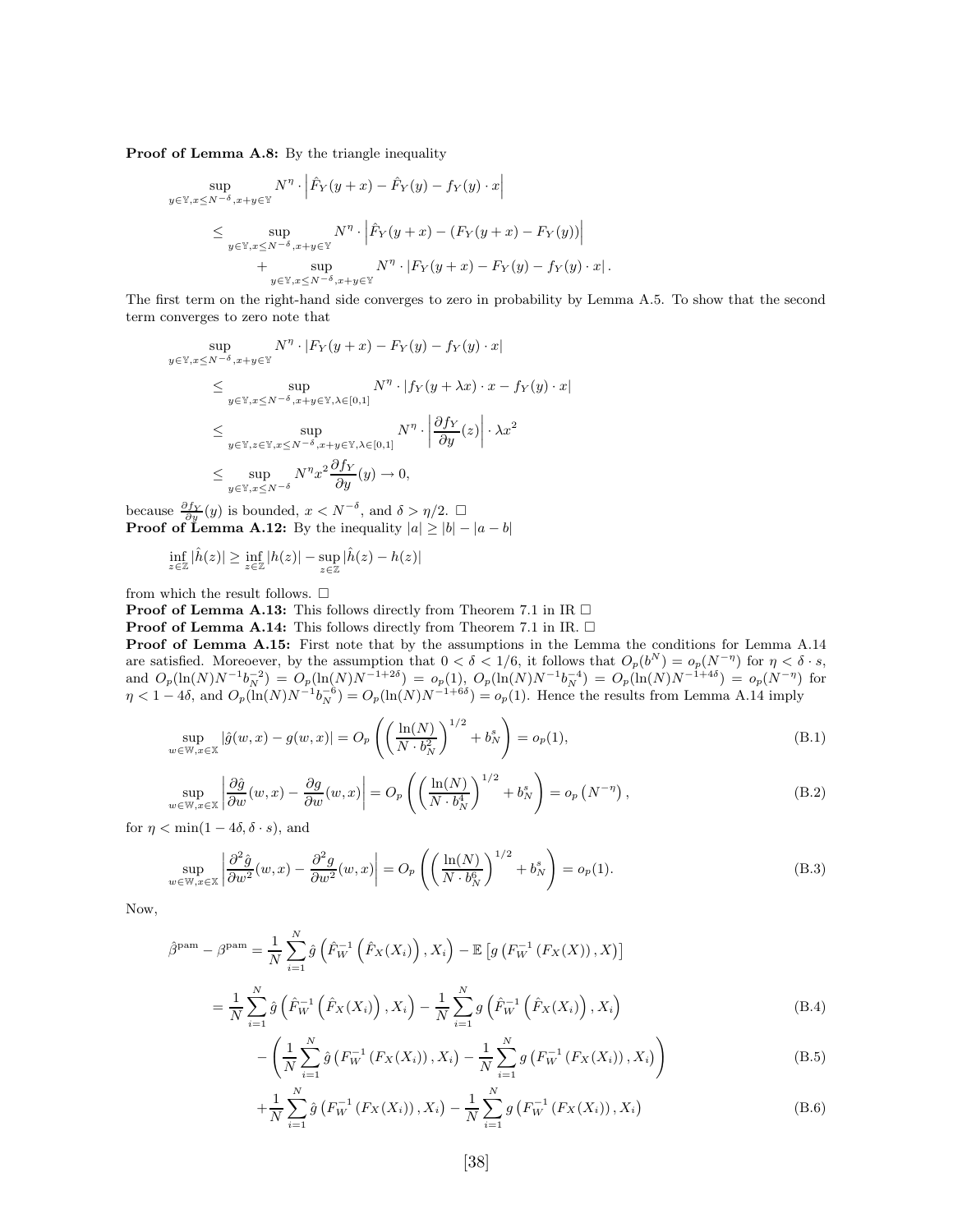$$
+\frac{1}{N}\sum_{i=1}^{N}g\left(\hat{F}_{W}^{-1}\left(\hat{F}_{X}(X_{i})\right),X_{i}\right)-\frac{1}{N}\sum_{i=1}^{N}g\left(F_{W}^{-1}\left(\hat{F}_{X}(X_{i})\right),X_{i}\right)
$$
(B.7)

$$
-\left(\frac{1}{N}\sum_{i=1}^{N}g\left(\hat{F}_{W}^{-1}\left(F_{X}(X_{i})\right),X_{i}\right)-\frac{1}{N}\sum_{i=1}^{N}g\left(F_{W}^{-1}\left(F_{X}(X_{i})\right),X_{i}\right)\right) \tag{B.8}
$$

$$
+\frac{1}{N}\sum_{i=1}^{N}g\left(\hat{F}_{W}^{-1}\left(F_{X}(X_{i})\right),X_{i}\right)-\frac{1}{N}\sum_{i=1}^{N}g\left(F_{W}^{-1}\left(F_{X}(X_{i})\right),X_{i}\right)
$$
(B.9)

$$
+\frac{1}{N}\sum_{i=1}^{N}g\left(F_{W}^{-1}\left(\hat{F}_{X}(X_{i})\right),X_{i}\right)-\frac{1}{N}\sum_{i=1}^{N}g\left(F_{W}^{-1}\left(F_{X}(X_{i})\right),X_{i}\right) \tag{B.10}
$$

$$
+\frac{1}{N}\sum_{i=1}^{N}g\left(F_{W}^{-1}\left(F_{X}(X_{i})\right),X_{i}\right)-\mathbb{E}\left[g\left(F_{W}^{-1}\left(F_{X}(X)\right),X\right)\right].
$$
\n(B.11)

Since (B.6) is equal to  $\hat{\beta}_{pam,g} - \overline{g}_{pam}$ , (B.9) equals  $\hat{\beta}_{pam,W} - \overline{g}_{pam}$ , (B.10) equals  $\hat{\beta}_{pam,X} - \overline{g}_{pam}$ , and (B.11) equals  $\overline{g}_{pam} - \beta^{pam}$ , we only need to show that the sum of (B.4), (B.5), and that of (B.7), (B.8) are  $o_p(N^{-1/2})$ . First consider the sum of (B.4) and (B.5) that is equal to

$$
\frac{1}{N} \sum_{i=1}^{N} \hat{g} \left( \hat{F}_{W}^{-1} \left( \hat{F}_{X}(X_{i}) \right), X_{i} \right) - \frac{1}{N} \sum_{i=1}^{N} \hat{g} \left( F_{W}^{-1} \left( F_{X}(X_{i}) \right), X_{i} \right) \n- \left( \frac{1}{N} \sum_{i=1}^{N} g \left( \hat{F}_{W}^{-1} \left( \hat{F}_{X}(X_{i}) \right), X_{i} \right) - \frac{1}{N} \sum_{i=1}^{N} g \left( F_{W}^{-1} \left( F_{X}(X_{i}) \right), X_{i} \right) \right).
$$

By a second order Taylor series expansion of  $\hat{g}$  and  $g$  in  $F_W^{-1}(F_X(X_i))$  this is, for some  $\tilde{W}_i$  and  $\bar{W}_i$ , equal to

$$
\frac{1}{N} \sum_{i=1}^{N} \frac{\partial \hat{g}}{\partial w} \left( F_{W}^{-1} \left( F_{X}(X_{i}) \right), X_{i} \right) \left( \hat{F}_{W}^{-1} \left( \hat{F}_{X}(X_{i}) \right) - F_{W}^{-1} \left( F_{X}(X_{i}) \right) \right) \n+ \frac{1}{2N} \sum_{i=1}^{N} \frac{\partial^{2} \hat{g}}{\partial w^{2}} \left( \tilde{W}_{i}, X_{i} \right) \left( \hat{F}_{W}^{-1} \left( \hat{F}_{X}(X_{i}) \right) - F_{W}^{-1} \left( F_{X}(X_{i}) \right) \right)^{2} \n- \frac{1}{N} \sum_{i=1}^{N} \frac{\partial g}{\partial w} \left( F_{W}^{-1} \left( F_{X}(X_{i}) \right), X_{i} \right) \left( \hat{F}_{W}^{-1} \left( \hat{F}_{X}(X_{i}) \right) - F_{W}^{-1} \left( F_{X}(X_{i}) \right) \right) \n- \frac{1}{2N} \sum_{i=1}^{N} \frac{\partial^{2} g}{\partial w^{2}} \left( \bar{W}_{i}, X_{i} \right) \cdot \left( \hat{F}_{W}^{-1} \left( \hat{F}_{X}(X_{i}) \right) - F_{W}^{-1} \left( F_{X}(X_{i}) \right) \right)^{2} . \tag{B.13}
$$
\n
$$
= \frac{1}{N} \sum_{i=1}^{N} \left( \frac{\partial \hat{g}}{\partial w} \left( F_{W}^{-1} \left( F_{X}(X_{i}) \right), X_{i} \right) - \frac{\partial g}{\partial w} \left( F_{W}^{-1} \left( F_{X}(X_{i}) \right), X_{i} \right) \right) \n\times \left( \hat{F}_{W}^{-1} \left( \hat{F}_{X}(X_{i}) \right) - F_{W}^{-1} \left( F_{X}(X_{i}) \right) \right) + o_{p} \left( N^{-1/2} \right) .
$$
\n
$$
\leq \sup_{x \in \mathbb{X}} \left| \frac{\partial \hat{g}}{\partial w} \left( F_{W}^{-1} \left( F_{X}(x) \right), x \right) - \frac{\partial g}{\partial w} \left( F_{W}^{-1}
$$

$$
\times \sup_{x \in \mathbb{X}} \left| \left( \hat{F}_W^{-1} \left( \hat{F}_X(x) \right) - F_W^{-1} \left( F_X(x) \right) \right) \right| + o_p \left( N^{-1/2} \right). \tag{B.15}
$$

We used the fact that  $(B.13)$  is  $o_p(N^{-1/2})$  because  $\partial^2 g(w, x)/\partial w^2$  is bounded and because  $\sup_{x \in \mathbb{X}} (\hat{F}_W^{-1}(\hat{F}_X(x)) F_W^{-1}(F_X(x)))^2$  is  $o_p(N^{-1/2})$  by Lemma A.7. Also (B.12) is  $o_p(N^{-1/2})$  by the same argument because the bandwidth choice implies  $\sup_{w \in \mathbb{W}, x \in \mathbb{X}} |\partial^2 \hat{g}(w, x)/\partial w^2 - \partial^2 g(w, x)/\partial w^2| = o_p(1)$  by (B.3), so that

$$
\sup_{w \in \mathbb{W}, x \in \mathbb{X}} \left| \frac{\partial^2 \hat{g}(w, x)}{\partial w^2} \right| \le \sup_{w \in \mathbb{W}, x \in \mathbb{X}} \left| \frac{\partial^2 g(w, x)}{\partial w^2} \right| + \sup_{w \in \mathbb{W}, x \in \mathbb{X}} \left| \frac{\partial^2 \hat{g}(w, x)}{\partial w^2} - \frac{\partial^2 g(w, x)}{\partial w^2} \right| = \sup_{w \in \mathbb{W}, x \in \mathbb{X}} \left| \frac{\partial^2 g(w, x)}{\partial w^2} \right| + o_p(1)
$$

Finally by Lemma A.7

$$
\sup_{x \in \mathbb{X}} \left| \hat{F}_{W}^{-1} \left( \hat{F}_{X}(x) \right) - F_{W}^{-1} \left( F_{X}(x) \right) \right| = o_{p} \left( N^{-1/2 + \eta} \right)
$$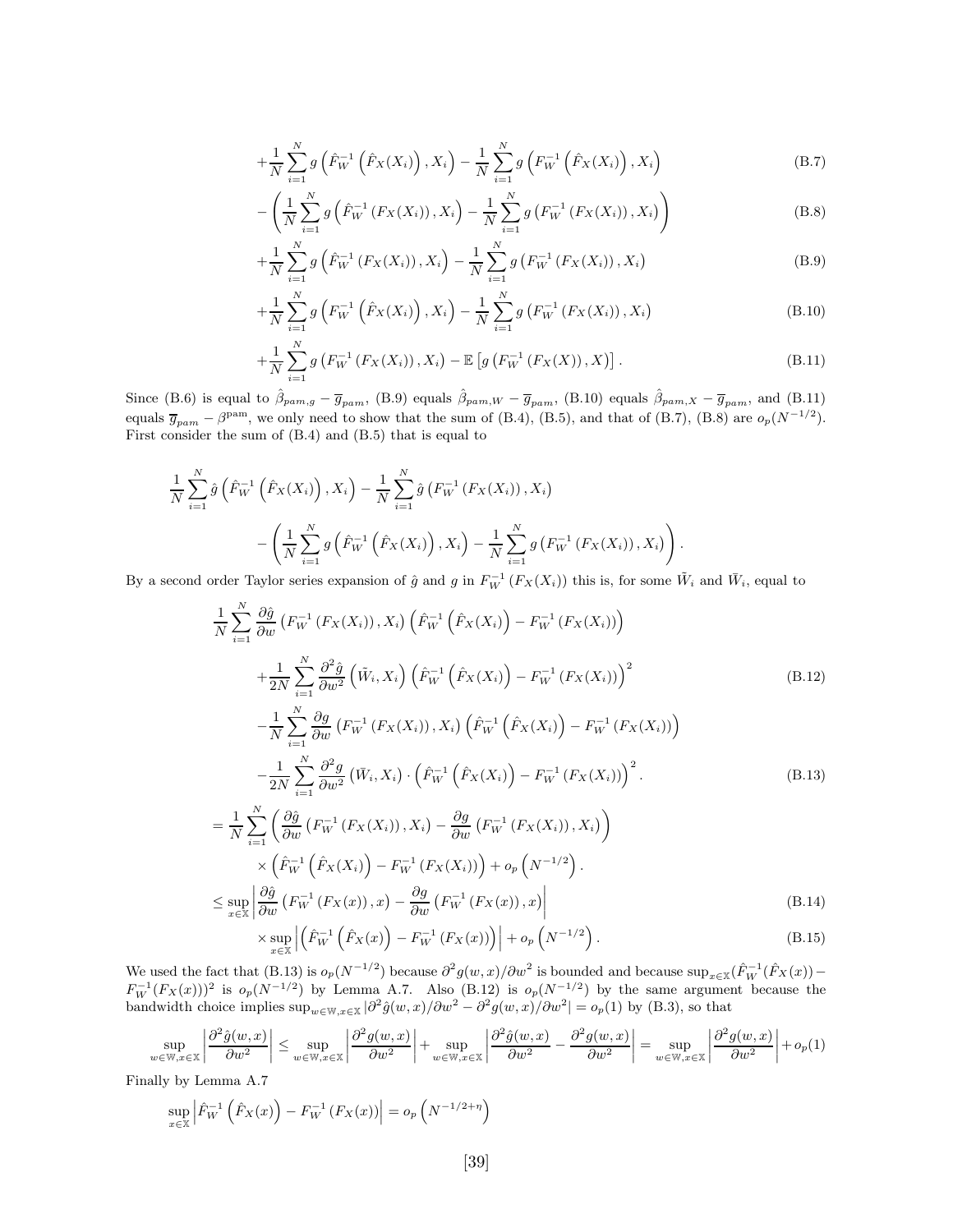for all  $\eta > 0$ . By the assumption of the lemma

$$
\sup_{x \in \mathbb{X}} \left| \frac{\partial \hat{g}}{\partial w} \left( F_W^{-1} \left( F_X(x) \right), x \right) - \frac{\partial g}{\partial w} \left( F_W^{-1} \left( F_X(x) \right), x \right) \right| = o_p(N^{-\eta})
$$

for some  $\eta > 0$ . We conclude that the sum of (B.4) and (B.5) is  $o_p\left(N^{-1/2}\right)$ . Next, consider the sum of (B.7) and (B.8) that is bounded by

$$
\sup_{x \in \mathbb{X}}\left|\left[g\left(\hat{F}_{W}^{-1}\left(\hat{F}_{X}(x)\right),x\right)-g\left(F_{W}^{-1}\left(\hat{F}_{X}(x)\right),x\right)\right]-\left[g\left(\hat{F}_{W}^{-1}\left(F_{X}(x)\right),x\right)-g\left(F_{W}^{-1}\left(F_{X}(x)\right),x\right)\right]\right|
$$

By a second order Taylor series expansion with intermediate values  $\tilde{W}(x)$  and  $\tilde{W}(x)$  and the triangle inequality this is bounded by

$$
\sup_{x \in \mathbb{X}} \left| \frac{\partial g}{\partial w} \left( F_W^{-1} \left( \hat{F}_X(x) \right), x \right) \left[ \hat{F}_W^{-1} \left( \hat{F}_X(x) \right) - F_W^{-1} \left( \hat{F}_X(x) \right) \right] \right|
$$
  
 
$$
- \frac{\partial g}{\partial w} \left( F_W^{-1} \left( F_X(x) \right), x \right) \left[ \hat{F}_W^{-1} \left( F_X(x) \right) - F_W^{-1} \left( F_X(x) \right) \right] \right| +
$$
  

$$
\left| \frac{\partial^2 g}{\partial w^2} \left( \tilde{W}(x), x \right) \left[ \hat{F}_W^{-1} \left( \hat{F}_X(x) \right) - F_W^{-1} \left( \hat{F}_X(x) \right) \right]^2 \right| + \frac{1}{2} \sup_{x \in \mathbb{X}} \left| \frac{\partial^2 g}{\partial w^2} \left( \tilde{W}(x), x \right) \left[ \hat{F}_W^{-1} \left( F_X(x) \right) - F_W^{-1} \left( F_X(x) \right) \right]^2 \right|
$$

where because the second derivative of  $g(w, x)$  is bounded on  $W \times X$ , by Lemma A.4 the expression on the last line is  $o_p(N^{-1/2})$ . The first term is bounded by

$$
\sup_{x \in \mathbb{X}} \left| \left[ \frac{\partial g}{\partial w} \left( F_W^{-1} \left( \hat{F}_X(x) \right), x \right) - \frac{\partial g}{\partial w} \left( F_W^{-1} \left( F_X(x) \right), x \right) \right] \left[ \hat{F}_W^{-1} \left( \hat{F}_X(x) \right) - F_W^{-1} \left( \hat{F}_X(x) \right) \right] \right|
$$
  
+ 
$$
\sup_{x \in \mathbb{X}} \left| \frac{\partial g}{\partial w} \left( F_W^{-1} \left( F_X(x) \right), x \right) \left[ \hat{F}_W^{-1} \left( \hat{F}_X(x) \right) - F_W^{-1} \left( \hat{F}_X(x) \right) - \hat{F}_W^{-1} \left( F_X(x) \right) + F_W^{-1} \left( F_X(x) \right) \right] \right|
$$

By a first order Taylor series expansion of  $\frac{\partial g}{\partial w}\left(F_W^{-1}\left(\hat{F}_X(x)\right),x\right)$  in  $F_X(x)$  we have, because the second derivative of  $g(w, x)$  is bounded and the density of W is bounded from 0 on its support, that by Lemmas A.4 and A.3, the expression on the first line is  $o_p(N^{-1/2})$ . The bound on the expression in the second line is proportional to

$$
\sup_{x \in \mathbb{X}} \left| \hat{F}_{W}^{-1} \left( \hat{F}_{X}(x) \right) - F_{W}^{-1} \left( \hat{F}_{X}(x) \right) - \hat{F}_{W}^{-1} \left( F_{X}(x) \right) + F_{W}^{-1} \left( F_{X}(x) \right) \right|
$$

This expression is bounded by

sup x∈X 1 2

$$
\sup_{x \in \mathbb{X}} \left| \frac{1}{f_W \left( F_W^{-1} \left( \hat{F}_X(x) \right) \right)} \left[ \hat{F}_W \left( F_W^{-1} \left( \hat{F}_X(x) \right) \right) - \hat{F}_X(x) \right] - \frac{1}{f_W \left( F_W^{-1} \left( F_X(x) \right) \right)} \left[ \hat{F}_W \left( F_W^{-1} \left( F_X(x) \right) \right) - F_X(x) \right] \right|
$$
  
+ 
$$
\sup_{x \in \mathbb{X}} \left| \hat{F}_W^{-1} \left( \hat{F}_X(x) \right) - F_W^{-1} \left( \hat{F}_X(x) \right) - \frac{1}{f_W \left( F_W^{-1} \left( \hat{F}_X(x) \right) \right)} \left[ \hat{F}_W \left( F_W^{-1} \left( \hat{F}_X(x) \right) \right) - \hat{F}_X(x) \right] \right|
$$
  
+ 
$$
\sup_{x \in \mathbb{X}} \left| \hat{F}_W^{-1} \left( F_X(x) \right) - F_W^{-1} \left( F_X(x) \right) - \frac{1}{f_W \left( F_W^{-1} \left( F_X(x) \right) \right)} \left[ \hat{F}_W \left( F_W^{-1} \left( F_X(x) \right) \right) - F_X(x) \right] \right|
$$

By Lemma A.6 the expressions in the last two lines are  $o_p(N^{-1/2})$ . The expression in the first line is bounded by

$$
\sup_{x \in \mathbb{X}} \left| \left[ \frac{1}{f_W \left( F_W^{-1} \left( \hat{F}_X(x) \right) \right)} - \frac{1}{f_W \left( F_W^{-1} \left( F_X(x) \right) \right)} \right] \left[ \hat{F}_W \left( F_W^{-1} \left( \hat{F}_X(x) \right) \right) - \hat{F}_X(x) \right] \right|
$$
  
+ 
$$
\sup_{x \in \mathbb{X}} \left| \frac{1}{f_W \left( F_W^{-1} \left( F_X(x) \right) \right)} \left[ \hat{F}_W \left( F_W^{-1} \left( \hat{F}_X(x) \right) \right) - \hat{F}_X(x) - \hat{F}_W \left( F_W^{-1} \left( F_X(x) \right) \right) + F_X(x) \right] \right|
$$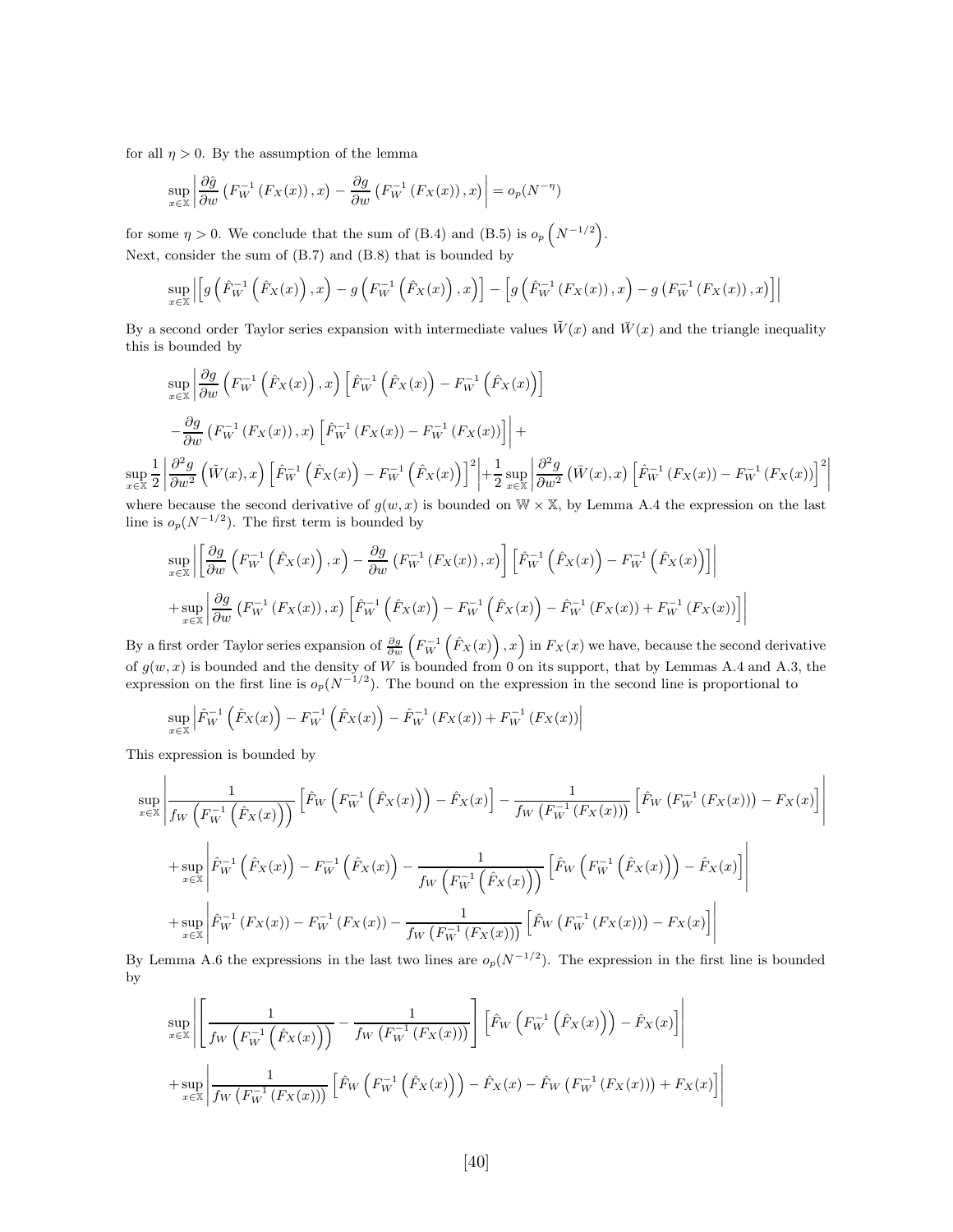The expression in the first line is bounded by

$$
\sup_{x \in \mathbb{X}} \left| \frac{1}{f_W\left(F_W^{-1}\left(\hat{F}_X(x)\right)\right)} - \frac{1}{f_W\left(F_W^{-1}\left(F_X(x)\right)\right)} \right| \times \sup_{x \in \mathbb{X}} \left| \hat{F}_W\left(F_W^{-1}\left(\hat{F}_X(x)\right)\right) - \hat{F}_X(x) \right|
$$

By a first order Taylor series expansion of  $\frac{1}{f_W(F_W^{-1}(\hat{F}_X(x)))}$  in  $F_X(x)$ , the fact that  $f_W(w)$  is bounded from 0 and its derivative bounded on W, and Lemma A.3 the first factor is  $o_p(N^{-\delta})$  for all  $\delta < 1/2$  and by Lemma A.3 the same is true for the second factor, so that the product is  $o_p(N^{-1/2})$ . Because  $f_W(w)$  is bounded from 0 on W, the expression on the second line has a bound that is proportional to

$$
\sup_{x \in \mathbb{X}} \left| \hat{F}_W \left( F_W^{-1} \left( \hat{F}_X(x) \right) \right) - \hat{F}_X(x) - \hat{F}_W \left( F_W^{-1} \left( F_X(x) \right) \right) + F_X(x) \right|
$$

We rewrite this as

$$
\sup_{x\in\mathbb{X}}\left|\hat{F}_{W}\left(F_{W}^{-1}\left(\hat{F}_{X}(x)\right)\right)-\hat{F}_{W}\left(F_{W}^{-1}\left(F_{X}(x)\right)\right)-\left(F_{W}\left(F_{W}^{-1}\left(\hat{F}_{X}(x)\right)-F_{W}\left(F_{W}^{-1}\left(F_{X}(x)\right)\right)\right)\right)\right|\leq
$$
\n
$$
\sup_{x\in\mathbb{X}}\left|\hat{F}_{W}\left(F_{W}^{-1}\left(\hat{F}_{X}(x)\right)\right)-\hat{F}_{W}\left(F_{W}^{-1}\left(F_{X}(x)\right)\right)-\left(F_{W}\left(F_{W}^{-1}\left(\hat{F}_{X}(x)\right)-F_{W}\left(F_{W}^{-1}\left(F_{X}(x)\right)\right)\right)\right)\right|\times
$$
\n
$$
\frac{1}{2}\sup_{x\in\mathbb{X}}\left|F_{W}^{-1}(\hat{F}_{X}(x))-F_{W}^{-1}(F_{X}(x))\right|\leq N^{-\delta}+4\cdot\mathbf{1}_{\sup_{x\in\mathbb{X}}\left|F_{W}^{-1}(\hat{F}_{X}(x))-F_{W}^{-1}(F_{X}(x))\right|>\mathbf{1}_{\sup_{x\in\mathbb{X}}\left|F_{W}^{-1}(\hat{F}_{X}(x))-F_{W}^{-1}(F_{X}(x))\right|\leq N^{-\delta}+4\cdot\mathbf{1}_{\sup_{x\in\mathbb{X}}\left|F_{W}^{-1}(\hat{F}_{X}(x))\right|>\mathbf{1}_{\mathbf{1}_{\mathbf{1}_{\mathbf{1}_{\mathbf{1}}\cap\mathbf{1}}\leq N}
$$

 $-\frac{1}{W}(\hat{F}_X(x)) - F_W^{-1}(F_X(x))$  > N−δ By Lemma A.7 and the mean value theorem, the final term is  $o_p(1)$  if  $1/3 < \delta < 1/2$ . By

$$
F_W^{-1}(\hat{F}_X(x)) = F_W^{-1}(F_X(x)) + [F_W^{-1}(\hat{F}_X(x)) - F_W^{-1}(F_X(x))]
$$

and defining  $\overline{w} = F_W^{-1}(F_X(x))$  and  $\tilde{w} = F_W^{-1}(\hat{F}_X(x)) - F_W^{-1}(F_X(x))$  we have that the first term on the right hand side is bounded by

$$
\sup_{\overline{w}\in\mathbb{W},|\tilde{w}|\leq N^{-\delta},\tilde{w}+\overline{w}\in\mathbb{W}}\left|\hat{F}_W\left(\overline{w}+\tilde{w}\right)-\hat{F}_W\left(\overline{w}\right)-\left(F_W\left(\overline{w}+\tilde{w}\right)-F_W\left(\overline{w}\right)\right)\right|=o_p(N^{-2/3})
$$

by Lemma A.5 with  $1/3 < \delta < 1/2, \eta = 2/3$ , so that we finally conclude that the sum of (B.7) and (B.8) is  $o_p(N^{-1/2})$ .  $\Box$ 

**Proof of Lemma A.16:** The proof involves checking the conditions for Theorem A.2 from IR (given in Appendix A in the current paper), and simplifying the conclusions from that Theorem to the case at hand. Define

$$
h_1(w,x) = f_{WX}(w,x), \qquad \text{and} \quad h_2(w,x) = f_{WX}(w,x) \cdot g(w,x),
$$
  

$$
n(h) = \frac{h_2}{h_1},
$$

so that

$$
\omega(x) = 1,
$$
  
\n
$$
\frac{\partial n}{\partial h_1}(h) = -\frac{h_2}{(h_1)^2} = -\frac{g((F_W^{-1}(F_X(x)), x)}{f_{WX}((F_W^{-1}(F_X(x)), x)},
$$
  
\n
$$
\frac{\partial n}{\partial h_2}(h) = \frac{1}{h_1} = \frac{1}{f_{WX}((F_W^{-1}(F_X(x)), x)},
$$
  
\n
$$
t(x) = F_W^{-1}(F_X(x)), \qquad \frac{\partial}{\partial x}t(x) = \frac{f_X(x)}{f_W(F_W^{-1}(F_X(x)))},
$$
  
\n
$$
\alpha_1(x) = -g((F_W^{-1}(F_X(x)), x), \qquad \alpha_2(x) = 1.
$$

With  $\tilde{Y}_i = (\tilde{Y}_{i1} \ \tilde{Y}_{i2})' = (1 \ Y_i)'$ , we have

$$
\alpha(x)'\tilde{y} = y - g(\left(F_W^{-1}\left(F_X(x)\right), x\right).
$$

Applying the results in Theorem A.2, we have

$$
\int_{\mathbb{U}_2} K\left(\frac{W_i - t(X_i)}{b_N} + \frac{\partial t}{\partial x}(X_i) \cdot u_2, u_2\right) du_2 = \int_u K\left(u, \frac{W_i - F_W^{-1}(F_X(X_i))}{b_N} + \frac{f_X(X_i)}{f_W(F_W^{-1}(F_X(X_i)))} \cdot u\right) du,
$$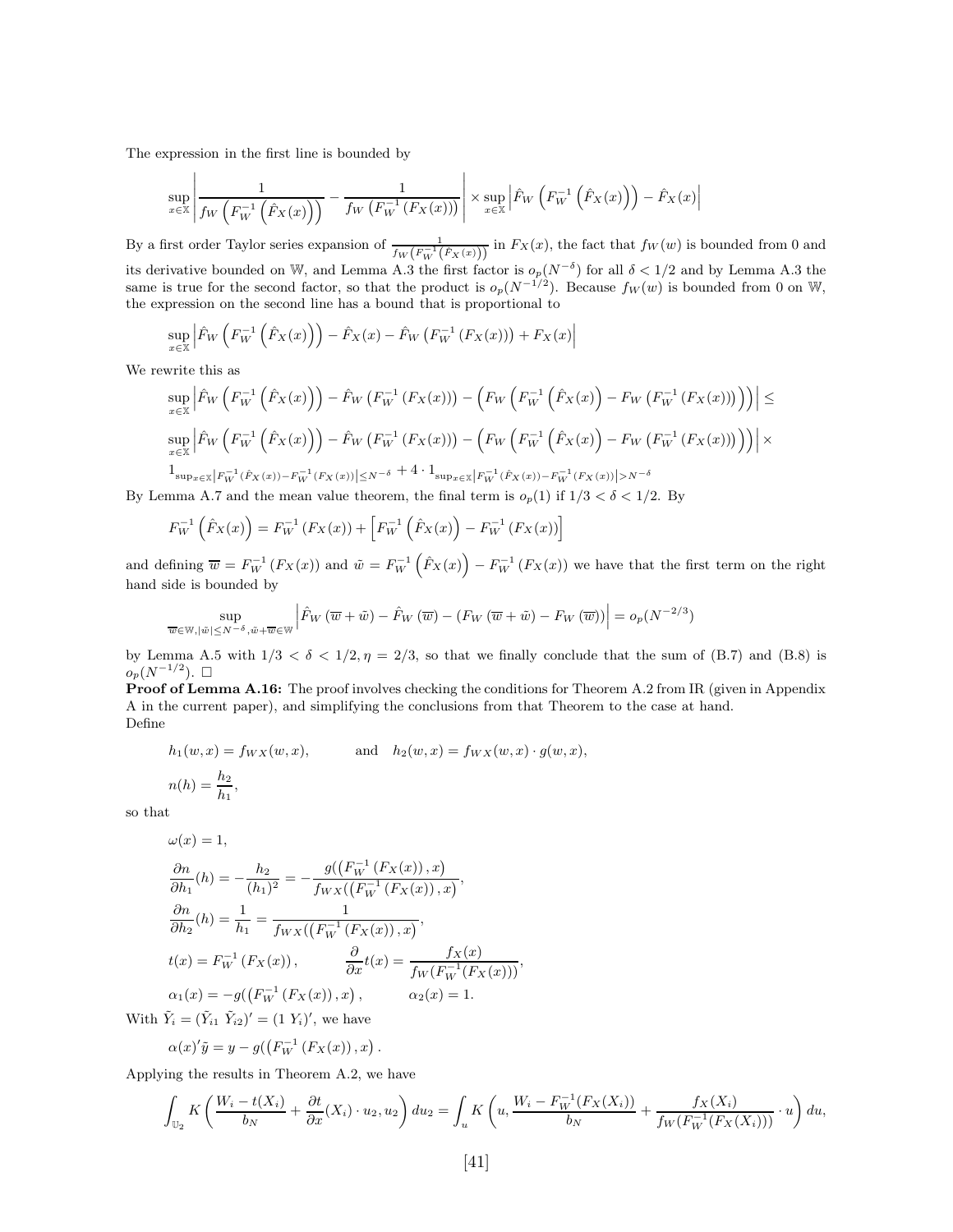Substituting this into the result from Theorem A.2 we get

$$
\sqrt{N} \left( \hat{\theta}_g^{\text{pam}} - \overline{g}^{\text{pam}} \right)
$$
\n
$$
= \frac{1}{\sqrt{N}b_N} \sum_{i=1}^N \left( \left( Y_i - g \left( F_W^{-1} \left( F_X(X_i) \right), X_i \right) \right) \cdot \int_u K \left( \frac{W_i - F_W^{-1} \left( F_X(X_i) \right)}{b_N} + \frac{f_X(X_i)}{f_W \left( F_W^{-1} \left( F_X(X_i) \right) \right)} \cdot u, u \right) du - \mathbb{E} \left[ \left( Y - g \left( F_W^{-1} \left( F_X(X) \right), X \right) \right) \cdot \int_u K \left( \frac{W - F_W^{-1} \left( F_X(X) \right)}{b_N} + \frac{f_X(X)}{f_W \left( F_W^{-1} \left( F_X(X) \right) \right)} \cdot u, u \right) du \right] + o_p(1).
$$

Adding and subtracting  $g(W_i, X_i)$  in both terms, this is equal to

$$
\frac{1}{\sqrt{N}b_N} \sum_{i=1}^{N} \left\{ (Y_i - g(W_i, X_i)) \cdot \int_u K \left( \frac{W_i - F_W^{-1} (F_X(X_i))}{b_N} + \frac{f_X(X_i)}{f_W (F_W^{-1} (F_X(X_i)))} \cdot u, u \right) du \right\}
$$
  
\n
$$
- \mathbb{E} \left[ (Y - g(W, X)) \cdot \int_u K \left( \frac{W - F_W^{-1} (F_X(X))}{b_N} + \frac{f_X(X)}{f_W (F_W^{-1} (F_X(X)))} \cdot u, u \right) du \right] \right\}
$$
  
\n
$$
+ \frac{1}{\sqrt{N}b_N} \sum_{i=1}^{N} \left\{ (g(W_i, X_i) - g (F_W^{-1} (F_X(X_i)), X_i)) \cdot \int_u K \left( \frac{W_i - F_W^{-1} (F_X(X_i))}{b_N} + \frac{f_X(X_i)}{f_W (F_W^{-1} (F_X(X_i)))} \cdot u, u \right) du \right\}
$$
  
\n
$$
- \mathbb{E} \left[ (g(W, X) - g (F_W^{-1} (F_X(X)), X)) \cdot \int_u K \left( \frac{W - F_W^{-1} (F_X(X))}{b_N} + \frac{f_X(X)}{f_W (F_W^{-1} (F_X(X)))} \cdot u, u \right) du \right] \right\}
$$
  
\n
$$
+ o_p(1).
$$
  
\n
$$
= \frac{1}{\sqrt{N}b_N} \sum_{i=1}^{N} (Y_i - g(W_i, X_i)) \cdot \int_{u_2} K \left( \frac{W_i - F_W^{-1} (F_X(X_i))}{b_N} + \frac{f_X(X_i)}{f_W (F_W^{-1} (F_X(X_i)))} \cdot u_2, u_2 \right) du_2
$$
  
\n
$$
+ \frac{1}{\sqrt{N}b_N} \sum_{i=1}^{N} \left\{ (g(W_i, X_i) - g(F_W^{-1} (F_X(X_i)), X_i)) \cdot \int_{u_2} K \left( \frac{W_i - F_W^{-1} (F_X(X_i))}{b_N} + \frac{f_X(X_i)}{f_W (F_W^{-1} (F_X(X_i)))} \cdot u_2, u_2 \right) du_2 \right\}
$$

$$
\mathcal{N}_{NN} \left\{ \begin{bmatrix} 1 & 0 & 0 \\ \frac{1}{2} & 0 & 0 \\ 0 & 0 & 0 \\ 0 & 0 & 0 \end{bmatrix} \right\} \right\}
$$
\n
$$
- \mathbb{E} \left[ \left( g(W, X) - g(F_W^{-1}(F_X(X)), X) \right) \cdot \int_{u_2} K \left( \frac{W_i - F_W^{-1}(F_X(X))}{b_N} + \frac{f_X(X)}{f_W(F_W^{-1}(F_X(X)))} \cdot u_2, u_2 \right) du_2 \right] \right\}
$$
\n
$$
+ o_p(1).
$$

Having checked the conditions for Theorem A.2, the second part of the result in the Lemma follows directly from the second part of the Theorem.  $\Box$ 

Proof of Lemma A.17: We prove the result in three parts. First, we show

$$
\frac{1}{N} \sum_{i=1}^{N} g\left(\hat{F}_{W}^{-1}\left(F_{X}\left(X_{i}\right)\right), X_{i}\right) - \frac{1}{N} \sum_{i=1}^{N} g\left(F_{W}^{-1}\left(F_{X}\left(X_{i}\right)\right), X_{i}\right)
$$
\n
$$
= \frac{1}{N} \sum_{i=1}^{N} g_{W}\left(F_{W}^{-1}\left(F_{X}\left(X_{i}\right)\right), X_{i}\right) \cdot \left(\hat{F}_{W}^{-1}\left(F_{X}\left(X_{i}\right)\right) - F_{W}^{-1}\left(F_{X}\left(X_{i}\right)\right)\right) + o_{p}\left(N^{-1/2}\right) \tag{B.16}
$$

Second, we will prove that

$$
\frac{1}{N} \sum_{i=1}^{N} g_W \left( F_W^{-1} \left( F_X \left( X_i \right) \right), X_i \right) \cdot \left( \hat{F}_W^{-1} \left( F_X \left( X_i \right) \right) - F_W^{-1} \left( F_X \left( X_i \right) \right) \right) \n= \frac{1}{N} \sum_{i=1}^{N} \frac{g_W \left( F_W^{-1} \left( F_X \left( X_i \right) \right), X_i \right)}{f_W \left( F_W^{-1} \left( F_X \left( X_i \right) \right) \right)} \cdot \left( \hat{F}_W \left( F_W^{-1} \left( F_X \left( X_i \right) \right) \right) - F_X \left( X_i \right) \right) + o_p \left( N^{-1/2} \right).
$$
\n(B.17)

Third, we will show that

$$
\frac{1}{N}\sum_{i=1}^N \frac{g_W\left(F_W^{-1}\left(F_X\left(X_i\right)\right), X_i\right)}{f_W\left(F_W^{-1}\left(F_X\left(X_i\right)\right)\right)} \cdot \left(\hat{F}_W\left(F_W^{-1}\left(F_X\left(X_i\right)\right)\right) - F_X\left(X_i\right)\right)
$$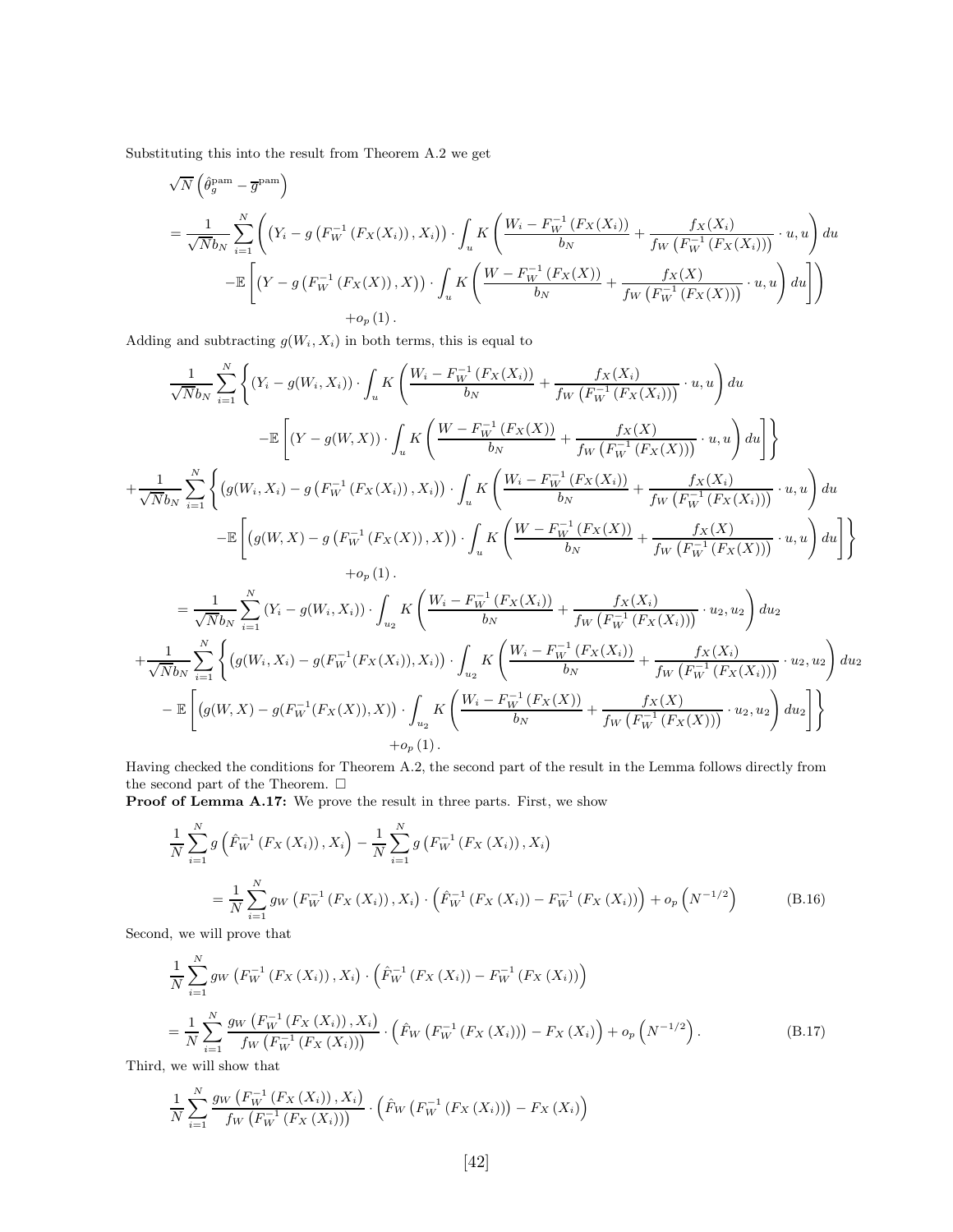$$
= \frac{1}{N} \sum_{i=1}^{N} \psi_W^{\text{pam}}(W_i) + o_p\left(N^{-1/2}\right).
$$
\n(B.18)

Together these three claims, (B.16)-(B.18), imply the result in the Lemma. First we prove (B.16).

$$
\left| \frac{1}{N} \sum_{i=1}^{N} g\left( \hat{F}_{W}^{-1} \left( F_{X} \left( X_{i} \right) \right), X_{i} \right) - \frac{1}{N} \sum_{i=1}^{N} g\left( F_{W}^{-1} \left( F_{X} \left( X_{i} \right) \right), X_{i} \right) - \frac{1}{N} \sum_{i=1}^{N} g_{W} \left( F_{W}^{-1} \left( F_{X} \left( X_{i} \right) \right), X_{i} \right) \cdot \left( \hat{F}_{W}^{-1} \left( F_{X} \left( X_{i} \right) \right) - F_{W}^{-1} \left( F_{X} \left( X_{i} \right) \right) \right) \right|
$$
  
\n
$$
\leq \sup_{x \in \mathbb{X}} \left| g\left( \hat{F}_{W}^{-1} \left( F_{X} \left( x \right) \right), x \right) - g\left( F_{W}^{-1} \left( F_{X} \left( x \right) \right), x \right) - g_{W} \left( F_{W}^{-1} \left( F_{X} \left( x \right) \right), x \right) \right|
$$
  
\n
$$
- g_{W} \left( F_{W}^{-1} \left( F_{X} \left( x \right) \right), x \right) \cdot \left( \hat{F}_{W}^{-1} \left( F_{X} \left( x \right) \right) - F_{W}^{-1} \left( F_{X} \left( x \right) \right) \right) \right|
$$
  
\n
$$
\leq \frac{1}{2} \cdot \sup_{w \in \mathbb{W}, x \in \mathbb{X}} \left| \frac{\partial^{2}}{\partial w^{2}} g(w, x) \right| \cdot \sup_{q \in [0, 1]} \left| \hat{F}_{W}^{-1} \left( q \right) \right| - F_{W}^{-1} \left( q \right) \right|^{2}.
$$

By Lemma A.3 it follows that for all  $\delta < 1/2$ ,  $\sup_{q \in [0,1]} N^{\delta}$ .  $\left| \hat{F}_{W}^{-1}(q) - F_{W}^{-1}(q) \right| = o_p(1)$ . In combination with the fact that  $\frac{\partial^2 g}{\partial w^2}(w, x)$  is bounded this implies that

$$
\sup_{w \in \mathbb{W}, x \in \mathbb{X}} \left| \frac{\partial^2 g}{\partial w^2}(w, x) \right| \cdot \sup_{q \in [0, 1]} \left| \hat{F}_W^{-1}(q) - F_W^{-1}(q) \right|^2 = o_p\left(N^{-1/2}\right).
$$

This finishes the proof of (B.16). Next, we prove (B.17).

$$
\left| \frac{1}{N} \sum_{i=1}^{N} g_{W} \left( F_{W}^{-1} \left( F_{X} \left( X_{i} \right) \right), X_{i} \right) \cdot \left( \hat{F}_{W}^{-1} \left( F_{X} \left( X_{i} \right) \right) - F_{W}^{-1} \left( F_{X} \left( X_{i} \right) \right) \right) \right|
$$
\n
$$
+ \frac{1}{N} \sum_{i=1}^{N} \frac{g_{W} \left( F_{W}^{-1} \left( F_{X} \left( X_{i} \right) \right), X_{i} \right)}{f_{W} \left( F_{W}^{-1} \left( F_{X} \left( X_{i} \right) \right) \right)} \cdot \left( \hat{F}_{W} \left( F_{W}^{-1} \left( F_{X} \left( X_{i} \right) \right) \right) - F_{X} \left( X_{i} \right) \right) \right|
$$
\n
$$
\leq \sup_{w \in \mathbb{W}, x \in \mathbb{X}, q \in [0,1]} \left| g_{W} \left( w, x \right) \cdot \left( \hat{F}_{W}^{-1} \left( q \right) - F_{W}^{-1} \left( q \right) \right) + \frac{g_{W} \left( w, x \right)}{f_{W} \left( F_{W}^{-1} \left( q \right) \right)} \cdot \left( \hat{F}_{W} \left( F_{W}^{-1} \left( q \right) \right) - q \right) \right|
$$
\n
$$
\leq \sup_{w \in \mathbb{W}, x \in \mathbb{X}} \left| g_{W} \left( w, x \right) \right| \cdot \sup_{q \in [0,1]} \left| \left( \hat{F}_{W}^{-1} \left( q \right) - F_{W}^{-1} \left( q \right) \right) + \frac{1}{f_{W} \left( F_{W}^{-1} \left( q \right) \right)} \cdot \left( \hat{F}_{W} \left( F_{W}^{-1} \left( q \right) \right) - q \right) \right|,
$$
\n
$$
\vdash \text{I} \text{cmms A 6 implies that (B.17) holds.}
$$

so that Lemma A.6 implies that (B.17) holds. Finally, let us prove (B.18).

$$
\frac{1}{N} \sum_{i=1}^{N} \frac{g_W\left(F_W^{-1}\left(F_X\left(X_i\right)\right), X_i\right)}{f_W\left(F_W^{-1}\left(F_X\left(X_i\right)\right)\right)} \cdot \left(\hat{F}_W\left(F_W^{-1}\left(F_X\left(X_i\right)\right)\right) - F_X\left(X_i\right)\right)
$$
\n
$$
= \frac{1}{N} \sum_{i=1}^{N} \frac{g_W\left(F_W^{-1}\left(F_X\left(X_i\right)\right), X_i\right)}{f_W\left(F_W^{-1}\left(F_X\left(X_i\right)\right)\right)} \cdot \left(\frac{1}{N} \sum_{j=1}^{N} 1_{W_j \leq F_W^{-1}\left(F_X\left(X_i\right)\right)} - F_X\left(X_i\right)\right)
$$
\n
$$
= \frac{1}{N^2} \sum_{i=1}^{N} \sum_{j=1}^{N} \frac{g_W\left(F_W^{-1}\left(F_X\left(X_i\right)\right), X_i\right)}{f_W\left(F_W^{-1}\left(F_X\left(X_i\right)\right)\right)} \cdot \left(1_{F_W\left(W_j\right) \leq F_X\left(X_i\right)} - F_X\left(X_i\right)\right).
$$

This is a two-sample V-statistic. The projection is the sample average of the sum of the expectation over  $W_j$  if we fix  $X_i = x$  (this expectation is zero), and the expectation over  $X_i$  if we fix  $W_j = w$ , which gives  $\psi_W^{\text{pam}}(w)$ . Thus,

$$
\frac{1}{N} \sum_{i=1}^{N} \frac{g_W\left(F_W^{-1}\left(F_X\left(X_i\right)\right), X_i\right)}{f_W\left(F_W^{-1}\left(F_X\left(X_i\right)\right)\right)} \cdot \left(\hat{F}_W\left(F_W^{-1}\left(F_X\left(X_i\right)\right)\right) - F_X\left(X_i\right)\right) = \frac{1}{N} \sum_{i=1}^{N} \psi_W^{\text{pam}}(W_i) + o_p\left(N^{-1/2}\right),
$$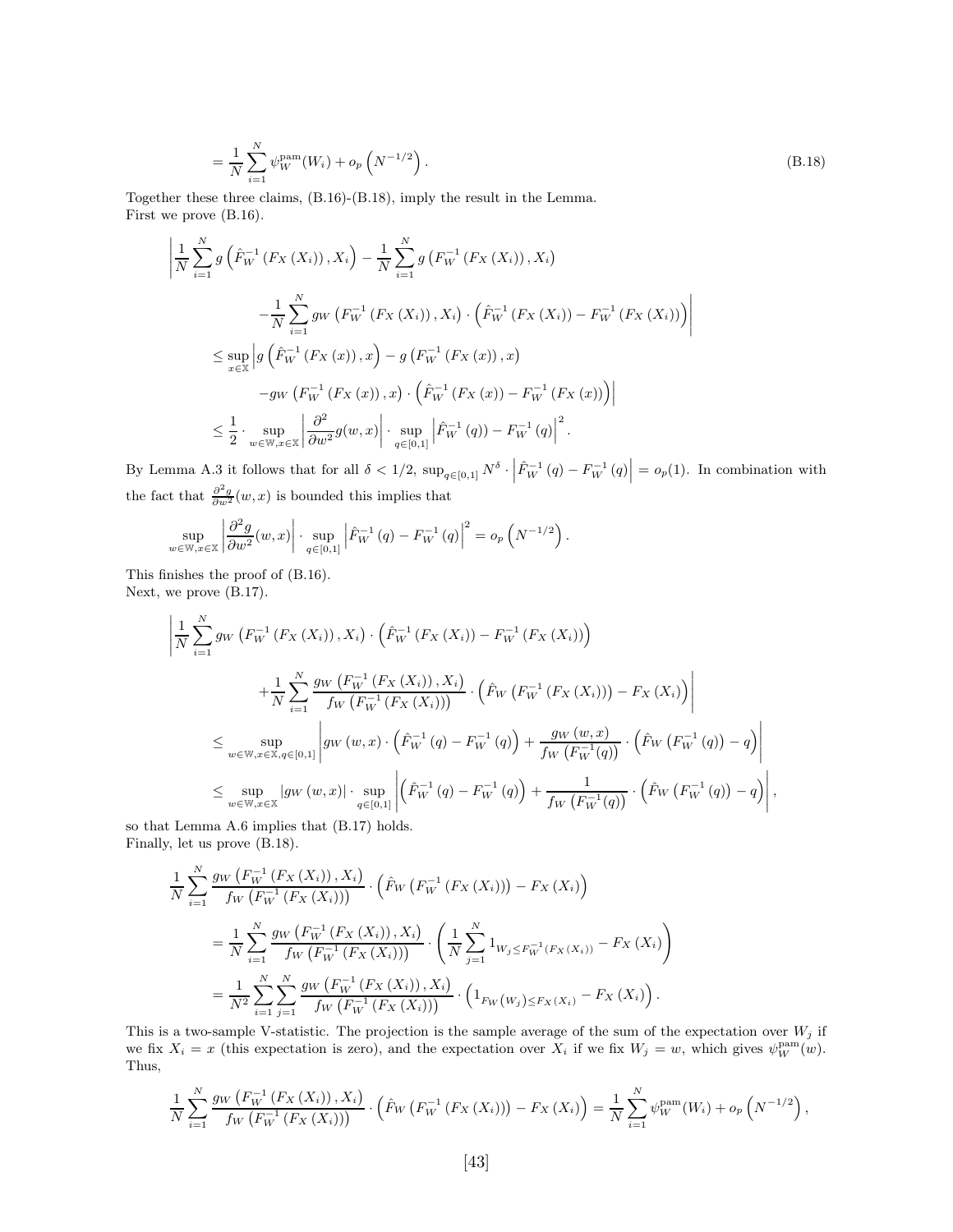which is the claim in (B.18).  $\square$ 

Proof of Lemma A.18: We prove this result in two steps. First we prove

$$
\left| \frac{1}{N} \sum_{i=1}^{N} g\left( F_w^{-1} \left( \hat{F}_X \left( X_i \right) \right), X_i \right) - \frac{1}{N} \sum_{i=1}^{N} g\left( F_w^{-1} \left( F_X \left( X_i \right) \right), X_i \right) - \frac{g_W \left( F_w^{-1} \left( F_X \left( X_i \right) \right), X_i \right)}{f_w \left( F_W^{-1} \left( F_X \left( X_i \right) \right) \right)} \cdot \left( \hat{F}_X (X_i) - F_X (X_i) \right) \right| = o_p \left( N^{-1/2} \right). \tag{B.19}
$$

Second, we prove

$$
\frac{1}{N} \sum_{i=1}^{N} \frac{g_W\left(F_W^{-1}\left(F_X\left(X_i\right)\right), X_i\right)}{f_W\left(F_W^{-1}\left(F_X\left(X_i\right)\right)\right)} \cdot \left(\hat{F}_X(X_i) - F_X(X_i)\right) = \frac{1}{N} \sum_{i=1}^{N} \psi_X^{\text{pam}}(X_i) + o_p\left(N^{-1/2}\right). \tag{B.20}
$$

Together these two results imply the claim in Lemma A.18.

First we prove (B.19). By a second order Taylor series expansion, using the fact that  $g(w, x)$  is at least twice continuously differentiable,

$$
\left| \frac{1}{N} \sum_{i=1}^{N} g\left( F_w^{-1} \left( \hat{F}_X \left( X_i \right) \right), X_i \right) - \frac{1}{N} \sum_{i=1}^{N} g\left( F_w^{-1} \left( F_X \left( X_i \right) \right), X_i \right) \right|
$$
\n
$$
- \frac{g_W \left( F_W^{-1} \left( F_X \left( X_i \right) \right), X_i \right)}{f_W \left( F_W^{-1} \left( F_X \left( X_i \right) \right) \right)} \cdot \left( \hat{F}_X \left( X_i \right) - F_X \left( X_i \right) \right) \right|
$$
\n
$$
\leq \sup_{x \in \mathbb{X}} \left| g \left( F_W^{-1} \left( \hat{F}_X \left( x \right) \right), x \right) - g \left( F_W^{-1} \left( F_X \left( x \right) \right), x \right) - \frac{g_W \left( F_W^{-1} \left( F_X \left( x \right) \right), x \right)}{f_W \left( F_W^{-1} \left( F_X \left( x \right) \right) \right)} \cdot \left( \hat{F}_X \left( x \right) - F_X \left( x \right) \right) \right|
$$
\n
$$
\leq \frac{1}{2} \sup_{w \in \mathbb{W}, x \in \mathbb{X}} \left| \frac{\frac{\partial^2 g}{\partial w^2} (w, x)}{f_W(w)} - \frac{g_W(w, x) \cdot \frac{\partial f}{\partial w}(w)}{(f_W(w))^2} \right| \sup_{x \in \mathbb{X}} \left| \hat{F}_X \left( x \right) - F_X \left( x \right) \right|^2 = o_p \left( N^{-1/2} \right),
$$

by Lemma A.3. This finishes the proof of (B.19). Second we prove (B.20).

$$
\frac{1}{N} \sum_{i=1}^{N} \frac{g_W\left(F_W^{-1}\left(F_X\left(X_i\right)\right), X_i\right)}{f_W\left(F_W^{-1}\left(F_X\left(X_i\right)\right)\right)} \cdot \left(\hat{F}_X(X_i) - F_X(X_i)\right)
$$
\n
$$
= \frac{1}{N^2} \sum_{i=1}^{N} \sum_{j=1}^{N} \frac{g_W\left(F_W^{-1}\left(F_X\left(X_i\right)\right), X_i\right)}{f_W\left(F_W^{-1}\left(F_X\left(X_i\right)\right)\right)} \cdot \left(\mathbf{1}_{X_j \le X_i} - F_X(X_i)\right)
$$

This is a one-sample V-statistic. To obtain the projection we first fix  $X_i = x$  and take the expectation over  $X_j$ . This gives 0 for all x. Second, we fix  $X_j = x$  and take the expectation over  $X_i$ . This gives  $\psi_X^{\text{pam}}(x)$  defined above. This finishes the proof of (B.20), and thus completes the proof of Lemma A.18.  $\Box$ Proof of Lemma A.19: Adding and subtracting terms we have

$$
\hat{\beta}^{\mathrm{lc}}-\beta^{\mathrm{lc}}
$$

$$
= \frac{1}{N} \sum_{i=1}^{N} \frac{\partial \hat{g}}{\partial w}(W_i, X_i) \cdot d(W_i) \cdot (X_i - \hat{m}(W_i)) - \frac{1}{N} \sum_{i=1}^{N} \frac{\partial g}{\partial w}(W_i, X_i) \cdot d(W_i) \cdot (X_i - \hat{m}(W_i))
$$
(B.21)

$$
-\left(\frac{1}{N}\sum_{i=1}^{N}\frac{\partial\hat{g}}{\partial w}(W_i,X_i)\cdot d(W_i)\cdot(X_i-m(W_i))-\frac{1}{N}\sum_{i=1}^{N}\frac{\partial g}{\partial w}(W_i,X_i)\cdot d(W_i)\cdot(X_i-m(W_i))\right)
$$
(B.22)

$$
+\frac{1}{N}\sum_{i=1}^{N}\frac{\partial\hat{g}}{\partial w}(W_i,X_i)\cdot d(W_i)\cdot(X_i-m(W_i))-\frac{1}{N}\sum_{i=1}^{N}\frac{\partial g}{\partial w}(W_i,X_i)\cdot d(W_i)\cdot(X_i-m(W_i))\tag{B.23}
$$

$$
+\frac{1}{N}\sum_{i=1}^{N}\frac{\partial g}{\partial w}(W_i,X_i)\cdot d(W_i)\cdot (X_i-\hat{m}(W_i))-\frac{1}{N}\sum_{i=1}^{N}\frac{\partial g}{\partial w}(W_i,X_i)\cdot d(W_i)\cdot (X_i-m(W_i))\tag{B.24}
$$

$$
+\frac{1}{N}\sum_{i=1}^{N}\frac{\partial g}{\partial w}(W_i,X_i)\cdot d(W_i)\cdot (X_i-m(W_i))-\beta^{\rm lc}.
$$
\n(B.25)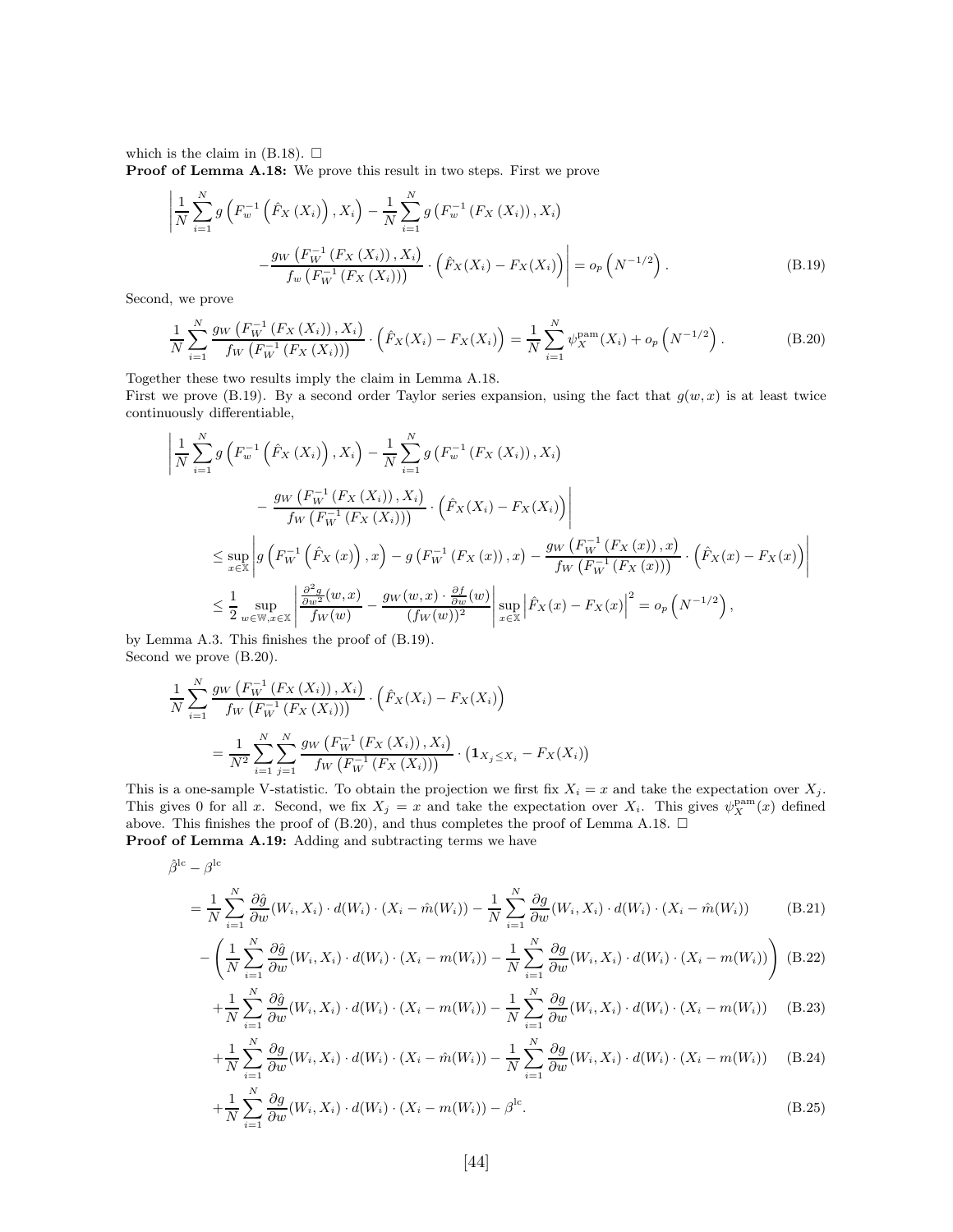Because (B.23) is equal to  $\beta_g^{\text{lc}} - \bar{g}^{\text{lc}}$ , (B.24) is equal to  $\beta_m^{\text{lc}} - \bar{g}^{\text{lc}}$ , and (B.25) is equal to  $\bar{g}^{\text{lc}} - \beta^{\text{lc}}$ , it follows that it is sufficient for the proof of Lemma A.19 to show that the sum of (B.21) and (B.22) is  $o_p(N^{-1/2})$ . We can write the sum of  $(B.21)$  and  $(B.22)$  as

$$
\frac{1}{N} \sum_{i=1}^{N} \frac{\partial \hat{g}}{\partial w}(W_i, X_i) \cdot d(W_i) \cdot (X_i - \hat{m}(W_i)) - \frac{1}{N} \sum_{i=1}^{N} \frac{\partial g}{\partial w}(W_i, X_i) \cdot d(W_i) \cdot (X_i - \hat{m}(W_i))
$$
\n
$$
- \left( \frac{1}{N} \sum_{i=1}^{N} \frac{\partial \hat{g}}{\partial w}(W_i, X_i) \cdot d(W_i) \cdot (X_i - m(W_i)) - \frac{1}{N} \sum_{i=1}^{N} \frac{\partial g}{\partial w}(W_i, X_i) \cdot d(W_i) \cdot (X_i - m(W_i)) \right)
$$
\n
$$
= \frac{1}{N} \sum_{i=1}^{N} d(W_i) \cdot \left( \frac{\partial \hat{g}}{\partial w}(W_i, X_i) - \frac{\partial g}{\partial w}(W_i, X_i) \right) \cdot (m(W_i) - \hat{m}(W_i))
$$
\n
$$
\leq \sup_{w \in W} |d(w)| \cdot \sup_{w \in W, x \in \mathbb{X}} \left| \frac{\partial \hat{g}}{\partial w}(w, x) - \frac{\partial g}{\partial w}(x, x) \right| \cdot \sup_{w \in W} |\hat{m}(w) - m(w)| = C \cdot o_p(N^{-\eta}) \cdot o_p(N^{-\eta}),
$$

for some  $\eta > 1/4$ , and so this expression is  $o_p(N^{-1/2})$ .  $\Box$ 

Proof of Lemma A.20: The proof consists of checking the conditions for Theorem A.1, and specializing the result in Theorem A.1 to the case in the Lemma. We apply Theorem A.1 with  $z = (z_1 \ z_2)' = (w \ x)'$ ,  $Z_i = (W_i \ X_i)'$ ,  $\omega(z) = d(z_1) \cdot (z_2 - m(z_1)) = d(w) \cdot (x - m(w))$ 

(so that  $\omega(z)$  goes smoothly to zero on the boundary of  $\mathbb{Z}$ ),  $L = 2$ , and  $\lambda = \begin{pmatrix} 1 & 1 \\ 0 & 1 \end{pmatrix}$  $\boldsymbol{0}$ ). Then  $\{\kappa : \kappa \leq \lambda\}$  =

$$
\{\kappa_0, \kappa_1\} = \left\{ \begin{pmatrix} 0 \\ 0 \end{pmatrix}, \begin{pmatrix} 1 \\ 0 \end{pmatrix} \right\}, \text{ and}
$$

$$
h^{[\lambda]}(w, x) = \begin{pmatrix} h_1^{(\kappa_0)}(w, x) \\ h_2^{(\kappa_0)}(w, x) \\ h_1^{(\kappa_1)}(w, x) \\ h_2^{(\kappa_1)}(w, x) \end{pmatrix},
$$

with

$$
h_1^{(\kappa_0)}(w, x) = f_{WX}(w, x)
$$
  
\n
$$
h_2^{(\kappa_0)}(w, x) = f_{WX}(w, x) \cdot g(w, x)
$$
  
\n
$$
h_1^{(\kappa_1)}(w, x) = \frac{\partial}{\partial w} f_{WX}(w, x)
$$
  
\n
$$
h_2^{(\kappa_1)}(w, x) = g(w, x) \cdot \frac{\partial}{\partial w} f_{WX}(w, x) + f_{WX}(w, x) \cdot \frac{\partial}{\partial w} g(w, x).
$$

The functional of interest is

$$
n\left(h^{[\lambda]}\right) = \frac{\partial}{\partial w}g(\cdot) = \frac{h_2^{(\kappa_1)}}{h_1^{(\kappa_0)}} - \frac{h_2^{(\kappa_0)} \cdot h_1^{(\kappa_1)}}{\left(h_1^{(\kappa_0)}\right)^2}
$$

The derivatives of this functional are

$$
\frac{\partial}{\partial h_1^{(\kappa_0)}} n(h^{[\lambda]}) = -\frac{h_2^{(\kappa_1)}}{(h_1^{(\kappa_0)})^2} + 2\frac{h_2^{(\kappa_0)} \cdot h_1^{(\kappa_1)}}{(h_1^{(\kappa_0)})^3} \n= -\frac{f_{WX}(w, x) \cdot \frac{\partial}{\partial w} g(w, x) + g(w, x) \cdot \frac{\partial}{\partial w} f_{WX}(w, x)}{(f_{WX}(w, x))^2} + 2\frac{g(w, x) \cdot f_{WX}(w, x) \cdot \frac{\partial}{\partial w} f_{WX}(w, x)}{(f_{WX}(w, x))^3} \n= -\frac{\frac{\partial}{\partial w} g(w, x)}{f_{WX}(w, x)} + \frac{g(w, x) \cdot \frac{\partial}{\partial w} f_{WX}(w, x)}{(f_{WX}(w, x))^2} \n\frac{\partial}{\partial h_2^{(\kappa_0)}} n(h^{[\lambda]}) = -\frac{h_1^{(\kappa_1)}}{(h_1^{(\kappa_0)})^2} = -\frac{\frac{\partial}{\partial w} f_{WX}(w, x)}{(f_{WX}(w, x))^2}
$$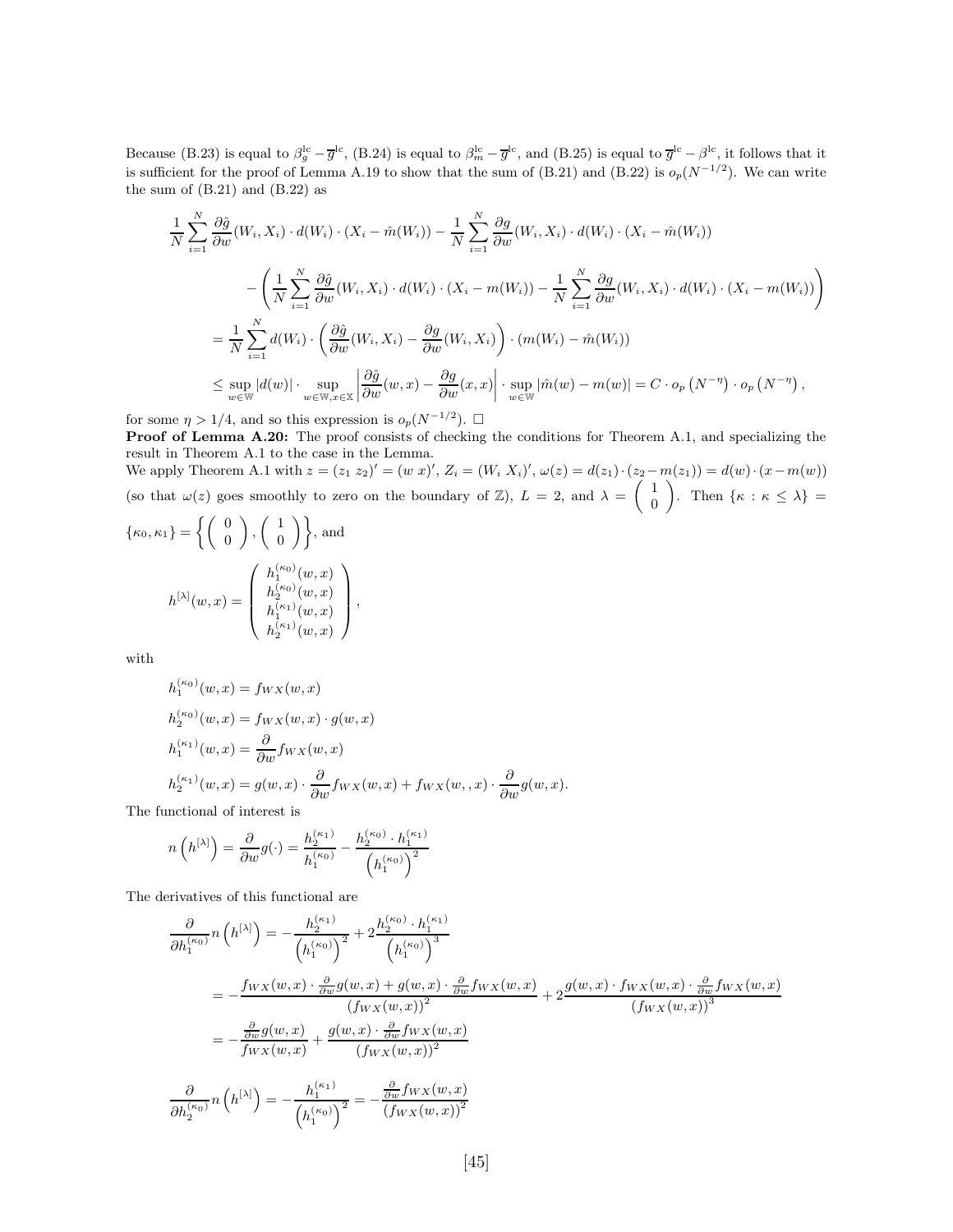$$
\frac{\partial}{\partial h_1^{(\kappa_1)}} n(h^{[\lambda]}) = -\frac{h_2^{(\kappa_0)}}{(h_1^{(\kappa_0)})^2} = -\frac{g(w, x) \cdot f_{WX}(w, x)}{(f_{WX}(w, x))^2} = -\frac{g(w, x)}{f_{WX}(w, x)}
$$
\n
$$
\frac{\partial}{\partial h_2^{(\kappa_1)}} n(h^{[\lambda]}) = \frac{1}{h_1^{(\kappa_0)}} = \frac{1}{f_{WX}(w, x)}.
$$
\n
$$
\alpha_{\kappa_0,1}(w, x) = d(w) \cdot (x - m(w)) \cdot f_{W}(w, x) \cdot \left( -\frac{\frac{\partial}{\partial w} g(w, x)}{f_{WX}(w, x)} + \frac{g(w, x) \cdot \frac{\partial}{\partial w} f_{WX}(w, x)}{(f_{WX}(w, x))^2} \right)
$$
\n
$$
= d(w) \cdot (x - m(w)) \cdot \left( -\frac{\partial}{\partial w} g(w, x) + \frac{g(w, x) \cdot \frac{\partial}{\partial w} f_{WX}(w, x)}{f_{WX}(w, x)} \right)
$$
\n
$$
\alpha_{\kappa_0,2}(w, x) = d(w) \cdot (x - m(w)) \cdot f_{WX}(w, x) \cdot \left( -\frac{\frac{\partial}{\partial w} f_{WX}(w, x)}{(f_{WX}(w, x))^2} \right) = -d(w) \cdot (x - m(w)) \cdot \frac{\frac{\partial}{\partial w} f_{WX}(w, x)}{f_{WX}(w, x)} \alpha_{\kappa_1,1}(w, x) = d(w) \cdot (x - m(w)) \cdot f_{WX}(w, x) \cdot \left( -\frac{g(w, x)}{f_{WX}(w, x)} \right) = -d(w) \cdot (x - m(w)) \cdot g(w, x) \alpha_{\kappa_1,2}(w, x) = d(w) \cdot (x - m(w)) \cdot f_{WX}(w, x) \cdot \frac{1}{f_{WX}(w, x)} = d(w) \cdot (x - m(w))
$$
\n
$$
(-1)^{|\kappa_0|} \alpha_{\kappa_0,1}^{(\kappa_0)}(w, x) = \alpha_{\kappa_0,1}(w, x) = d(w) \cdot (x - m(w)) \cdot \left( -\frac{\partial}{\partial w} g(w, x) + \frac{g(w, x) \cdot
$$

$$
(-1)^{|k_1|} \alpha_{k_1,2}^{(k_1)}(w,x) = -\frac{\partial}{\partial w} \left( d(w) \cdot (x - m(w)) \right) = -(x - m(w)) \cdot \frac{\partial}{\partial w} d(w) + d(w) \cdot \frac{\partial}{\partial w} m(w)
$$

Then

$$
\sum_{\kappa \leq \lambda} (-1)^{|\kappa|} \sum_{m=1}^{2} \alpha_{\kappa m}^{(\kappa)}(w, x) \tilde{y}_{im}
$$
\n
$$
= (-1)^{|\kappa_0|} \alpha_{\kappa_0,1}^{(\kappa_0)}(w, x) + Y_i \cdot (-1)^{|\kappa_0|} \alpha_{\kappa_0,2}^{(\kappa_0)}(w, x) + (-1)^{|\kappa_1|} \alpha_{\kappa_1,1}^{(\kappa_1)}(w, x) + Y_i \cdot (-1)^{|\kappa_1|} \alpha_{\kappa_1,2}^{(\kappa_1)}(w, x)
$$
\n
$$
= d(w) \cdot (x - m(w)) \cdot \left( -\frac{\partial}{\partial w} g(w, x) + \frac{g(w, x) \cdot \frac{\partial}{\partial w} f_{W X}(w, x)}{f_{W X}(w, x)} \right)
$$
\n
$$
-Y_i \cdot d(w) \cdot (x - m(w)) \cdot \frac{\partial}{\partial w} f_{W X}(w, x)
$$
\n
$$
+ d(w) \cdot (x - m(w)) \cdot \frac{\partial}{\partial w} g(w, x) + g(w, x) \cdot (x - m(w)) \cdot \frac{\partial}{\partial w} d(w) - g(w, x) \cdot d(w) \cdot \frac{\partial}{\partial w} m(w)
$$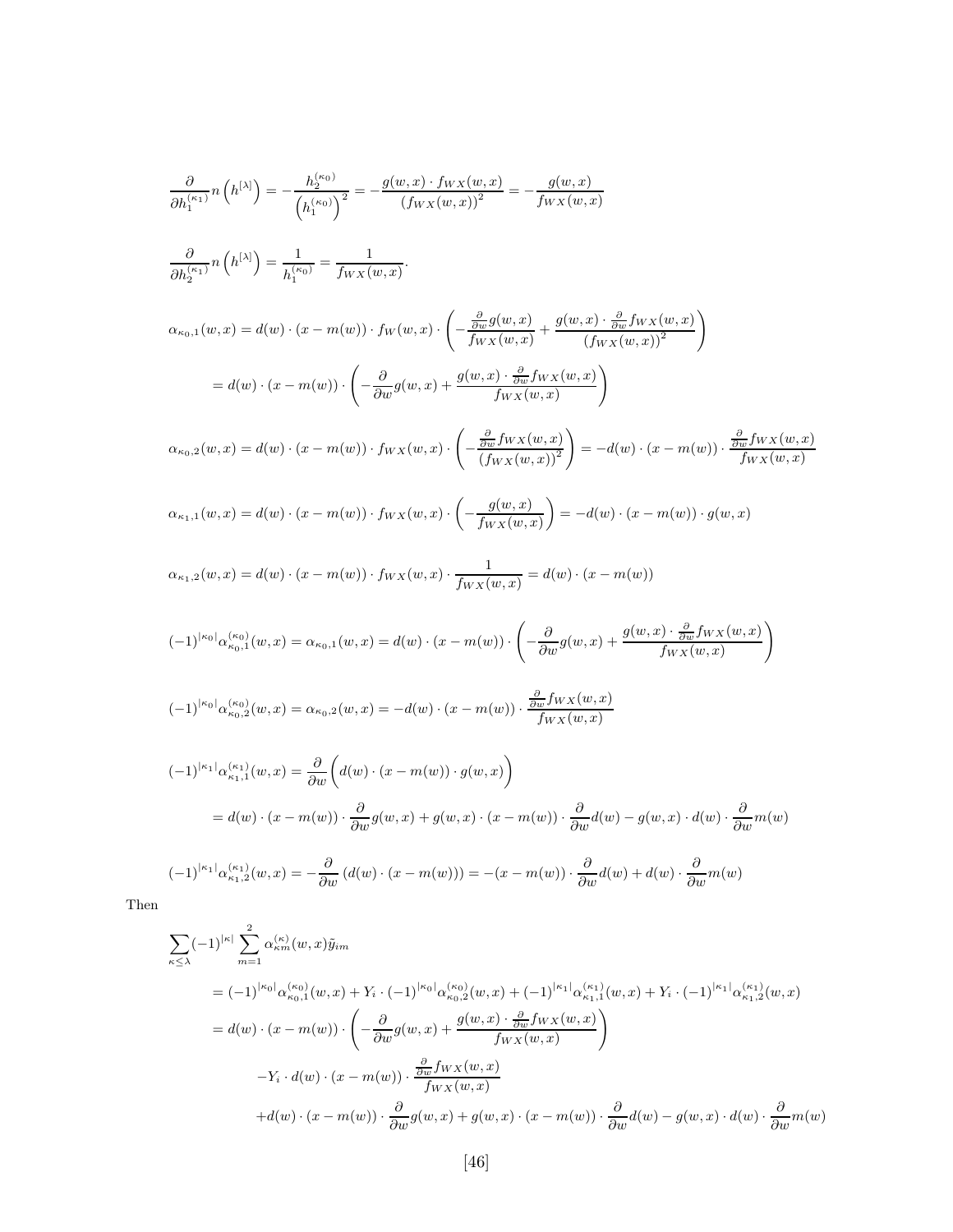+
$$
+Y_i \cdot \left( -(x - m(w)) \cdot \frac{\partial}{\partial w} d(w) + d(w) \cdot \frac{\partial}{\partial w} m(w) \right)
$$
  
= 
$$
-(Y - g(W, X)) \cdot \left( \frac{\frac{\partial}{\partial w} f_{WX}(W, X)}{f_{WX}(W, X)} \cdot d(w) \cdot (X - m(W)) + (X - m(W)) \cdot \frac{\partial}{\partial w} d(W) - d(W) \cdot \frac{\partial}{\partial w} m(W) \right).
$$

Since

$$
\mathbb{E}\left[ -(y - g(w, x)) \cdot \left( \frac{\frac{\partial}{\partial w} f_{WX}(w, x)}{f_{WX}(w, x)} \cdot d(w) \cdot (x - m(w)) + (x - m(w)) \cdot \frac{\partial}{\partial w} d(w) - d(w) \cdot \frac{\partial}{\partial w} m(w) \right) \right] = 0,
$$

it follows that

$$
\frac{1}{\sqrt{N}}\sum_{i=1}^N\left(\sum_{\kappa\leq\lambda}(-1)^{|\kappa|}\sum_{m=1}^2\mathbb{E}\left[\alpha_{\kappa m}^{(\kappa)}(W_i,X_i)\tilde{Y}_{im}\right]\right)=0,
$$

and therefore

$$
\sqrt{N}(\hat{\beta}^{lc} - \beta^{lc}) = \frac{1}{\sqrt{N}} \sum_{i=1}^N \left( \sum_{\kappa \leq \lambda} (-1)^{|\kappa|} \sum_{m=1}^2 \alpha_{\kappa m}^{(\kappa)}(W_i, X_i) \tilde{Y}_{im} \right) = \frac{1}{\sqrt{N}} \sum_{i=1}^N \psi^{lc}(Y_i, W_i, X_i).
$$

where

$$
\psi^{\text{lc}}(y, w, x) = -(y - g(w, x)) \cdot \left( \frac{\frac{\partial}{\partial w} f_{WX}(w, x)}{f_{WX}(w, x)} \cdot d(w) \cdot (x - m(w)) + (x - m(w)) \cdot \frac{\partial}{\partial w} d(w) - d(w) \cdot \frac{\partial}{\partial w} m(w) \right).
$$

 $\square$  .

Proof of Lemma A.21: We start with the inequality

$$
\sup_{w \in \mathbb{W}} \left| \frac{1}{\widehat{f}_W\left(w\right)} \left(\widehat{f}_W\left(w\right) - f_W\left(w\right)\right)^2 \right| \leq \frac{\left(\sup_{w \in \mathbb{W}} \left|\widehat{f}_W\left(w\right) - f_W\left(w\right)\right|\right)^2}{\inf_{w \in W} \left|\widehat{f}_W\left(w\right)\right|}.
$$

Under the stated restriction on  $\delta$  the bandwidth sequence satisfies

$$
\frac{N^{1/4}}{\sqrt{\ln(N)}} b_N^{1/2} \to \infty, \qquad N^{1/4} b_N^s \to 0,
$$

which, by Lemma A.11, implies

$$
\left(\sup_{w\in W}\left|\widehat{f}_W\left(w\right)-f_W\left(w\right)\right|\right)^2=o_p\left(N^{-1/2}\right).
$$

Now observe that the the denominator is bounded away from zero since, by the TI, we have  $\left| \hat{f}_W(w) \right| + \left| f_W(w) \right| \ge \left| \hat{f}_W(w) - f_W(w) \right|$  and therefore  $\inf_{w \in W} \left| \hat{f}_W(w) \right| \ge \sup_{w \in W} \left| \hat{f}_W(w) - f_W(w) \right| - \inf_{w \in W} \left| f_W(w) \$  $\left| \widehat{f}_W \left( w \right) \right| \geq \sup_{w \in \mathbb{W}}$  $\left| \widehat{f}_W \left( w \right) - f_W \left( w \right) \right| \, - \, \inf_{w \in W} \left| f_W \left( w \right) \right| \, \ge \, \inf_{w \in W} \left| f_W \left( w \right) \right| \, - \,$ sup w∈W  $\left|\hat{f}_W(w)-f_W(w)\right|$ . By Assumption 3.1  $\inf_{w\in W}|f_W(w)|$  is bounded away from zero, with the result then following.  $\square$ 

Proof of Lemma A.22: We start with the inequality

$$
\sup_{w \in \mathbb{W}} \left| \frac{1}{\widehat{h}_2\left(w\right)} \left(\widehat{h}_1\left(w\right) - h_1\left(w\right)\right) \left(\widehat{h}_2\left(w\right) - h_2\left(w\right)\right) \right| \leq \frac{\sup\limits_{w \in \mathbb{W}} \left| \widehat{h}_1\left(w\right) - h_1\left(w\right) \right| \times \sup\limits_{w \in \mathbb{W}} \left| \widehat{h}_2\left(w\right) - h_2\left(w\right) \right|}{\inf\limits_{w \in \mathbb{W}} \left| \widehat{h}_2\left(W_i\right) \right|}.
$$

The remainder of the proof is along the lines of that to Lemma A.21.  $\Box$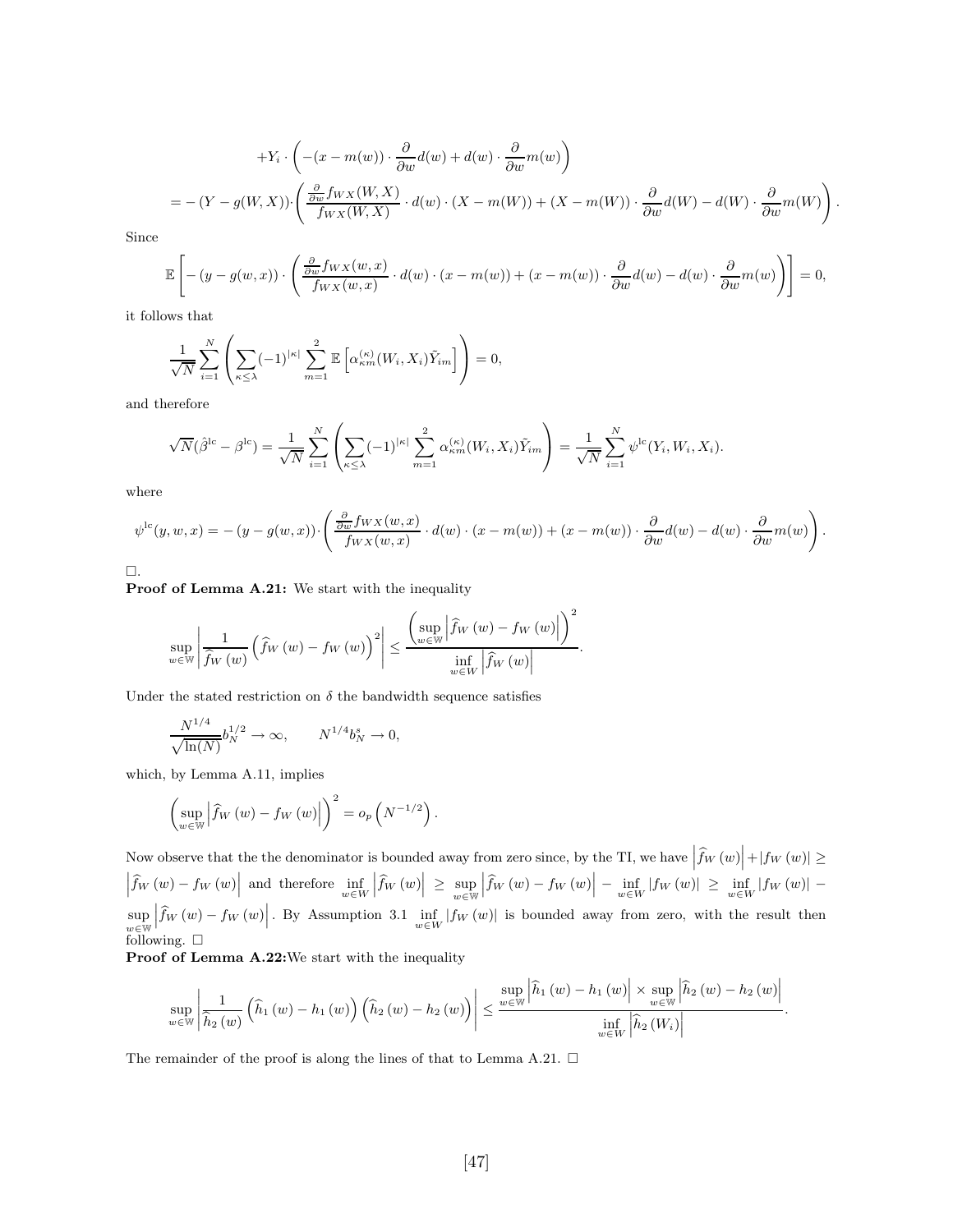**Proof of Lemma A.23:** Let  $h(w) = (h_1(w), h_2(w))' = (m(w) \cdot f_W(w), f_W(w))'$ , then

$$
\hat{\beta}_{1c,m} = \frac{1}{N} \sum_{i=1}^{N} g_W(W_i, X_i) \cdot d(W_i) \cdot \left( X_i - \frac{\hat{h}_{1,nip}(W_i)}{\hat{h}_{2,nip}(W_i)} \right)
$$
\n
$$
= \frac{1}{N} \sum_{i=1}^{N} g_W(W_i, X_i) \cdot d(W_i) \cdot (X_i - m(W_i))
$$
\n
$$
- \frac{1}{N} \sum_{i=1}^{N} g_W(W_i, X_i) \cdot d(W_i) \cdot \left( \frac{\hat{h}_{1,nip}(W_i)}{\hat{h}_{2,nip}(W_i)} - \frac{h_1(W_i)}{h_2(W_i)} \right).
$$
\n(B.27)

 $h_2\left(W_i\right)$ 

Expanding the ratio<sup>4</sup> in  $(B.27)$  yields

N

$$
\frac{1}{N} \sum_{i=1}^{N} g_W(W_i, X_i) \cdot d(W_i) \cdot \left( \frac{h_1(W_i)}{h_2(W_i)} - \frac{\widehat{h}_{1,nip}(W_i)}{\widehat{h}_{2,nip}(W_i)} \right)
$$
\n
$$
= -\frac{1}{N} \sum_{i=1}^{N} g_W(W_i, X_i) \cdot d(W_i) \cdot \frac{1}{f_W(W_i)} \left( \widehat{h}_{1,nip}(W_i) - m(W_i)\widehat{h}_{2,nip}(W_i) \right)
$$
\n(B.28)

$$
-\frac{1}{N}\sum_{i=1}^{N}g_{W}\left(W_{i},X_{i}\right)\cdot d(W_{i})\cdot \frac{h_{1}\left(W_{i}\right)}{h_{2}\left(W_{i}\right)^{2}\hat{h}_{2,nip}\left(W_{i}\right)}\left(\hat{h}_{2,nip}\left(W_{i}\right)-h_{2}\left(W_{i}\right)\right)^{2} \tag{B.29}
$$

$$
-\frac{1}{N}\sum_{i=1}^{N}g_{W}\left(W_{i},X_{i}\right)\cdot d(W_{i})\cdot \frac{h_{1}\left(W_{i}\right)}{h_{2}\left(W_{i}\right)\hat{h}_{2,nip}\left(W_{i}\right)}\left(\hat{h}_{1,nip}\left(W_{i}\right)-h_{1}\left(W_{i}\right)\right)\left(\hat{h}_{2,nip}\left(W_{i}\right)-h_{2}\left(W_{i}\right)\right).
$$
\n(B.30)

First consider (B.29). By Lemma A.12,

$$
\left| \frac{1}{N} \sum_{i=1}^{N} g_{W} \left( W_{i}, X_{i} \right) \cdot d(W_{i}) \cdot \frac{h_{1} \left( W_{i} \right)}{h_{2} \left( W_{i} \right)^{2} \hat{h}_{2, nip} \left( W_{i} \right)} \left( \hat{h}_{2, nip} \left( W_{i} \right) - h_{2} \left( W_{i} \right) \right)^{2} \right|
$$
\n
$$
\leq \sup_{w \in \mathbb{W}, x \in \mathbb{X}} \left| \frac{1}{f_{W} \left( w \right)} g_{W} \left( w, x \right) \cdot d(w) \cdot m(w) \right| \sup_{w \in \mathbb{W}} \left| \frac{1}{\hat{f}_{W} \left( w \right)} \left( \hat{f}_{W} \left( w \right) - f_{W} \left( w \right) \right)^{2} \right|
$$
\n
$$
= o_{p} \left( N^{-1/2} \right)
$$

if the NIP estimator is uniformly  $o_p(N^{-1/4})$  which holds if  $\frac{1}{4s} < \delta < \frac{1}{8}$ . An analogous application of Lemma A.12 can be used to show that (B.30) is  $o_p\left(N^{-1/2}\right)$  under the same condition.

Now consider (B.28) that we express as the sum of a variance and a bias term

$$
-\frac{1}{N}\sum_{i=1}^{N}g_{W}\left(W_{i},X_{i}\right)\cdot d(W_{i})\cdot \frac{1}{f_{W}\left(W_{i}\right)}\left(\widehat{h}_{1,nip}\left(W_{i}\right)-\mathbb{E}\left[\widehat{h}_{1,nip}\left(W_{i}\right)\right]-m(W_{i})\left(\widehat{h}_{2,nip}\left(W_{i}\right)-\mathbb{E}\left[\widehat{h}_{2,nip}\left(W_{i}\right)\right]\right)\right)+\frac{1}{N}\sum_{i=1}^{N}g_{W}\left(W_{i},X_{i}\right)\cdot d(W_{i})\cdot \frac{1}{f_{W}\left(W_{i}\right)}\left(h_{1}\left(W_{i}\right)-\mathbb{E}\left[\widehat{h}_{1,nip}\left(W_{i}\right)\right]-m(W_{i})\left(h_{2}\left(W_{i}\right)-\mathbb{E}\left[\widehat{h}_{2,nip}\left(W_{i}\right)\right]\right)\right)
$$

The bias term is  $O_p(N^{-1/2})$  if  $\delta > \frac{1}{2s}$ . After substitution of the NIP estimator the variance term is

$$
-\frac{1}{N} \sum_{i=1}^{N} g_{W} (W_{i}, X_{i}) \cdot d(W_{i}) \cdot \frac{1}{f_{W} (W_{i})} \sum_{j=0}^{s-1} \sum_{|\mu|=j} \frac{1}{\mu!} \n\left(\hat{h}_{1,NW}^{(\mu)} - \mathbb{E}\left[\hat{h}_{1,NW}^{(\mu)} (r_{b}(W_{i}))\right] - m(W_{i}) \left(\hat{h}_{2,NW}^{(\mu)} (r_{b}(W_{i})) - \mathbb{E}\left[\hat{h}_{2,NW}^{(\mu)} (r_{b}(W_{i}))\right]\right) (r_{b}(W_{i})) (W_{i} - r_{b}(W_{i}))^{\mu})
$$
\n<sup>4</sup>The ratio expansion is of the form

$$
\frac{\widehat{a}}{\widehat{b}} - \frac{a}{b} = \frac{1}{b} \left( \widehat{a} - \frac{a}{b} \widehat{b} \right) + \frac{a}{b^2 \widehat{b}} (\widehat{b} - b)^2 - \frac{a}{b \widehat{b}} (\widehat{a} - a) (\widehat{b} - b).
$$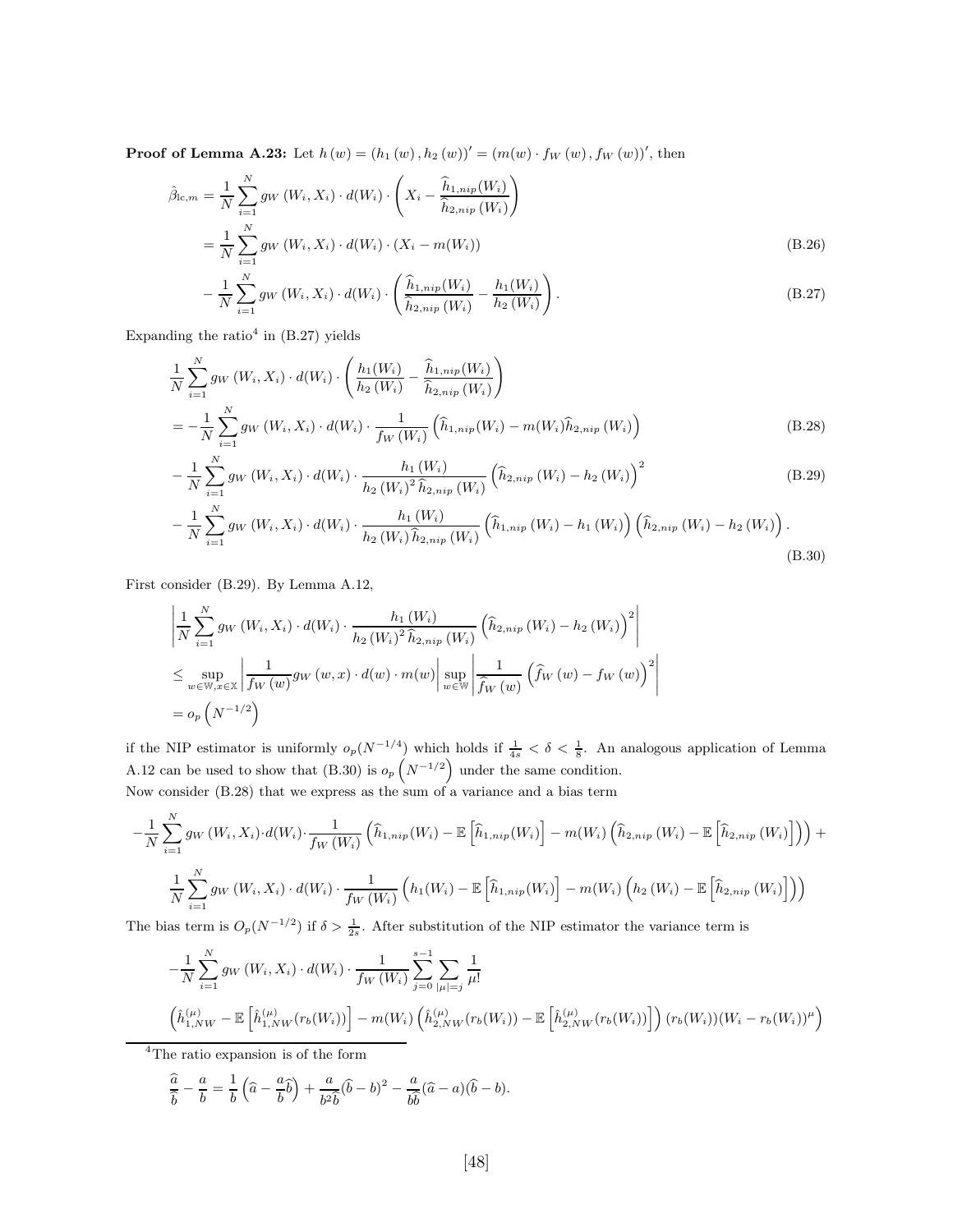We consider separately

$$
-\frac{1}{N}\sum_{i=1}^{N} g_{W}\left(W_{i}, X_{i}\right) \cdot d(W_{i}) \cdot \frac{1}{f_{W}\left(W_{i}\right)} \sum_{j=0}^{s-1} \sum_{|\mu|=j} \frac{1}{\mu!} \left(\hat{h}_{1, NW}^{(\mu)}(r_{b}(W_{i})) - \mathbb{E}\left[\hat{h}_{1, NW}^{(\mu)}(r_{b}(W_{i}))\right]\right) \left(W_{i} - r_{b}(W_{i})\right)^{\mu} (B.31)
$$

and

$$
\frac{1}{N} \sum_{i=1}^{N} g_W(W_i, X_i) \cdot d(W_i) \cdot \frac{m(W_i)}{f_W(W_i)} \sum_{j=0}^{s-1} \sum_{|\mu|=j} \frac{1}{\mu!} \left( \hat{h}_{2,NW}^{(\mu)}(r_b(W_i)) - \mathbb{E}\left[ \hat{h}_{2,NW}^{(\mu)}(r_b(W_i)) \right] \right) (W_i - r_b(W_i))^{\mu} \tag{B.32}
$$

We show that (B.31) is asymptotically equivalent to an average. The same method shows that (B.32) is also asymptotically equivalent to an average, but we omit the details. The expression (B.31) is a linear combination of terms

$$
D_{\mu} = -\frac{1}{N} \sum_{i=1}^{N} g_{W} (W_{i}, X_{i}) \cdot d(W_{i}) \cdot \frac{1}{f_{W} (W_{i})} \left( \hat{h}_{1, NW}^{(\mu)} (r_{b}(W_{i})) - \mathbb{E} \left[ \hat{h}_{1, NW}^{(\mu)} (r_{b}(W_{i})) \right] \right) (W_{i} - r_{b}(W_{i}))^{\mu} = -\frac{1}{N} \sum_{i=1}^{N} \sum_{j=1}^{N} a_{N, \mu} (W_{i}, X_{i}, X_{j}, W_{j})
$$

with

$$
a_{N,\mu}(W_i, X_i, X_j, W_j) = \frac{g_W(W_i, X_i) d(W_i)}{f_W(W_i)} \left(\frac{1}{b_N^{1+|\mu|}} X_j K^{(\mu)}\left(\frac{W_j - r_{b_N}(W_i)}{b_N}\right) - \frac{1}{b_N^{1+|\mu|}} X_K^{(\mu)}\left(\frac{W - r_{b_N}(W_i)}{b_N}\right)\right)
$$
  

$$
\mathbb{E}\left[\frac{1}{b_N^{1+|\mu|}} X_K^{(\mu)}\left(\frac{W - r_{b_N}(W_i)}{b_N}\right)\right] (W_i - r_{b_N}(W_i))^{\mu}
$$

Therefore  $D_{\mu}$  is a V-statistic with a kernel that depends on N so that the usual projection theorem does not apply directly. Instead we derive the projection directly. First we bound the second moments of  $a_{N,\mu}(W_i, X_i, X_j, W_j)$ . For  $j \neq i$  we have

$$
\mathbb{E}\left[a_{N,\mu}(W_i, X_i, X_j, W_j)^2\right] \leq C \frac{\sup_{w \in \mathbb{W}} |w - r_b(w)|^{2|\mu|}}{b_N^{2|\mu|+2}} \mathbb{E}\left[X_j^2 K^{(\mu)}\left(\frac{W_j - r_{b_N}(W_i)}{b_N}\right)^2\right] \leq
$$
  

$$
\frac{C}{b_N^2} \mathbb{E}\left[K^{(\mu)}\left(\frac{W_j - r_{b_N}(W_i)}{b_N}\right)^2\right]
$$

because the conditional variance of X given W is bounded. Because given  $W_i = \tilde{w}$ 

$$
\mathbb{E}\left[K^{(\mu)}\left(\frac{W_j - r_{b_N}(W_i)}{b_N}\right)^2 | W_i = \tilde{w} \right] = \int_{\mathbb{W}} K^{(\mu)}\left(\frac{w - r_{b_N}(\tilde{w})}{b_N}\right)^2 f_W(w) \, dw
$$

we have by a change of variables to  $t = (w - r_{b_N}(\tilde{w}))/b_N$  with Jacobian  $b_N$  and the boundedness of  $K^{(\mu)}(t)$  and  $f_W(w)$  that this integral is bounded by  $Cb_N$  and we conclude

$$
\mathbb{E}\left[a_{N,\mu}(W_i,X_i,X_j,W_j)^2\right] = O(b_N^{-1})
$$

For  $j = i$  we have

$$
\mathbb{E}\left[a_{N,\mu}(W_{i},X_{i},X_{i},W_{i})^{2}\right] = \frac{1}{b_{N}^{2+2|\mu|}}\mathbb{E}\left[\frac{g_{W}\left(W_{i},X_{i}\right)^{2}d(W_{i})^{2}}{f_{W}\left(W_{i}\right)^{2}}X_{i}^{2}K^{(\mu)}\left(\frac{W_{i}-r_{b_{N}}\left(W_{i}\right)}{b_{N}}\right)^{2}\left(W_{i}-r_{b_{N}}\left(W_{i}\right)\right)^{2\mu}\right] + \frac{1}{b_{N}^{2+2|\mu|}}\mathbb{E}\left[\frac{g_{W}\left(W_{i},X_{i}\right)^{2}d(W_{i})^{2}}{f_{W}\left(W_{i}\right)^{2}}\mathbb{E}\left[XK^{(\mu)}\left(\frac{W-r_{b_{N}}\left(W_{i}\right)}{b_{N}}\right)\right]^{2}\left(W_{i}-r_{b_{N}}\left(W_{i}\right)\right)^{2\mu}\right] - \frac{2}{b_{N}^{2+2|\mu|}}\mathbb{E}\left[\frac{g_{W}\left(W_{i},X_{i}\right)^{2}d(W_{i})^{2}}{f_{W}\left(W_{i}\right)^{2}}X_{i}K^{(\mu)}\left(\frac{W_{i}-r_{b_{N}}\left(W_{i}\right)}{b_{N}}\right)\mathbb{E}\left[XK^{(\mu)}\left(\frac{W-r_{b_{N}}\left(W_{i}\right)}{b_{N}}\right)\right]\left(W_{i}-r_{b_{N}}\left(W_{i}\right)\right)^{2\mu}\right]
$$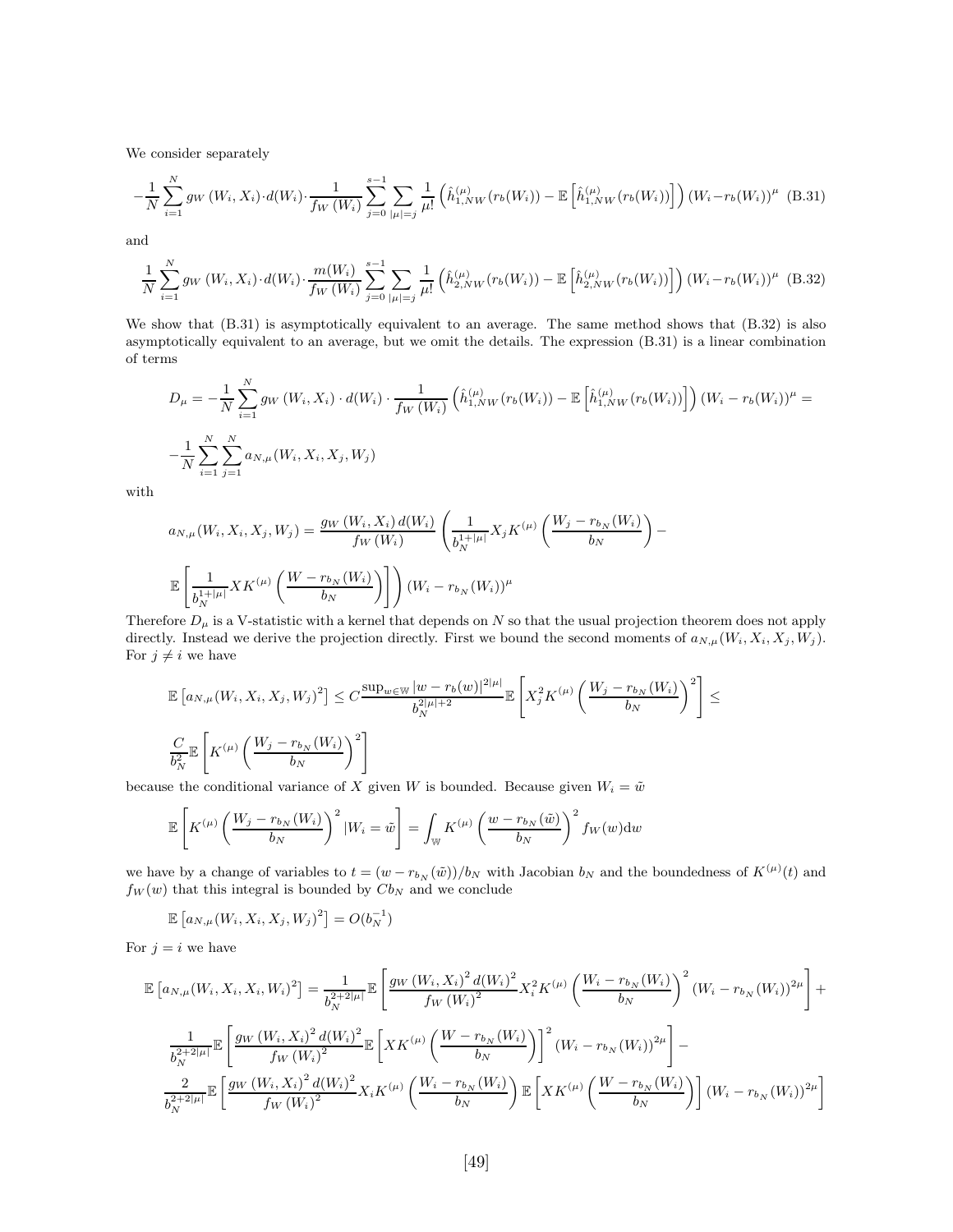The first term on the right hand side is bounded by

$$
\frac{C}{b_N^2} \mathbb{E}\left[ K^{(\mu)} \left( \frac{W_i - r_{b_N}(W_i)}{b_N} \right)^2 \right] = \frac{C}{b_N^2} \int_{\mathbb{W}_{b_N}^I} K^{(\mu)} \left( \frac{w - r_{b_N}(w)}{b_N} \right)^2 f_W(w) dw +
$$
  

$$
\frac{C}{b_N^2} \int_{\mathbb{W} \backslash \mathbb{W}_{b_N}^I} K^{(\mu)} \left( \frac{w - r_{b_N}(w)}{b_N} \right)^2 f_W(w) dw
$$

with  $\mathbb{W}_{b_N}^I$  the internal set of the support. Because the argument of  $K^{(\mu)}$  is 0 on the interior set, the first integral is obviously  $O(b_N^{-2})$ . The second integral is

$$
\frac{C}{b_N^2} \int_{w_l}^{w_l + b_N} K^{(\mu)} \left(\frac{w - w_l}{b_N} - 1\right)^2 f_W(w) dw + \frac{C}{b_N^2} \int_{w_u - b_N}^{w_u} K^{(\mu)} \left(\frac{w - w_u}{b_N} + 1\right)^2 f_W(w) dw
$$

Because the kernel has support  $[-1, 1]$  and its derivatives op to order  $\mu$  are bounded so that

$$
K^{(\mu)}\left(\frac{w - w_l}{b_N} - 1\right)^2 \le C1_{w_l \le w \le w_l + 2b_N} \qquad K^{(\mu)}\left(\frac{w - w_u}{b_N} + 1\right)^2 \le C1_{w_u - 2b_N \le w \le w_u}
$$

so that the second integral by the boundedness of  $f_W$  is  $O(b_N^{-1})$ . The second term on the right hand side is bounded by

$$
\frac{C}{b_N^2} \int_{\mathbb{W}} \left( \int_{\mathbb{W}} K^{(\mu)} \left( \frac{w - r_{b_N}(\tilde{w})}{b_N} \right) f_W(w) \, dw \right)^2 f_W(\tilde{w}) \, d\tilde{w} \le \frac{C}{b_N^2} \int_{\mathbb{W}} \int_{\mathbb{W}} K^{(\mu)} \left( \frac{w - r_{b_N}(\tilde{w})}{b_N} \right)^2 f_W(w) f_W(\tilde{w}) \, dw \, d\tilde{w}
$$

This integral is  $O(b_N^{-1})$  by a change of variables with Jacobian  $b_N$  in the inner integral. The third term on the right hand side is bounded by

$$
\frac{C}{b_N^2}\left|\int_\mathbb{W} K^{(\mu)}\left(\frac{\tilde{w}-r_{b_N}(\tilde{w})}{b_N}\right)\int_\mathbb{W} K^{(\mu)}\left(\frac{w-r_{b_N}(\tilde{w})}{b_N}\right)f_W(w)\mathrm{d} w f_W(\tilde{w})\mathrm{d}\tilde{w}\right|=O(b_N^{-1})
$$

by a change of variables in the inner integral. We conclude

$$
\mathbb{E}\left[a_{N,\mu}(W_i,X_i,X_i,W_i)^2\right] = O(b_N^{-2})
$$

The next step is to express  $D_{\mu}$  as an average. Define

$$
c_{N,\mu}(X_j, W_j) = \frac{1}{b_N^{1+|\mu|}}.
$$
  

$$
\int_{\mathbb{X}} \int_{\mathbb{W}} \frac{g_W(w, x) d(x)}{f_W(w)} \left(X_j K^{(\mu)}\left(\frac{W_j - r_{b_N}(w)}{b_N}\right) - \mathbb{E}\left[ X K^{(\mu)}\left(\frac{W - r_{b_N}(w)}{b_N}\right) \right]\right) (w - r_{b_N}w))^{\mu} f_{WX}(w, x) \, dw \, dx
$$

and

$$
E_{\mu} = -\frac{1}{N} \sum_{j=1}^{N} c_{N,\mu}(X_j, W_j)
$$

Then

$$
D_{\mu} - E_{\mu} = \frac{N(N-1)}{N^2} (D_{\mu,1} - E_{\mu}) + \left(\frac{N(N-1)}{N^2} - 1\right) E_{\mu} + D_{\mu,2}
$$

with

$$
D_{\mu,1} = -\frac{1}{N(N-1)} \sum_{i \neq j=1}^{N} a_{N,\mu}(W_i, X_i, X_j, W_j) \qquad D_{\mu,2} = -\frac{1}{N^2} \sum_{i=1}^{N} a_{N,\mu}(W_i, X_i, X_i, W_i)
$$

Now

$$
D_{\mu,1} - E_{\mu} = -\frac{1}{N(N-1)} \sum_{i \neq j=1}^{N} (a_{N,\mu}(W_i, X_i, X_j, W_j) - c_{N,\mu}(X_j, W_j))
$$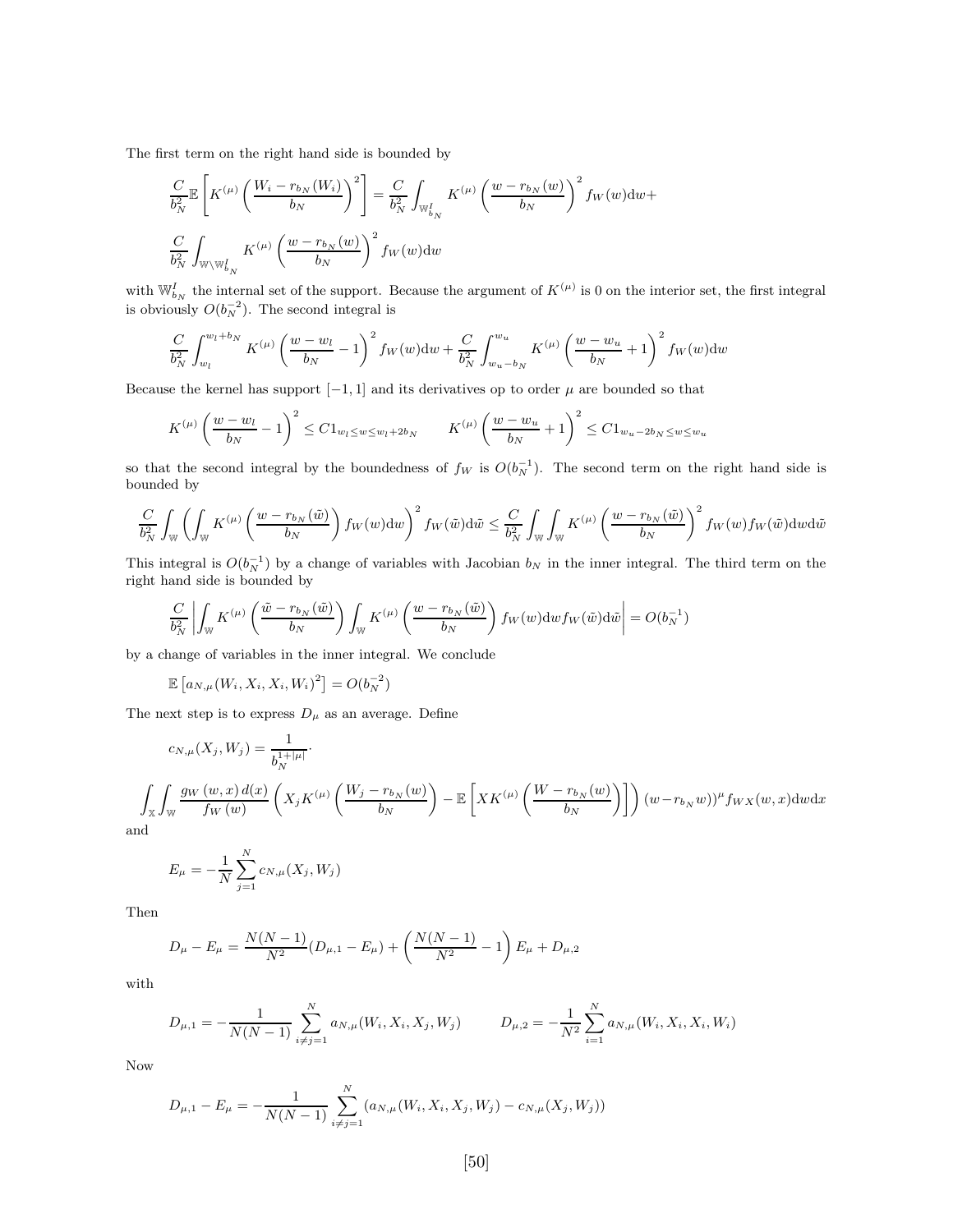with

$$
\mathbb{E}[(a_{N,\mu}(W_i,X_i,X_j,W_j)-c_{N,\mu}(X_j,W_j))(a_{N,\mu}(W_{i'},X_{i'},X_{j'},W_{j'})-c_{N,\mu}(X_{j'},W_{j'}))]=0
$$

if (i)  $i \neq i'$ ,  $j \neq j'$ , (ii)  $i = i'$ ,  $j \neq j'$  (iii)  $i \neq i'$ ,  $j = j'$ , because

$$
\mathbb{E}[a_{N,\mu}(W_i, X_i, X_j, W_j)|W_i, X_i] = 0\n\mathbb{E}[a_{N,\mu}(W_i, X_i, X_j, W_j)] = 0\n\mathbb{E}[a_{N,\mu}(W_i, X_i, X_j, W_j)|X_j, W_j] = c_{N,\mu}(W_j, X_j)\n\mathbb{E}[c_{N,\mu}(W_j, X_j)] = 0
$$

Therefore

$$
\mathbb{E}[(D_{\mu} - E_{\mu})^{2}] =
$$
\n
$$
\frac{1}{N^{2}(N-1)^{2}} \sum_{i \neq j} \sum_{i' \neq j'} \mathbb{E}[(a_{N,\mu}(W_{i}, X_{i}, X_{j}, W_{j}) - c_{N,\mu}(X_{j}, W_{j}))(a_{N,\mu}(W_{i'}, X_{i'}, X_{j'}, W_{j'}) - c_{N,\mu}(X_{j'}, W_{j'}))] =
$$
\n
$$
\frac{1}{N^{2}(N-1)^{2}} \sum_{i \neq j} \mathbb{E}[(a_{N,\mu}(W_{i}, X_{i}, X_{j}, W_{j}) - c_{N,\mu}(X_{j}, W_{j}))^{2}] =
$$

Because

$$
\mathbb{E}[(a_{N,\mu}(W_i, X_i, X_j, W_j) - c_{N,\mu}(X_j, W_j))^2] = \mathbb{E}[(a_{N,\mu}(W_i, X_i, X_j, W_j)^2] - \mathbb{E}[c_{N,\mu}(X_j, W_j))^2] \le \mathbb{E}[(a_{N,\mu}(W_i, X_i, X_j, W_j)^2] = O(b_N^{-1})
$$

we have

$$
\mathbb{E}[(D_{\mu} - E_{\mu})^2] = O(N^{-2}b_N^{-1})
$$

so that

$$
\frac{N(N-1)}{N^2}(D_{\mu,1}-E_{\mu})=O_p(N^{-1}b_N^{-1/2})
$$

Also

$$
\mathbb{E}[c_{N,\mu}(X_j, W_j)^2] \le
$$
\n
$$
\frac{1}{b_N^{2+2|\mu|}} \mathbb{E}\left[\left(\int_{\mathbb{X}} \int_{\mathbb{W}} \frac{g_W(w, x) d(x)}{f_W(w)} X_j K^{(\mu)}\left(\frac{W_j - r_{b_N}(w)}{b_N}\right) (w - r_{b_N}w))^{\mu} f_{WX}(w, x) \, dw \, dx\right)^2\right] \le
$$
\n
$$
\frac{1}{b_N^{2+2|\mu|}} \mathbb{E}\left[\int_{\mathbb{X}} \int_{\mathbb{W}} \frac{g_W(w, x)^2 d(x)^2}{f_W(w)^2} X_j^2 K^{(\mu)}\left(\frac{W_j - r_{b_N}(w)}{b_N}\right)^2 (w - r_{b_N}w))^{2\mu} f_{WX}(w, x) \, dw \, dx\right] \le
$$
\n
$$
\frac{C}{b_N^2} \int_{\mathbb{W}} \int_{\mathbb{X}} \int_{\mathbb{W}} K^{(\mu)}\left(\frac{\tilde{w} - r_{b_N}(w)}{b_N}\right)^2 f_{WX}(w, x) \, dw \, dx f_W(\tilde{w}) \, d\tilde{w} = O(b_N^{-1})
$$
\nwhere of variables in the outer interval, so that

by a change of variables in the outer integral, so that

$$
\left(\frac{N(N-1)}{N^2} - 1\right) E_{\mu} = O_p(N^{-1}b_N^{-1/2})
$$

Finally

$$
\mathbb{E}[|D_{\mu,2}|] \leq \frac{1}{N} \mathbb{E}[|a_{N,\mu}(W_i, X_i, X_i, W_i)|] \leq \frac{1}{N} \sqrt{\mathbb{E}[a_{N,\mu}(W_i, X_i, X_i, W_i)^2]} = O(N^{-1}b_N^{-1})
$$

so that

$$
D_{\mu,2} = O_p(N^{-1}b_N^{-1})
$$

Therefore if  $\delta < 1/2$  then

$$
D_{\mu} = E_{\mu} + o_p(N^{-1/2})
$$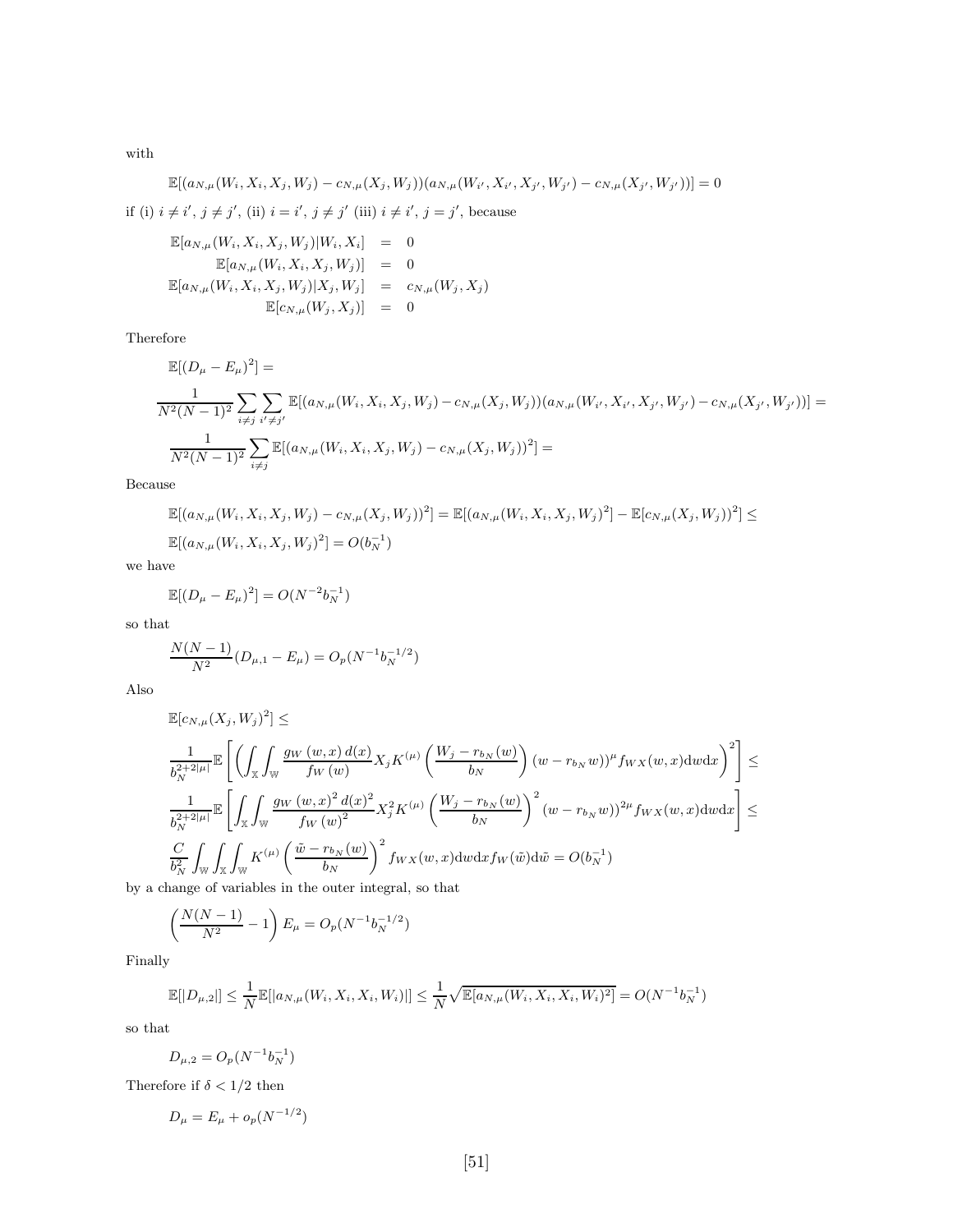Under the same condition (B.32) is a linear combination of terms

$$
F_{\mu} = \frac{1}{N} \sum_{i=1}^{N} \frac{g_W(W_i, X_i) d(W_i) m(W_i)}{f_W(W_i)} \left( \hat{h}_{2,NW}^{(\mu)}(r_b(W_i)) - \mathbb{E}\left[ \hat{h}_{2,NW}^{(\mu)}(r_b(W_i)) \right] \right) (W_i - r_b(W_i))^{\mu} = \frac{1}{N} \sum_{i=1}^{N} \sum_{j=1}^{N} e_{N,\mu}(W_i, X_i, W_j)
$$

with

$$
e_{N,\mu}(W_i, X_i, W_j) = \frac{g_W(W_i, X_i) d(W_i) m(W_i)}{f_W(W_i)} \left(\frac{1}{b_N^{1+|\mu|}} K^{(\mu)}\left(\frac{W_j - r_{b_N}(W_i)}{b_N}\right) - \frac{1}{b_N^{1+|\mu|}} K^{(\mu)}\left(\frac{W - r_{b_N}(W_i)}{b_N}\right)\right)
$$
  

$$
\mathbb{E}\left[\frac{1}{b_N^{1+|\mu|}} K^{(\mu)}\left(\frac{W - r_{b_N}(W_i)}{b_N}\right)\right] (W_i - r_{b_N}(W_i))^{\mu}
$$

such that

$$
F_{\mu} = G_{\mu} + o_p(N^{-1/2})
$$

with

$$
G_{\mu} = \frac{1}{N} \sum_{i=1}^{N} f_{N,\mu}(W_j)
$$

and

$$
f_{N,\mu}(W_j) = \frac{1}{b_N^{1+|\mu|}}.
$$
  

$$
\int_{\mathbb{X}} \int_{\mathbb{W}} \frac{g_W(w, x) d(x) m(w)}{f_W(w)} \left( K^{(\mu)} \left( \frac{W_j - r_{b_N}(w)}{b_N} \right) - \mathbb{E} \left[ K^{(\mu)} \left( \frac{W - r_{b_N}(w)}{b_N} \right) \right] \right) (w - r_{b_N}w))^{\mu} f_{WX}(w, x) \, dw \, dx
$$

The final step is to show that

$$
E_0 = -\frac{1}{N} \sum_{j=1}^{N} c_{N,\mu}(X_j, W_j) = -\frac{1}{N} \sum_{j=1}^{N} (\zeta_j - \mathbb{E}[\zeta_j]) + o_p(N^{-1/2})
$$

with

$$
\zeta_j = X_j \mathbb{E}[g_W(W_j, X)d(X)|W_j]
$$

where the expectation is over the conditional distribution of  $X$  given  $W$ , and

$$
G_0 = \frac{1}{N} \sum_{j=1}^{N} c_{N,\mu}(X_j, W_j) = \frac{1}{N} \sum_{j=1}^{N} (\xi_j - \mathbb{E}[\xi_j]) + o_p(N^{-1/2})
$$

with

 $\xi_j = m(W_j) \mathbb{E}[g_W(W_j, X) d(X)|W_j]$ 

and

$$
E_{\mu} = o_p(N^{-1/2}) \qquad G_{\mu} = o_p(N^{-1/2})
$$

for  $|\mu| \geq 1$ . We only consider  $E_0$  and  $E_\mu$ . The proof for  $G_0$  and  $G_\mu$  is analogous. Define

$$
\psi_{N,\mu,j} = \frac{1}{b_N^{1+|\mu|}} \int_{\mathbb{X}} \int_{\mathbb{W}} \frac{g_W(w,x) d(x)}{f_W(w)} X_j K^{(\mu)}\left(\frac{W_j - r_{b_N}(w)}{b_N}\right) (w - r_{b_N}w))^{\mu} f_{WX}(w,x) \, dw \, dx
$$

so that  $c_{N,\mu}(X_j, W_j) = \psi_{N,\mu,j} - \mathbb{E}[\psi_{N,\mu,j}]$ . Now

 $\psi_{N,0,j} = \psi_{N,0,j,0} + \psi_{N,0,j,1}$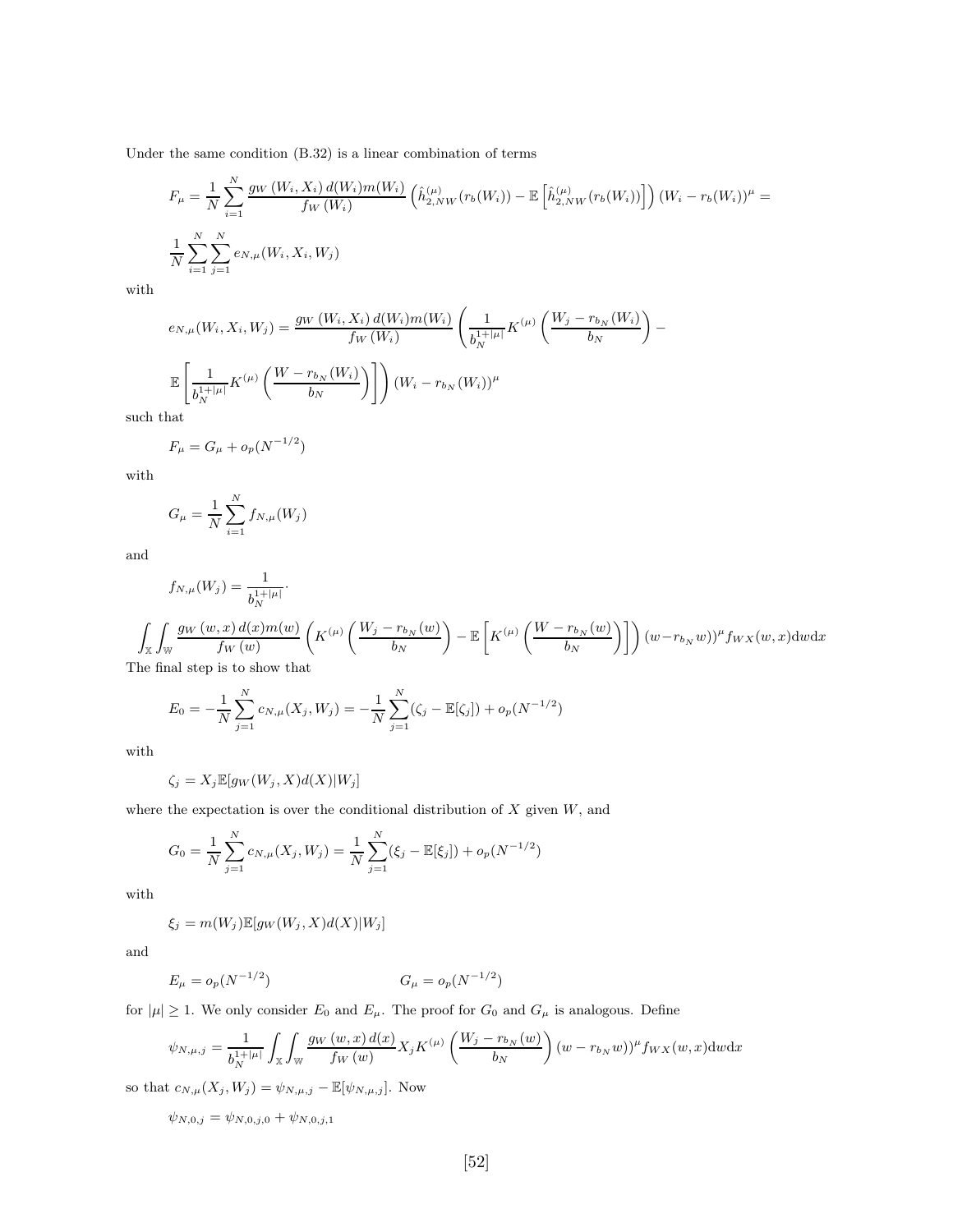with

$$
\psi_{N,0,i,0} = \frac{1}{b_N} \int_{\mathbb{X}} \int_{w_l + b_N}^{w_u - b_N} \frac{g_W(w, x) d(x)}{f_W(w)} X_j K\left(\frac{W_j - w}{b_N}\right) f_{WX}(w, x) \, dw \, dx
$$

and

$$
\psi_{N,0,j,1} = \frac{1}{b_N} \int_{\mathbb{X}} \int_{w_l}^{w_l + b_N} \frac{g_W(w, x) d(x)}{f_W(w)} X_j K\left(\frac{W_j - w_l}{b_N}\right) f_{WX}(w, x) \, dw \, dx +
$$
\n
$$
\frac{1}{b_N} \int_{\mathbb{X}} \int_{w_u - b_n}^{w_u} \frac{g_W(w, x) d(x)}{f_W(w)} X_j K^{(\mu)}\left(\frac{W_j - w_u}{b_N}\right) f_{WX}(w, x) \, dw \, dx
$$

so that

$$
E_0 = -\frac{1}{N} \sum_{j=1}^N (\psi_{N,0,j,0} - \mathbb{E}[\psi_{N,0,j,0}]) - \frac{1}{N} \sum_{j=1}^N (\psi_{N,0,j,1} - \mathbb{E}[\psi_{N,0,j,1}])
$$

Obviously

$$
\mathbb{E}\left[\left(-\frac{1}{N}\sum_{i=1}^{N}(\psi_{N,0,j,0}-\mathbb{E}[\psi_{N,0,j,0}])+\frac{1}{N}\sum_{j=1}^{N}(\zeta_{j}-\mathbb{E}[\zeta_{j}])\right)^{2}\right] \leq \frac{1}{N}\mathbb{E}[(\psi_{N,0,j,0}-\zeta_{j})^{2}]
$$

By a change of variables to  $t = (W_j - w)/b_N$  with Jacobian  $b_N$ 

$$
\psi_{N,0,j,0} = \int_{\mathbb{X}} \int_{-1}^{1} 1_{1+\frac{W_j - w_u}{b_N} \le t \le -1+\frac{W_j - w_l}{b_N}} \frac{g_W \left(W_j - b_N t, x\right) d(x)}{f_W \left(W_j - b_N t\right)} X_j K\left(t\right) f_{WX}\left(W_j - b_N t, x\right) \mathrm{d}t \mathrm{d}x
$$

so that

$$
\begin{aligned} &|\psi_{N,0,j,0} - \zeta_i| \leq \int_{\mathbb{X}} \int_{-1}^1 \mathbf{1}_{1+\frac{W_j - w_u}{b_N} \leq t \leq -1+\frac{W_j - w_l}{b_N}} \\ &\left| \frac{gw\left(W_j - b_N t, x\right) d(x)}{fw\left(W_j - b_N t\right)} f_{W X}(W_j - b_N t, x) - \frac{gw\left(W_j, x\right) d(x)}{fw\left(W_j\right)} f_{W X}(W_j, x) \right| |X_j| |K\left(t\right) | \text{d} t \text{d} x + \\ &\int_{\mathbb{X}} \left| \frac{gw\left(W_j, x\right) d(x)}{fw\left(W_j\right)} f_{W X}(W_j, x) \right| \text{d} x |X_j| \int_{-1}^1 \left| \mathbf{1}_{1+\frac{W_j - w_u}{b_N} \leq t \leq -1+\frac{W_j - w_l}{b_N}} - 1 \right| |K\left(t\right) | \text{d} t + \right. \end{aligned}
$$

By the mean value theorem the first term on the right hand side is  $b_N |X_j| p(W_j)$  with  $p(W_j)$  a (generic) bounded function of W<sub>j</sub>. The second term on the right hand side is  $|X_j|p(W_j)(1 - Pr(w_l + 2b_N \leq W_j \leq w_u - 2b_N)).$ Therefore

$$
|\psi_{N,0,j,0} - \zeta_i| \leq |X_j| p(W_j) (b_N + (1 - \Pr(w_l + 2b_N \leq W_j \leq w_u - 2b_N)))
$$

so that

$$
\mathbb{E}[(\psi_{N,0,j,0}-\zeta_j)^2]=O(b_N)
$$

and

$$
\left| -\frac{1}{N} \sum_{i=1}^{N} (\psi_{N,0,j,0} - \mathbb{E}[\psi_{N,0,j,0}]) + \frac{1}{N} \sum_{j=1}^{N} (\zeta_j - \mathbb{E}[\zeta_j]) \right| = o_p(N^{-1/2})
$$

if  $\delta < \frac{1}{2}$ . For  $\psi_{N,0,j,1}$  we consider the first term on the right hand side

$$
\left|K\left(\frac{W_j-w_l}{b_N}\right)X_j\frac{1}{b_N}\int_{w_l}^{w_l+b_N}\int_{\mathbb{X}}\frac{g_W\left(w,x\right)d(x)}{f_W\left(w\right)}f_{WX}(w,x)\mathrm{d}x\mathrm{d}w\right|\leq C|X_j|1_{w_l\leq W_j\leq w_l+b_N}
$$

For the other term on the right hand side we get a similar bound and we conclude

$$
\mathbb{E}[\psi_{N,0,j,1}^2] = O(b_N)
$$

2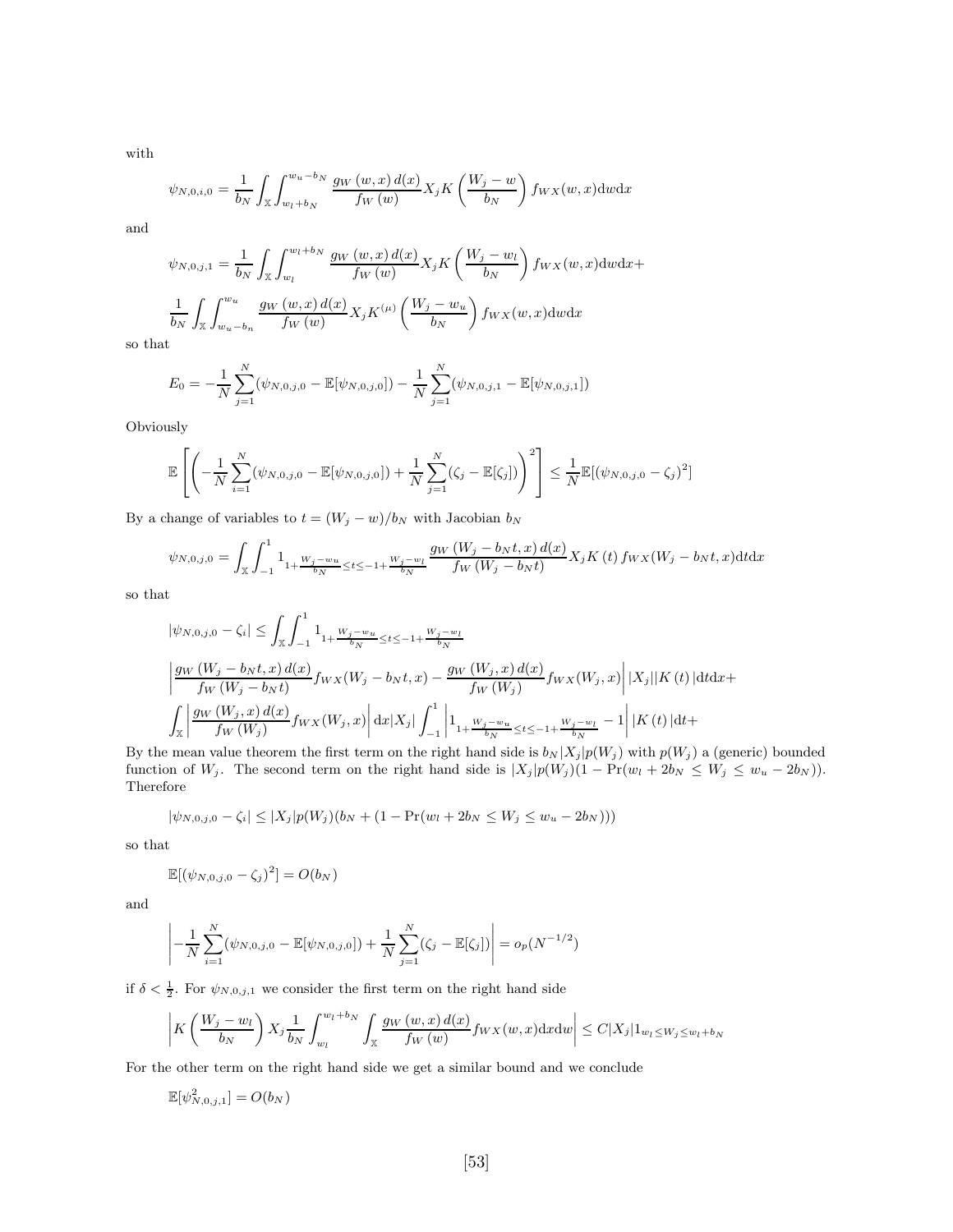so that if  $\delta < \frac{1}{2}$ 

$$
\left| \frac{1}{N} \sum_{j=1}^{N} (\psi_{N,0,j,1} - \mathbb{E}[\psi_{N,0,j,1}]) \right| = o_p(N^{-1/2})
$$

Finally if  $\mu \geq 1$ 

$$
\psi_{N,\mu,j} = \frac{1}{b_N^{1+|\mu|}} \int_{\mathbb{X}} \int_{w_l}^{w_l+b_N} \frac{g_W(w,x) d(x)}{f_W(w)} X_j K^{(\mu)} \left(\frac{W_j - w_l}{b_N}\right) (w - w_l)^{\mu} f_{WX}(w, x) \, dw \, dx +
$$

$$
\frac{1}{b_N^{1+|\mu|}} \int_{\mathbb{X}} \int_{w_u-b_N}^{w_u} \frac{g_W(w,x) d(x)}{f_W(w)} X_j K^{(\mu)} \left(\frac{W_j - w_u}{b_N}\right) (w - w_u)^{\mu} f_{WX}(w, x) \, dw \, dx
$$

The first term on the right hand side is bounded by

$$
\left| K^{(\mu)}\left(\frac{W_j - w_l}{b_N}\right) \right| |X_j| \frac{1}{b_N} \int_{\mathbb{X}} \int_{w_l}^{w_l + b_N} \left| \frac{g_W(w, x) d(x)}{f_W(w)} f_{WX}(w, x) \right| dw dx \leq C |X_j| \mathbb{1}_{w_l \leq W_j \leq w_l + b_N}
$$

so that

$$
\mathbb{E}[\psi_{N,\mu,j}^2] = O(b_N)
$$

and therefore

$$
E_{\mu} = -\sum_{j=1}^{N} (\psi_{N,\mu,j} - \mathbb{E}[\psi_{N,\mu,j}]) = o_p(N^{-1/2})
$$

if  $\delta < \frac{1}{2}$ .  $\Box$ 

Proof of Theorem A.3: Because the class of 'doubly averaged' estimators has not been considered previously, we provide a somewhat detailed proof. The proof consists of four steps. In the first we approximate the estimator by a linear function of the kernel estimator  $\hat{h}_{\text{nip},s}$  (linearization). Formally, we show that

$$
V = \frac{1}{N\sqrt{N}} \sum_{j=1}^{N} \sum_{k=1}^{N} \frac{\partial n}{\partial h'} (h(Z_{1j}, Z_{2k})) \left( \hat{h}_{\text{nip},s}(Z_{1j}, Z_{2k}) - h(Z_{1j}, Z_{2k}) \right) + O_p\left(\sqrt{N} \left| \hat{h}_{\text{nip},s} - h \right|^{2}\right).
$$
 (B.33)

By the assumptions, and Lemma A.11, the remainder term is  $o_p(1)$ .

In the second step we express the difference between the linearized estimator and the estimand as the sum of a bias term (that is asymptotically negligible) and a variance term (bias-variance decomposition). The bias term will be shown to satisfy

$$
\left| \frac{1}{N\sqrt{N}} \sum_{j=1}^{N} \sum_{k=1}^{N} \frac{\partial n}{\partial h'} (h(Z_{1j}, Z_{2k})) (\mathbb{E}[\hat{h}_{\text{nip},s}(Z_{1j}, Z_{2k})] - h(Z_{1j}, Z_{2k})) \right| = O\left(\sqrt{N} b_{N}^{p}\right).
$$
\n(B.34)

By the assumption on the bandwidth rate, the remainder term is  $o(1)$ . Note that by  $\mathbb{E}[\hat{h}(Z_{i1}, Z_{i2}]$  we mean the expectation of  $\hat{h}(z_1, z_2)$ , evaluated at  $z_1 = Z_{1i}$  and  $z_2 = Z_{2j}$ : the expectation is taken over the estimator of the function  $h(\cdot)$ .

The second step leaves us with

$$
V = W + O_p\left(\sqrt{N}\left|\hat{h}_{\text{nip},s} - h\right|^2\right) + O(\sqrt{N}b_N^p),
$$

where

$$
W = \frac{1}{N\sqrt{N}} \sum_{j=1}^{N} \sum_{k=1}^{N} \frac{\partial n}{\partial h'} (h(Z_{1j}, Z_{2k})) \left( \hat{h}(Z_{1j}, Z_{2k}) - \mathbb{E}\left[\hat{h}_{\text{nip},s}(Z_{1j}, Z_{2k})\right] \right).
$$
(B.35)

Define

$$
\nu(z_1, z_2) = \frac{\partial n}{\partial h'}(h(z_1, z_2)),
$$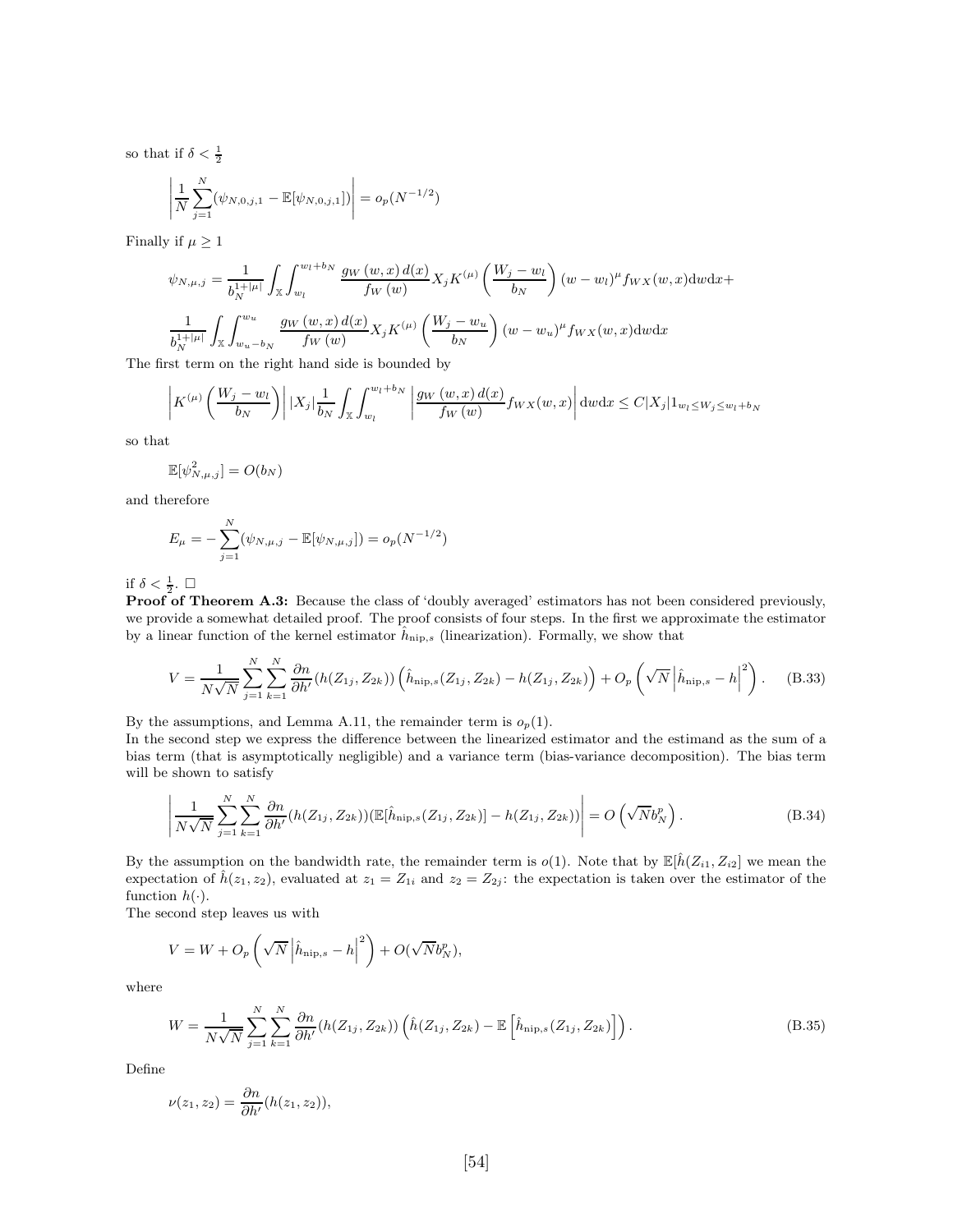and

$$
a_{N,\mu}(\tilde{Y}_i, Z_i, Z_{1j}, Z_{2k})
$$
  
=  $\nu(Z_{1j}, Z_{2k})' \cdot \left( \frac{1}{b_N^{L+|\mu|}} \tilde{Y}_i K^{(\mu)} \left( \frac{Z_i - r_{b_N}(Z_{1j}, Z_{2k})}{b_N} \right) - \mathbb{E}_{\tilde{Y}Z} \left[ \frac{1}{b_N^{L+|\mu|}} \tilde{Y} K^{(\mu)} \left( \frac{Z - r_{b_N}(Z_{1j}, Z_{2k})}{b_N} \right) \right] \right) \cdot \left( \left( \begin{array}{c} Z_{1j} \\ Z_{2k} \end{array} \right) - r_{b_N}(Z_{1j}, Z_{2k}) \right)^{\mu}$ 

so that

$$
W = \sum_{\mu : |\mu| \le s-1} \frac{1}{\mu!} W_{\mu},\tag{B.36}
$$

where

$$
W_{\mu} = \frac{1}{N^2 \sqrt{N}} \sum_{i=1}^{N} \sum_{j=1}^{N} \sum_{k=1}^{N} a_{N,\mu}(\tilde{Y}_i, Z_i, Z_{1j}, Z_{2k})
$$

Define

$$
c_{N,\mu}(\tilde{Y}_i, Z_i) = \frac{1}{b_N^{L+|\mu|}} \int_{\mathcal{Z}_2} \int_{\mathcal{Z}_1} \nu(z_1, z_2)' \left( \tilde{Y}_i K^{(\mu)} \left( \frac{Z_i - r_{b_N}(z_1, z_2)}{b_N} \right) - \mathbb{E}_{\tilde{Y}Z} \left[ \tilde{Y} K^{(\mu)} \left( \frac{Z - r_{b_N}(z_1, z_2)}{b_N} \right) \right] \right)
$$
  
 
$$
\times \left( (z_1' z_2')' - r_{b_N}(z_1, z_2) \right)^{\mu} f_{\mathcal{Z}_1}(z_1) f_{\mathcal{Z}_2}(z_2) dz_1 dz_2
$$

and

$$
U_{\mu} = \frac{1}{\sqrt{N}} \sum_{i=1}^{N} c_{N,\mu}(\tilde{Y}_i, Z_i),
$$

or, equivalently

$$
U_{\mu} = \sqrt{N} \int_{\mathcal{Z}_2} \int_{\mathcal{Z}_1} \nu(z_1, z_2)'(\hat{h}_{NW}^{(\mu)}(r_{b_N}(z_1, z_2)) - \mathbb{E}[\hat{h}_{NW}^{(\mu)}(r_{b_N}(z_1, z_2))])((z'_1 z'_2)' - r_{b_N}(z_1, z_2))^{\mu} f_{\mathcal{Z}_1}(z_1) f_{\mathcal{Z}_2}(z_2) dz_1 dz_2.
$$

In the third step we show that

$$
W_{\mu} = U_{\mu} + O_p \left( N^{-1/2} b_N^{-L} \right) \tag{B.37}
$$

In the fourth step we show that

$$
U_0 = \frac{1}{\sqrt{N}} \sum_{i=1}^N \left\{ \frac{\partial n}{\partial h} (h(Z_i))^{\prime} \tilde{Y}_i f_{Z_1}(Z_{1i}) f_{Z_2}(Z_{2i}) - \mathbb{E}_Z \left[ \frac{\partial n}{\partial h} (h(Z))^{\prime} \tilde{Y} f_{Z_1}(Z_{1i}) f_{Z_2}(Z_{2i}) \right] \right\} + o_p(1).
$$
 (B.38)

which gives us the representation in the Theorem.

In the fifth and final step we show that we can ignore  $U_{\mu}$  for  $\mu$  such that  $|\mu| \geq 1$ , because for such  $\mu$ ,

 $U_{\mu} = O_p (b_N)$ . (B.39)

Proving these statements implies the result in the Theorem. Now we turn to proving each of the statements (B.33), (B.34), (B.37), (B.38), and (B.39).

Step 1: Linearization In the first step of the proof we prove equality (B.33). First define

$$
d(z_1, z_2) \equiv n(\hat{h}_{\text{nip},s}(z_1, z_2)) - n(h(z_1, z_2)) - \frac{\partial n}{\partial h'}(h(z_1, z_2))(\hat{h}_{\text{nip},s}(z_1, z_2) - h(z_1, z_2)).
$$

By a second order Taylor series expansion of  $n(\hat{h}_{\text{nip},s}(Z_{1i}, Z_{2j}))$  around  $h(Z_{1i}, Z_{2j})$  we have,

$$
|d(z_1, z_2)| = \frac{1}{2} \left| (\hat{h}_{\text{nip},s}(z_1, z_2) - h(z_1, z_2))' \frac{\partial^2 n}{\partial h \partial h'} (\overline{h}(z_1, z_2)) (\hat{h}_{\text{nip},s}(z_1, z_2) - h(z_1, z_2)) \right|
$$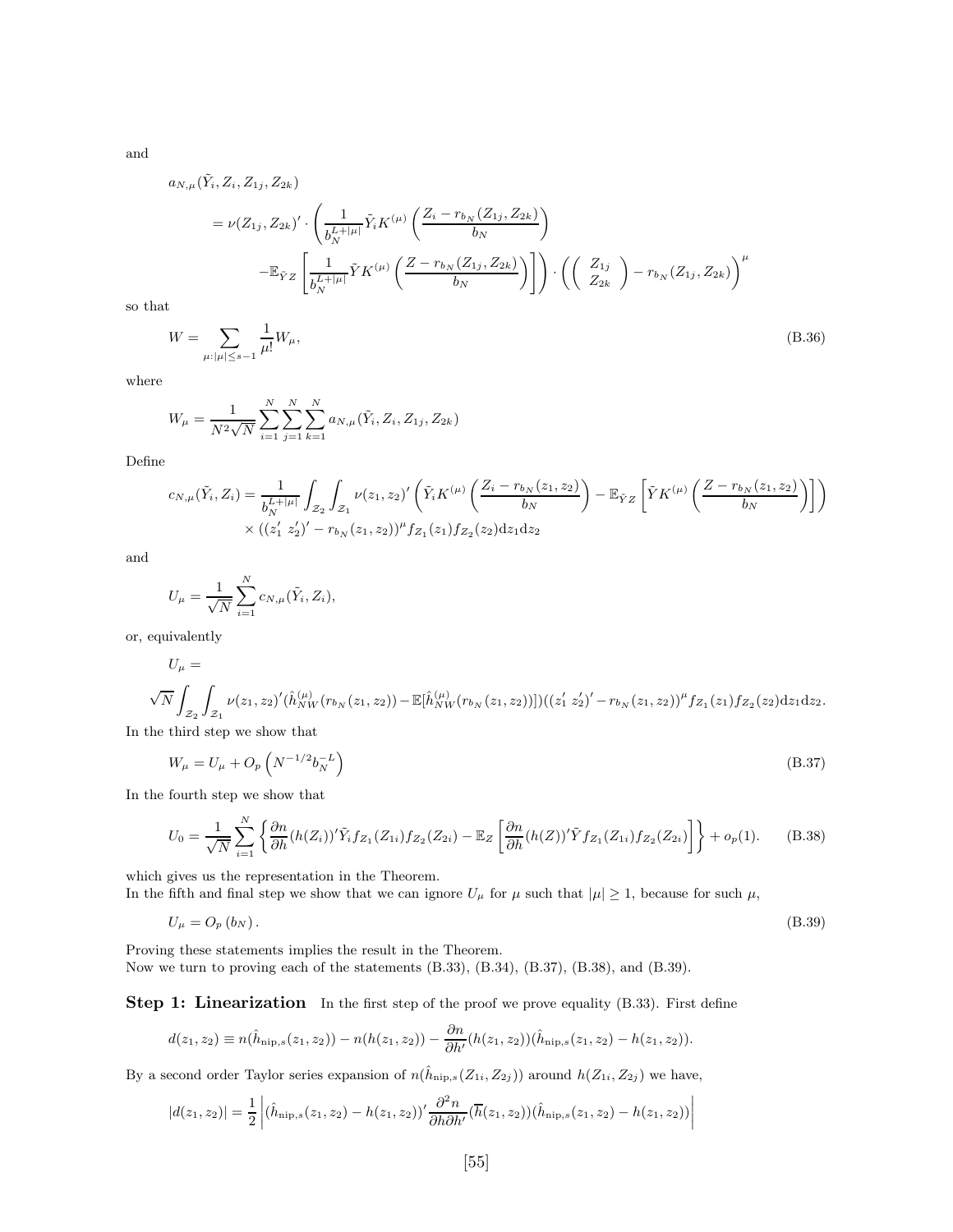$$
\leq \sup_{z} \left| \frac{\partial^2 n}{\partial h \partial h'}(h(z)) \right| \cdot \left| \hat{h}_{\text{nip},s}(z_1, z_2) - h(z_1, z_2) \right|^2
$$
  

$$
\leq C \cdot \left| \hat{h}_{\text{nip},s} - h \right|^2,
$$

with  $\overline{h}(z_1, z_2)$  intermediate between  $\hat{h}_{\text{nip},s}(z_1, z_2)$ , and  $h(z_1, z_2)$  so that

$$
\left| \frac{1}{N^2} \sum_{j=1}^N \sum_{k=1}^N d(Z_{1j}, Z_{2k}) \right| \le C \left| \hat{h}_{\text{nip},s} - h \right|^2 = O_p \left( \left| \hat{h}_{\text{nip},s} - h \right|^2 \right).
$$

Hence

$$
\frac{1}{N\sqrt{N}} \sum_{j=1}^{N} \sum_{k=1}^{N} \left[ n \left( \hat{h}_{\text{nip},s}(Z_{1j}, Z_{2k}) \right) - n \left( h(Z_{1j}, Z_{2k}) \right) \right]
$$
\n
$$
= \frac{1}{N\sqrt{N}} \sum_{j=1}^{N} \sum_{k=1}^{N} \frac{\partial n}{\partial h'} \left( h(Z_{1j}, Z_{2k}) \right) \left( \hat{h}_{\text{nip},s}(Z_{1j}, Z_{2k}) - h(Z_{1j}, Z_{2k}) \right)
$$
\n
$$
+ \frac{1}{N\sqrt{N}} \sum_{j=1}^{N} \sum_{k=1}^{N} d(Z_{1j}, Z_{2k})
$$
\n
$$
= \frac{1}{N\sqrt{N}} \sum_{j=1}^{N} \sum_{k=1}^{N} \frac{\partial n}{\partial h'} \left( h(Z_{1j}, Z_{2k}) \right) \left( \hat{h}_{\text{nip},s}(Z_{1j}, Z_{2k}) - h(Z_{1j}, Z_{2k}) \right) + O_p\left(\sqrt{N} \left| \hat{h}_{\text{nip},s} - h \right|^{2}\right)
$$

so that the linearization remainder has the same stochastic order as  $\sqrt{N}$   $\left| \hat{h}_{\text{nip},s} - h_0 \right|$ 2 .

Step 2: Bias-variance decomposition In the second step of the proof we proof equation (B.34). Define

$$
E = \frac{1}{N\sqrt{N}}\sum_{j=1}^{N}\sum_{k=1}^{N}\frac{\partial n}{\partial h'}(h(Z_{1j}, Z_{2k}))\left(\hat{h}_{\text{nip},s}(Z_{1j}, Z_{2k}) - h(Z_{1j}, Z_{2k})\right).
$$

so that

$$
V = E + O_p \left( \sqrt{N} \left| \hat{h}_{\text{nip},s} - h \right|^2 \right).
$$

We decompose E into a bias and variance part,  $E = EU<sub>bias</sub> + W$ , where

$$
E_{\text{bias}} = \frac{1}{N\sqrt{N}} \sum_{j=1}^{N} \sum_{k=1}^{N} \frac{\partial n}{\partial h'} (h(Z_{1j}, Z_{2k})) \left( \mathbb{E}\left[\hat{h}_{\text{nip},s}(Z_{1j}, Z_{2k})\right] - h(Z_{1j}, Z_{2k})\right),
$$

and  $W$  is defined in  $(B.35)$ . The bias part is bounded by

$$
\left| \frac{1}{N\sqrt{N}} \sum_{j=1}^{N} \sum_{k=1}^{N} \frac{\partial n}{\partial h'} (h(Z_{1j}, Z_{2k})) \left( \mathbb{E}\left[\hat{h}_{\text{nip},s}(Z_{1j}, Z_{2k})\right] - h(Z_{1j}, Z_{2k}) \right) \right|
$$
  

$$
\leq \sup_{z \in \mathbb{Z}} \left| \frac{\partial n}{\partial h}(h(z)) \right| \sqrt{N} \left| \mathbb{E}[\hat{h}_{\text{nip},s}] - h \right| = O(\sqrt{N} b_N^p),
$$

due to smoothness of the function and Lemma A.9.

**Step 3: Projection** In the third step of the proof we prove equation (B.37),  $W_{\mu} = U_{\mu} + O_p(N^{-1/2}b_N^{-L})$ . This is the most complicated step. First, note that

$$
W_{\mu} = \frac{1}{N^2 \sqrt{N}} \sum_{i=1}^{N} \sum_{j=1}^{N} \sum_{k=1}^{N} a_{N,\mu}(\tilde{Y}_i, Z_i, Z_{1j}, Z_{2k}),
$$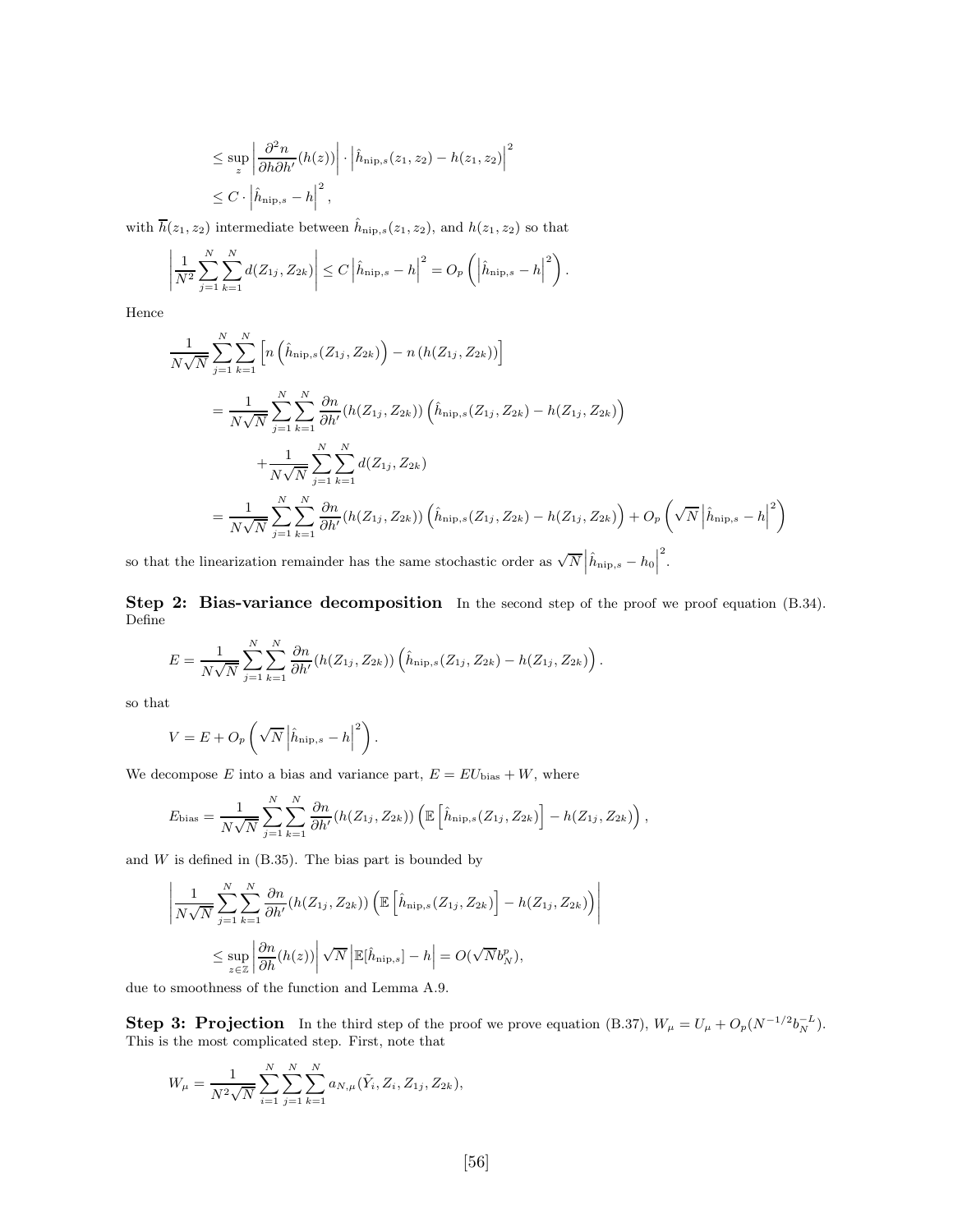is a third order V-statistic with kernel (that depends on N)  $a_{N,\mu}$ . We show that this V-statistic is asymptotically equivalent to a projection that is a single sum. Because the kernel depends on  $N$  we cannot use a standard result.

The projection of  $W_\mu$  is

$$
U_{\mu} = \frac{1}{\sqrt{N}} \sum_{i=1}^{N} c_{N,\mu}(\tilde{Y}_i, Z_i),
$$

with

$$
c_{N,\mu}(\tilde{Y}_i,Z_i
$$

$$
\tilde{Y}_i, Z_i)
$$
\n
$$
= \frac{1}{b_N^{L+|\mu|}} \int_{\mathbb{Z}_2} \int_{\mathbb{Z}_1} \nu(z_1, z_2)' \left( \tilde{Y}_i K^{(\mu)} \left( \frac{Z_i - r_{b_N}(z_1, z_2)}{b_N} \right) - \mathbb{E}_{\tilde{Y}Z} \left[ \tilde{Y} K^{(\mu)} \left( \frac{Z - r_{b_N}(z_1, z_2)}{b_N} \right) \right] \right)
$$
\n
$$
\times \left( (z_1' z_2')' - r_{b_N}(z_1, z_2) \right)^{\mu} f_{Z_1}(z_1) f_{Z_2}(z_2) dz_1 dz_2.
$$

The projection remainder is

$$
W_{\mu} - U_{\mu} = \frac{N(N-1)(N-2)}{N^3} (W_{\mu,1} - U_{\mu}) + \left(\frac{N(N-1)(N-2)}{N^3} - 1\right) U_{\mu} + W_{\mu,2} + W_{\mu,3} + W_{\mu,4} + W_{\mu,5} \tag{B.40}
$$

with

$$
W_{\mu,1} \equiv \frac{\sqrt{N}}{N(N-1)(N-2)} \sum_{i \neq j \neq k} a_{N,\mu}(\tilde{Y}_i, Z_i, Z_{1j}, Z_{2k})
$$
  
\n
$$
W_{\mu,2} \equiv \frac{\sqrt{N}}{N^3} \sum_{i=j \neq k} a_{N,\mu}(\tilde{Y}_i, Z_i, Z_{1i}, Z_{2k})
$$
  
\n
$$
W_{\mu,3} \equiv \frac{\sqrt{N}}{N^3} \sum_{i=k \neq j} a_{N,\mu}(\tilde{Y}_i, Z_i, Z_{1j}, Z_{2i})
$$
  
\n
$$
W_{\mu,4} \equiv \frac{\sqrt{N}}{N^3} \sum_{i \neq j=k} a_{N,\mu}(\tilde{Y}_i, Z_i, Z_{1j}, Z_{2j})
$$
  
\n
$$
W_{\mu,5} \equiv \frac{\sqrt{N}}{N^3} \sum_{i=j=k} a_{N,\mu}(\tilde{Y}_i, Z_i, Z_{1i}, Z_{2k})
$$

We prove that the projection remainder  $W_{\mu} - U_{\mu} = O_p(N^{-1/2} b_N^{-L})$  by proving the following six equalities:

$$
W_{\mu,1} - U_{\mu} = O_p\left(N^{-1}b_N^{-L/2}\right),\tag{B.41}
$$

$$
\left(\frac{N(N-1)(N-2)}{N^3} - 1\right)U_\mu = O_p\left(N^{-1}b_N^{-L/2}\right),\tag{B.42}
$$

$$
W_{\mu,2} = O_p\left(N^{-1/2}b_N^{-L+L_2/2}\right),\tag{B.43}
$$

$$
W_{\mu,3} = O_p\left(N^{-1/2}b_N^{-L+L_1/2}\right),\tag{B.44}
$$

$$
W_{\mu,4} = O_p\left(N^{-3}b_N^{-1/2}\right),\tag{B.45}
$$

$$
W_{\mu,5} = O_p\left(N^{-1/2}b_N^{-L}\right). \tag{B.46}
$$

In order to prove these results, we establish bounds on the second moment of  $a_{N,\mu}(\tilde{Y}_i, Z_i, Z_{1j}, Z_{2k})$ . This will be relatively straightforward if  $i \neq j$  and  $i \neq k$ . The derivation of the bound is more involved if  $i = j$  and/or  $i = k$ . We could simplify the proof by omitting these observations and redefining the estimator by restricting the averaging to observations with  $i \neq j$  and  $i \neq k$ . This would amount to redefining the kernel estimator in (A.7) by omitting observations  $i = j$  and  $i = k$  in  $\hat{h}_{\text{nip},s}$ . We will keep these observations and derive bounds on all second moments. We derive the following bounds, considering four separate cases (note that the bounds do not depend on  $\mu$ )

$$
\mathbb{E}[a_{N,\mu}(\tilde{Y}_i, Z_i, Z_{1j}, Z_{2k})^2] = O(b_N^{-L}) \qquad j \neq i, \text{ and } k \neq i,
$$
\n(B.47)

$$
\mathbb{E}[a_{N,\mu}(\tilde{Y}_i, Z_i, Z_{1i}, Z_{2i})^2] = O(b_N^{-2L}) \qquad i = j = k,
$$
\n(B.48)

$$
\mathbb{E}[a_{N,\mu}(\tilde{Y}_i, Z_i, Z_{1i}, Z_{2k})^2] = O(b_N^{-2L+L_2}) \qquad k \neq i = j,
$$
\n(B.49)

$$
\mathbb{E}[a_{N,\mu}(\tilde{Y}_i, Z_i, Z_{1j}, Z_{2k})^2] = O(b_N^{-2L+L_1}) \qquad j \neq i = k.
$$
\n(B.50)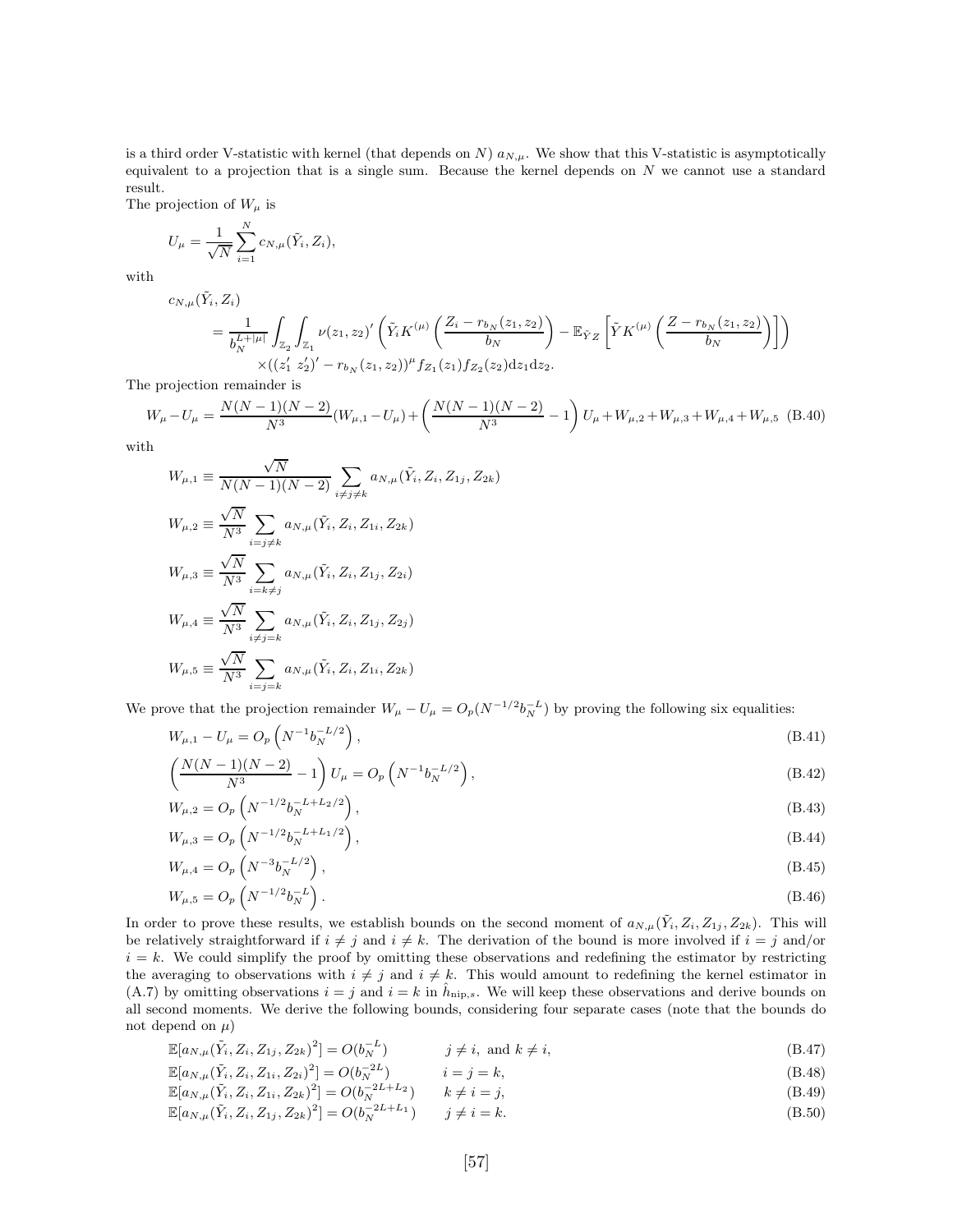**Step 3A: Equation (B.47)** First if  $j \neq i$  and  $k \neq i$ 

$$
\mathbb{E}[a_{N,\mu}(\tilde{Y}_i, Z_i, Z_{1j}, Z_{2k})^2]
$$
\n
$$
\leq \frac{1}{b_N^{2L+2|\mu|}} \mathbb{E}\left[K^{(\mu)}\left(\frac{Z_i - r_{b_N}(Z_{1j}, Z_{2k})}{b_N}\right)^2 \nu(Z_{1j}, Z_{2k})' \tilde{Y}_i \tilde{Y}_i' \nu(Z_{1j}, Z_{2k}) ((Z'_{1j} Z'_{2k})' - r_{b_N}(Z_{1j}, Z_{2k}))^{2\mu}\right]
$$
\n
$$
\leq \frac{\sup_{z \in \mathbb{Z}} |z - r_{b_N}(z)|^{2\mu}}{b_N^{2L+2|\mu|}} \mathbb{E}\left[K^{(\mu)}\left(\frac{Z_i - r_{b_N}(Z_{1j}, Z_{2k})}{b_N}\right)^2 \nu(Z_{1j}, Z_{2k})' \tilde{Y}_i \tilde{Y}_i' \nu(Z_{1j}, Z_{2k})\right]
$$
\n
$$
\leq \frac{1}{b_N^{2L}} \mathbb{E}\left[K^{(\mu)}\left(\frac{Z_i - r_{b_N}(Z_{1j}, Z_{2k})}{b_N}\right)^2 \nu(Z_{1j}, Z_{2k})' \tilde{Y}_i \tilde{Y}_i' \nu(Z_{1j}, Z_{2k})\right]
$$

Now by the Cauchy-Schwartz inequality

$$
\mathbb{E}\left[K^{(\mu)}\left(\frac{Z_{i}-r_{b_{N}}(Z_{1j},Z_{2k})}{b_{N}}\right)^{2}\nu(Z_{1j},Z_{2k})'\tilde{Y}_{i}\tilde{Y}_{i}'\nu(Z_{1j},Z_{2k})\right]
$$
\n
$$
=\mathbb{E}\left[K^{(\mu)}\left(\frac{Z_{i}-r_{b_{N}}(Z_{1j},Z_{2k})}{b_{N}}\right)^{2}\left(\nu(Z_{1j},Z_{2k})'\tilde{Y}_{i}\right)^{2}\right]
$$
\n
$$
\leq \mathbb{E}\left[K^{(\mu)}\left(\frac{Z_{i}-r_{b_{N}}(Z_{1j},Z_{2k})}{b_{N}}\right)^{2}|\nu(Z_{1j},Z_{2k}|^{2}|\tilde{Y}_{i}|^{2}\right]
$$
\n
$$
=\mathbb{E}\left[K^{(\mu)}\left(\frac{Z_{i}-r_{b_{N}}(Z_{1j},Z_{2k})}{b_{N}}\right)^{2}|\nu(Z_{1j},Z_{2k}|^{2}\mathbb{E}\left[|\tilde{Y}_{i}|^{2}|Z_{i}\right]\right]
$$

By Assumption 3.1  $\mathbb{E} \left[ |\tilde{Y}|^2 | Z = z \right]$  an  $\nu$  are bounded on  $\mathbb{Z}$  so that this is bounded by (condition on  $Z_{1j}$  and  $Z_{2k}$ )

$$
C\mathbb{E}\left[K^{(\mu)}\left(\frac{Z_i - r_{b_N}(Z_1, Z_2)}{b_N}\right)^2\right] = C\int_{\mathbb{Z}} K^{(\mu)}\left(\frac{z - r_{b_N}(Z_1, Z_2)}{b_N}\right)^2 f_Z(z)dz
$$

and by a change of variables to  $t = (z - r_{b_N} (Z_1, Z_2)) / b_N$  with Jacobian  $b_N^L$  we obtain

$$
Cb_N^L\int_{\{t\mid t=(z-r_{b_N}(Z_1,Z_2))/b_N,z\in\mathbb{Z}\}}K^{(\mu)}\left(t\right)^2f_Z(b_Nt+r_{b_N}(Z_1,Z_2))\mathrm{d} t\leq C_1b_N^L\int_{\mathcal{U}}K^{(\mu)}\left(t\right)^2\mathrm{d} t\leq C_2b_N^L
$$

by Assumptions 3.1 and 4.1. We conclude

$$
\mathbb{E}[a_{N,\mu}(\tilde{Y}_i, Z_i, Z_{1j}, Z_{2k})^2] = O(b_N^{-L})
$$
\n(B.51)

The same proof and the same bound holds if  $j\neq k\neq i$  or  $j=k\neq i$  .

 $\textbf{Step 3B: Equation (B.48)} \quad \text{Next, we consider } \mathbb{E}[a_{N,\mu}(\tilde{Y}_i, Z_i, Z_{1i}, Z_{2i})^2] \text{ where we note that } \mathbb{E}[a_{N,\mu}(\tilde{Y}_i, Z_i, Z_{1i}, Z_{2i})] \neq 0.$ 0. Because

$$
a_{N,\mu}(\tilde{Y}_i, Z_i, Z_{1i}, Z_{2i})
$$
  
=  $\frac{1}{b_N^{L+|\mu|}} \left[ \nu(Z_i)'\tilde{Y}_i K^{(\mu)}\left(\frac{Z_i - r_{b_N}(Z_i)}{b_N}\right) (Z_i - r_{b_N}(Z_i))^{\mu} - \mathbb{E}_Z \left( \nu(Z_i)^{(\mu)}\left(\frac{Z - r_{b_N}(Z_i)}{b_N}\right) (Z_i - r_{b_N}(Z_i))^{\mu} \right) \right]$ 

we have

$$
\mathbb{E}[a_{N,\mu}(\tilde{Y}_i, Z_i, Z_{1i}, Z_{2i})^2]
$$
\n(B.52)

$$
= \frac{1}{b_N^{2L+2|\mu|}} \mathbb{E}\left[K^{(\mu)}\left(\frac{Z_i - r_{b_N}(Z_i)}{b_N}\right)^2 (\nu(Z_i)'\tilde{Y}_i)^2 (Z_i - r_{b_N}(Z_i))^{2\mu}\right]
$$
(B.53)

$$
-\frac{2}{b_N^{2L+2|\mu|}}\mathbb{E}_{Z_i}\left[\left\{\nu(Z_i)'g(Z_i)K^{(\mu)}\left(\frac{Z_i-r_{b_N}(Z_i)}{b_N}\right)\right.\right.\right.
$$
\n
$$
-\mathbb{E}_Z\left[\nu(Z)g(Z)K^{(\mu)}\left(\frac{Z-r_{b_N}(Z_i)}{b_N}\right)\right](Z_i-r_{b_N}(Z_i))^{2\mu}\right\}\right]
$$
\n(B.54)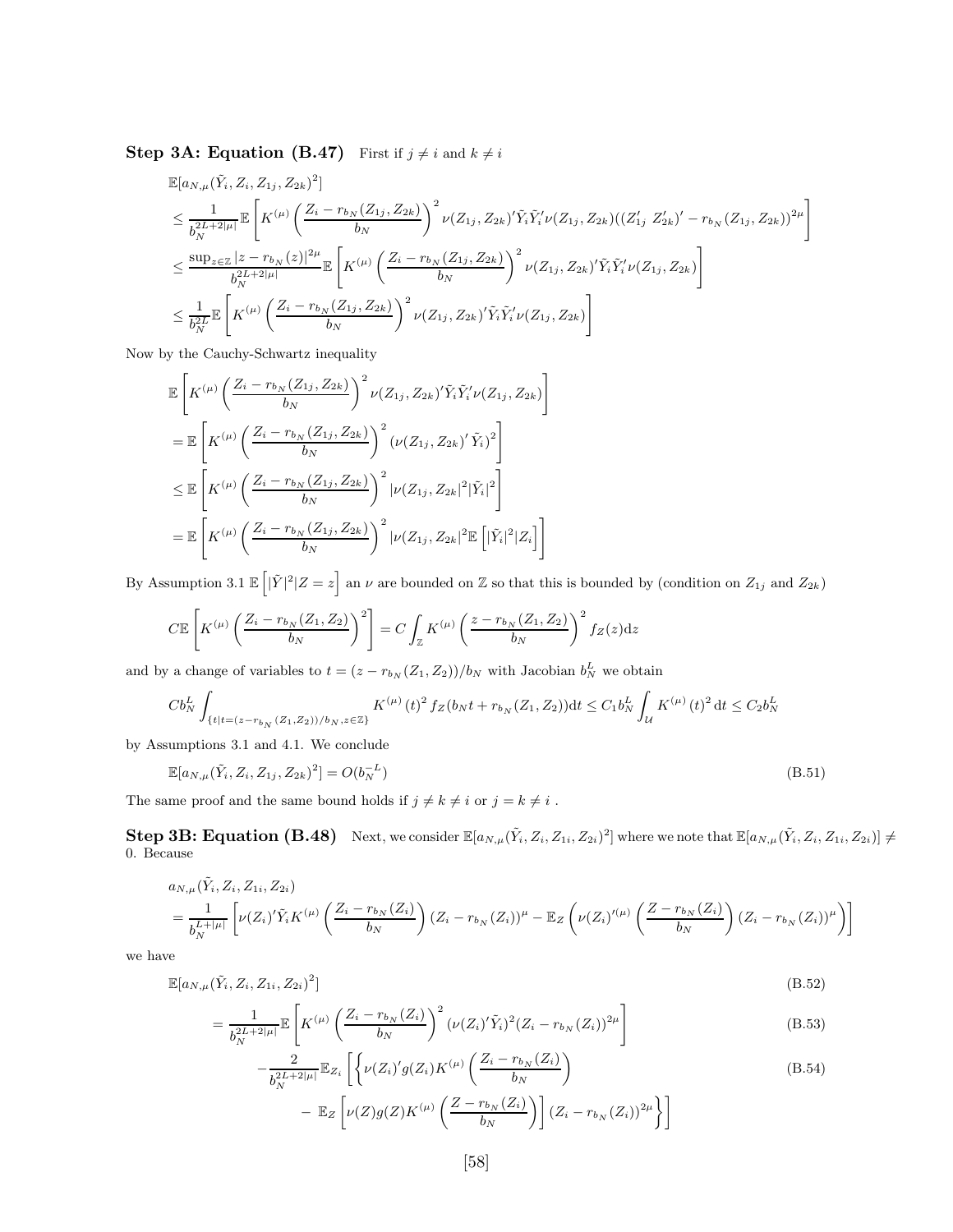$$
+\frac{1}{b_N^{2L+2|\mu|}}\mathbb{E}_{Z_i}\left[\left(\nu(Z_i)'\mathbb{E}_Z\left(g(Z)K^{(\mu)}\left(\frac{Z-r_{b_N}(Z_i)}{b_N}\right)\right)\right)^2\left(Z_i-r_{b_N}(Z_i)\right)^{2\mu}\right]\n\tag{B.55}
$$

By Assumption 3.1 and smoothness (B.53) is bounded by

$$
\frac{C}{b_N^{2L}} \int_{\mathbb{Z}} K^{(\mu)} \left( \frac{z - r_{b_N}(z)}{b_N} \right)^2 f_Z(z) dz = \frac{C}{b_N^{2L}} \int_{\mathbb{Z}_{b_N}^I} K^{(\mu)} \left( \frac{z - r_{b_N}(z)}{b_N} \right)^2 f_Z(z) dz
$$

$$
+ \frac{C}{b_N^{2L}} \int_{\mathbb{Z} \setminus \mathbb{Z}_{b_N}^I} K^{(\mu)} \left( \frac{z - r_{b_N}(z)}{b_N} \right)^2 f_Z(z) dz
$$

If  $r_b(z)$  is the projection on the internal set, then  $z - r_b(z) = 0$  if z is in the internal set. Therefore

$$
\frac{C}{b_N^{2L}} \int_{\mathbb{Z}_{b_N}^I} K^{(\mu)} \left( \frac{z - r_{b_N}(z)}{b_N} \right)^2 f_Z(z) dz \le \frac{C K^{(\mu)}(0)^2}{b_N^{2L}}
$$

Next we consider the second integral. If  $s \in \mathbb{Z}_{b_N}^B \equiv \mathbb{Z} \setminus \mathbb{Z}_{b_N}^I$ , then at least one component of z is in the boundary region. We can subdivide  $\mathbb{Z}_{b_N}^B$  into disjoint subsets  $\mathbb{Z}_{b_N,p}^B, p = 1,\ldots,2^L-1$  and in each such subset  $L_p \geq 1$ components of z are within  $b_N$  from the boundary. We further partition  $\mathbb{Z}_{b_N,p}^B$  into disjoint sets  $\mathbb{Z}_{b_N,p,r}^B$ ,  $r =$  $1, \ldots 2^{L_p}$  with  $0 \le K_r \le L_p$  components with  $z_{ll} \le Z_l \le z_{ll} + b_N$  and the remaining  $L_p - K_r$  components with  $z_{ul} - b_N \leq Z_l \leq z_{ul}$ . Without loss of generality we assume that the first  $K_r$  components of z are near the lower bound, the next  $L_p - K_r$  are near the upper bound and the rest is in the internal region, so that

$$
\frac{C}{b_N^{2L}} \int_{\mathbb{Z}_{b_N,p,r}^R} K^{(\mu)} \left(\frac{z - r_{b_N}(z)}{b_N}\right)^2 f_Z(z) dz
$$
\n
$$
= \int_{z_{l1}}^{z_{l1} + b_N} \cdots \int_{z_{l,K_r}}^{z_{l,K_r} + b_N} \int_{z_{u,K_r+1} - b_N}^{z_{u,K_r+1}} \cdots \int_{z_{u,L_p-b_N}}^{z_{u,L_p}} \int_{z_{l,L_p+1} + b_N}^{z_{u,L_p+1} - b_N} \cdots \int_{z_{lL}+b_N}^{z_{u,L}-b_N} \prod_{l=1}^{K_r} \mathcal{K}_l^{(\mu_l)} \left(\frac{Z_l - z_{ll}}{b_N} - 1\right)^2
$$
\n
$$
\times \prod_{l=K_r+1}^{L_p} \mathcal{K}_l^{(\mu_l)} \left(\frac{Z_l - z_{u_l}}{b_N} + 1\right)^2 \prod_{l=L_p+1}^{L} \mathcal{K}_l^{(\mu_l)}(0)^2 f_Z(z) dz
$$

Because the support of the kernel is  $[-1, 1]$  and by Assumption 4.1  $\mathcal{K}_l^{(\mu_l)}$  is bounded on this support we have

$$
\mathcal{K}_l^{(\mu_l)}\left(\frac{Z_l - z_{ll}}{b_N} - 1\right) \leq C \cdot 1\left(z_{ll} \leq z_l \leq z_{ll} + 2b_N\right) \qquad \mathcal{K}_l^{(\mu_l)}\left(\frac{z_l - z_{ul}}{b_N} + 1\right) \leq C \cdot 1\left(z_{ul} - 2b_N \leq z_l \leq z_{ul}\right)
$$

and substitution gives the upper bound

$$
\frac{C_1}{b_N^{2L}} \int_{z_{l1}}^{z_{l1}+b_N} \cdots \int_{z_{lK_r}}^{z_{lK_r}+b_N} \int_{z_{u,K_r+1}-b_N}^{z_{u,K_r+1}} \cdots \int_{z_{u,L_p}-b_N}^{z_{u,L_p}} \prod_{l=1}^{K_r} 1 (z_{ll} \le z_l \le z_{ll} + 2b_N)
$$
\n
$$
\times \prod_{l=K_r+1}^{L_p} 1 (z_{ul} - 2b_N \le z_l \le z_{ul}) f_Z(z_1, \ldots z_{L_p}) dz_1 \ldots dz_{L_p} \le \frac{C_2}{b_N^{2L-L_p}}
$$

Because  $L_p \geq 1$  the integral over the boundary region is  $O(b_N^{-2L+1})$ . Combining the results we have that

$$
\mathbb{E}[a_{N,\mu}(\tilde{Y}_i, Z_i, Z_{1i}, Z_{2i})^2] = O(b_N^{-2L})
$$
\n(B.56)

which is larger than the bound in (B.51) and could be a reason to omit the terms  $i = j = k$  (and redefine the kernel estimator).

 $\textbf{Step 3C: Equation (B.49)} \quad \text{Third, we consider } \mathbb{E}[a_{N,\mu}(\tilde{Y}_i,Z_i,Z_{1i},Z_{2k})^2]. \text{ Again we have } \mathbb{E}[a_{N,\mu}(\tilde{Y}_i,Z_i,Z_{1i},Z_{2k})] \neq 0.$ 0. We have

$$
\mathbb{E}[a_{N,\mu}(\tilde{Y}_i, Z_i, Z_{1i}, Z_{2k})^2]
$$
\n
$$
= \frac{1}{b_N^{2L+2|\mu|}} \mathbb{E}\left[K^{(\mu)}\left(\frac{Z_i - r_{b_N}(Z_{1i}, Z_{2k})}{b_N}\right)^2 \nu(Z_{1i}, Z_{2k})' \tilde{Y}_i \tilde{Y}_i' \nu(Z_{1i}, Z_{2k})((Z'_{1i} \ Z'_{2k})' - r_{b_N}(Z_{1i}, Z_{2k}))^{2\mu}\right]
$$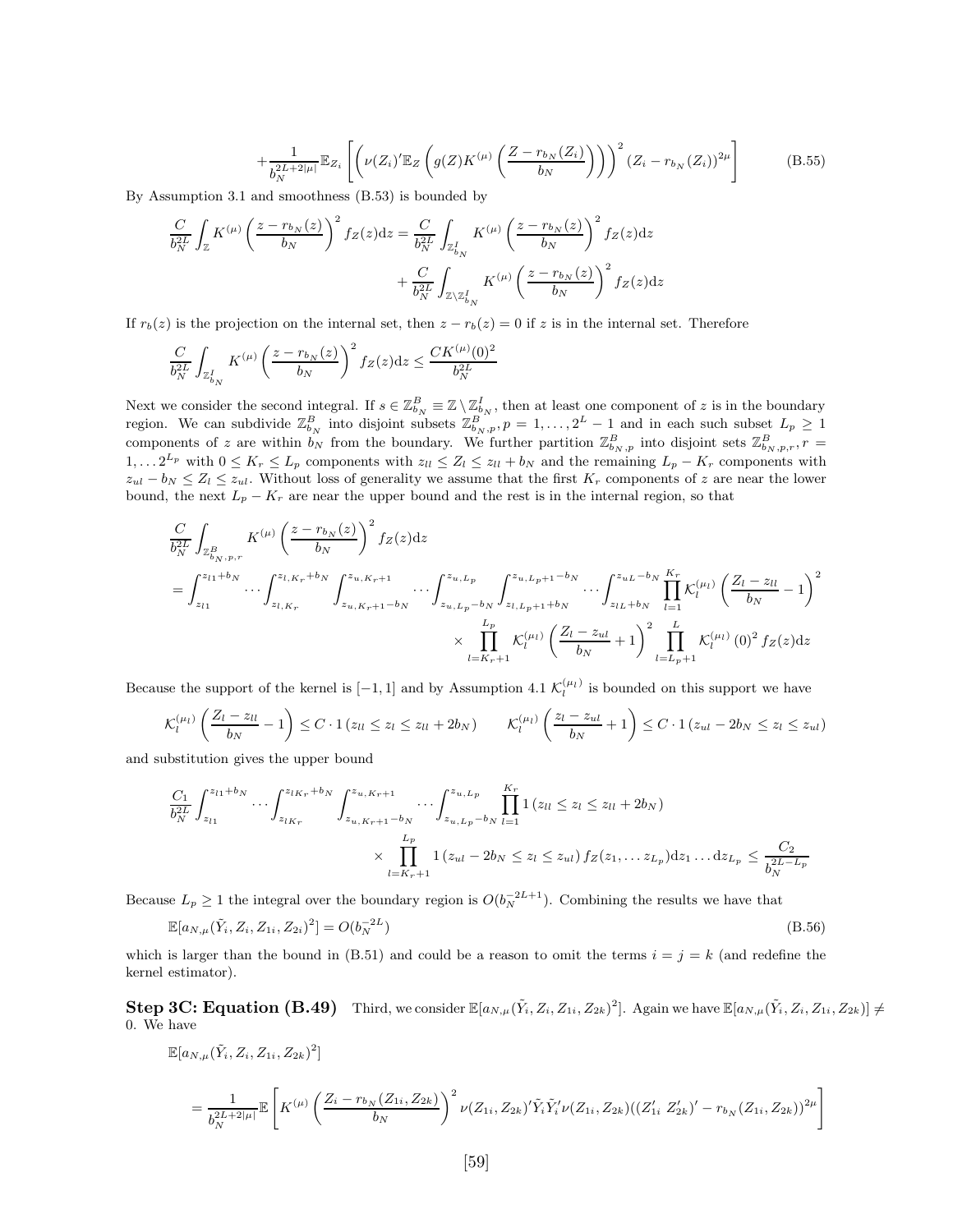(B.57)

$$
-\frac{2}{b_N^{2L+2|\mu|}}\mathbb{E}_{Z_i Z_{2k}}\left[\nu(Z_{1i}, Z_{2k})'g(Z_{1i}, Z_{2k})K^{(\mu)}\left(\frac{Z_i - r_{b_N}(Z_{1i}, Z_{2k})}{b_N}\right) \times \mathbb{E}_Z\left(g(Z)^{(\mu)}\left(\frac{Z - r_{b_N}(Z_{1i}, Z_{2k})}{b_N}\right)\right) \left((Z'_{1i} \ Z'_{2k})' - r_{b_N}(Z_{1i}, Z_{2k})\right)^{2\mu}\right] + \frac{1}{b_N^{2L+2|\mu|}}\mathbb{E}_{Z_i Z_{2k}}\left[\left(\nu(Z_{1i}, Z_{2k})'\mathbb{E}_Z\left(g(Z)K^{(\mu)}\left(\frac{Z - r_{b_N}(Z_{1i}, Z_{2k})}{b_N}\right)\right)\right)^2 \times \left((Z'_{1i} \ Z'_{2k})' - r_{b_N}(Z_{1i}, Z_{2k})\right)^{2\mu}\right] \tag{B.59}
$$

By Assumptions 3.1 and smoothness (B.57) is bounded by

$$
\frac{C}{b_N^{2L}} \int_{\mathbb{Z}_2} \int_{\mathbb{Z}} K^{(\mu)} \left( \frac{z - r_{b_N}(z_1, \tilde{z}_2)}{b_N} \right)^2 f_Z(z) f_{Z_2}(\tilde{z}_2) dz d\tilde{z}_2 \n= \frac{C}{b_N^{2L}} \int_{\mathbb{Z}_2} \int_{\mathbb{Z}_{b_{N,1}}} \int_{\mathbb{Z}_2} K^{(\mu)} \left( \frac{z - r_{b_N}(z_1, \tilde{z}_2)}{b_N} \right)^2 f_Z(z_1, z_2) f_{Z_2}(\tilde{z}_2) dz_2 dz_1 d\tilde{z}_2 \n+ \frac{C}{b_N^{2L}} \int_{\mathbb{Z}_2} \int_{\mathbb{Z}_1 \setminus \mathbb{Z}_{b_{N,1}^I}} \int_{\mathbb{Z}_2} K^{(\mu)} \left( \frac{z - r_{b_N}(z_1, \tilde{z}_2)}{b_N} \right)^2 f_Z(z_1, z_2) f_{Z_2}(\tilde{z}_2) dz_2 dz_1 d\tilde{z}_2
$$

Because  $z_1 - r_b(z_1, \tilde{z}_2) = 0$  if  $z_1 \in \mathbb{Z}_{b_N,1}^I$ , the first term on the right hand side is equal to

$$
\frac{CK_1^{(\mu_1)}(0)}{b_N^{2L}}\int_{\mathbb{Z}_2}\int_{\mathbb{Z}_{b_N,1}^I}\int_{\mathbb{Z}_2}\mathcal{K}^{(\mu_2)}\left(\frac{z_2-r_{b_N}(z_1,\tilde{z}_2)}{b_N}\right)^2f_Z(z_1,z_2)f_{Z_2}(\tilde{z}_2)\mathrm{d}z_2\mathrm{d}z_1\mathrm{d}\tilde{z}_2=O(b_N^{-2L+L_2}),
$$

(where  $\mathcal{K}(u)$  is the univariate kernel), by a change of variables to  $t_2 = (z_2 - r_{b_N}(z_1, \tilde{z}_2)/b_N$  with Jacobian  $b_N^{L_2}$ . For the second integral we partition  $\mathbb{Z}_{1,b_N}^B \equiv \mathbb{Z}_1 \setminus \mathbb{Z}_{b_{N,1}}^I$  into sets  $\mathbb{Z}_{1,b_N,p}^B, p = 1, \ldots, 2^{L_1} - 1$  in which  $1 \le L_{1p} \le L_1$ components of  $z_1$  are in the boundary region. Each  $\mathbb{Z}_{1,b_N,p}^B$  is partitioned further into sets  $\mathbb{Z}_{1,b_N,p,r}^B$ ,  $r = 1,\ldots,2^{L_{1p}}$ in which  $0 \le K_{1r} \le L_{1r}$  components of  $z_1$  are near the lower,  $L_{1r} - K_{1r}$  are near the upper boundary, and the remaining  $L_1 - L_{1p}$  components are in the internal set. Hence, if we without loss of generality assume that the first  $K_r$  components of  $z_1$  are near the lower boundary, the next  $L_{1p} - K_{1r}$  are near the upper boundary, and the remaining components are in the internal set,

$$
\frac{C}{b_N^2 L} \int_{\mathbb{Z}_2} \int_{\mathbb{Z}_1 \setminus \mathbb{Z}_{b_{N,1}}^I} \int_{\mathbb{Z}_2} K^{(\mu)} \left( \frac{z - r_{b_N}(z_1, \tilde{z}_2)}{b_N} \right)^2 f_Z(z_1, z_2) f_{Z_2}(\tilde{z}_2) dz_2 dz_1 d\tilde{z}_2 \n= \frac{C}{b_N^2 L} \int_{\mathbb{Z}_2} \int_{z_{l,11}}^{z_{l,11} + b_N} \cdots \int_{z_{l1, K_{1r}}}^{z_{l1, K_{1r}} + b_N} \int_{z_{u1, K_{1r}+1} - b_N}^{z_{u1, K_{1r}+1}}
$$
\n
$$
\cdots \int_{z_{u1, L_{1p}}}^{z_{u1, L_{1p}}} \int_{z_{u1, L_{1p}+1} - b_N}^{z_{u1, L_{1p}+1} - b_N} \cdots \int_{z_{l1, L_{1}} - b_N}^{z_{u1, L_{1p}+1} - b_N} \int_{\mathbb{Z}_2} \prod_{l=1}^{K_{1r}} K_l^{(\mu_l)} \left( \frac{z_{1l} - z_{11l}}{b_N} - 1 \right)^2 \n\times \prod_{l=K_{1r}+1}^{L_{1p}} K_l^{(\mu_l)} \left( \frac{z_{1l} - z_{u1l}}{b_N} + 1 \right)^2 \prod_{l=L_{1p}+1}^{L_1} K_l^{(\mu_l)}(0)^2 K_2^{(\mu_2)} \left( \frac{z_2 - r_{b_N}(z_1, \tilde{z}_2)}{b_N} \right)^2 f_Z(z_1, z_2) f_{Z_2}(\tilde{z}_2) dz_2 dz_1 d\tilde{z}_2
$$

After a change of variables to  $t_2 = (z_2 - r_{b_N}(z_1, \tilde{z}_2)/b_N$  with Jacobian  $b_N^{L_2}$  we have by analogous argument as above that this term is  $O(b_N^{-2L+L_2+L_1_p})$ . Because  $L_{1p} \geq 1$  we have by combining the results

$$
\mathbb{E}[a_{N,\mu}(\tilde{Y}_i, Z_i, Z_{1i}, Z_{2k})^2] = O(b_N^{-2L+L_2})
$$
\n(B.60)

Step 3D: Equation (B.50) An analogous argument gives

$$
\mathbb{E}[a_{N,\mu}(\tilde{Y}_i, Z_i, Z_{1j}, Z_{2i})^2] = O(b_N^{-2L+L_1})
$$
\n(B.61)

This finishes the derivation of the bounds on the second moments of the kernel of the V-statistic. Now we turn to the proofs of equalities (B.41)-(B.46).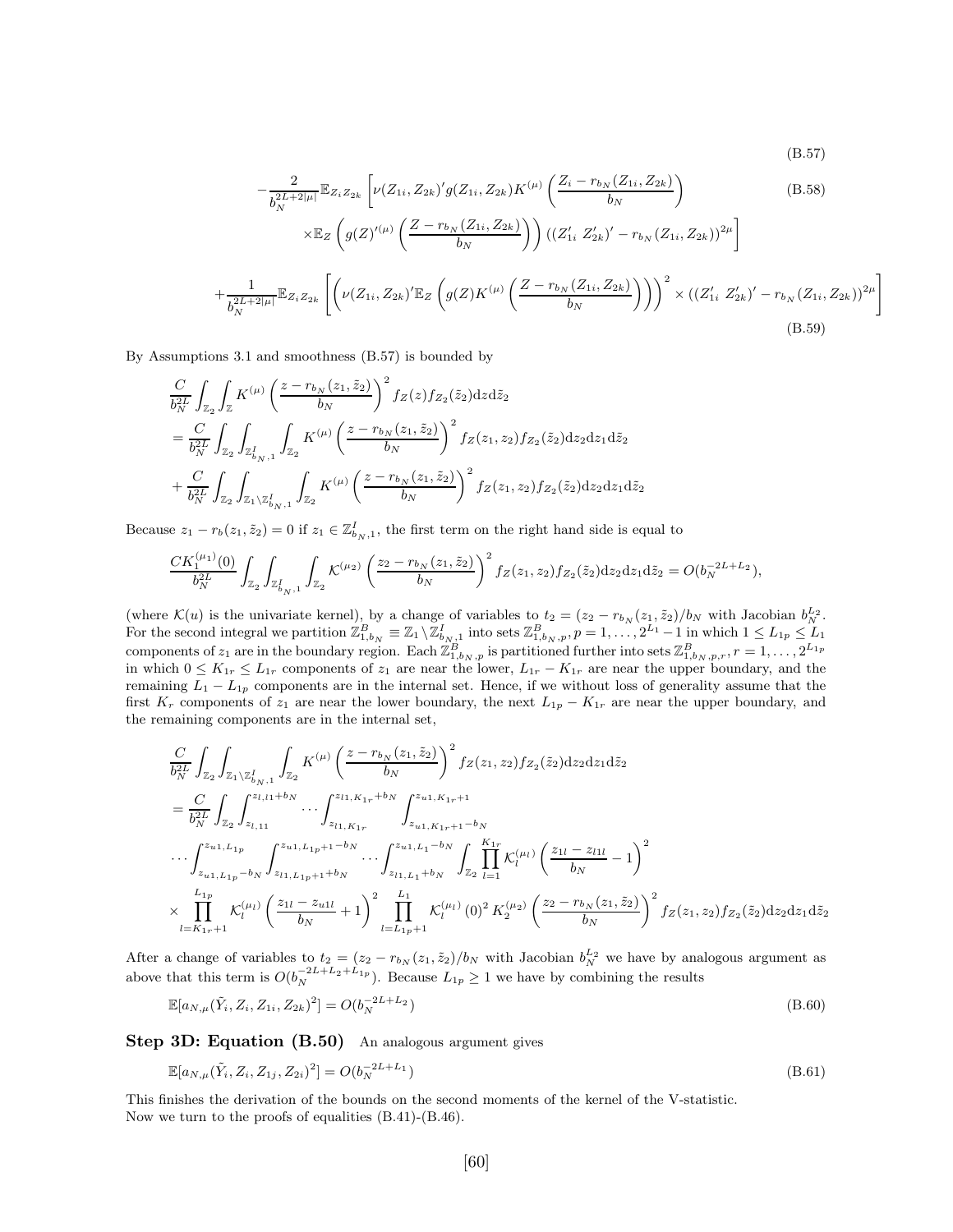Step 3E: Equation (B.41) For the first term

$$
W_{\mu,1} - U_{\mu} = \frac{\sqrt{N}}{N(N-1)(N-2)} \sum_{i \neq j \neq k} (a_{N,\mu}(\tilde{Y}_i, Z_i, Z_{1j}, Z_{2k}) - c_{N,\mu}(\tilde{Y}_i, Z_i))
$$
(B.62)

so that

$$
\mathbb{E}[(W_{\mu,1} - U_{\mu})^2]
$$
\n
$$
= \frac{N}{N^2(N-1)^2(N-2)^2} \sum_{i \neq j \neq k} \sum_{i' \neq j' \neq k'} \mathbb{E}[(a_{N,\mu}(\tilde{Y}_i, Z_i, Z_{1j}, Z_{2k}) - c_{N,\mu}(\tilde{Y}_i, Z_i))
$$
\n
$$
\times (a_{N,\mu}(\tilde{Y}_i, Z_{i'}, Z_{1j'}, Z_{2k'}) - c_{N,\mu}(\tilde{Y}_i, Z_{i'}))]
$$

This expression can be simplified using

$$
\mathbb{E}[a_{N,\mu}(\tilde{Y}_i, Z_i, Z_{1j}, Z_{2k})] = 0
$$
\n(B.63)

$$
\mathbb{E}[c_{N,\mu}(\tilde{Y}_i, Z_i)] = 0 \tag{B.64}
$$

$$
\mathbb{E}[a_{N,\mu}(\tilde{Y}_i, Z_i, Z_{1j}, Z_{2k}) | \tilde{Y}_i, Z_i] = c_{N,\mu}(\tilde{Y}_i, Z_i)
$$
\n(B.65)

$$
\mathbb{E}[a_{N,\mu}(\tilde{Y}_i, Z_i, Z_{1j}, Z_{2k})a_{N,\mu}(V_{i'}, Z_{i'}, Z_{1j'}, Z_{2k})|Z_{2k}] = 0
$$
\n(B.66)

$$
\mathbb{E}[a_{N,\mu}(\tilde{Y}_i, Z_i, Z_{1j}, Z_{2k})a_{N,\mu}(V_{i'}, Z_{i'}, Z_{1j}, Z_{2k'})|Z_{1j}] = 0
$$
\n(B.67)

$$
\mathbb{E}[a_{N,\mu}(\tilde{Y}_i, Z_i, Z_{1j}, Z_{2k})a_{N,\mu}(V_{i'}, Z_{i'}, Z_{1j}, Z_{2k'})|Z_{1j}, Z_{2k}] = 0
$$
\n(B.68)

Therefore

$$
\mathbb{E}[(a_{N,\mu}(\tilde{Y}_i, Z_i, Z_{1j}, Z_{2k}) - c_{N,\mu}(\tilde{Y}_i, Z_i))(a_{N,\mu}(V_{i'}, Z_{i'}, Z_{1j'}, Z_{2k'}) - c_{N,\mu}(V_{i'}, Z_{i'}))] = 0
$$
  
if  $i \neq i', j \neq j', k \neq k'$  by (B.63) and (B.64), if  $i = i', j \neq j', k \neq k'$  by (B.65), if  $i \neq i', j \neq j', k = k'$  by (B.66),  
and if  $i \neq i', j = j', k \neq k'$  by (B.67), and if  $i \neq i', j = j', k = k'$  by (B.68). Using this we obtain

$$
\mathbb{E}[(W_{\mu,1} - U_{\mu})^{2}]
$$
\n
$$
= \frac{N}{N^{2}(N-1)^{2}(N-2)^{2}} \sum_{i \neq j \neq k} \mathbb{E}[(a_{N,\mu}(\tilde{Y}_{i}, Z_{i}, Z_{1j}, Z_{2k}) - c_{N,\mu}(\tilde{Y}_{i}, Z_{i}))^{2}]
$$
\n
$$
+ \frac{N}{N^{2}(N-1)^{2}(N-2)^{2}} \sum_{i \neq j \neq k \neq k'} \mathbb{E}[(a_{N,\mu}(\tilde{Y}_{i}, Z_{i}, Z_{1j}, Z_{2k}) - c_{N,\mu}(\tilde{Y}_{i}, Z_{i})) (a_{N,\mu}(\tilde{Y}_{i}, Z_{i}, Z_{1j}, Z_{2k'}) - c_{N,\mu}(\tilde{Y}_{i}, Z_{i}))]
$$
\n
$$
+ \frac{N}{N^{2}(N-1)^{2}(N-2)^{2}} \sum_{i \neq k \neq j \neq j'} \mathbb{E}[(a_{N,\mu}(\tilde{Y}_{i}, Z_{i}, Z_{1j}, Z_{2k}) - c_{N,\mu}(\tilde{Y}_{i}, Z_{i})) (a_{N,\mu}(\tilde{Y}_{i}, Z_{i}, Z_{1j'}, Z_{2k}) - c_{N,\mu}(\tilde{Y}_{i}, Z_{i}))]
$$
\n(B.69)

Because  $\mathbb{E}[a_{N,\mu}(\tilde{Y}_i, Z_i, Z_{1j}, Z_{2k}) | \tilde{Y}_i, Z_i] = c_{N,\mu}(\tilde{Y}_i, Z_i)$  we have  $\mathbb{E}[a_{N,\mu}(\tilde{Y}_i, Z_i, Z_{1j}, Z_{2k}) c_{N,\mu}(\tilde{Y}_i, Z_i)] = \mathbb{E}[c_{N,\mu}(\tilde{Y}_i, Z_i)^2]$ so that by the bounds on the second moment of  $a_{N,\mu}(\tilde{Y}_i, Z_i, Z_{1j}, Z_{2k})$ , given in  $(B.47)$ - $(B.50)$ ,

$$
\mathbb{E}[(a_{N,\mu}(\tilde{Y}_i, Z_i, Z_{1j}, Z_{2k}) - c_{N,\mu}(\tilde{Y}_i, Z_i))^2] = \mathbb{E}[(a_{N,\mu}(\tilde{Y}_i, Z_i, Z_{1j}, Z_{2k})^2] - \mathbb{E}[c_{N,\mu}(\tilde{Y}_i, Z_i)^2] \leq \mathbb{E}[(a_{N,\mu}(\tilde{Y}_i, Z_i, Z_{1j}, Z_{2k})^2] = O(b_N^{-L}).
$$

Further (note that  $\mathbb{E}[a_{N,\mu}(\tilde{Y}_i, Z_i, Z_{1j}, Z_{2k})a_{N,\mu}(\tilde{Y}_i, Z_i, Z_{1j}, Z_{2k'})] = \mathbb{E}[(\mathbb{E}_{Z_2}[a_{N,\mu}(\tilde{Y}_i, Z_i, Z_{1j}, Z_2)])^2] \geq 0$ 

$$
\mathbb{E}[(a_{N,\mu}(\tilde{Y}_i, Z_i, Z_{1j}, Z_{2k}) - c_{N,\mu}(\tilde{Y}_i, Z_i))(a_{N,\mu}(\tilde{Y}_i, Z_i, Z_{1j}, Z_{2k'}) - c_{N,\mu}(\tilde{Y}_i, Z_i))]
$$
\n
$$
= \mathbb{E}[a_{N,\mu}(\tilde{Y}_i, Z_i, Z_{1j}, Z_{2k})a_{N,\mu}(\tilde{Y}_i, Z_i, Z_{1j}, Z_{2k'})] - \mathbb{E}[c_{N,\mu}(\tilde{Y}_i, Z_i)^2]
$$
\n
$$
\leq \mathbb{E}[a_{N,\mu}(\tilde{Y}_i, Z_i, Z_{1j}, Z_{2k})a_{N,\mu}(\tilde{Y}_i, Z_i, Z_{1j}, Z_{2k'})]
$$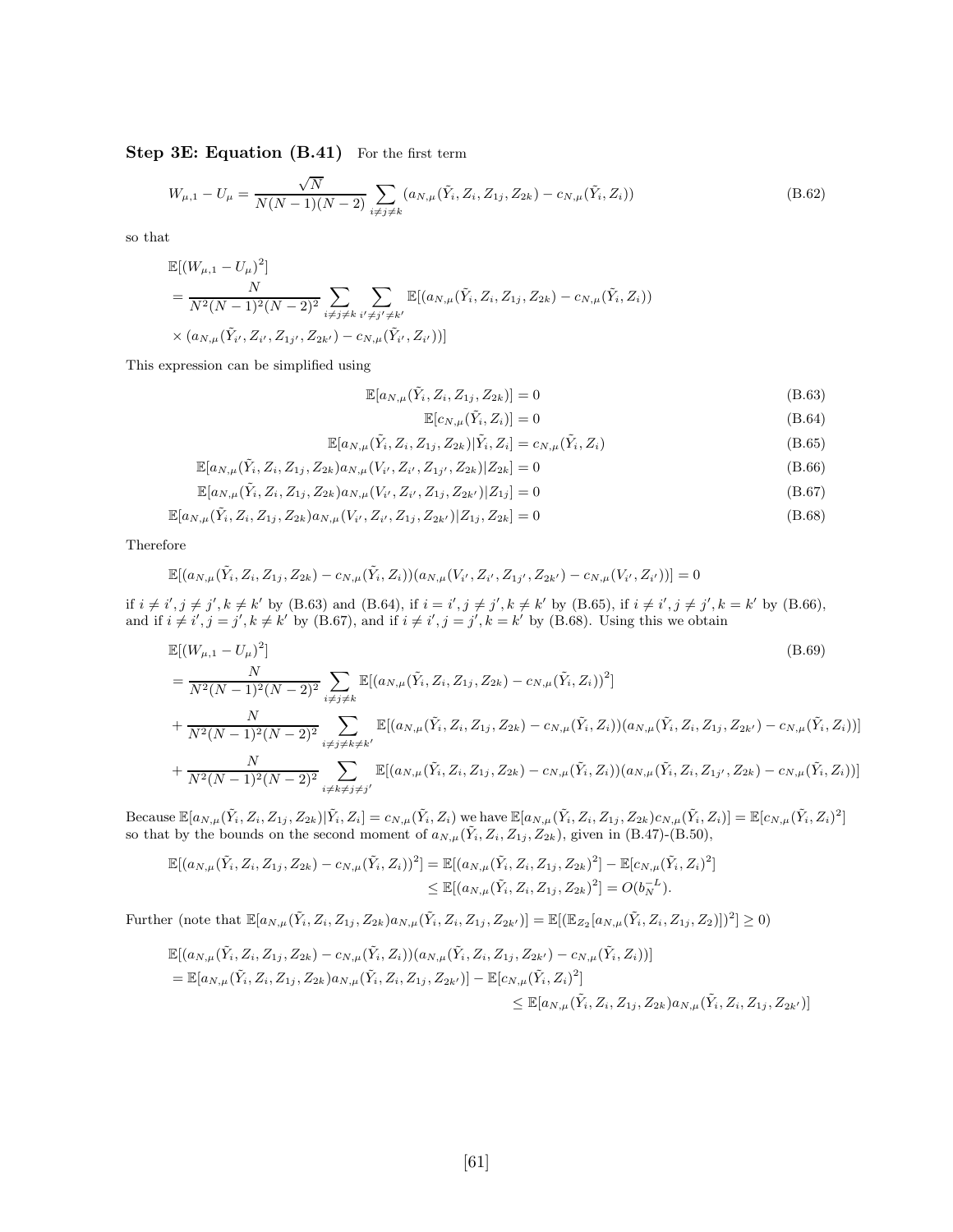and

$$
\mathbb{E}[a_{N,\mu}(\tilde{Y}_{i},Z_{i},Z_{1j},Z_{2k})a_{N,\mu}(\tilde{Y}_{i},Z_{i},Z_{1j},Z_{2k'})]
$$
\n
$$
= \frac{1}{b_{N}^{2|\mu|+2L}}\mathbb{E}\left[\nu(Z_{1j},Z_{2k})'\tilde{Y}_{i}\tilde{Y}_{i}'\nu(Z_{1j},Z_{2k'})K^{(\mu)}\left(\frac{Z_{i}-r_{b_{N}}(Z_{1j},Z_{2k})}{b_{N}}\right)K^{(\mu)}\left(\frac{Z_{i}-r_{b_{N}}(Z_{1j},Z_{2k'})}{b_{N}}\right)\right]
$$
\n
$$
\times((Z'_{1j},Z'_{2k})'-r_{b_{N}}(Z_{1j},Z_{2k}))^{\mu}((Z'_{1j},Z'_{2k'})'-r_{b_{N}}(Z_{1j},Z_{2k'}))^{\mu}]
$$
\n
$$
-\frac{1}{b_{N}^{2|\mu|+2L}}\mathbb{E}\left[\nu(Z_{1j},Z_{2k})'\mathbb{E}_{\tilde{Y}Z}\left[\tilde{Y}K^{(\mu)}\left(\frac{S-r_{b_{N}}(Z_{1j},Z_{2k})}{b_{N}}\right)\right]\mathbb{E}_{\tilde{Y}Z}\left[\tilde{Y}V'^{(\mu)}\left(\frac{Z-r_{b_{N}}(Z_{1j},Z_{2k'})}{b_{N}}\right)\right]\nu(Z_{1j},Z_{2k'})\right]
$$
\n
$$
\times((Z'_{1j},Z'_{2k})'-r_{b_{N}}(Z_{1j},Z_{2k}))^{\mu}((Z'_{1j},Z'_{2k'})'-r_{b_{N}}(Z_{1j},Z_{2k'}))^{\mu}]
$$
\n
$$
\leq \frac{1}{b_{N}^{2|\mu|+2L}}\mathbb{E}\left[\nu(Z_{1j},Z_{2k})'\tilde{Y}_{i}\tilde{Y}_{i}'\nu(Z_{1j},Z_{2k'})K^{(\mu)}\left(\frac{Z_{i}-r_{b_{N}}(Z_{1j},Z_{2k})}{b_{N}}\right)K^{(\mu)}\left(\frac{Z_{i}-r_{b_{N}}(Z_{1j},Z_{2k'})}{b_{N}}\right)\right]
$$
\n
$$
\times((Z'_{1j},Z'_{2k})'-r_{b_{N}}(Z_{1j},Z_{2k}))^{\mu}((
$$

because both expectations are nonnegative. By Assumptions 3.1 and smoothness this is bounded by

$$
\frac{C_1}{b_N^{2L}} \mathbb{E}\left[K^{(\mu)}\left(\frac{Z_i - r_{b_N}(Z_{1j}, Z_{2k})}{b_N}\right) K^{(\mu)}\left(\frac{Z_i - r_{b_N}(Z_{1j}, Z_{2k'})}{b_N}\right)\right] \le C_2 b_N^{-L}
$$

by a change of variables to  $t = (Z_i - r_{b_N} (Z_{1j}, Z_{2k}))/b_N$  with Jacobian  $b_N^L$  and Assumption 4.1. By interchanging the roles of j and k we obtain a bound of the same order for the third term on the right hand side of  $(8.69)$ . Combining these results we find

$$
\mathbb{E}[(W_{\mu,1} - U_{\mu})^2] = O(N^{-2}b_N^{-L}) + O(N^{-1}b_N^{-L}) = O(N^{-1}b_N^{-L})
$$
\n(B.70)

so that by the Markov inequality the first term in the projection remainder (B.40) is  $O_p(N^{-1/2}b_N^{-L/2})$ .

**Step 3F: Equation (B.42)** For the second term of the projection remainder  $(B.40)$  we have by the Cauchy-Schwartz inequality

$$
\mathbb{E}[c_{N,\mu}(\tilde{Y}_i, Z_i)^2] \n\leq \frac{1}{b_N^{2L+2|\mu|}} \mathbb{E}\left[\left(\int_{\mathbb{Z}_2} \int_{\mathbb{Z}_1} \nu(z_1, z_2)^{\prime} \tilde{Y}_i K^{(\mu)}\left(\frac{Z_i - r_{b_N}(z_1, z_2)}{b_N}\right) ((z_1^{\prime} z_2^{\prime})^{\prime} - r_{b_N}(z_1, z_2))^{\mu} f_{Z_1}(z_1) f_{Z_2}(z_2) dz_1 dz_2\right)^2\right] \n\leq \frac{1}{b_N^{2L+2|\mu|}} \mathbb{E}\left[|\tilde{Y}_i|^2 \left(\int_{\mathbb{Z}_2} \int_{\mathbb{Z}_1} |\nu(z_1, z_2)| \left| K^{(\mu)}\left(\frac{Z_i - r_{b_N}(z_1, z_2)}{b_N}\right) \right| \left| ((z_1^{\prime} z_2^{\prime})^{\prime} - r_{b_N}(z_1, z_2)^{\mu}) \right| f_{Z_1}(z_1) f_{Z_2}(z_2) dz_1 dz_2\right)^2\right] \n\leq \frac{C_1}{b_N^{2L}} \mathbb{E}_{Z_i}\left[\left(\int_{\mathbb{Z}_2} \int_{\mathbb{Z}_1} \left| K^{(\mu)}\left(\frac{Z_i - r_{b_N}(z_1, z_2)}{b_N}\right) \right| f_{Z_1}(z_1) f_{Z_2}(z_2) dz_1 dz_2\right)^2 \mathbb{E}(|\tilde{Y}_i|^2 |Z_i)\right] \n\leq \frac{C_2}{b_N^{2L}} \int_{\mathbb{Z}} \left(\int_{\mathbb{Z}_2} \int_{\mathbb{Z}_1} \left| K^{(\mu)}\left(\frac{\tilde{z} - r_{b_N}(z_1, z_2)}{b_N}\right) \right| f_{Z_1}(z_1) f_{Z_2}(z_2) dz_1 dz_2\right)^2 f_{Z}(\tilde{z}) d\tilde{z}
$$

by Assumptions 3.1 and smoothness. By a change of variables  $t = (\tilde{z} - r_{b_N}(z_1, z_2))/b_N$  with Jacobian  $b_N^L$  we conclude that

$$
\mathbb{E}[c_{N,\mu}(\tilde{Y}_i, Z_i)^2] = O(b_N^{-L})
$$
\n(B.71)

Therefore

 $\mathbb{E}[U_{\mu}^2] = \mathbb{E}[c_{N,\mu}(\tilde{Y}_i, Z_i)^2] = O(b_N^{-L})$ 

so that the second term of the projection remainder is  $O_p(N^{-1}b_N^{-L/2})$ .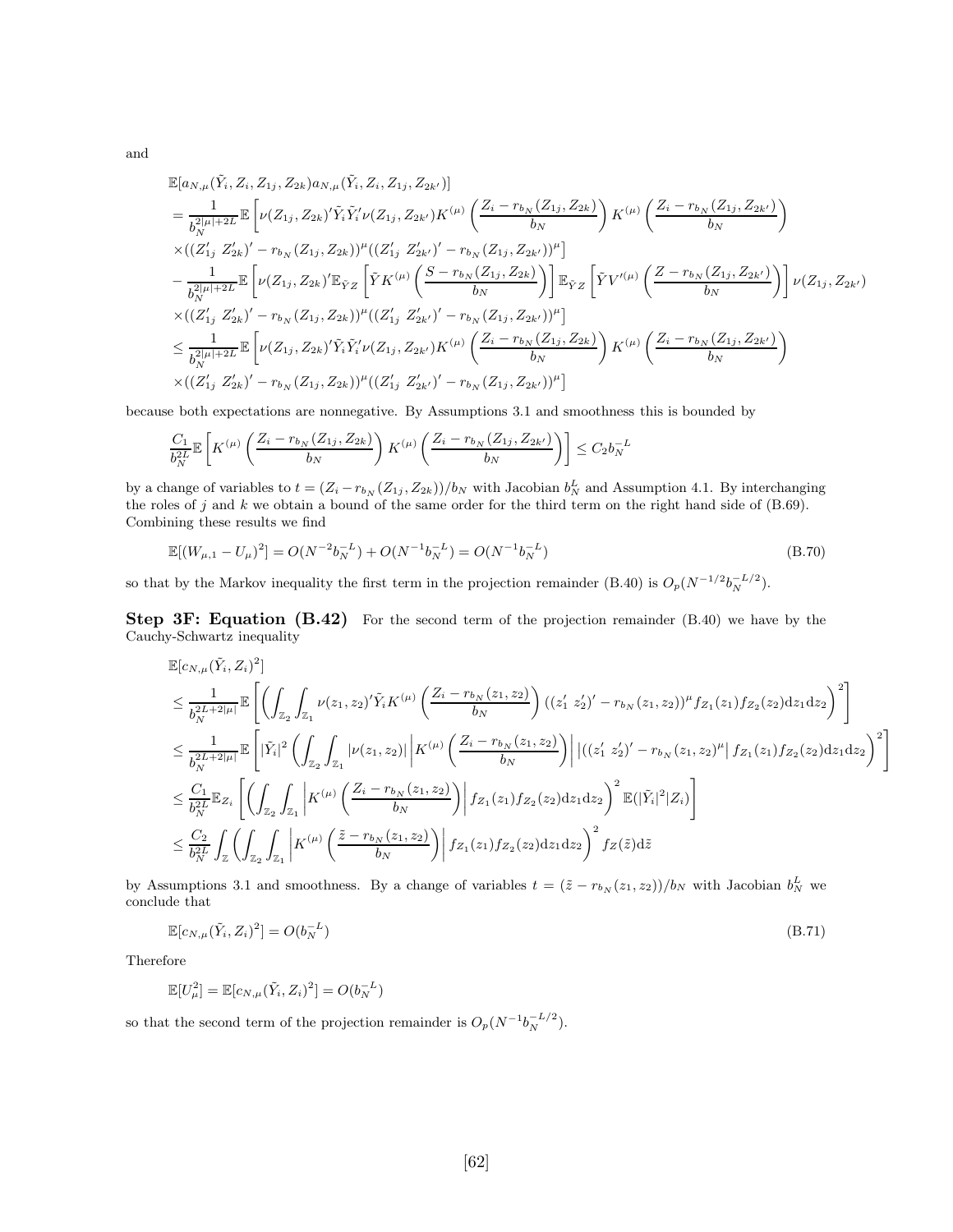Step 3F: Equations (B.43)-(B.46) The other terms of the projection remainder can be bounded using (B.47)-(B.50). For the third term (note  $\mathbb{E}[a_{N,\mu}(\tilde{Y}_i, Z_i, Z_{1i}, Z_{2k})] \neq 0$ ) by (B.47)-(B.50)

$$
\mathbb{E}[|W_{\mu,2}|| \leq \frac{\sqrt{N}(N-1)}{N^2} \mathbb{E}[|a_{N,\mu}(\tilde{Y}_i, Z_i, Z_{1i}, Z_{2k})|]
$$
  

$$
\leq \frac{\sqrt{N}(N-1)}{N^2} \sqrt{\mathbb{E}[|a_{N,\mu}(\tilde{Y}_i, Z_i, Z_{1i}, Z_{2k})|^2]}
$$
  

$$
= O\left(N^{-\frac{1}{2}} b_N^{-L + \frac{L_2}{2}}\right)
$$

so that that term is  $O_p\left(N^{-\frac{1}{2}}b_N^{-L+\frac{L_2}{2}}\right)$ ). In the same way by  $(B.47)-(B.50)$  the fourth term of the remainder is  $O_p\left(N^{-\frac{1}{2}}b_N^{-L+\frac{L_1}{2}}\right)$ ). For the fifth term (note  $a_{N,\mu}(\tilde{Y}_i, Z_i, Z_{1j}, Z_{2j}) = 0$ )  $\mathbb{E}[W_{\mu,4}^2] = \frac{N^2(N-1)}{N^6}$  $\frac{N-1}{N^6} \mathbb{E}[a_{N,\mu}(\tilde{Y}_i, Z_i, Z_{1j}, Z_{2j})^2] = O(N^{-3} b_N^{-L})$ 

so that that term is  $O_p\left(N^{-3/2}b_N^{-L/2}\right)$ . Finally, the sixth term (note  $\mathbb{E}[a_{N,\mu}(\tilde{Y}_i, Z_i, Z_{1i}, Z_{2i})] \neq 0$ ) is by a similar argument as for the third term and by (B.47)-(B.50),  $O_p\left(N^{-1/2}b_N^{-L}\right)$ . This is the largest term in the projection remainder.

This finishes the proof of

$$
W_{\mu} = U_{\mu} + O_p \left( N^{-\frac{1}{2}} b_N^{-L} \right) \tag{B.72}
$$

Note again that the remainder is smaller if we redefine the kernel estimators. In that case the sixth term of the projection remainder is 0.

Step 4: Asymptotic distribution The fourth step in the proof is the derivation of the asymptotically normal distribution of the projection  $U_{\mu}$ . In particular, we show that  $U_0$  is asymptotically normal and we obtain the variance of that distribution. We show that  $U_{\mu}/b_N$  also converges to a normal distribution for  $|\mu| \geq 1$  so that  $U_{\mu} = O_p(b_N)$  if  $|\mu| \geq 1$ . Because W in (B.36) is a linear combination of the  $W_{\mu}$  that are asymptotically equivalent to the  $U_{\mu}$  if a rate condition is met, W is asymptotically equivalent to  $U_0$  under that rate condition. Define

$$
\psi_{N,\mu,i} \equiv \frac{1}{b_N^{L+|\mu|}} \int_{\mathbb{Z}_2} \int_{\mathbb{Z}_1} \nu(z_1, z_2) \tilde{Y}_i K^{(\mu)} \left( \frac{Z_i - r_{b_N}(z_1, z_2)}{b_N} \right) ((z_1' z_2')' - r_{b_N}(z_1, z_2))^{\mu} f_{Z_1}(z_1) f_{Z_2}(z_2) dz_1 dz_2
$$

so that

$$
c_{N,\mu}(\tilde{Y}_i, Z_i) = \psi_{N,\mu,i} - \mathbb{E}[\psi_{N,\mu,i}].
$$

We have

$$
\psi_{N,0,i} \equiv \frac{1}{b_N^L} \int_{\mathbb{Z}_2} \int_{\mathbb{Z}_1} \nu(z_1,z_2)' \tilde{Y}_i K\left(\frac{Z_i - r_{b_N}(z_1,z_2)}{b_N}\right) f_{Z_1}(z_1) f_{Z_2}(z_2) dz_1 dz_2
$$

The integration region  $\mathbb{Z}_1 \times \mathbb{Z}_2$  can be partitioned into a set where all components of  $z_1$  and  $z_2$  are in the internal region,  $\mathbb{Z}_{1,b_N}^I \times \mathbb{Z}_{2,b_N}^I$ , and its complement,  $\mathbb{Z}_1 \times \mathbb{Z}_2 \setminus \mathbb{Z}_{1,b_N}^I \times \mathbb{Z}_{2,b_N}^I$ . We define

$$
\psi_{N,0,i,0} \equiv \frac{1}{b_N^L} \int_{\mathbb{Z}_{2,b_N}^I} \int_{\mathbb{Z}_{1,b_N}^I} \nu(z_1,z_2)'\tilde{Y}_i K_1\left(\frac{Z_{1i}-z_1}{b_N}\right) K_2\left(\frac{Z_{2i}-z_2}{b_N}\right) f_{Z_1}(z_1) f_{Z_2}(z_2) \mathrm{d}z_1 \mathrm{d}z_2
$$

and

$$
U_{0,0} \equiv \frac{1}{\sqrt{N}} \sum_{I=1}^{N} (\psi_{N,0,i,0} - \mathbb{E}[\psi_{N,0,i,0}])
$$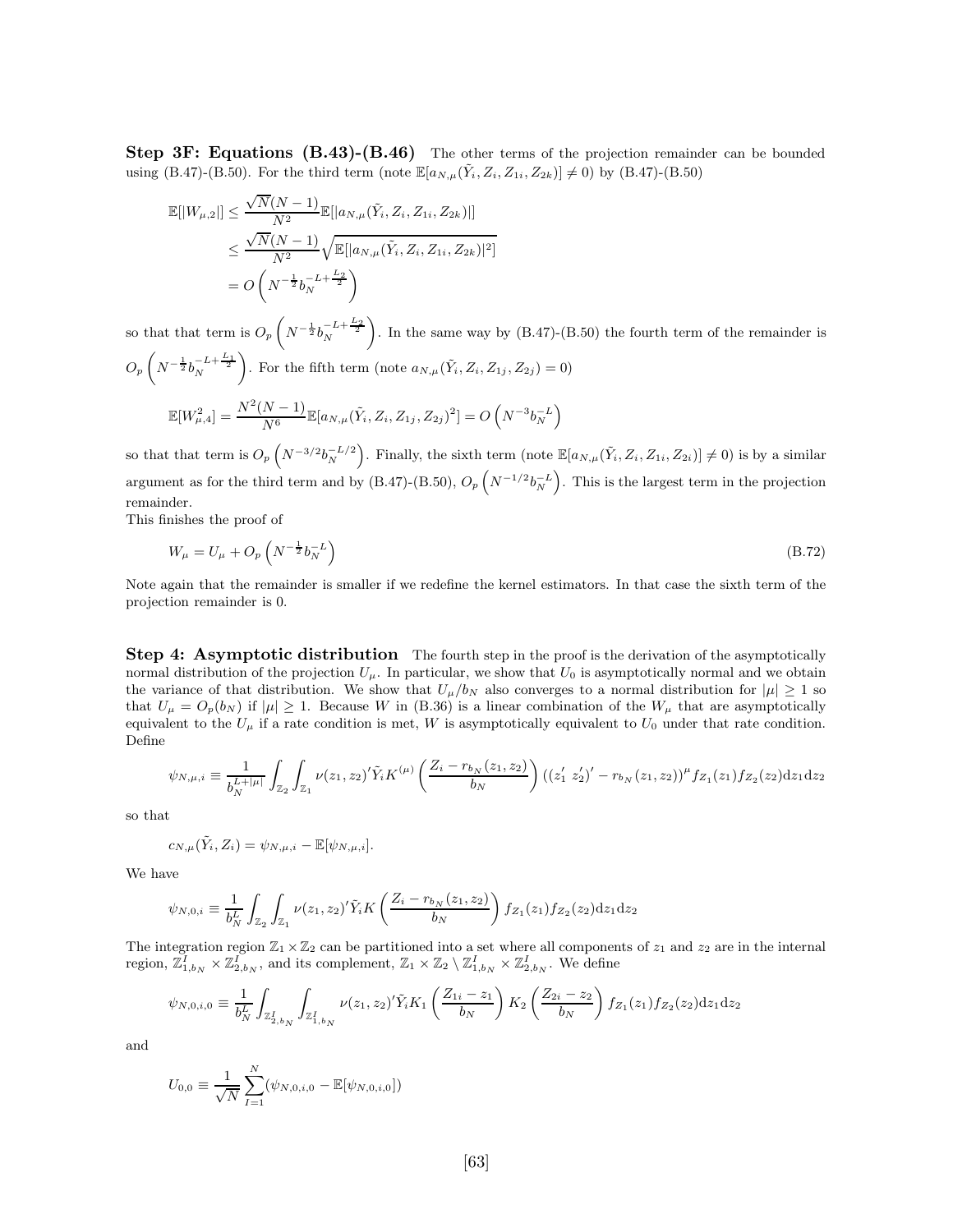We apply the Liapounov central limit theorem for triangular arrays that requires

$$
\frac{N^2 \left(\mathbb{E}\left[|\psi_{N,0,i,0}-\mathbb{E}[\psi_{N,0,i,0}]|^3\right]\right)^2}{N^3 \text{Var}(\psi_{N,0,i,0})} \to 0
$$

and a sufficient condition is that  $\mathbb{E}[|\psi_{N,0,i,0}|^m] < \infty$  for  $m = 1, 2, 3$ . By a change of variables to  $t_1 = (Z_{1i} - z_1)/b_N$ and  $t_2 = (Z_{2i} - z_2)/b_N$  with Jacobians  $b_N^{L_1}$  and  $b_N^{L_2}$ , respectively

$$
\begin{split}\n&\left|\psi_{N,0,i,0}\right|^{m} \\
&= \left| \int_{\mathcal{U}_{1}} \int_{\mathcal{U}_{2}} \prod_{l=1}^{L_{1}} 1\left(1 + \frac{Z_{1li} - z_{u1l}}{b_{N}} \leq t_{1l} \leq -1 + \frac{Z_{1li} - z_{l1l}}{b_{N}}\right) \prod_{l=1}^{L_{2}} 1\left(1 + \frac{Z_{2li} - z_{u2l}}{b_{N}} \leq t_{2l} \leq -1 + \frac{Z_{2li} - z_{l2l}}{b_{N}}\right) \\
&\times \nu \left(Z_{1i} - b_{N}t_{1}, Z_{2i} - b_{N}t_{2}\right)' \tilde{Y}_{i} K_{1}(t_{1}) K_{2}(t_{2}) f_{Z_{1}}(Z_{1i} - b_{N}t_{1}) f_{Z_{2}}(Z_{2i} - b_{N}t_{2}) dt_{1} dt_{2} \right|^{m} \\
&\leq \left(\int_{\mathcal{U}_{1}} \int_{\mathcal{U}_{2}} \prod_{l=1}^{L_{1}} 1\left(1 + \frac{Z_{1li} - z_{u1l}}{b_{N}} \leq t_{1l} \leq -1 + \frac{Z_{1li} - z_{l1l}}{b_{N}}\right) \prod_{l=1}^{L_{2}} 1\left(1 + \frac{Z_{2li} - z_{u2l}}{b_{N}} \leq t_{2l} \leq -1 + \frac{Z_{2li} - z_{l2l}}{b_{N}}\right) \\
&\times \left|\nu \left(Z_{1i} - b_{N}t_{1}, Z_{2i} - b_{N}t_{2}\right)\right| \cdot \left|\tilde{Y}_{i}\right| \cdot \left|K_{1}(t_{1})\right| \cdot \left|K_{2}(t_{2})\right| f_{Z_{1}}(Z_{1i} - b_{N}t_{1}) f_{Z_{2}}(Z_{2i} - b_{N}t_{2}) dt_{1} dt_{2}\right)^{m}\n\end{split}
$$

by the Cauchy-Schwartz inequality . Because  $\max\left\{-1, 1 + \frac{Z_{jli}-z_{ujl}}{b_N}\right.$  $\} \le t_{jl} \le \min\left\{1, -1 + \frac{Z_{jli} - z_{ljl}}{b_N}\right\}$  $\}, j = 1, 2$ if and only if  $z_{ijl} + b_N \leq Z_{jli} - b_N t_{jl} \leq z_{ujl} - b_N$ , we obtain by Assumptions 3.1, 4.1 and smoothness

$$
|\psi_{N,0,i,0}|^m \le C|\tilde{Y}_i|^m \tag{B.73}
$$

and  $\mathbb{E}[|\tilde{Y}|^3]$  is finite by Assumption 3.1. Therefore the condition of the Liapounov theorem holds. The above expressions also show that for almost all  $Z_{1i}$ ,  $Z_{2i}$ 

$$
\psi_{N,0,i,0} \to \nu(Z_{1i}, Z_{2i})' \tilde{Y}_i f_{Z_1}(Z_{1i}) f_{Z_2}(Z_{2i})
$$

and by (B.73)  $\mathbb{E}[\psi^m_{N,0,i,0}]$  converges to the corresponding expectation by dominated convergence. The conclusion is that  $U_{0,0}$  has the same asymptotic distribution as

$$
\frac{1}{\sqrt{N}}\sum_{i=1}^{N}\left\{\nu\left(Z_{1i},Z_{2i}\right)'\tilde{Y}_{i}f_{Z_{1}}(Z_{1i})f_{Z_{2}}(Z_{2i})-\mathbb{E}[\nu\left(Z_{1},Z_{2}\right)'\tilde{Y}f_{Z_{1}}(Z_{1})f_{Z_{2}}(Z_{2})]\right\}\tag{B.74}
$$

We still have to derive the stochastic order of

$$
U_{0,1} \equiv \frac{1}{\sqrt{N}} \sum_{I=1}^{N} (\psi_{N,0,i,1} - \mathbb{E}[\psi_{N,0,i,1}])
$$

with the integration region in  $\psi_{N,0,i,1}$ , i.e.  $\mathbb{Z}_1 \times \mathbb{Z}_2 \setminus \mathbb{Z}_{1,b_N}^I \times \mathbb{Z}_{2,b_N}^I$ , such that at least one component of  $z_1$  or  $z_2$  is in the boundary region. We partition  $\mathbb{Z}_1 \times \mathbb{Z}_2 \setminus \mathbb{Z}_{1,b_N}^I \times \mathbb{Z}_{2,b_N}^I$  into subsets  $\mathbb{Z}_{1,b_N,p_1}^B \times \mathbb{Z}_{1,b_N,p_2}^B, p_1 = 1, \ldots, 2^{L_1}, p_2 =$  $1, \ldots, 2^{L_2}, \min\{p_1, p_2\} \ge 1$  and in each such set  $0 \le L_{1p_1} \le L_1, 0 \le L_{2p_2} \le L_2, \min\{L_{1p_1}L_{1p_1}\} \ge 1$  components of  $z_1$  and  $z_2$  are near the boundary. We take without loss of generality  $\mathbb{Z}_{1,b_N,1}^B = \mathbb{Z}_{1,b_N}^I$  and  $\mathbb{Z}_{2,b_N,1}^B = \mathbb{Z}_{2,b_N}^I$ so that we exclude the set with  $p_1 = p_2 = 1$  because in that set all components are in the internal region. For  $j = 1, 2$  each  $\mathbb{Z}_{j,b_N,p_j}^B$  is partitioned further into sets  $\mathbb{Z}_{j,b_N,p_j,r_j}^B, r_j = 1, \ldots, 2^{L_{1p_j}}$  in which  $0 \le K_{jr_j} \le L_{jr_j}$ components of  $z_j$  are near the lower,  $L_{jr_j} - K_{1r_j}$  are near the upper boundary, and the remaining  $L_j - L_{jp_j}$ components are in the internal set. Without loss of generality we assume that the first  $K_{jr_j}$  components of  $z_j$ are near the lower boundary, the next  $L_{jp_j} - K_{jr_j}$  are near the upper boundary, and the remaining components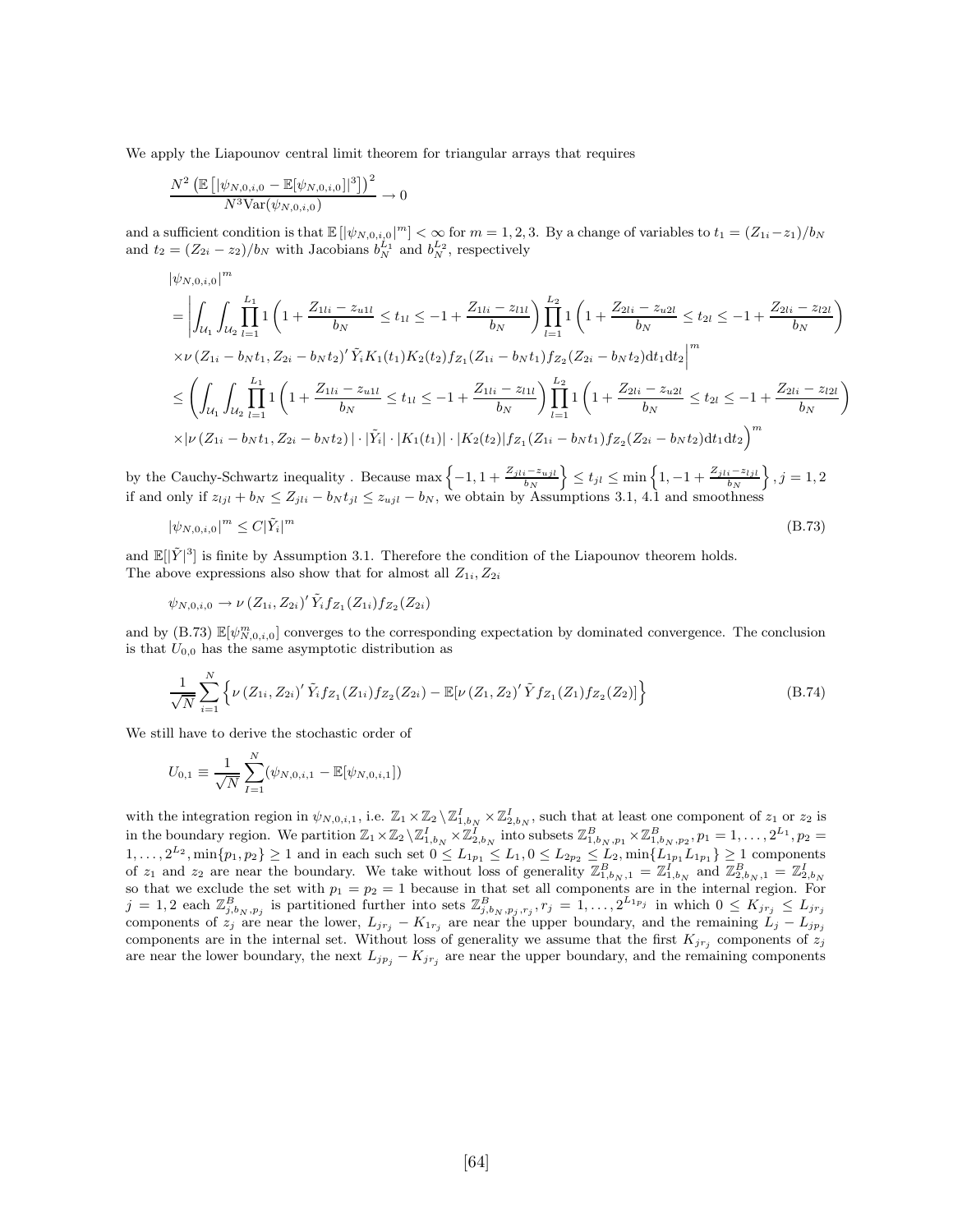are in the internal set,  $j = 1, 2$ . Therefore

$$
|\psi_{N,0,i,1}|^{m} = \left| \frac{1}{b_N^L} \int_{\mathbb{Z}_2 \times \mathbb{Z}_1 \backslash \mathbb{Z}_1^1, b_N \times \mathbb{Z}_2^1, b_N} \nu(z_1, z_2)'\tilde{Y}_i K\left(\frac{Z_i - r_{b_N}(z_1, z_2)}{b_N}\right) f_{Z_1}(z_1) f_{Z_2}(z_2) dz_1 dz_2 \right|^m \quad (B.75)
$$
  
\n
$$
\leq \left( \frac{1}{b_N^L} \int_{\mathbb{Z}_2 \times \mathbb{Z}_1 \backslash \mathbb{Z}_1^1, b_N \times \mathbb{Z}_2^1, b_N} \nu(z_1, z_2) ||\tilde{Y}_i|| \left| K\left(\frac{Z_i - r_{b_N}(z_1, z_2)}{b_N}\right) \right| f_{Z_1}(z_1) f_{Z_2}(z_2) dz_1 dz_2 \right)^m
$$
  
\n
$$
\leq \sum_{p_1} \sum_{p_2} \sum_{r_1} \sum_{r_2} \left( \frac{1}{b_N^L} \int_{z_{i21}}^{z_{i21} + b_N} \cdots \int_{z_{i2K_{2r_2}}}^{z_{i2K_{2r_2} + b_N}} \int_{z_{u2, K_{2r_2} + 1}^{z_{u2, K_{2r_2} + 1}} \cdots \int_{z_{u2, L_{2p_2} - b_N}}^{z_{u2, L_{2p_2} - b_N}} \int_{z_{i2, L_{2p_2} + 1}^{z_{i2, L_{2p_2} + 1} - b_N} \cdots \int_{z_{i2, L_{2} + b_N}}^{z_{i2, L_{2p_2} + b_N}} \cdots \int_{z_{i2, L_{2} + b_N}}^{z_{i2, L_{2} - b_N}} \nu(z_1, z_2) ||\tilde{Y}_i|
$$
  
\n
$$
\int_{z_{i,11}}^{z_{i,11} + b_N} \cdots \int_{z_{i,1K_{1r_1}}}^{z_{i,1K_{1r_1} + b_N}} \int_{z_{u,1, K_{1r_1} + 1}^{z_{u,1, K_{1r_1} + 1}} \cdots \int_{z_{u,1, L_{1p_1} - b_N}}^{z
$$

By a change of variables to  $t_{1l} = (Z_{1li} - z_{1l})/b_N$ ,  $l = L_{1p_1} + 1$ ,  $L_1$  and  $t_{2l} = (Z_{2li} - z_{2l})/b_N$ ,  $l = L_{2p_2} + 1$ ,  $L_2$  with Jacobian  $b_N^{L-L_{1p_1}-L_{2p_2}}$  we have

$$
|\psi_{N,0,i,1}|^{m} \leq \sum_{p_1} \sum_{p_2} \sum_{r_1} \sum_{r_2} \left( \frac{1}{b_N^{(L_{1p_1} + L_{2p_2})}} \int_{z_{l,21}}^{z_{l,21} + b_N} \cdots \int_{z_{l,2K_{2r_2}}}^{z_{l,2K_{2r_2} + b_N}} \int_{z_{u2,K_{2r_2+1}}^{z_{u2,K_{2r_2}}} \cdots \int_{z_{u2,L_{2p_2}} - b_N}^{z_{u2,L_{2p_2}}} \int_{-1}^{1} \cdots \int_{-1}^{1} \int_{z_{l,11} + b_N}^{z_{l,11} + b_N} \cdots \int_{z_{l,1K_{1r_1}}}^{z_{l,1K_{1r_1}} + b_N} \int_{z_{u1,K_{1r_1}+1} - b_N}^{z_{u1,K_{1r_1}+1}} \cdots \int_{z_{u1,L_{1p_1}} - b_N}^{z_{u1,L_{1p_1}}} \int_{-1}^{1} \cdots \int_{-1}^{1} \prod_{j=1}^{2} \frac{L_j}{l = L_{jp_j+1}} \mathbf{1} \left( \frac{Z_{jli} - z_{ujl}}{b_N} + 1 \leq t_{jl} \leq \frac{Z_{jli} - z_{ljl}}{b_N} - 1 \right)
$$
  
\n
$$
|\nu(z_{11}, \ldots, z_{1L_{1p_1}}, Z_{1,L_{1p_1}+1,i} - b_N t_{1L_{1p_1}+1}, \ldots, Z_{1,L_{1,i}} - b_N t_{2L_{2i}}) - b_N t_{2L_{2i}}| |\tilde{Y}_i|
$$
  
\n
$$
\prod_{l=1}^{K_{1r_1}} |\mathcal{K}_u| \left( \frac{Z_{1li} - z_{l1l}}{b_N} - 1 \right)| \prod_{l=K_{1r_1}+1}^{L_{1p_1}} |\mathcal{K}_u| \left( \frac{Z_{1li} - z_{l1l}}{b_N} + 1 \right)|
$$
  
\n
$$
\prod_{l=1}^{K_{2r_1}} |\mathcal{K}_u| \left( \frac{Z_{2li} - z_{l2l}}{b_N} - 1 \right)| \prod_{l=K_{2r_2}+1}^{L_{
$$

In this integral the function  $\nu$  takes only values in the support  $\mathbb Z$  and this function and the kernel functions are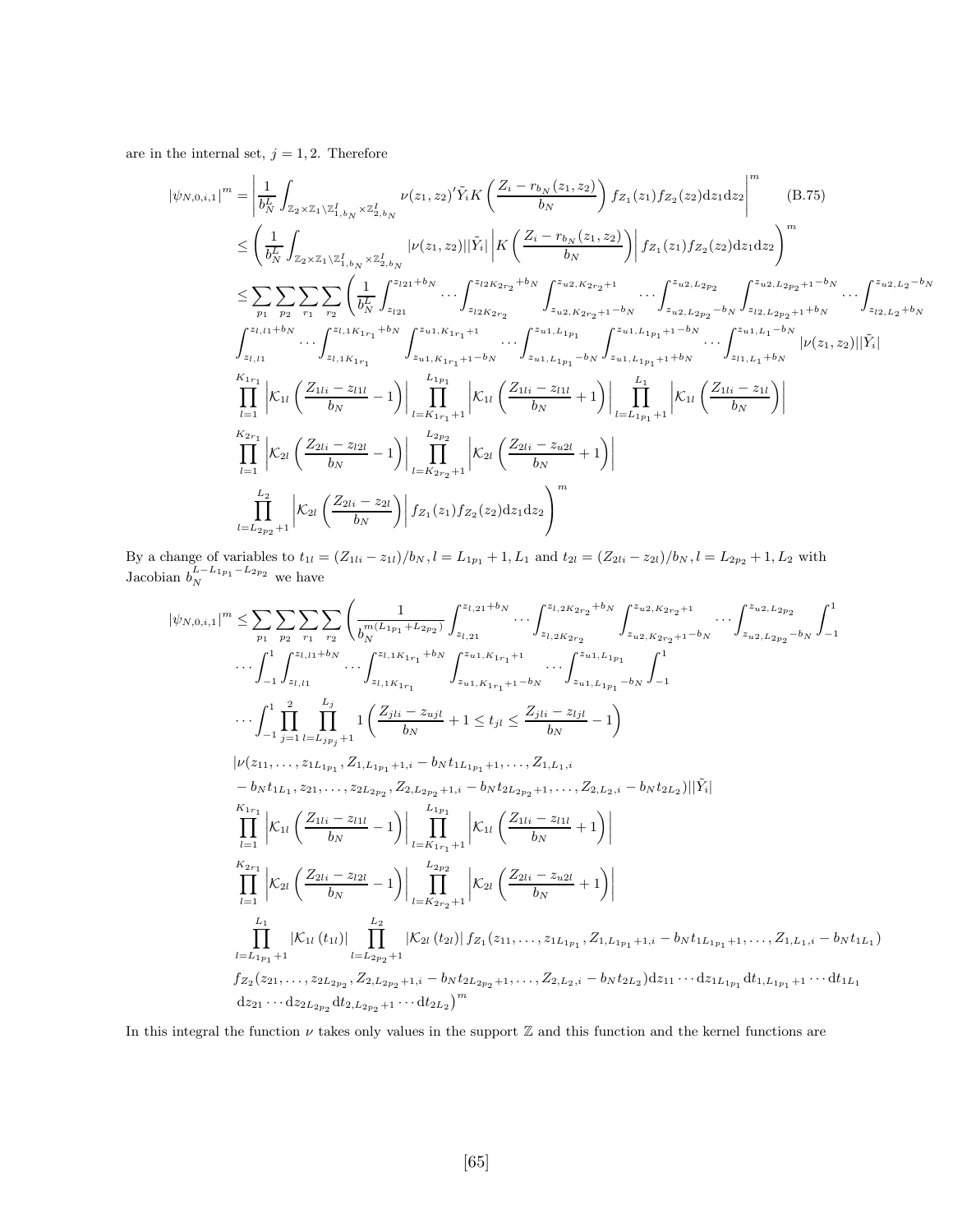bounded by smoothness and Assumption 4.1 so that

$$
\begin{split}\n&\left|\psi_{N,0,i,1}\right|^{m} \\
&\leq C|\tilde{Y}_{i}|^{m}\sum_{p_{1}}\sum_{p_{2}}\sum_{r_{1}}\sum_{r_{2}}\frac{1}{b_{N}^{m(L_{1p_{1}}+L_{2p_{2}})}}\\&\times\left(\prod_{l=1}^{K_{1r_{1}}}\left|\mathcal{K}_{1l}\left(\frac{Z_{1li}-z_{l,11}}{b_{N}}-1\right)\right|\prod_{l=K_{1r_{1}}+1}^{L_{1p_{1}}}\left|\mathcal{K}_{1l}\left(\frac{Z_{1li}-z_{l1l}}{b_{N}}+1\right)\right|\\&\prod_{l=1}^{K_{2r_{1}}}\left|\mathcal{K}_{2l}\left(\frac{Z_{2li}-z_{l2l}}{b_{N}}-1\right)\right|\prod_{l=K_{2r_{2}}+1}^{L_{2p_{2}}}\left|\mathcal{K}_{2l}\left(\frac{Z_{2li}-z_{u2l}}{b_{N}}+1\right)\right|\\&\int_{z_{l,21}}^{z_{l,21}+b_{N}}\cdots\int_{z_{l,2K_{2r_{2}}}^{z_{l,2K_{2r_{2}}}+b_{N}}\int_{z_{u2,K_{2r_{2}}+1}^{z_{u2,K_{2r_{2}}}+1}\cdots\int_{z_{u2,L_{2p_{2}}}^{z_{u2,L_{2p_{2}}}}\int_{-1}^{1}\\&\cdots\int_{-1}^{1}\int_{z_{l,11}}^{z_{l,11}+b_{N}}\cdots\int_{z_{l,1K_{1r_{1}}}+b_{N}}^{z_{l,1K_{1r_{1}}}+b_{N}}\int_{z_{u1,K_{1r_{1}}}+1-b_{N}}^{z_{u1,K_{1r_{1}}}+1}\cdots\int_{z_{u1,L_{1p_{1}}}+b_{N}}^{z_{u1,L_{1p_{1}}}}\int_{-1}^{1}\cdots\int_{-1}^{1}\\&f_{Z_{1}}(z_{11},\ldots,z_{1L_{1p_{1}}},Z_{1,L_{1p_{1}}}+1,i-b_{N}t_{1L_{1p_{1}}}+1,\ldots,Z_{1,L_{1},i}-b_{N}t_{1L_{1}})\\&\times f_{Z_{2}}(z_{21},\ldots,z_{2L_{2p_{2}}},Z_{2,L_{2p_{2}}+1,i}-b_{N}t_{2L_{2
$$

Because the density is bounded, the integral is bounded by  $Cb_N^{L_{1p_1}+L_{2p_2}}$ . Moreover because the kernel has support  $[-1, 1]^L$  and is bounded on that support we have that

$$
\prod_{l=1}^{K_{1r_1}} \left| \mathcal{K}_{1l} \left( \frac{Z_{1li} - z_{l1l}}{b_N} - 1 \right) \right| \prod_{l=K_{1r_1}+1}^{L_{1r_1}} \left| \mathcal{K}_{1l} \left( \frac{Z_{1li} - z_{l1l}}{b_N} + 1 \right) \right|
$$
\n
$$
\times \prod_{l=1}^{K_{2r_1}} \left| \mathcal{K}_{2l} \left( \frac{Z_{2li} - z_{l2l}}{b_N} - 1 \right) \right| \prod_{l=K_{2r_2}+1}^{L_{2r_2}} \left| \mathcal{K}_{2l} \left( \frac{Z_{2li} - z_{u2l}}{b_N} + 1 \right) \right|
$$
\n
$$
\leq C \prod_{l=1}^{K_{1r_1}} 1 \left( z_{l1l} \leq Z_{1li} \leq z_{l1l} + 2b_N \right) \prod_{l=K_{1r_1}+1}^{L_{1r_1}} 1 \left( z_{l1l} - 2b_N \leq Z_{1li} \leq z_{l1l} \right)
$$
\n
$$
\times \prod_{l=1}^{K_{2r_1}} 1 \left( z_{l2l} \leq Z_{2li} \leq z_{l2l} + 2b_N \right) \prod_{l=K_{2r_2}+1}^{L_{2r_2}} 1 \left( z_{u2l} - 2b_N \leq Z_{2li} \leq z_{u2l} \right)
$$

Therefore

$$
|\psi_{N,0,i,1}|^m \leq C|\tilde{Y}_i|^m \sum_{p_1} \sum_{p_2} \sum_{r_1} \sum_{r_2} \prod_{l=1}^{K_{1r_1}} 1(z_{l1l} \leq Z_{1li} \leq z_{l1l} + 2b_N) \prod_{l=K_{1r_1}+1}^{L_{1p_1}} 1(z_{l1l} - 2b_N \leq Z_{1li} \leq z_{u1l})
$$
  

$$
\times \prod_{l=1}^{K_{2r_1}} 1(z_{l2l} \leq Z_{2li} \leq z_{l2l} + 2b_N) \prod_{l=K_{2r_2}+1}^{L_{2p_2}} 1(z_{u2l} - 2b_N \leq Z_{2li} \leq z_{u2l})
$$

and because  $\mathbb{E}[|\tilde{Y}|^3 | Z = z]$  is bounded on Z and the density of Z is bounded, we have because  $L_{1p_1} + L_{2p_2} \ge 1$ for  $m = 1, 2, 3$ 

$$
\mathbb{E}\left[\left|\psi_{N,0,i,1}\right|^m\right]=O(b_N)
$$

By the Liapounov central limit theorem  $U_{01}/b_N$  converges in distribution and hence

$$
U_{01} = O_p(b_N) \tag{B.76}
$$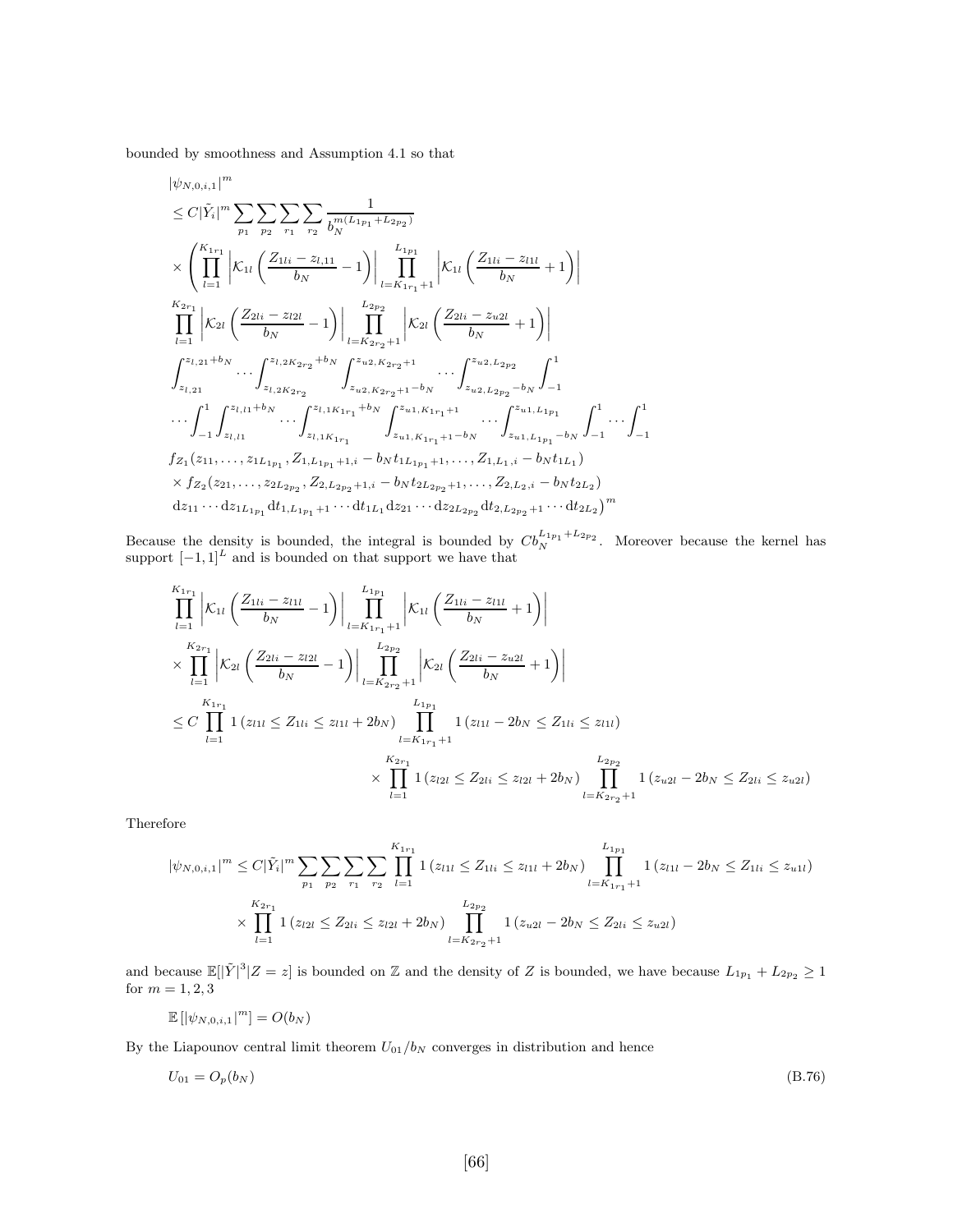**Step 5: Ignoring Higher Order Terms** The final step is to show that  $U_{\mu}$  is asymptotically negligible if  $|\mu| \geq 1$ . Note that if  $|\mu| \geq 1$ , then the integrand in  $\psi_{N,\mu,i}$  is 0 if  $z_1$  and  $z_2$  are both in the internal region. Hence we can take the integration region such that at least one component of either  $z_1$  or  $z_2$  is in the boundary region

$$
\begin{split} &|\psi_{N,\mu,i}|^m\\ &=\left|\frac{1}{b_N^{L+|\mu|}}\int_{\mathbb{Z}_2\times\mathbb{Z}_1\backslash\mathbb{Z}_{1,b_N}^I\times\mathbb{Z}_{2,b_N}^I}\nu(z_1,z_2)'\tilde{Y}_iK^{(\mu)}\left(\frac{Z_i-r_{b_N}(z_1,z_2)}{b_N}\right)(\left(z_1'\;z_2')'-r_{b_N}(z_1,z_2)\right)^\mu f_{Z_1}(z_1)f_{Z_2}(z_2)\mathrm{d} z_1\mathrm{d} z_2\right|^m\\ &\leq \left(\frac{1}{b_N^{L+|\mu|}}\int_{\mathbb{Z}_2\times\mathbb{Z}_1\backslash\mathbb{Z}_{1,b_N}^I\times\mathbb{Z}_{2,b_N}^I}\left|\nu(z_1,z_2)||\tilde{Y}_i|\left|K^{(\mu)}\left(\frac{Z_i-r_{b_N}(z_1,z_2)}{b_N}\right)\right|\right.\\ &\left. \left|\left(z_1'\;z_2'\right)'-r_{b_N}(z_1,z_2)\right|^{|\mu|}f_{Z_1}(z_1)f_{Z_2}(z_2)\mathrm{d} z_1\mathrm{d} z_2\right)^m\\ &\leq \left(\frac{1}{b_N^L}\int_{\mathbb{Z}_2\times\mathbb{Z}_1\backslash\mathbb{Z}_{1,b_N}^I\times\mathbb{Z}_{2,b_N}^I}\left|\nu(z_1,z_2)||\tilde{Y}_i|\left|K^{(\mu)}\left(\frac{Z_i-r_{b_N}(z_1,z_2)}{b_N}\right)\right|f_{Z_1}(z_1)f_{Z_2}(z_2)\mathrm{d} z_1\mathrm{d} z_2\right)^m\right.\end{split}
$$

We obtained a bound on the right hand side in (B.75). Therefore by the Liapounov central limit theorem  $\frac{U_{\mu}}{b_N}$ converges in distribution so that if  $|\mu| \geq 1$ 

$$
U_{\mu} = O_p(b_N) \tag{B.77}
$$

By (B.33) (linearization), (B.34) (bias), (B.72) (projection), (B.76) (boundary remainder), and (B.77) (NIP remainder) we have that

$$
\sqrt{N}(\hat{\theta} - \theta) = \frac{1}{N\sqrt{N}} \sum_{j=1}^{N} \sum_{k=1}^{N} (n(h_0(Z_{1j}, Z_{2k})) - \theta)
$$
\n
$$
+ \frac{1}{\sqrt{N}} \sum_{i=1}^{N} \left\{ \frac{\partial n}{\partial h}(h_0(Z_i))'\tilde{Y}_i f_{Z_1}(Z_{1i}) f_{Z_2}(Z_{2i}) - \mathbb{E}_{\tilde{Y}Z} \left[ \frac{\partial n}{\partial h}(h_0(S))'\tilde{Y}_i f_{Z_1}(Z_1) f_{Z_2}(Z_2) \right] \right\}
$$
\n
$$
+ O_p\left(\sqrt{N} |\hat{h}_{\text{nip},s} - h_0|^2 \right) + O(\sqrt{N}b_N^p) + O_p(N^{-1}b_N^{-L}) + O_p(b_N)
$$
\n(B.78)

The first term on the right hand side is a V statistic that is asymptotically equivalent to

$$
\frac{1}{\sqrt{N}}\sum_{i=1}^N \left\{ \left( \mathbb{E}[n(h_0(Z_{1i}, Z_2)) - \theta) + \mathbb{E}[n(h_0(Z_{1i}, Z_{2i})) - \theta) \right\} \right\}.
$$

 $\Box$ 

Proof of Lemma A.24: Using Lemma A.14, the assumptions imply that

$$
\sup_{w \in \mathbb{W}, x \in \mathbb{X}} |\hat{g}(w, x) - g(w, x)| = O_p\left( \left( \frac{\ln(N)}{N \cdot b_N^2} \right)^{1/2} + b_N^s \right) = o_p\left( N^{-\eta} \right),\tag{B.79}
$$

For  $1/4 < \delta < 1/4s$  we can find an  $\eta > 1/4$  such that this holds. Using the definitions preceding the statement of the Lemma, we have, by adding and subtracting terms,

$$
\widehat{\beta}^{\rm cm}(\rho,0) - \beta^{\rm cm}(\rho,0) = (\widehat{\beta}^{\rm cm}(\rho,0) - \widehat{\beta}_g^{\rm cm})
$$
\n(B.80)

$$
-(\hat{\beta}_W^{\rm cm} - \overline{g}^{\rm cm}) \tag{B.81}
$$

$$
-(\hat{\beta}_X^{\text{cm}} - \overline{g}^{\text{cm}}) \tag{B.82}
$$

$$
+\left(\hat{\beta}_g^{\text{cm}}-\overline{g}^{\text{cm}}\right)+\left(\hat{\beta}_W^{\text{cm}}-\overline{g}^{\text{cm}}\right)+\left(\hat{\beta}_X^{\text{cm}}-\overline{g}^{\text{cm}}\right)+\left(\overline{g}^{\text{cm}}-\beta^{\text{cm}}(\rho,0)\right).
$$

The result then follows if we can show that the sum of (B.80), (B.81) and (B.82) is  $o_p\left(N^{-1/2}\right)$ . Define

$$
\hat{\omega}^{\rm cm}(w,x) = \frac{\phi_c\left(\Phi_c^{-1}(\hat{F}_W(w)), \Phi_c^{-1}(\hat{F}_X(x)); \rho\right)}{\phi_c\left(\Phi_c^{-1}(\hat{F}_W(w))\right)\phi_c\left(\Phi_c^{-1}(\hat{F}_X(x))\right)},
$$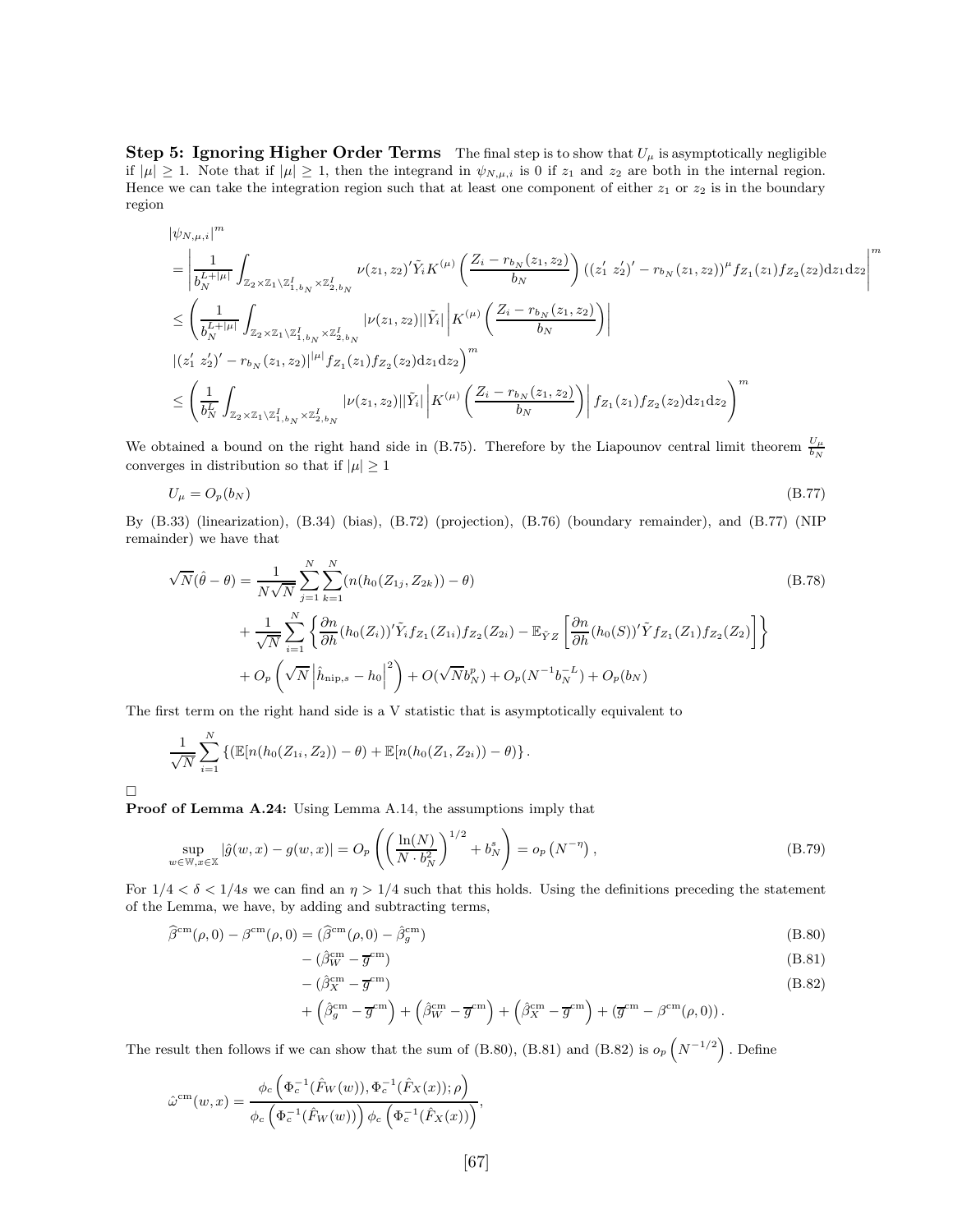$$
\hat{\omega}_W^{\text{cm}}(w,x) = \frac{\phi_c\left(\Phi_c^{-1}(\hat{F}_W(w)), \Phi_c^{-1}(F_X(x)); \rho\right)}{\phi_c\left(\Phi_c^{-1}(\hat{F}_W(w))\right)\phi_c\left(\Phi_c^{-1}(F_X(x))\right)},
$$

and

$$
\hat{\omega}_X^{\rm cm}(w,x) = \frac{\phi_c\left(\Phi_c^{-1}(F_W(w)), \Phi_c^{-1}(\hat{F}_X(x)); \rho\right)}{\phi_c\left(\Phi_c^{-1}(F_W(w))\right)\phi_c\left(\Phi_c^{-1}(\hat{F}_X(x))\right)},
$$

Then, using the definition of  $\omega^{\text{cm}}(w, x)$  given in (4.32), we can write the sum of these three components as

$$
(\hat{\beta}^{cm}(\rho,0) - \hat{\beta}_g^{cm}) - (\hat{\beta}_W^{cm} - \overline{g}^{cm}) - (\hat{\beta}_X^{cm} - \overline{g}^{cm})
$$
  
\n
$$
= \frac{1}{N^2} \sum_{i=1}^N \sum_{j=1}^N \hat{g}(W_i, X_j) [\hat{\omega}^{cm}(W_i, X_j) - \omega^{cm}(W_i, X_j)]
$$
  
\n
$$
- \frac{1}{N^2} \sum_{i=1}^N \sum_{j=1}^N g(W_i, X_j) [\hat{\omega}_W(W_i, X_j) - \omega^{cm}(W_i, X_j)]
$$
  
\n
$$
- \frac{1}{N^2} \sum_{i=1}^N \sum_{j=1}^N g(W_i, X_j) [\hat{\omega}_X(W_i, X_j) - \omega^{cm}(W_i, X_j)]
$$
  
\n
$$
= \frac{1}{N^2} \sum_{i=1}^N \sum_{j=1}^N \hat{g}(W_i, X_j) [\hat{\omega}^{cm}(W_i, X_j) - \omega^{cm}(W_i, X_j)]
$$
  
\n
$$
- \frac{1}{N^2} \sum_{i=1}^N \sum_{j=1}^N g(W_i, X_j) [\hat{\omega}^{cm}(W_i, X_j) - \omega^{cm}(W_i, X_j)] + \frac{1}{N^2} \sum_{i=1}^N \sum_{j=1}^N g(W_i, X_j) [\hat{\omega}^{cm}(W_i, X_j) - \hat{\omega}_W(W_i, X_j)]
$$
  
\n
$$
- \frac{1}{N^2} \sum_{i=1}^N \sum_{j=1}^N g(W_i, X_j) [\hat{\omega}_X(W_i, X_j) - \omega^{cm}(W_i, X_j)]
$$
  
\n
$$
= \frac{1}{N^2} \sum_{i=1}^N \sum_{j=1}^N [\hat{g}(W_i, X_j) - g(W_i, X_j)][\hat{\omega}^{cm}(W_i, X_j) - \omega^{cm}(W_i, X_j)]
$$
(B.83)  
\n
$$
+ \frac{1}{N^2} \sum_{i=1}^N \sum_{j=1}^N g(W_i, X_j) [\hat{\omega}^{cm}(W_i, X_j) - \hat{\omega}_W(W_i, X_j) - \hat{\omega}_X(W_i, X_j) + \omega^{cm}(W_i, X_j)]
$$
(B.

It remains to be shown that both (B.83) and (B.84) are  $o_p(N^{-1/2})$ . Now define

$$
k(z_1, z_2) = \frac{\phi_c(\Phi_c^{-1}(z_1), \Phi_c^{-1}(z_2); \rho)}{\phi_c(\Phi_c^{-1}(z_1)) \cdot \phi_c(\Phi_c^{-1}(z_2))}
$$
 so that  $\hat{\omega}^{\text{cm}}(w, x) = k(\hat{F}_W(w), \hat{F}_X(x))$ . (B.85)

By a second order Taylor expansion we have

$$
\hat{\omega}^{\text{cm}}(w,x) - \omega^{\text{cm}}(w,x) = \frac{\partial k}{\partial z_1} (F_W(w), F_X(x)) (\hat{F}_W(w) - F_W(w)) + \frac{\partial k}{\partial z_2} (F_W(w), F_X(x)) (\hat{F}_X(x) - F_X(x))
$$

$$
+ \frac{1}{2} \frac{\partial^2 k}{\partial z_1^2} (\overline{F}_W(w), \overline{F}_X(x)) (\hat{F}_W(w) - F_W(w))^2 + \frac{1}{2} \frac{\partial^2 k}{\partial z_2^2} (\overline{F}_W(w), \overline{F}_X(x)) (\hat{F}_X(x) - F_X(x))^2
$$

$$
+ \frac{1}{2} \frac{\partial^2 k}{\partial z_1 \partial z_2} (\overline{F}_W(w), \overline{F}_X(x)) (\hat{F}_W(w) - F_W(w)) (\hat{F}_X(x) - F_X(x))
$$

with  $\overline{F}_W(w)$  and  $\overline{F}_X(x)$  intermediate values. By Lemma A.3 it follows that for any  $0 < \delta < 1/2$ ,  $\sup_x |\hat{F}_X(x) F_X(x) = o_p(N^{-\delta}),$  and  $\sup_w |\hat{F}_W(w) - F_W(w)| = o_p(N^{-\delta}).$  In combination with the fact that  $|\partial^2 k/\partial z_1^2|$ ,  $|\partial^2 k/\partial z_2|$ , and  $|\partial^2 k/\partial z_1 \partial z_2|$  are bounded, this implies that

$$
\begin{split} \widehat{\omega}^{\rm cm}(w,x) - \omega^{\rm cm}(w,x) &= \frac{\partial k}{\partial z_1} (F_W(w), F_X(x)) (\widehat{F}_W(w) - F_W(w)) + \frac{\partial k}{\partial z_2} (F_W(w), F_X(x)) (\widehat{F}_X(x) - F_X(x)) + o_p\left(N^{-1/2}\right). \end{split} \tag{B.86}
$$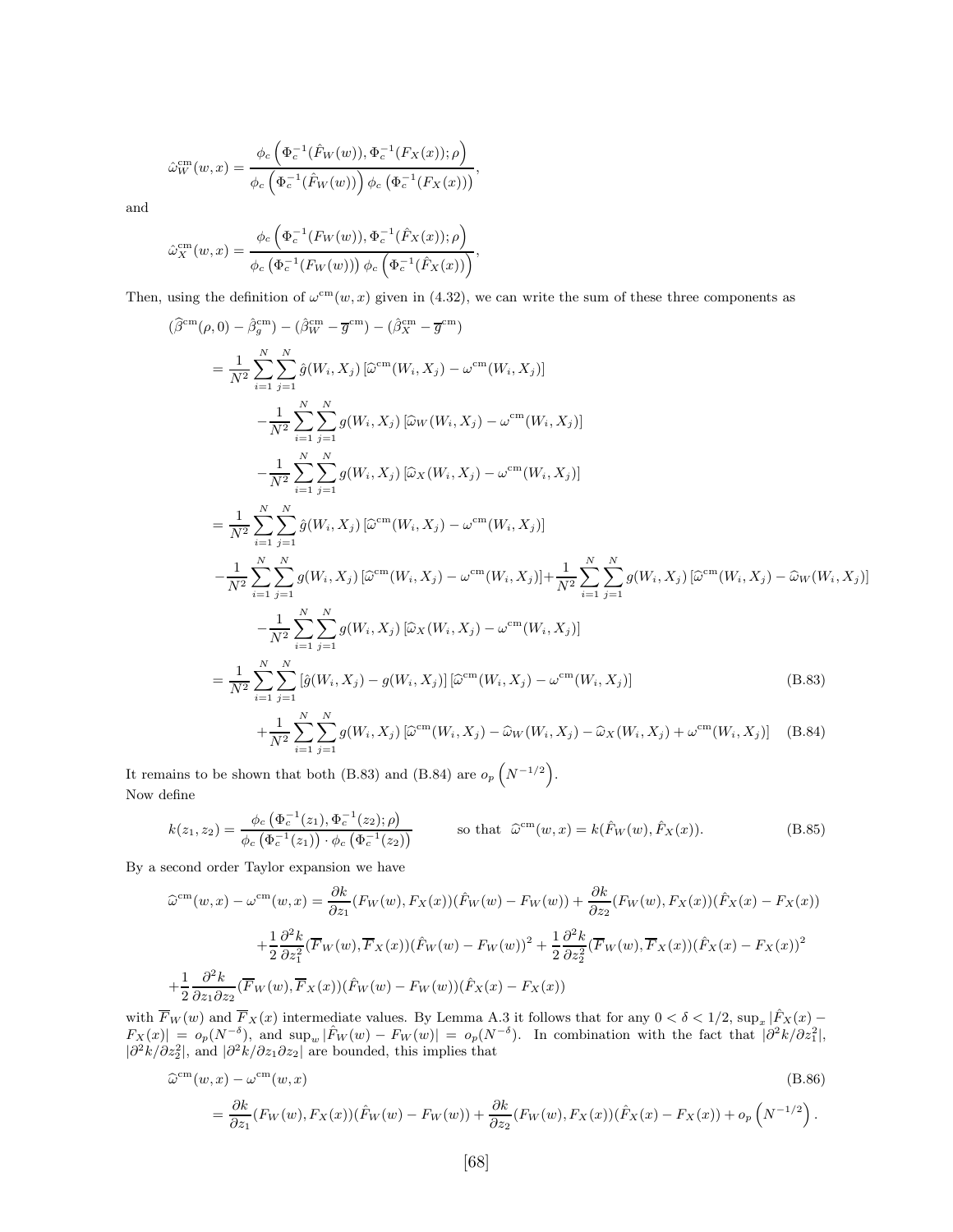The same argument implies that

$$
\widehat{\omega}_W(w,x) - \omega^{\text{cm}}(w,x) = \frac{\partial k}{\partial z_1} (F_W(w), F_X(x)) (\widehat{F}_W(w) - F_W(w)) + o_p\left(N^{-1/2}\right),
$$

and

$$
\widehat{\omega}_X(w,x) - \omega^{\text{cm}}(w,x) = \frac{\partial k}{\partial z_2} (F_W(w), F_X(x)) (\widehat{F}_X(x) - F_X(x)) + o_p\left(N^{-1/2}\right).
$$

Substituting in these results, it follows that (B.84) is  $o_p\left(N^{-1/2}\right)$ .

Equation (B.86) also implies, by Lemma A.3, that

$$
\widehat{\omega}^{\rm cm}(w,x) - \omega^{\rm cm}(w,x) = o_p\left(N^{-1/4}\right).
$$

In combination with (B.79), this implies that (B.83) is also  $o_p\left(N^{-1/2}\right)$ .  $\Box$ **Proof of Lemma A.25:** The proof of this Lemma make use of an application of Theorem A.3. Using the notation of that Theorem we have  $Z_1 = W, Z_2 = X, \tilde{Y} = (Y, 1)',$ 

$$
h(w,x) = \begin{pmatrix} g(w,x) \cdot f_{WX}(w,x) \\ f_{WX}(w,x) \end{pmatrix}
$$

and

$$
n(h(w, x)) = \frac{h_1(w, x)}{h_2(w, x)} \omega^{\text{cm}}(w, x) = g(w, x) \cdot \omega^{\text{cm}}(w, x).
$$

In terms of this notation we can write this in the form of Theorem A.3:

$$
\hat{\beta}_g^{\text{cm}} - \overline{g}^{\text{cm}} = \frac{1}{N^2} \sum_{i=1}^N \sum_{j=1}^N n\left(\hat{h}(W_i, X_j)\right) - \frac{1}{N^2} \sum_{i=1}^N \sum_{j=1}^N n\left(h(W_i, X_j)\right).
$$

We also have

$$
\frac{\partial n}{\partial h}(h(w,x)) = \begin{pmatrix} \frac{1}{h_2(w,x)} \\ -\frac{h_1(w,x)}{h_2(w,x)^2} \end{pmatrix} \omega^{\text{cm}}(w,x) = \begin{pmatrix} \frac{1}{f_{WX}(w,x)} \\ -\frac{g(w,x)}{f_{WX}(w,x)} \end{pmatrix} \omega^{\text{cm}}(w,x),
$$

and hence

$$
\frac{\partial n}{\partial h}(h(w,x))'\tilde{y}f_W(w)f_X(x)) = \frac{f_W(w)f_X(x)}{f_{WX}(w,x)} \cdot (y - g(w,x)) \cdot \omega^{\text{cm}}(w,x),
$$

which is mean zero. Therefore, by the result of Theorem A.3, we have

$$
\hat{\beta}_{g}^{\text{cm}} - \beta^{\text{cm}}(\rho, 0) = \frac{1}{N} \sum_{i=1}^{N} \frac{\partial n}{\partial h} (h(W_{i}, X_{i}))' \tilde{Y}_{i} f_{W}(W_{i}) f_{X}(X_{i}) - \mathbb{E} \left[ \frac{\partial n}{\partial h} (h(W_{i}, X))' \tilde{y} Y f_{W}(W) f_{X}(X)) \right] + o_{p} \left( N^{-1/2} \right)
$$
\n
$$
= \frac{1}{N} \sum_{i=1}^{N} \frac{f_{W}(W_{i}) f_{X}(X_{i})}{f_{WX}(W_{i}, X_{i})} \cdot (Y_{i} - g(W_{i}, X_{i})) \cdot \omega^{\text{cm}}(W_{i}, X_{i}) - \mathbb{E} \left[ \frac{f_{W}(W) f_{X}(X)}{f_{WX}(W, X)} \cdot (Y - g(W_{i}, X)) \cdot \omega^{\text{cm}}(W_{i}, X) \right] + o_{p} \left( N^{-1/2} \right)
$$
\n
$$
= \frac{1}{N} \sum_{i=1}^{N} \frac{f_{W}(W_{i}) f_{X}(X_{i})}{f_{WX}(W_{i}, X_{i})} \cdot (Y_{i} - g(W_{i}, X_{i})) \cdot \omega^{\text{cm}}(W_{i}, X_{i}) + o_{p} \left( N^{-1/2} \right)
$$
\n
$$
= \frac{1}{N} \sum_{i=1}^{N} \psi_{g}^{\text{cm}}(Y_{i}, W_{i}, X_{i}) + o_{p} \left( N^{-1/2} \right) + o_{p} \left( N^{-1/2} \right).
$$

 $\Box$ 

**Proof of Lemma A.26:** Using the definition of  $k(z_1, z_2)$  in (B.85) and the Taylor expansion in the proof of Lemma A.24 we have

$$
\hat{\beta}_W^{\text{cm}} - \overline{g}^{\text{cm}} = \frac{1}{N^2} \sum_{i=1}^N \sum_{j=1}^N g(W_i, X_j) \frac{\partial k}{\partial z_1} (F_W(W_i), F_X(X_j)) (\hat{F}_W(W_i) - F_W(W_i))
$$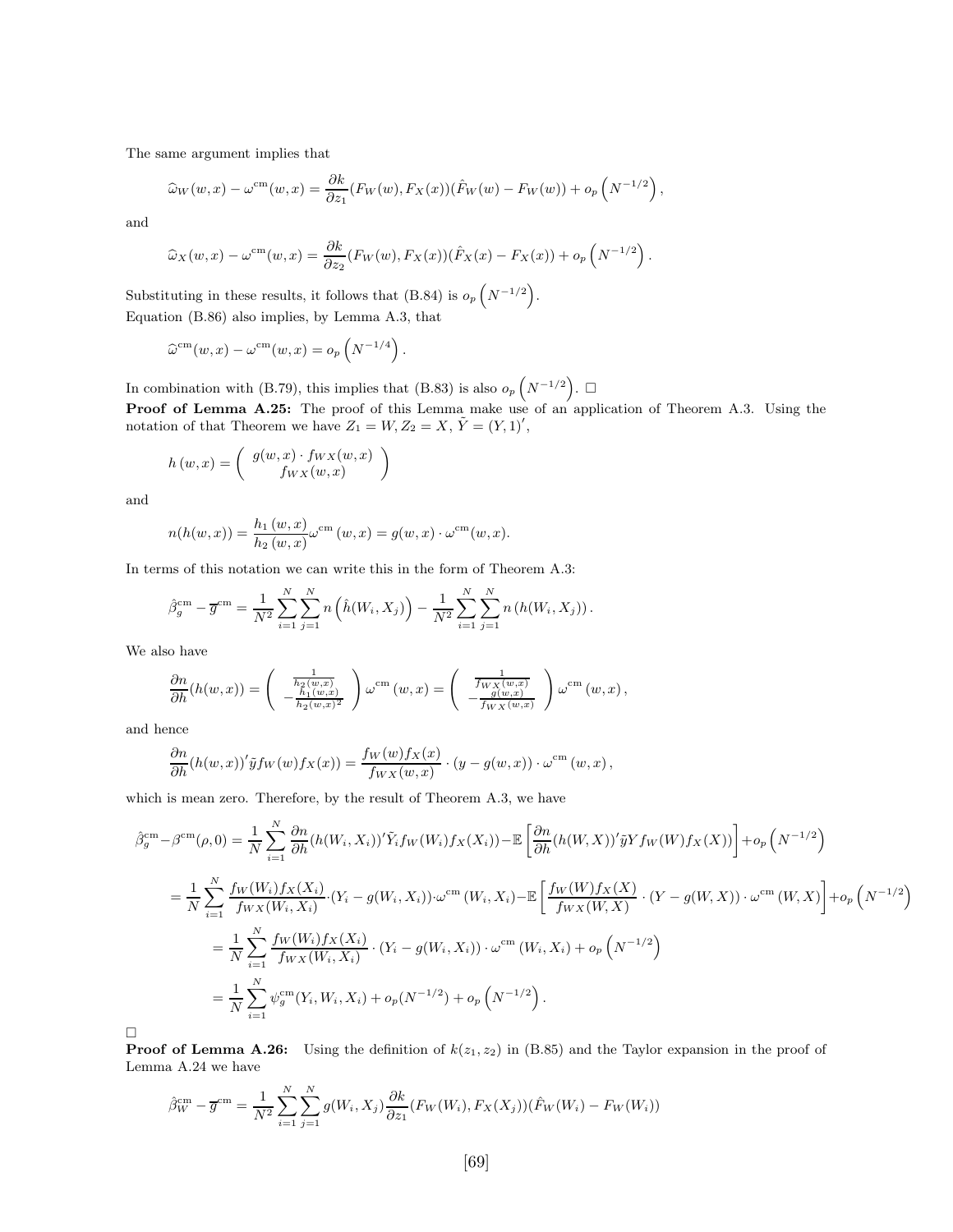$$
+\frac{1}{2}\frac{1}{N^2}\sum_{i=1}^N\sum_{j=1}^N g(W_i,X_j)\frac{\partial^2 k}{\partial z_1^2}(\overline{F}_W(W_i),\overline{F}_X(X_j))(\hat{F}_W(W_i)-F_W(W_i))^2
$$

.

,

By Lemma A.3  $\sup_w |\hat{F}_W(w) - F_W(w)| = o_p(N^{-\delta})$  for all  $\delta < 1/2$ , and using the fact that the second derivatives of  $k(z_1, z_2)$  are bounded, this implies

$$
\hat{\beta}_W^{\text{cm}} - \overline{g}^{\text{cm}} = \frac{1}{N^2} \sum_{i=1}^N \sum_{j=1}^N g(W_i, X_j) \frac{\partial k}{\partial z_1} (F_W(W_i), F_X(X_i)) (\hat{F}_W(W_i) - F_W(W_i)) + o_p \left( N^{-1/2} \right).
$$

Inspection of the definition of  $e_W(w, x)$  shows that  $e_W(w, x) = \frac{\partial k}{\partial s_1}(F_W(w), F_X(x))$  and therefore

$$
\hat{\beta}_W^{\text{cm}} - \overline{g}^{\text{cm}} = \frac{1}{N^2} \sum_{i=1}^N \sum_{j=1}^N g(W_i, X_j) e_W(W_i, X_j) (\hat{F}_W(W_i) - F_W(W_i)) + o_p \left( N^{-1/2} \right)
$$
  
= 
$$
\frac{1}{N^3} \sum_{i=1}^N \sum_{j=1}^N \sum_{k=1}^N g(W_i, X_j) e_W(W_i, X_j) (1 (W_k \le W_i) - F_W(W_i)) + o_p \left( N^{-1/2} \right).
$$

This is, up to the  $o_p(N^{-1/2})$  term, a third order V-statistic,

$$
\hat{\beta}_W^{\text{cm}} - \overline{g}^{\text{cm}} = V + o_p \left( N^{-1/2} \right)
$$

where

$$
V = \frac{1}{N^3} \sum_{i=1}^{N} \sum_{j=1}^{N} \sum_{k=1}^{N} \psi(W_i, X_i, W_j, X_j, W_k, X_k),
$$

with

$$
\psi(w_1, x_1, w_2, x_2, w_3, x_3) = g(w_1, x_2) e_W(w_1, x_2) (1 (w_3 \le w_1) - F_W(w_1).
$$

Define

$$
\psi_1(w,x) = \mathbb{E}\left[\psi(w,x,W_2,X_2,W_3,X_3)\right], \qquad \psi_2(w,x) = \mathbb{E}\left[\psi(W_1,X_1,w,x,W_3,X_3)\right],
$$

$$
\psi_3(w, x) = \mathbb{E} [\psi(W_1, X_1, W_2, X_2, w, x)],
$$
 and  $\theta = \mathbb{E} [\psi(W_1, X_1, W_2, X_2, W_3, X_3)].$ 

Using V-statistic theory, this V-statistic can be approximated as

$$
V = \frac{1}{N} \sum_{i=1}^{N} \left\{ (\psi_1(W_i, X_i) - \theta) + (\psi_2(W_i, X_i) - \theta) + (\psi_3(W_i, X_i) - \theta) \right\} + o_p\left(N^{-1/2}\right).
$$

Note that  $\mathbb{E}[\psi(w_1, x_1, w_2, x_2, W, X)] = 0$ . Hence  $\theta = 0$ ,  $\psi_1(w, x) = 0$ , and  $\psi_2(w, x) = 0$ . Thus,

$$
V = \frac{1}{N} \sum_{i=1}^{N} \psi_3(W_i, X_i) + o_p(N^{-1/2}).
$$
  
=  $\frac{1}{N} \sum_{k=1}^{N} \int \int g(s, t) e_W(s, t) (1 (W_i \le s) - F_W(s)) f_W(s) f_X(t) ds dt + o_p(N^{-1/2})$   
=  $\frac{1}{N} \sum_{i=1}^{N} \psi_W^{\text{cm}}(Y_i, W_i, X_i) + o_p(N^{-1/2}),$ 

as required.  $\Box$ 

**Proof of Lemma A.27:** The proof is entirely analogous to that of Lemma A.26 and therefore omitted.  $\Box$ Proof of Lemma A.28: Define

$$
\psi(w, x) = g(w, x) \cdot \omega^{\text{cm}}(w, x),
$$
  

$$
\psi_1(w) = \mathbb{E}[\psi(w, X)] = \mathbb{E}[g(w, X) \cdot \omega^{\text{cm}}(w, X)],
$$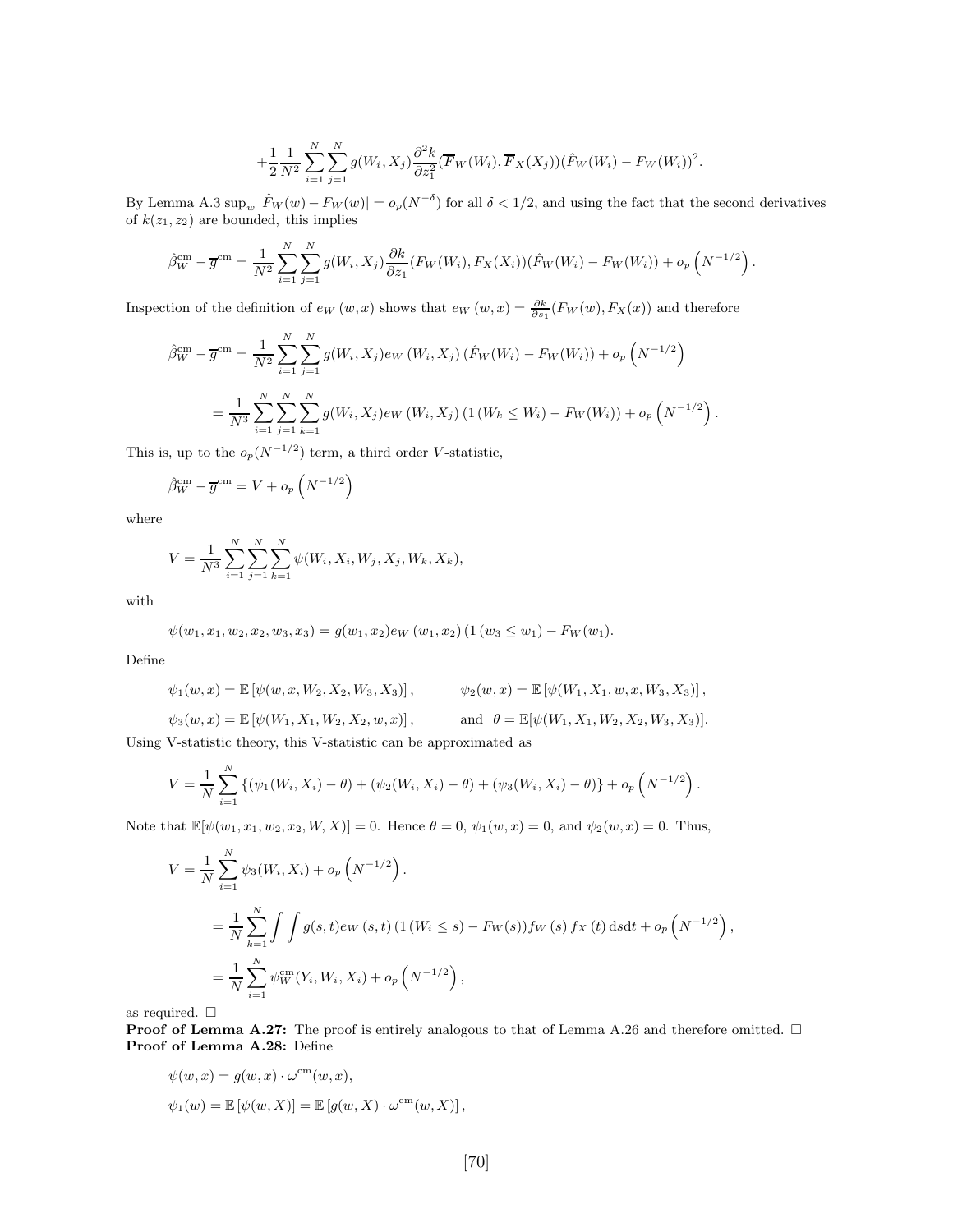$$
\psi_2(x) = \mathbb{E} [\psi(W, x)] = \mathbb{E} [g(W, x) \cdot \omega^{\text{cm}}(W, x)].
$$

Then, by the V-Statistic Projection Theorem, given as Theorem A.4 in Appendix A, it follows that

$$
\overline{g}^{\text{cm}} - \beta^{\text{cm}}(\rho, 0) = \frac{1}{N} \sum_{i=1}^{N} \left\{ (\psi_1(W_i) - \beta^{\text{cm}}(\rho, 0)) + (\psi_2(X_i) - \beta^{\text{cm}}(\rho, 0)) \right\} + o_p\left(N^{-1/2}\right)
$$
  
= 
$$
\frac{1}{N} \sum_{i=1}^{N} \psi_0^{\text{cm}}(Y_i, W_i, X_i) + o_p\left(N^{-1/2}\right).
$$

 $\Box$ 

and

**Proof of Theorem A.4:** Define  $\phi(z_1, z_2) = (\psi(z_1, z_2) + \psi(z_2, z_1))/2$ . Then  $V = \sum_{i=1}^{N} \sum_{j=1}^{N} \phi(Z_i, Z_j)/N^2$  is a V-statistic with a symmetric kernel. In the notation of Lehman (1998),

$$
\sigma_1^2 = \mathrm{Cov}\left(\phi(Z_i, Z_j), \phi(Z_i, Z_k)\right),\,
$$

for  $i, j, k$  distinct, which simplifies to  $\sigma_1^2 = \sigma^2/4$ . Therefore, by Theorems 6.1.2 (with  $a = 2$ ) and 6.2.1 in Lehman (1998), the result follows.  $\square$ .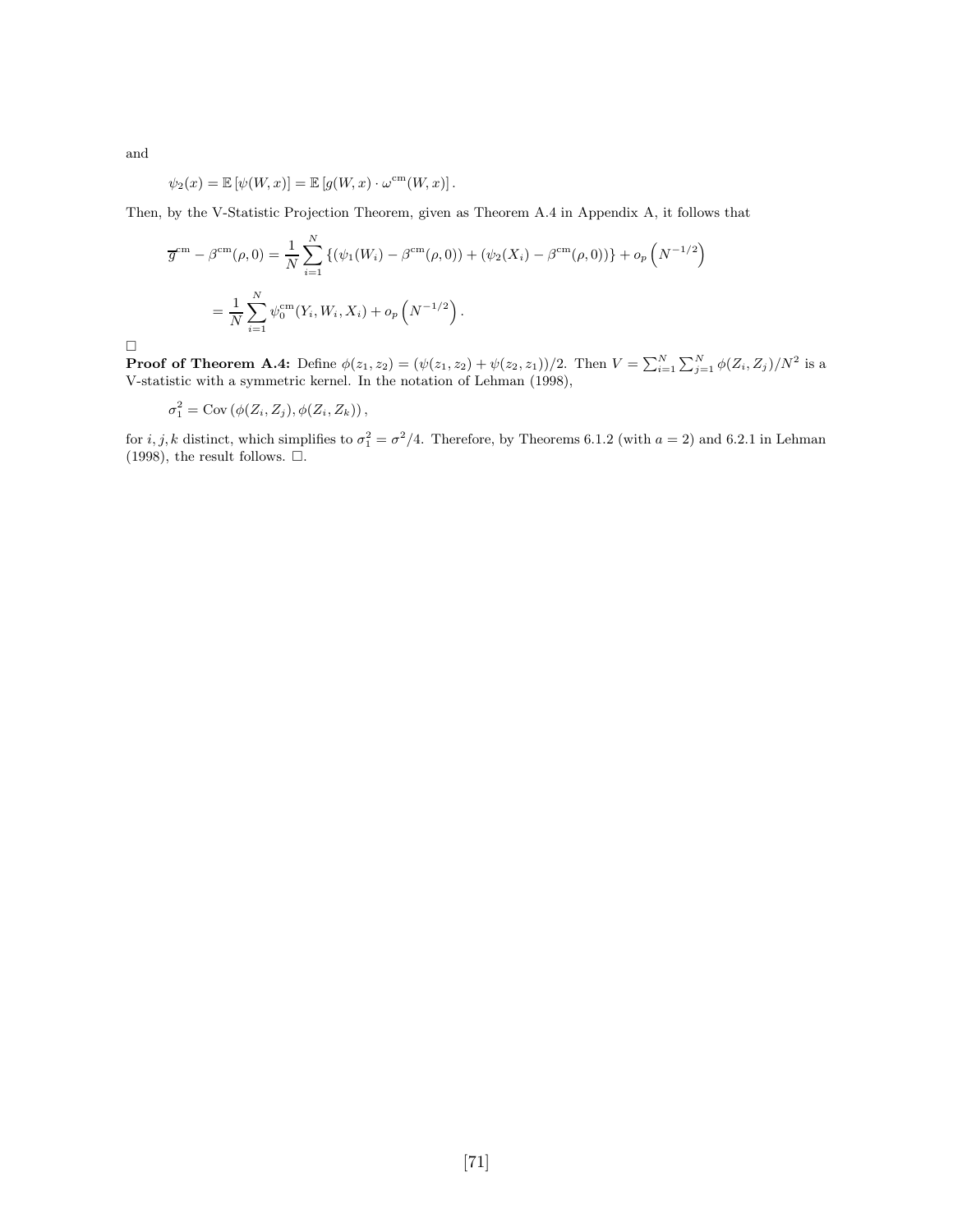## Appendix C: Proofs of Theorems in Text

Proof of Theorem 3.1 Define

$$
V_{\lambda,i} = \lambda \cdot X_i \cdot d(W_i) + W_i,
$$

$$
h(\lambda, a) = pr(V_{\lambda} \le a) = F_{V_{\lambda}}(a)
$$
, and  $k(w, x, \lambda) = h(\lambda, \lambda \cdot x \cdot d(w, x) + w)$ .

First we focus on

$$
\beta^{\rm lr,v}(\lambda) = \mathbb{E}\left[g(F_W^{-1}(F_{V_{\lambda}}(V_{\lambda,i})),X)\right] = \mathbb{E}\left[g(F_W^{-1}(k(W_i,X_i,\lambda)),X_i)\right].
$$

We then prove four results. First, we show that for small  $\lambda$ ,  $\beta^{\text{lr}, \text{v}}(\lambda)$  and  $\beta^{\text{lr}}(\lambda)$  are close, or

$$
\beta^{\mathrm{lr}, \mathrm{v}}(\lambda) = \beta^{\mathrm{lr}}(\lambda) + o(\lambda). \tag{C.1}
$$

Second, we show that

$$
\beta^{\text{lr},\text{v}}(\lambda) = \mathbb{E}[g(W, X)]
$$
  
+
$$
\mathbb{E}\left[\frac{\partial g}{\partial w}(W_i, X_i) \frac{1}{f_W(W_i)}(k(W_i, X_i, \lambda) - k(W_i, X_i, 0))\right] + o(\lambda).
$$
 (C.2)

Next we show that  $\beta^{\text{Ir},\text{v}}(\lambda)$  has the two representations in Theorem 3.1. In particular, the third part of the proof shows that  $\beta^{\text{lc}, \text{v}} = \frac{\partial \beta^{\text{lr}, \text{v}}}{\partial \lambda}(0)$  satisfies

$$
\beta^{\text{lc}, \text{v}} = \mathbb{E}\left[\frac{\partial g}{\partial w}(W_i, X_i) \cdot (X_i \cdot d(W_i, X_i) - \mathbb{E}\left[X_i \cdot d(W_i, X_i) | W_i]\right)\right].
$$
\n(C.3)

Fourth, we show that  $\beta^{\text{lc},\text{v}}$  satisfies

$$
\beta^{\text{lc}, \text{v}} = \mathbb{E}\left[\delta(W_i, X_i) \cdot \frac{\partial^2 g}{\partial w \partial x}(W_i, X_i)\right].
$$
\n(C.4)

We start with the proof of (C.1). Define

$$
u(w, x, \lambda) = \lambda \cdot x \cdot d(w, x)^{1 - |\lambda|} + \sqrt{1 - \lambda^2} \cdot w, \quad \text{and} \quad u(w, x, \lambda) = \lambda \cdot x \cdot d(w, x) + w.
$$

Then

$$
\sup_{w \in \mathbb{W}, x \in \mathbb{X}} |u(w, x, \lambda) - v(w, x, \lambda)| = O\left(\lambda^2\right).
$$

Define also

$$
h_U(\lambda, a) = pr(U_\lambda \le a),
$$
 and  $k_U(w, x, \lambda) = h_U(\lambda, u(w, x, \lambda)).$ 

Then

$$
\sup_{a} |h_{U}(\lambda, a) - h(\lambda, a)| = O\left(\lambda^{2}\right),
$$

and

$$
\sup_{w \in \mathbb{W}, x \in \mathbb{X}} |k_U(w, x, \lambda) - k(w, x, \lambda)| = O\left(\lambda^2\right).
$$

Combined with the smoothness assumptions, this implies that

$$
\beta^{\text{lr},\text{v}}(\lambda) - \beta^{\text{lr}}(\lambda) = \mathbb{E}\left[g(F_W^{-1}(k(W_i,X_i,\lambda)),X_i)\right] - \mathbb{E}\left[g(F_W^{-1}(k_U(W_i,X_i,\lambda)),X_i)\right] = O(\lambda^2).
$$

This finishes the proof of (C.1).

Next, we prove  $(C.2)$ . Let  $c_1$  and  $c_2$  satisfy

$$
\sup_{x,w,\gamma,\lambda} |k(w,x,\lambda+\gamma) - k(w,x,\lambda)| \leq c_1 \cdot \gamma,
$$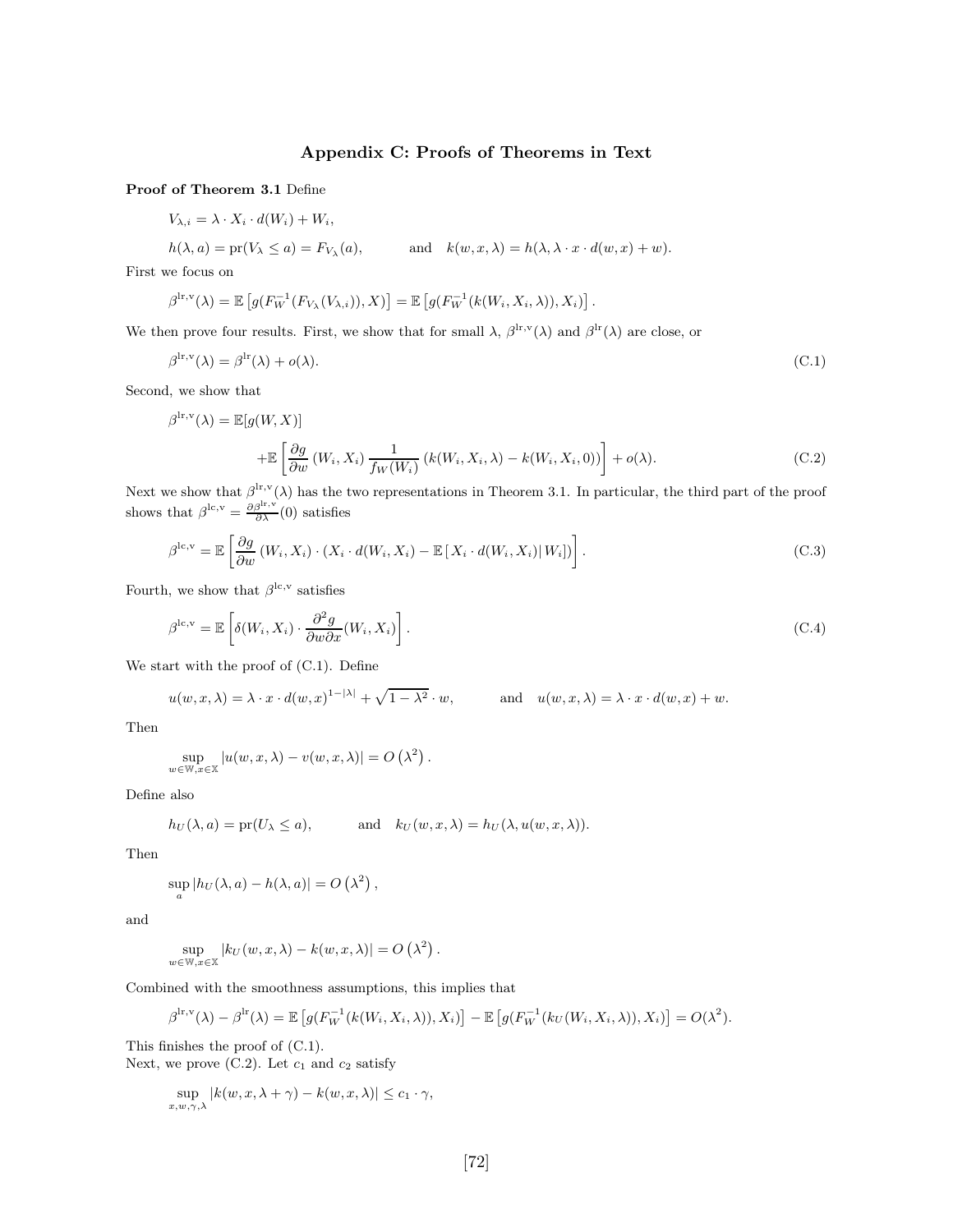and

$$
\sup_{w \in \mathbb{W}, x \in \mathbb{X}} \left| \frac{\partial^2}{\partial w^2} g(w, x) \right| \leq c_2,
$$

respectively. Then, applying Lemma A.1 with  $f(a) = g(F_W^{-1}(a), x)$  and  $h(\lambda) = k(w, x, \lambda)$ , we obtain

$$
\left| g(F_W^{-1}(k(w, x, \lambda), x) - \left( g(F_W^{-1}(k(w, x, 0), x) + \frac{\frac{\partial}{\partial w} g(F_W^{-1}(k(w, x, 0), x)}{f_W(F_W^{-1}(k(w, x, 0)))} (k(w, x, \lambda) - k(w, x, 0)) \right) \right|
$$
  

$$
\le c_2 c_1^2 \lambda^2 = o(\lambda).
$$

Since the bound does not depend on  $x$  and  $w$ , we can average over  $W$  and  $X$  and it follows that

$$
\left| \mathbb{E}\left[ g(F_W^{-1}(k(W, X, \lambda), X)\right] - \mathbb{E}\left[ g(W, X)\right] - \mathbb{E}\left[ \frac{\frac{\partial}{\partial w} g(W, X)}{f_W(W)} \left( k(W, X, \lambda) - W \right) \right] \right|,
$$

where we also use the fact that  $k(w, x, 0) = F_W(w)$ . This finishes the proof of (C.2). Now we prove (C.3). By definition,

$$
h(\lambda, a) = \Pr(V_{\lambda, i} < a) = \Pr(V_{\lambda, i} < a, W_i < w_m) + \Pr(V_{\lambda, i} < a, W_i \ge w_m)
$$
\n
$$
= \Pr(\lambda \cdot X_i \cdot d(W_i, X_i) + W_i \le a, W_i < w_m)
$$
\n
$$
+ \Pr(\lambda \cdot X_i \cdot d(W_i, X_i) + W_i \le a, W_i \ge w_m).
$$
\n
$$
= \Pr(\lambda \cdot X_i \cdot (W_i - w_l) + W_i \le a, W_i < w_m)
$$
\n
$$
+ \Pr(\lambda \cdot X_i \cdot (w_u - W_i) + W_i \le a, W_i \ge w_m)
$$
\n
$$
= \Pr\left(W_i \le \min\left(w_m, \frac{a + \lambda \cdot X_i \cdot w_l}{1 + \lambda \cdot X_i}\right)\right)
$$
\n
$$
+ \Pr\left(w_m \le W_i \le \frac{a - \lambda \cdot X_i \cdot w_u}{1 - \lambda \cdot X_i}\right).
$$

For  $\lambda$  sufficiently close to zero, we can write this as

$$
h(\lambda, a) = 1_{a>w_m} \cdot \Pr(W_i \le w_m) + 1_{a \le w_m} \cdot \Pr\left(W_i \le \frac{a + \lambda \cdot X_i \cdot w_l}{1 + \lambda \cdot X_i}\right)
$$
  
+ 
$$
1_{a>w_m} \cdot \Pr\left(w_m < W_i \le \frac{a - \lambda \cdot X_i \cdot w_u}{1 - \lambda \cdot X_i}\right)
$$
  
= 
$$
1_{a \le w_m} \cdot \Pr\left(W_i \le \frac{a + \lambda \cdot X_i \cdot w_l}{1 + \lambda \cdot X_i}\right)
$$
  
+ 
$$
1_{a>w_m} \cdot \Pr\left(W_i \le \frac{a - \lambda \cdot X_i \cdot w_u}{1 - \lambda \cdot X_i}\right)
$$
  
= 
$$
1_{a \le w_m} \cdot \mathbb{E}\left[\Pr\left(W_i \le \frac{a + \lambda \cdot X_i \cdot w_l}{1 + \lambda \cdot X_i} \mid X_i\right)\right]
$$
  
+ 
$$
1_{a>w_m} \cdot \mathbb{E}\left[\Pr\left(W_i \le \frac{a - \lambda \cdot X_i \cdot w_u}{1 - \lambda \cdot X_i} \mid X_i\right)\right]
$$
  
= 
$$
1_{a \le w_m} \cdot \int F_{W|X} \left(\frac{a + \lambda \cdot z \cdot w_l}{1 + \lambda \cdot z} \mid z\right) f_X(z) dz
$$
  
+ 
$$
1_{a>w_m} \cdot \int F_{W|X} \left(\frac{a - \lambda \cdot z \cdot w_u}{1 - \lambda \cdot z} \mid z\right) f_X(z) dz
$$

Substituting  $a = \lambda \cdot x \cdot d(w, x) + w$ , we get

$$
k(w, x, \lambda) = 1_{\lambda \cdot x \cdot d(w, x) + w \le w_m} \cdot \int F_{W|X} \left( \frac{\lambda \cdot x \cdot d(w, x) + w + \lambda \cdot z \cdot w_l}{1 + \lambda \cdot z} \Big| z \right) f_X(z) dz
$$

$$
+ 1_{\lambda \cdot x \cdot d(w, x) + w > w_m} \cdot \int F_{W|X} \left( \frac{\lambda \cdot x \cdot d(w, x) + w - \lambda \cdot z \cdot w_u}{1 - \lambda \cdot z} \Big| z \right) f_X(z) dz
$$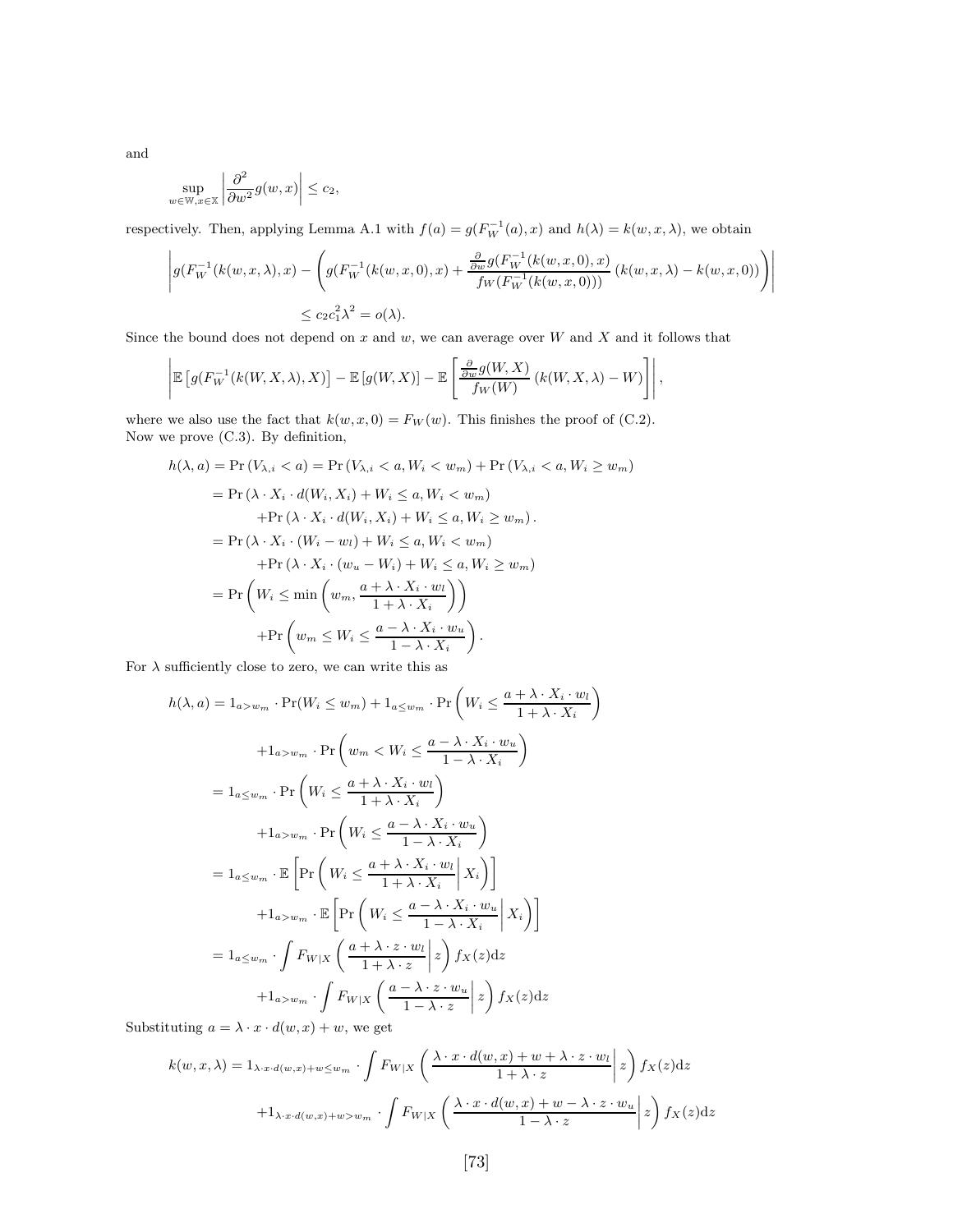$$
= 1_{\lambda \cdot x \cdot (w-w_1) + w \leq w_m} 1_{w \leq w_m} \cdot \int F_{W|X} \left( \frac{\lambda \cdot x \cdot (w - w_m) + w + \lambda \cdot z \cdot w_l}{1 + \lambda \cdot z} \Big| z \right) f_X(z) dz
$$
  
+1 $\lambda \cdot x \cdot (w_u - w) + w \leq w_m} 1_{w > w_m} \cdot \int F_{W|X} \left( \frac{\lambda \cdot x \cdot (w_u - w) + w + \lambda \cdot z \cdot w_l}{1 + \lambda \cdot z} \Big| z \right) f_X(z) dz$   
+1 $\lambda \cdot x \cdot (w - w_l) + w > w_m \cdot 1_{w \leq w_m} \int F_{W|X} \left( \frac{\lambda \cdot x \cdot (w - w_m) + w - \lambda \cdot z \cdot w_u}{1 - \lambda \cdot z} \Big| z \right) f_X(z) dz$   
+1 $\lambda \cdot x \cdot (w_u - w) + w > w_m \cdot 1_{w > w_m} \int F_{W|X} \left( \frac{\lambda \cdot x \cdot (w - w) + w - \lambda \cdot z \cdot w_u}{1 - \lambda \cdot z} \Big| z \right) f_X(z) dz$   
= 1 $w \leq w_m (1 + \lambda x w_l / w_m) / (1 + \lambda x) \cdot \int F_{W|X} \left( \frac{\lambda \cdot x \cdot (w - w_m) + w + \lambda \cdot z \cdot w_l}{1 + \lambda \cdot z} \Big| z \right) f_X(z) dz$   
+0 $\cdot \int F_{W|X} \left( \frac{\lambda \cdot x \cdot (w_u - w) + w + \lambda \cdot z \cdot w_l}{1 + \lambda \cdot z} \Big| z \right) f_X(z) dz$   
+1 $w_m (1 + \lambda x w_l / w_m) / (1 + \lambda x) \leq w \leq w_m \cdot \int F_{W|X} \left( \frac{\lambda \cdot x \cdot (w - w_m) + w - \lambda \cdot z \cdot w_u}{1 - \lambda \cdot z} \Big| z \right) f_X(z) dz$   
+1 $w \geq w_m \cdot \int F_{W|X} \left( \frac{\lambda \cdot x \cdot (w_u - w) + w - \lambda \cdot z \cdot w_u}{1 - \lambda \cdot z} \Big| z \right) f_X(z) dz$ 

The last equality uses the following four facts: (i),  $\lambda \cdot x \cdot (w - w_l) + w \leq w_m$  implies  $w \leq w_m(1 + \lambda xw_l/w_m)/(1 +$  $\lambda x) \leq w_m$ , (ii)  $\lambda \cdot x \cdot (w_u - w) + w \leq w_m$  implies  $w \leq w_m(1 - \lambda xw_u/w_m)/(1 - \lambda x) < w_m$ , (iii),  $\lambda \cdot x \cdot (w - w_l) + w > w_m$ implies  $w \geq w_m(1+\lambda xw_l/w_m)/(1+\lambda x)$ , and  $(iv) \lambda \cdot x \cdot (w_u-w)+w > w_m$  implies  $w \geq w_m(1-\lambda xw_u/w_m)/(1-\lambda x)$ . Now we will look at

$$
\mathbb{E}\left[\frac{\partial g}{\partial w}(W_i, X_i) \frac{1}{f_W(W_i)} k(W_i, X_i, \lambda)\right]
$$
  
= 
$$
\int_{x_l}^{x_u} \int_{w_l}^{w_u} \frac{\partial g}{\partial w}(w, x) \frac{1}{f_W(w)} k(w, x, \lambda) f_{W, X}(w, x) \, dw \, dx.
$$

Substituting the three terms of  $k(w, x, \lambda)$  in here we get

$$
\mathbb{E}\left[\frac{\partial g}{\partial w}(W_i, X_i) \frac{1}{f_W(W_i)} k(W_i, X_i, \lambda)\right]
$$
\n
$$
= \int_{x_l}^{x_u} \int_{w_l}^{w_m} \frac{\frac{1+\lambda x w_l/w_m}{1+\lambda x}}{f_W(w)} \frac{\frac{\partial g}{\partial w}(w, x)}{f_W(w)} \int F_{W|X}\left(\frac{\lambda \cdot x \cdot (w - w_l) + w + \lambda \cdot z \cdot w_l}{1 + \lambda \cdot z}\bigg| z\right) f_X(z) \mathrm{d}z f_{W,X}(w, x) \mathrm{d}w \mathrm{d}x
$$
\n(C.5)

$$
+\int_{x_l}^{x_u} \int_{w_m}^{w_m} \frac{\frac{\partial g}{\partial w}(w, x)}{\frac{1+\lambda x w_l/w_m}{1+\lambda x}} \frac{\frac{\partial g}{\partial w}(w, x)}{f_W(w)} \int F_{W|X} \left( \frac{\lambda \cdot x \cdot (w - w_l) + w - \lambda \cdot z \cdot w_u}{1 - \lambda \cdot z} \bigg| z \right) f_X(z) \, dz f_{W,X}(w, x) \, dw \, dx \tag{C.6}
$$

$$
+\int_{x_l}^{x_u} \int_{w_m}^{w_u} \frac{\frac{\partial g}{\partial w}(w, x)}{f_W(w)} \int F_{W|X}\left(\frac{\lambda \cdot x \cdot (w_u - w) + w - \lambda \cdot z \cdot w_u}{1 - \lambda \cdot z}\bigg| z\right) f_X(z) \mathrm{d}z f_{W,X}(w, x) \mathrm{d}w \mathrm{d}x \tag{C.7}
$$

Next, we take the derivative with respect to  $\lambda$  for each of these three terms, and evaluate that derivative at  $\lambda = 0$ . For the first term, (C.5) this derivative consists of two terms, one corresponding to the derivative with respect to the  $\lambda$  in the bounds of the integral, and one corresponding to the derivative with respect to  $\lambda$  in the integrand. For the second term we only have the term corresponding to the derivative with respect to the  $\lambda$  in the bounds of the integral since the other term vanishes when we evaluate it at  $\lambda = 0$ . The third term, (C.6) only has  $\lambda$  in the integrand. So,

$$
\frac{\partial}{\partial \lambda} \mathbb{E} \left[ \frac{\partial g}{\partial w} \left( W_i, X_i \right) \frac{1}{f_W(W_i)} k(W_i, X_i, \lambda) \right] \Big|_{\lambda = 0}
$$

$$
= (w_l - w_m) \cdot \mathbb{E} \left[ \frac{\partial}{\partial w} g(w_m, X_i) \middle| W_i = w_m \right]
$$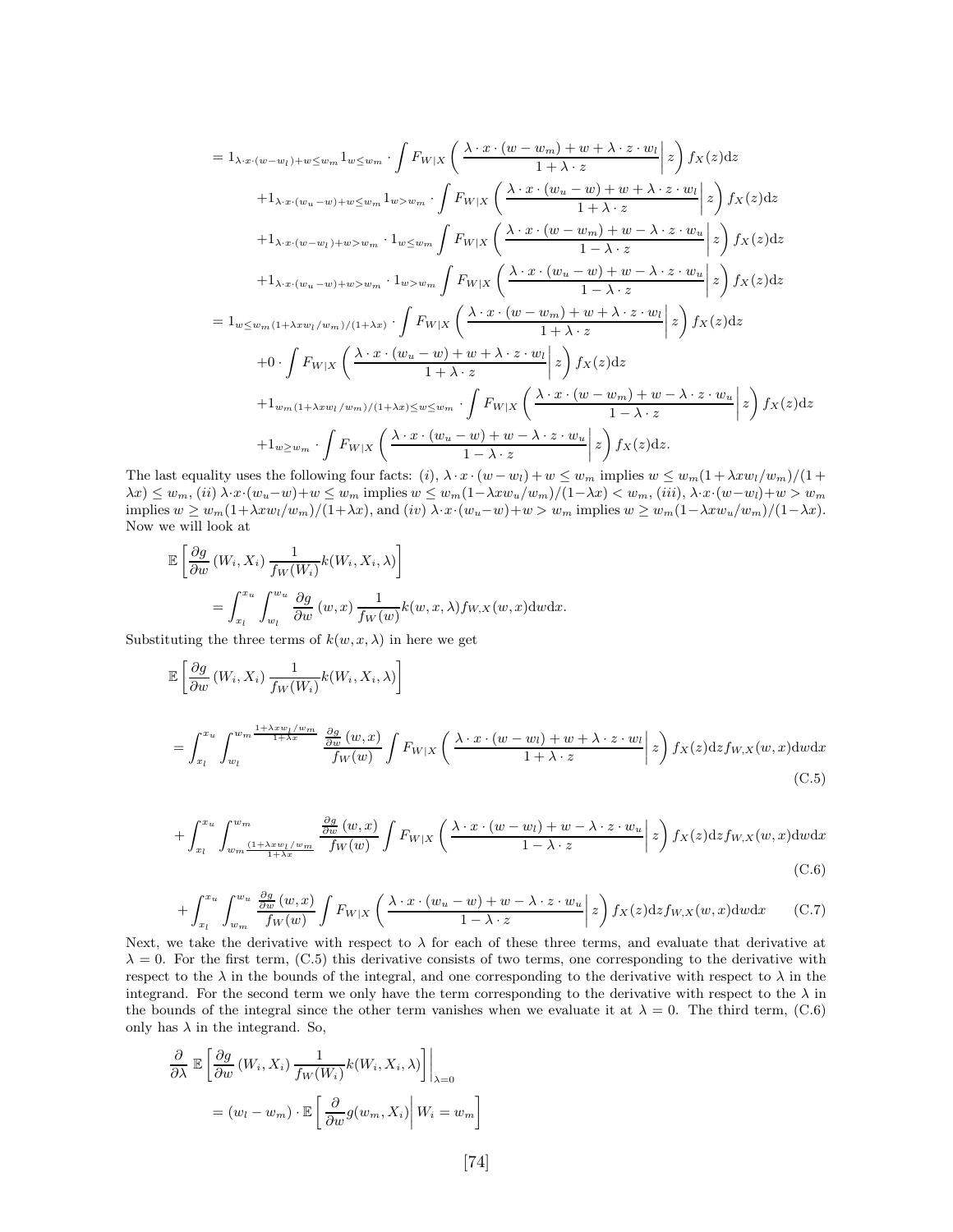$$
+\int_{x_l}^{x_u} \int_{w_l}^{w_m} \frac{\partial}{\partial w} g(w, x) \frac{1}{f_W(w)} \int_{x_l}^{x_u} f_{W|X}(w|z) (x \cdot (w - w_l) + z \cdot w_l - z \cdot w) f_X(z) dz f_{W,X}(w, x) dw dx
$$
  
\n
$$
-(w_l - w_m) \cdot \mathbb{E} \left[ \frac{\partial}{\partial w} g(w_m, X_i) \middle| W_i = w_m \right]
$$
  
\n
$$
+\int_{x_l}^{x_u} \int_{w_l}^{w_m} \frac{\partial}{\partial w} g(w, x) \frac{1}{f_W(w)} \int_{x_l}^{x_u} f_{W|X}(w|z) (x \cdot (w_u - w) + z \cdot w - z \cdot w_u) f_X(z) dz f_{W,X}(w, x) dw dx
$$
  
\n
$$
= \int_{x_l}^{x_u} \int_{w_l}^{w_m} \frac{\partial}{\partial w} g(w, x) \int_{x_l}^{x_u} f_{X|W}(z|w) (x \cdot d(w, x) - z \cdot d(w, z)) dz f_{W,X}(w, x) dw dx
$$
  
\n
$$
+ \int_{x_l}^{x_u} \int_{w_l}^{w_m} \frac{\partial}{\partial w} g(w, x) \int_{x_l}^{x_u} f_{X|W}(z|w) (x \cdot d(w, x) - z \cdot d(w, z)) dz f_{W,X}(w, x) dw dx
$$
  
\n
$$
= \int_{x_l}^{x_u} \int_{w_l}^{w_u} \frac{\partial}{\partial w} g(w, x) \int_{x_l}^{x_u} f_{X|W}(z|w) (x \cdot d(w, x) - z \cdot d(w, z)) dz f_{W,X}(w, x) dw dx
$$
  
\n
$$
= \int_{x_l}^{x_u} \int_{w_l}^{w_u} \frac{\partial}{\partial w} g(w, x) ((X_i \cdot d(w, X_i) - \mathbb{E}[X_i \cdot d(w, X_i)) | W_i = w]) f_{W,X}(w, x) dw dx
$$
  
\n
$$
= \mathbb{E} \left[ \frac{\partial g}{\partial w} (W_i, X_i) \cdot (X_i \cdot d(W_i, X_i) - \mathbb{E}[X_i \cdot d(W_i, X_i) | W_i]) \right] = \beta^{\text{lc}, \text{v}}.
$$

This finishes the proof of (C.3).

Finally, we show (C.4), by showing the equality of

$$
\beta^{\text{lc}, \text{v}} = \mathbb{E}\left[\frac{\partial g}{\partial w}(W_i, X_i) \cdot (X_i \cdot d(W_i) - \mathbb{E}\left[X_i \cdot d(W_i) | W_i]\right)\right],\tag{C.8}
$$

and

$$
\mathbb{E}\left[\delta\left(W_i, X_i\right) \cdot \frac{\partial^2 g}{\partial w \partial x}\left(W_i, X_i\right)\right].
$$
\n(C.9)

Define

$$
b(w) = \mathbb{E}\left[\frac{\partial g}{\partial w}(w, X_i) \cdot (X_i \cdot d(w) - \mathbb{E}\left[X_i \cdot d(w) | W_i = w\right]\right| W_i = w\right]
$$

$$
= \mathbb{E}\left[\frac{\partial g}{\partial w}(w, X_i) \cdot d(w) \cdot (X_i - \mathbb{E}\left[X_i | W_i = w\right])\middle| W_i = w\right],
$$

so that  $\beta^{\text{lc}, \text{v}} = \mathbb{E}[b(W)]$ . Apply Lemma A.2, with  $h(x) = \frac{\partial g}{\partial w}(w, x) \cdot d(w)$ , to get

$$
b(w) = \mathbb{E}\left[\frac{\partial^2}{\partial w \partial x}g(w, X) \cdot \delta(w, X)\right]
$$

with

$$
\delta(w,x) = d(w) \cdot \frac{F_{X|W}(x|w) \cdot (1 - F_{X|W}(x|w))}{f_{X|W}(x|w)} \cdot (\mathbb{E}[X|X > x, W = w] - \mathbb{E}[X|X \le x, W = w]).
$$

Thus

$$
\beta^{\text{lc}, \text{v}} = \mathbb{E}[b(W)] = \mathbb{E}\left[\frac{\partial^2}{\partial w \partial x}g(W, X) \cdot \delta(W, X)\right].
$$

 $\Box$ 

Proof of Theorem 4.1: We apply Lemmas A.15-A.18. The assumptions in the theorem imply that the conditions for those lemmas are satisfied.  $\square$ 

**Proof of Theorem 4.2:** The proof is essentially the same as that for Theorem 4.1 and is omitted.  $\square$ 

**Proof of Theorem 4.3:** We apply Lemma's A.24-A.28 to get an asymptotic linear representation for  $\hat{\beta}^{\text{cm}}(\rho, \tau)$ . The assumptions in the Theorem imply that the conditions for the applications of these lemmas are satisfied. Therefore, by Lemma A.24, we have

$$
\hat{\beta}^{\text{cm}}(\rho,0) = \beta^{\text{cm}}(\rho,0) + \left(\hat{\beta}_g^{\text{cm}} - \overline{g}^{\text{cm}}\right) + \left(\hat{\beta}_W^{\text{cm}} - \overline{g}^{\text{cm}}\right) + \left(\hat{\beta}_X^{\text{cm}} - \overline{g}^{\text{cm}}\right) + \left(\overline{g}^{\text{cm}} - \beta^{\text{cm}}(\rho,0)\right) + o_p\left(N^{-1/2}\right).
$$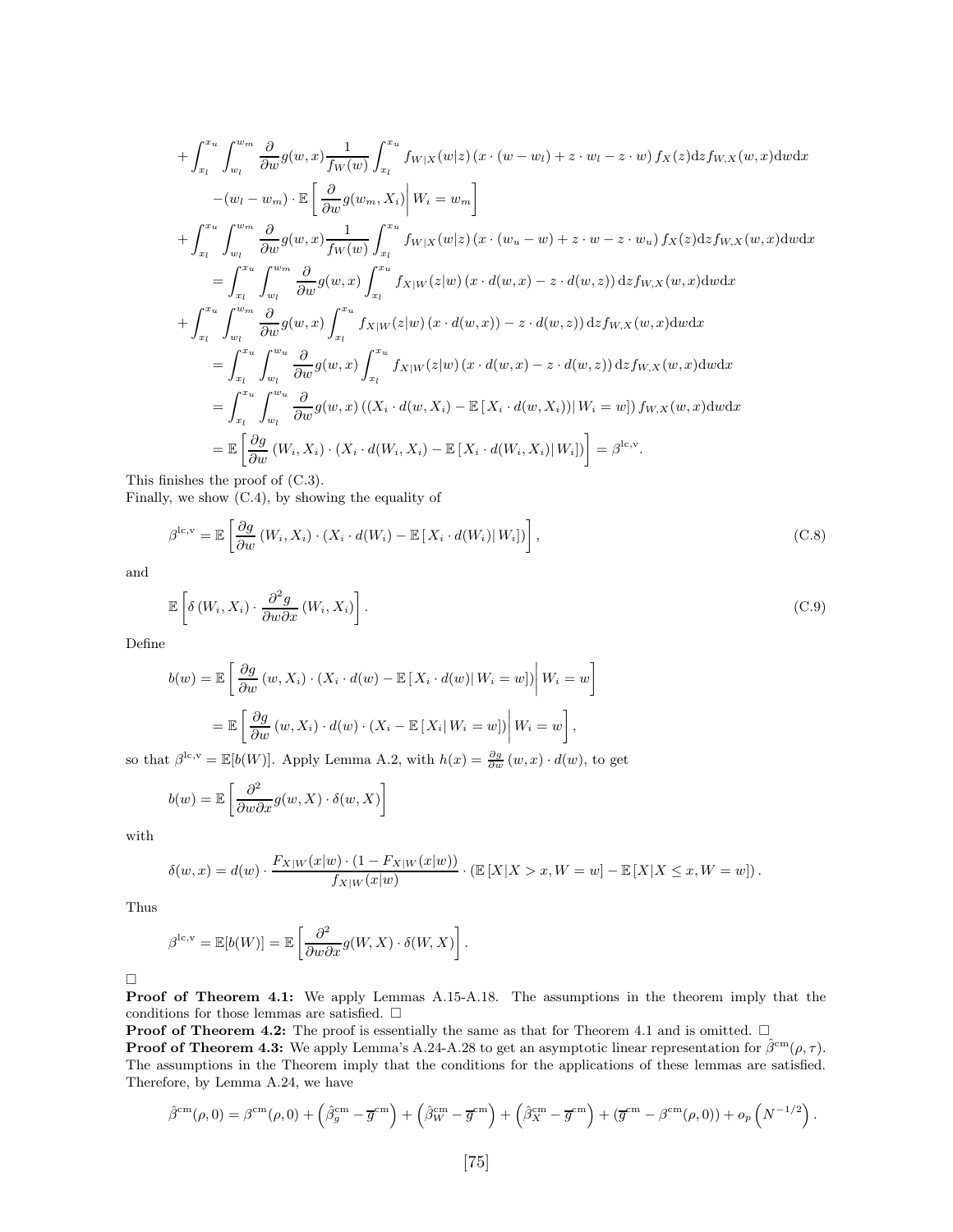By Lemmas A.25-A.28, this is equal to

$$
\beta^{\text{cm}}(\rho,0) + \frac{1}{N} \sum_{i=1}^{N} \left\{ \psi_{g}^{\text{cm}}(Y_{i}, W_{i}, X_{i}) + \psi_{W}^{\text{cm}}(Y_{i}, W_{i}, X_{i}) + \psi_{X}^{\text{cm}}(Y_{i}, W_{i}, X_{i}) + \psi_{0}^{\text{cm}}(Y_{i}, W_{i}, X_{i}) \right\} + o_{p} \left( N^{-1/2} \right)
$$

$$
= \beta^{\text{cm}}(\rho,0) + \frac{1}{N} \sum_{i=1}^{N} \psi(Y_{i}, W_{i}, X_{i}) + o_{p} \left( N^{-1/2} \right),
$$

with  $\psi_g^{\text{cm}}(y, w, x)$  given in (4.34),  $\psi_W^{\text{cm}}(y, w, x)$  given in (4.35),  $\psi_X^{\text{cm}}(y, w, x)$  given in (4.36),  $\psi_0^{\text{cm}}(y, w, x)$  given in (4.33), and  $\psi(y, w, x)$  given in (4.37). Then we have an asymptotic linear representation for  $\hat{\beta}^{\rm cm}(\rho, \tau)$ :

$$
\hat{\beta}^{\text{cm}}(\rho,\tau) = \tau \cdot \overline{Y} + (1-\tau) \cdot \hat{\beta}^{\text{cm}}(\rho,0)
$$
  
=  $\beta^{\text{cm}}(\rho,\tau) + \tau \cdot (\overline{Y} - \beta^{\text{cm}}(\rho,1)) + (1-\tau) \cdot (\hat{\beta}^{\text{cm}}(\rho,0) - \beta^{\text{cm}}(\rho,0))$   
=  $\beta^{\text{cm}}(\rho,\tau) + \tau \cdot (\overline{Y} - \beta^{\text{cm}}(\rho,1)) + (1-\tau) \cdot \frac{1}{N} \sum_{i=1}^{N} \psi(Y_i, W_i, X_i).$ 

Since by a law of large numbers  $\overline{Y} \to \beta^{cm}(\rho, 1)$ , and  $\sum_i \psi(Y_i, W_i, X_i)/N \to \mathbb{E}[\psi(Y_i, W_i, X_i)] = 0$ , it follows that  $\hat{\beta}^{\rm cm}(\rho,\tau) \to \beta^{\rm cm}(\rho,\tau)$ . By a central limit theorem the second part of the Theorem follows.  $\Box$ Proof of Theorem 4.4: The proof uses Lemmas A.13, A.14, A.19, A.20, and A.23. By the conditions on q, r, s, and  $\delta$ , Lemma A.13 implies that for some  $\eta > 1/4$ 

$$
\sup_{w \in \mathbb{W}} |\hat{m}(w) - m(w)| = o_p\left(N^{-\eta}\right).
$$

Moreover, by the same conditions, Lemma A.14 implies that for some  $\eta > 1/4$ ,

$$
\sup_{w \in \mathbb{W}, x \in \mathbb{X}} \left| \frac{\partial \hat{g}}{\partial w}(w, x) - \frac{\partial g}{\partial w}(w, x) \right| = o_p\left(N^{-\eta}\right).
$$

Then, the conditions for Lemma A.19 are satisfied, so we can write

$$
\sqrt{N}\left(\hat{\beta}^{lc} - \beta^{lc}\right)
$$
\n
$$
= \frac{1}{\sqrt{N}} \sum_{i=1}^{N} \frac{\partial g}{\partial w}(W_i, X_i) \cdot d(W_i) \cdot (X - m(W_i)) - \sqrt{N} \cdot \beta^{lc}
$$
\n
$$
+ \frac{1}{\sqrt{N}} \sum_{i=1}^{N} \frac{\partial \hat{g}}{\partial w}(W_i, X_i) \cdot d(W_i) \cdot (X - m(W_i)) - \frac{1}{\sqrt{N}} \sum_{i=1}^{N} \frac{\partial g}{\partial w}(W_i, X_i) \cdot d(W_i) \cdot (X - m(W_i))
$$
\n
$$
+ \frac{1}{\sqrt{N}} \sum_{i=1}^{N} \frac{\partial g}{\partial w}(W_i, X_i) \cdot d(W_i) \cdot (X - \hat{m}(W_i)) - \frac{1}{\sqrt{N}} \sum_{i=1}^{N} \frac{\partial g}{\partial w}(W_i, X_i) \cdot d(W_i) \cdot (X - m(W_i)) + o_p(1).
$$

By Lemma A.20,

$$
\frac{1}{\sqrt{N}} \sum_{i=1}^{N} \frac{\partial}{\partial w} \widehat{g}(W_i, X_i) \cdot d(W_i) \cdot (X_i - m(W_i)) - \frac{1}{\sqrt{N}} \sum_{i=1}^{N} \frac{\partial}{\partial w} g(W_i, X_i) \cdot d(W_i) \cdot (X_i - m(W_i))
$$
\n
$$
= \frac{1}{\sqrt{N}} \sum_{i=1}^{N} \psi_g^{\text{lc}}(Y_i, W_i, X_i) + o_p(1),
$$

where

$$
\psi_g^{\text{lc}}(y, w, x) = -\frac{1}{f_{W,X}(w, x)} \frac{\partial f_{W,X}(w, x)}{\partial W}(y - g(w, x)) d(w) (x - m(w))
$$

$$
-\frac{\partial m(w)}{\partial W} d(w) (y - g(w, x))
$$

$$
+\frac{\partial}{\partial w} d(w) (x - m(w)) (y - g(w, x)).
$$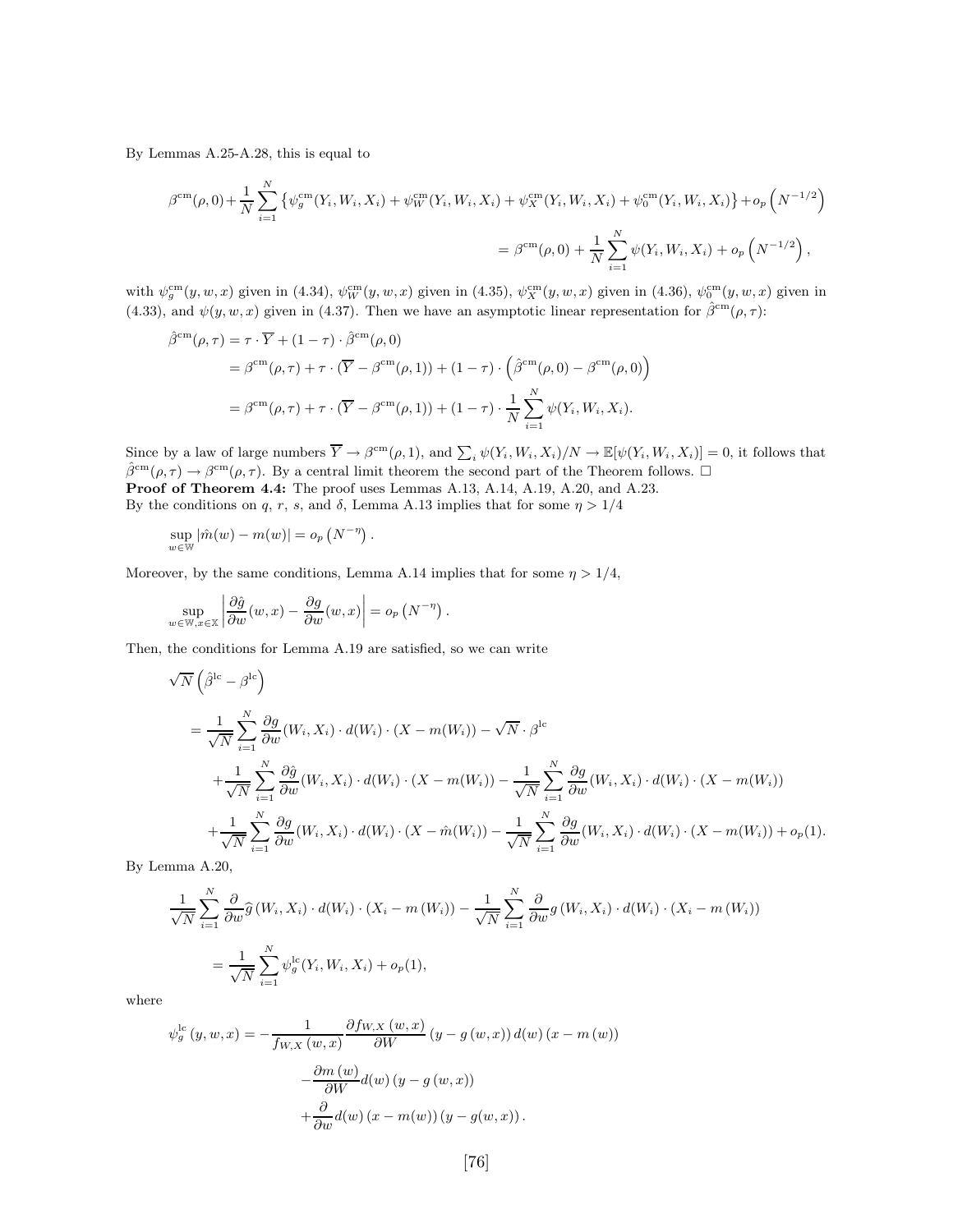By Lemma A.23,

$$
\frac{1}{\sqrt{N}} \sum_{i=1}^{N} \frac{\partial}{\partial w} g(W_i, X_i) \cdot d(W_i) \cdot \hat{m}(W_i) - \frac{1}{\sqrt{N}} \sum_{i=1}^{N} \frac{\partial}{\partial w} g(W_i, X_i) \cdot d(W_i) \cdot m(W_i)
$$

$$
= \frac{1}{\sqrt{N}} \sum_{i=1}^{N} \psi_m^{\text{lc}}(Y_i, W_i, X_i) + o_p(1),
$$

where

$$
\psi_m^{\text{lc}}(y, w, x) = \mathbb{E}\left[\left.\frac{\partial g(w, X_i)}{\partial W}\right| W_i = w\right] \cdot d(w) \cdot (x - m(w)).
$$

Combining these results implies that

$$
\sqrt{N}\left(\hat{\beta}^{\text{lc}} - \beta^{\text{lc}}\right) = \frac{1}{\sqrt{N}} \sum_{i=1}^{N} \psi^{\text{lc}}(Y_i, W_i, X_i) + o_p(1),
$$

with

$$
\psi^{\rm lc}(y,w,x)=\left(\frac{\partial g(w,x)}{\partial w}\cdot d(w)\cdot (x-m(w))-\beta^{\rm lc}\right)+\psi^{\rm lc}_g(y,w,x)+\psi^{\rm lc}_m(y,w,x).
$$

Using a law of large numbers then implies the first result in the theorem, and using a central limit theorem implies the second result in the Theorem.  $\Box$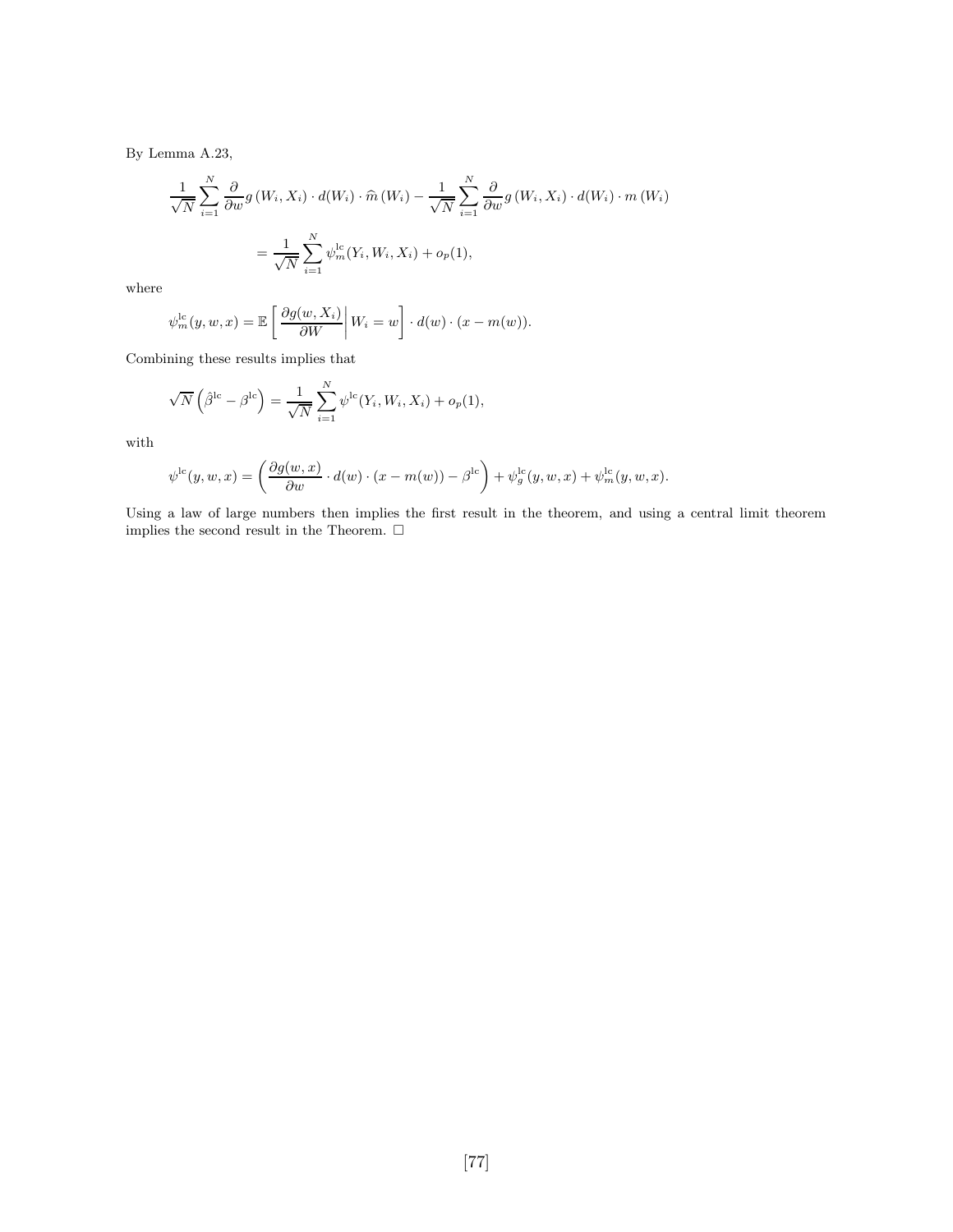Notation: (page number indicates where it was first introduced)

- $(Y_i, W_i, X_i, V_i)$  observed variables for unit  $i, i = 1, ..., N$ .  $Y_i, W_i, X_i$  are scalars,  $V_i$  is vector. (page 3)
- $k(w, x, v, \varepsilon)$  is production function (page 3)
- $g(w, x, v)$  is average production function (conditional expectation of Y given  $(W, X, V)$ ). (page 4, equation 2.2)
- $\sigma^2(w, x, v)$  is conditional variance of Y given  $(W, X, V)$ ). (page 4, equation 2.3)
- $g_W(w, x, v)$  is derivative of average production function. (page 4, equation 2.4)
- $h_{W|X,V}(w|x, v)$  is potential conditional distribution of W given X and V (page 6)
- $f_{W|X,V}(w|x, v)$  is conditional distribution of W given X and V (page 6)
- $\beta_h^{\text{are}}$  is output given new allocation indexed by h. (page 6)
- $F_{W|V}(w|v)$  denotes conditional distribution function of W given V. (page 6)
- $\beta^{\text{pam}}$  is positive assortive matching output (page 6, equation (3.6))
- $\beta^{\text{pam-pop}}$  is alternative positive assortive matching output (page 7, equation (3.7))
- $\beta^{\text{nam}}$  is negative assortive matching output (page 7, equation (3.8))
- $\beta^{\text{sq}}$  is *status quo* output (page 8)
- $\beta^{\text{rm}}$  is random matching output (page 8)
- $\phi(x_1, x_2, \rho)$  bivariate normal density with correlation  $\rho$ , (page 8)
- $\Phi(x_1, x_2, \rho)$  bivariate normal distribution with correlation  $\rho$ , (page 8)
- $\phi_c(x_1, x_2, \rho)$  truncated bivariate normal density with correlation  $\rho$ , (page 8)
- $\Phi_c(x_1, x_2, \rho)$  truncated bivariate normal distribution with correlation  $\rho$ , (page 9)
- $H_{WX}(w, mx)$  joint distribution function from truncated bivariate normal cupola (page 9).
- $h_{W,X}(w, mx)$  joint density function from truncated bivariate normal cupola (page 9).
- $\beta^{\rm cm}(\rho, \tau)$  correlated matching estimand (page 8, and page 9, equation (3.10))
- $d(w)$  weight function in local complementarity measure (page 10)
- $U_{\lambda}$  combination of W and X for local allocation (page 10)
- $\beta^{\text{lr}}(\lambda)$  path of local reallocations page 10, equation (3.11))
- $\beta^{\text{lc}}$  local reallocation measure (page 11, equation (3.12)
- W support of W (page 11, assumption 3.1)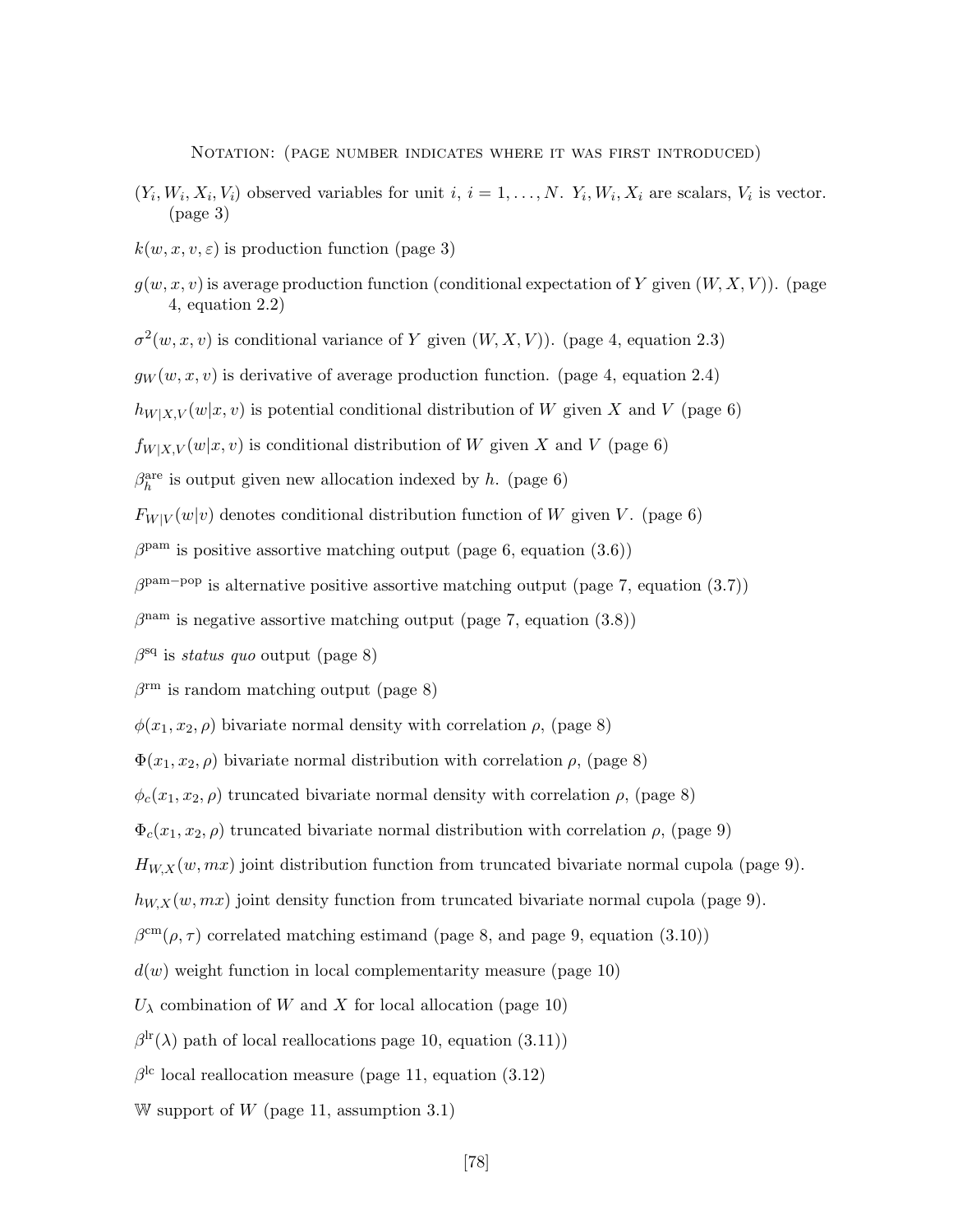$X$  support of X (page 11, assumption 3.1)

- $\delta(w, x)$  weight function in local complementarity measure in representation as weighted average of cross derivative (page 11)
- q is the number of derivatives of g and  $f_{WX}$  (page 11).
- $F_W(w)$  estimate of cumulative distribution function for W (page 12)
- $m(w)$  (page 12, equation 4.15)
- $h_1(w, x) = f_{W, X}(w, x)$  notation for density and product of density and regression function (page 12)
- $h_2(w, x) = g(w, x) \cdot F_{W, X}(w, x)$  notation for density and product of density and regression function (page 12, equation (4.16))

$$
\tilde{Y} = (\tilde{Y}_{i1}, \tilde{Y}_{i2})
$$
 with  $\tilde{Y}_{i1} = 1$ ,  $\tilde{Y}_{i2} = Y_i$  (page 12)

 $h_{\text{nw},m}(w, x)$  nadaraya-watson kernel estimator for  $h_m(w, x)$  (page 12, equation (4.17))

 $z = (w, x)'$  and  $Z = (W, X)'$  compact notation for pair of covariates (page 13)

L dimension of  $Z$  (is equal to 2 (page 13)

 $\lambda$  vector of nonnegative integers of dimension  $L = 2$  (page 13)

$$
z^{\lambda} = \prod_{l=1}^{L} z_l^{\lambda_l}
$$
 (page 13)

$$
g^{(\lambda)}(z) = \frac{\partial g^{|\lambda|}}{\partial z^{\lambda}}(z) \text{ (page 13)}
$$

 $\mathbb{Z}_b^I$  internal region (page 13, equation (4.18)

 $\mathbb{Z}_{b}^{B}$  boundary region (page 13, equation (4.19)

 $t(z; g, r, p)$  taylor series expansion evaluated at z, equation (4.20)

 $r_b(z)$  projection on internal region (page 14, equation 4.21)

 $\hat{h}_{m,\text{nip},s}(z)$  NIP estimator for  $h_m(z)$  (page 14, equation 4.22)

 $\hat{g}_{\text{nip},s}(w, x)$  NIP estimator for  $g(w, x)$  (page 14, equation 4.23)

 $\widehat{\partial g_{\text{nip},s}}$  $\frac{\partial n \text{ in } p, s}{\partial w}(w, x)$  NIP estimator for derivative of  $g(w, x)$  4.24

 $\hat{g}(w, x) = \hat{g}_{\text{nip},s}(w, x)$  NIP estimator for  $g(w, x)$  short hand for NIP estimator (page 14)

derivative order of kernel is defined in definition 4.1 on page 14

- $K(\cdot)$  bivariate kernel (page 15)
- $\mathcal{K}(\cdot)$  univariate kernel (page 15)
- U support of bivariate kernel (page 15).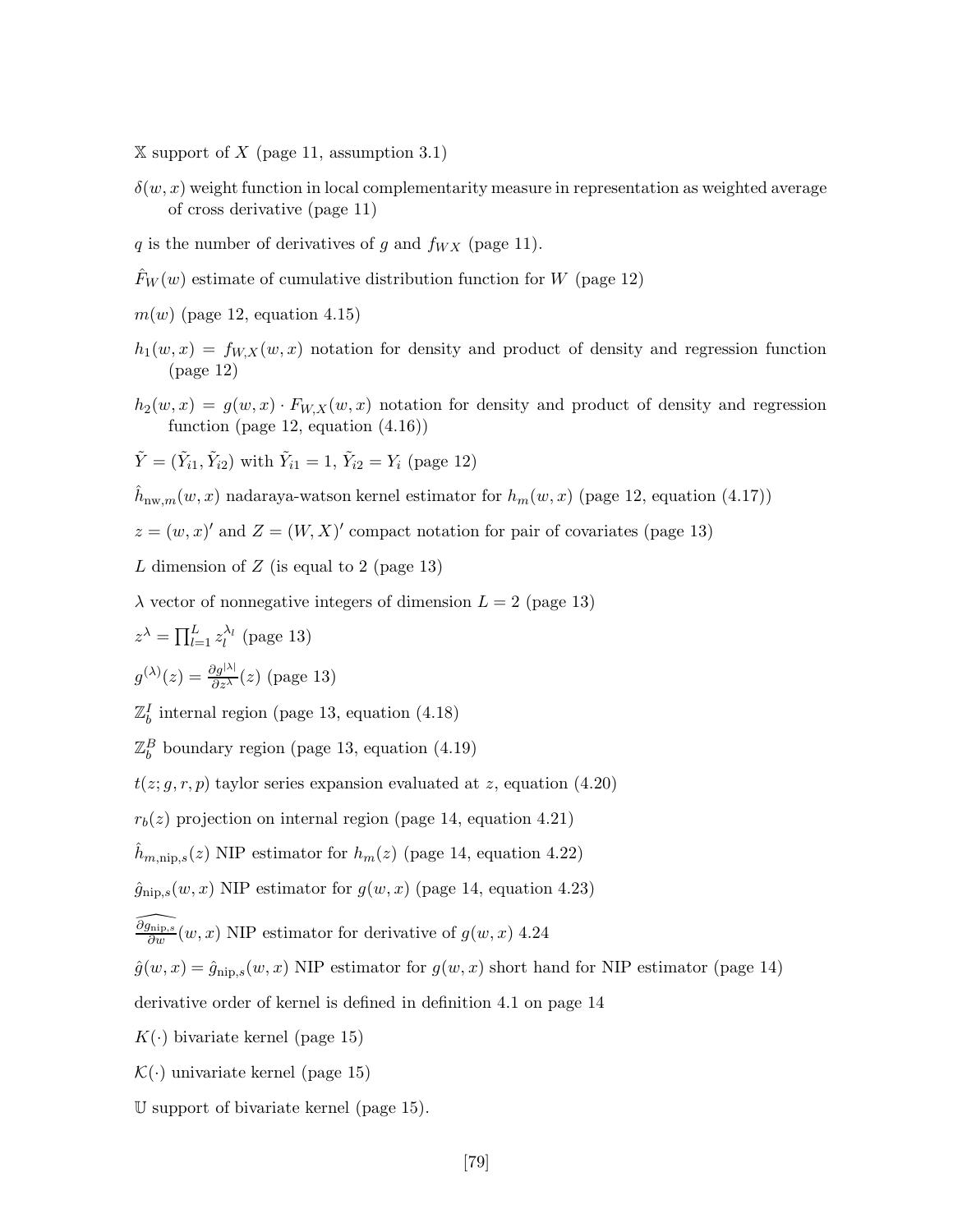- r is number of derivatives of kernel  $K(u)$  (page 15)
- s is order of kernel  $K(u)$ , and order of NIP kernel estimator (page 14, 15)
- d is derivative order of kernel  $K(u)$  (page 15)

 $b_N = N^{-\delta}$  is bandwidth (page 15)

 $\hat{\beta}^{\text{pam}}$  estimator for  $\beta^{\text{pam}}$  (page 15, equation 4.25)

 $\hat{\beta}^{\text{nam}}$  estimator for  $\beta^{\text{nam}}$  (page 15, equation 4.26)

- $\tilde{\beta}^{\text{pam}}$  estimator for  $\beta^{\text{pam}}$  given known  $g(\cdot)$  (page 15, equation 4.27)
- $q^{\text{pam}}(w, x)$  (page 16)
- $\psi_W^{\text{pam}}(w)$  (page 16)
- $r^{\text{pam}}(x, z)$  (page 16)
- $\psi_X^{\text{pam}}$  $_X^{\text{pam}}(x)$  (page 16)
- $\Omega_{11}^{\rm pam}$  (page 16)
- $\Omega_{22}^{\rm pam}$  (page 16)
- $\tilde{\beta}^{\text{nam}}$  (page 16, equation 4.29)
- $q^{\text{nam}}(w, x)$  (page 17)
- $\psi_W^{\text{nam}}(w)$  (page 17)
- $r_{XZ}^{\text{nam}}(x,z)$  (page 17)
- $\psi_X^{\text{nam}}(x)$  (page 17)
- $\Omega_{11}^{\text{nam}}$  (page 17)
- $\Omega_{22}^{\mathrm{nam}}$  (page 17)

```
\hat{\beta}^{\rm cm}(\rho, \tau) (page 17)
```
- $\hat{\beta}^{sq}$  (page 17)
- $\eta(w)$  (page 18, equation 4.30)
- $d(w, x)$  (page 18, equation 4.31)
- $m(Y, W, \beta^{\text{cm}}(\rho, \tau), \eta(W))$  moment function (page 18)
- $e_W(w, x)$  (page 18)
- $e_X(w, x)$  (page 18)
- $\omega^{\text{cm}}(w, x)$  (page 18)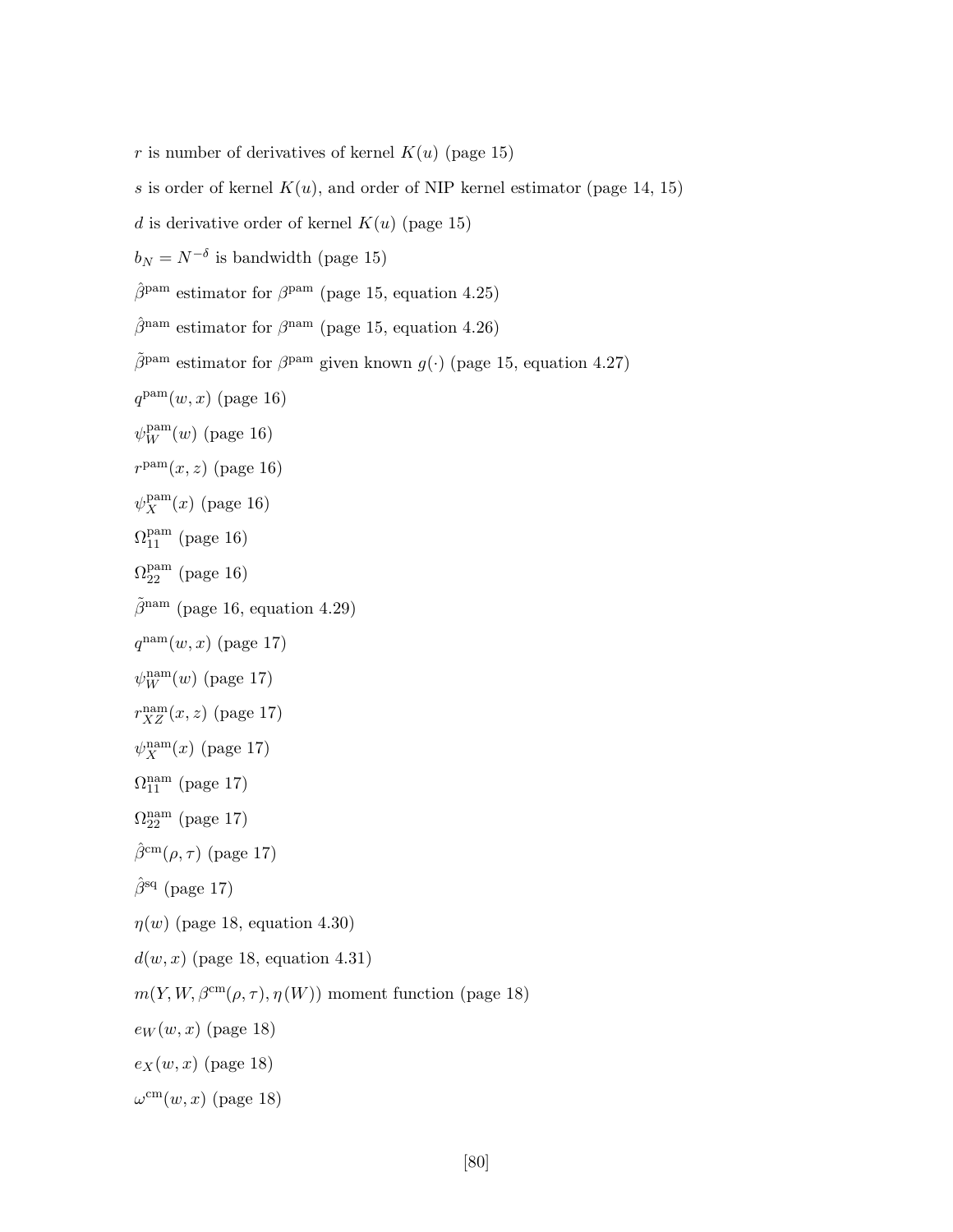$\psi_0^{\rm cm}(y,w,x)$  (page 19)

- $\psi_g^{\rm cm}(y, w, x)$  (page 19)
- $\psi_W^{\rm cm}(y,w,x)$  (page 19)
- $\psi_X^{\rm cm}(y,w,x)$  (page 19)
- $\Omega^{\text{cm}}$  (page 19)
- $\psi^{\rm cm}(y, w, x)$  (page 19)
- $\Omega^{\rm lc}$  (page 20)
- $\psi_g^{\rm lc}(y,w,x)$  (page 20)
- $\psi_m^{\rm lc}(y, w, x)$  (page 20)
- $\hat{\beta}_g^{\text{pam}}$  (page 21, equation 5.39)
- $\hat{\beta}_W^{\text{pam}}$  (page 21, equation 5.40)
- $\hat{\beta}_X^{\text{pam}}$  (page 21, equation 5.41)
- $\overline{g}^{\text{pam}}$  (page 21, equation 5.42)
- $Z = (W, X)'$  (page 29)
- $\omega(Z)$  and  $\omega(X)$  (page 29)
- $n(h^{[\lambda]})$  and  $n(h)$  (page 29)
- $t(x)$  (page 29)
- $\theta^{\rm fm}$  (page 29, A.2)
- $\theta^{\pm}$  (page 29, A.3)
- $\hat{\theta}^{\text{fm}}$  (page 29)
- $\hat{\theta}^{\mathrm{pm}}$  (page 29)
- $\overline{\theta}^{\text{fm}}$  (page 29)
- $\overline{\theta}^{\text{pm}}$  (page 29)
- $\alpha_{\kappa1}^{(\kappa)}$  $\binom{K}{\kappa 1}(z)$  (page 30)
- $\alpha_m(z)$  (page 30)
- $V_1, V_2$  (page 30)
- $\hat{\beta}_g^{\rm lc}$  (page 31)
- $\hat{\beta}_m^{\text{lc}}$  (page 31)